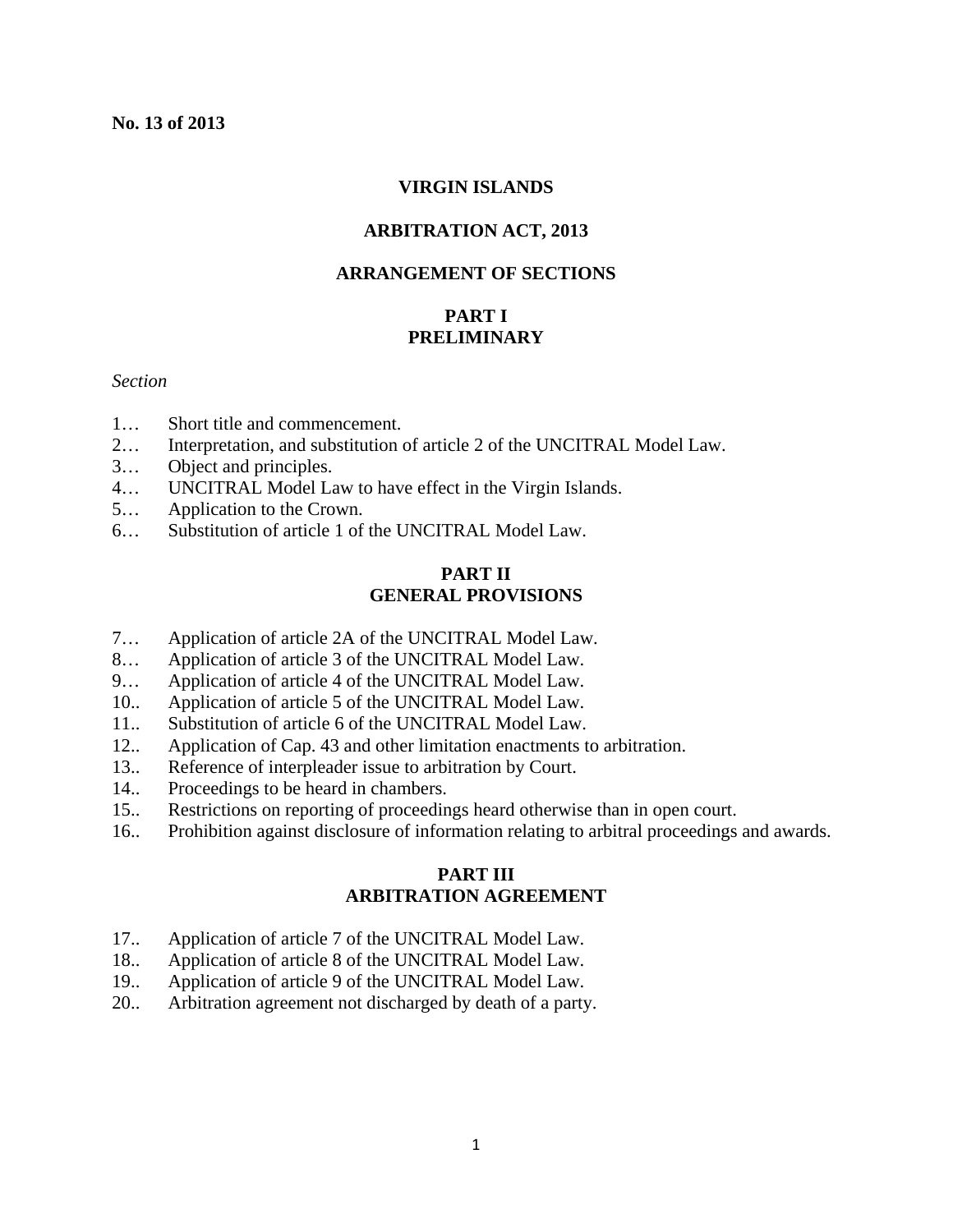## **PART IV COMPOSITION OF ARBITRAL TRIBUNAL**

#### *Division 1 – Arbitrators*

- 21.. Application of article 10 of the UNCITRAL Model Law.
- 22.. Application of article 11 of the UNCITRAL Model Law.
- 23.. Application of article 12 of the UNCITRAL Model Law.
- 24.. Application of article 13 of the UNCITRAL Model Law.
- 25.. Application of article 14 of the UNCITRAL Model Law.
- 26.. Application of article 15 of the UNCITRAL Model Law.
- 27.. Death of arbitrator or person appointing arbitrator..
- 28.. Appointment of umpire.
- 29.. Functions of umpire in arbitral proceedings.

#### *Division 2 – Mediators*

- 30.. Appointment of mediator.
- 31.. Power of arbitrator to act as mediator.

## **PART V JURISDICTION OF ARBITRAL TRIBUNAL**

32.. Application of article 16 of the UNCITRAL Model Law.

## **PART VI INTERIM MEASURES AND PRELIMINARY ORDERS**

#### *Division 1 – Interim Measures*

- 33.. Application of article 17 of the UNCITRAL Model Law.
- 34.. Application of article 17A of the UNCITRAL Model Law.

*Division 2 – Preliminary Orders* 

- 35.. Application of article 17B of the UNCITRAL Model Law.
- 36.. Application of article 17C of the UNCITRAL Model Law.

*Division 3 – Provisions Applicable to Interim Orders and Preliminary Orders* 

- 37.. Application of article 17D of the UNCITRAL Model Law.
- 38.. Application of article 17E of the UNCITRAL Model Law.
- 39.. Application of article 17F of the UNCITRAL Model Law.
- 40.. Application of article 17 G of the UNCITRAL Model Law.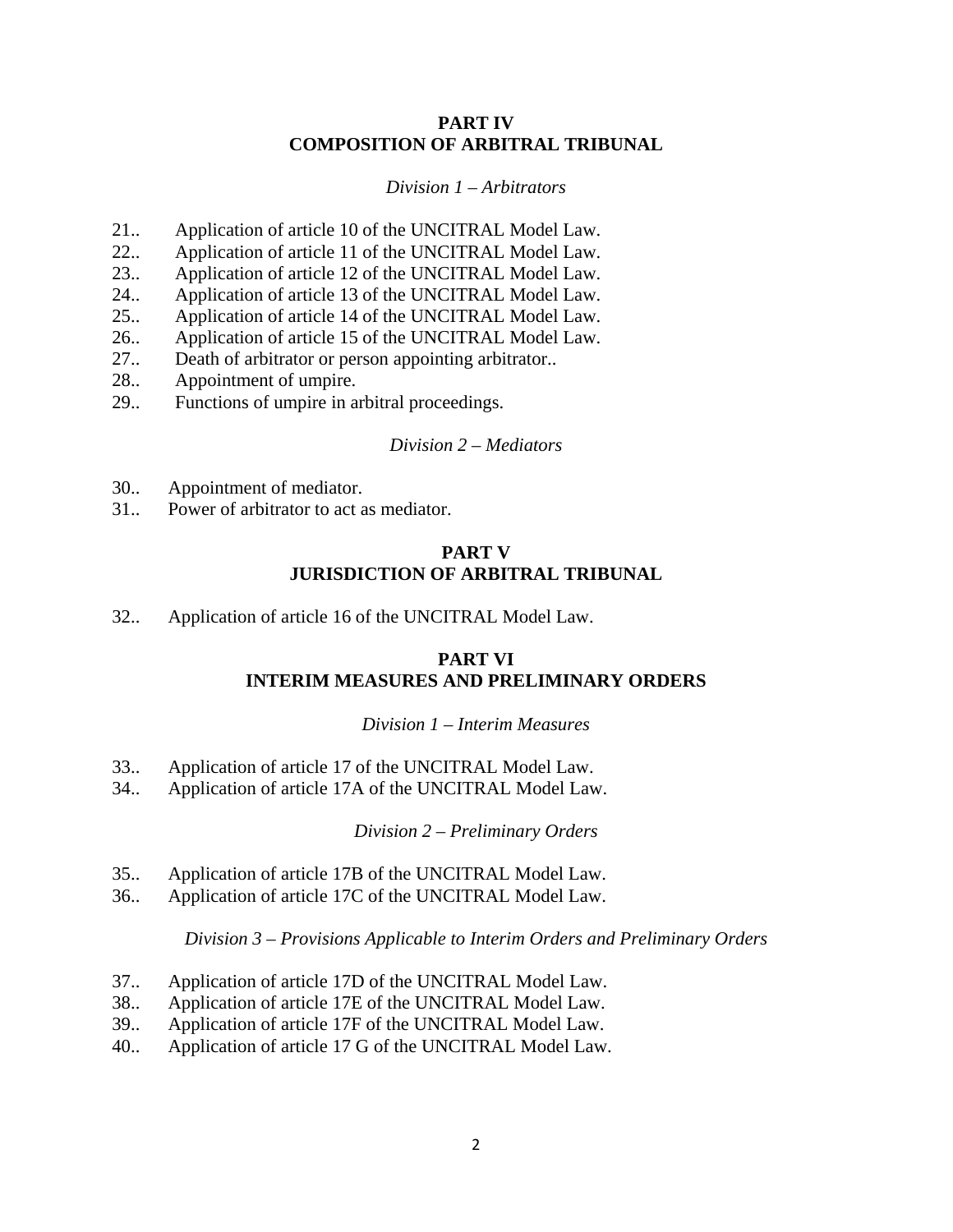#### *Division 4 – Recognition and Enforcement of Interim Measures*

- 41.. Substitution of article 17H of the UNCITRAL Model Law.
- 42.. Article 17I of the UNCITRAL Model Law does not have effect.

*Division 5 – Court-ordered Interim Measures* 

43.. Court-ordered interim measures.

## **PART VII CONDUCT OF ARBITRAL PROCEEDINGS**

- 44.. Substitution of article 18 of the UNCITRAL Model Law.
- 45.. Application of article 19 of the UNCITRAL Model Law.
- 46.. Application of article 20 of the UNCITRAL Model Law.
- 47.. Application of article 21 of the UNCITRAL Model Law.
- 48.. Application of article 22 of the UNCITRAL Model Law.
- 49.. Application of article 23 of the UNCITRAL Model Law.
- 50.. Application of article 24 of the UNCITRAL Model Law.
- 51.. Application of article 25 of the UNCITRAL Model Law.
- 52.. Application of article 26 of the UNCITRAL Model Law.
- 53.. Application of article 27 of the UNCITRAL Model Law.
- 54.. General powers exercisable by arbitral tribunal.
- 55.. Power to limit amount of recoverable costs.
- 56.. Power to extend time for arbitral proceedings.
- 57.. Power to make order in case of delay in pursuing claims in arbitral proceedings.
- 58.. Special powers of Court in relation to arbitral proceedings.
- 59.. Enforcement of orders and directions of arbitral tribunal.
- 60.. Power of Court to order recovery of arbitrator's fees.
- 61.. Legal representation.

## **PART VIII**

# **MAKING OF AWARD AND TERMINATION OF PROCEEDINGS**

- 62.. Application of article 28 of the UNCITRAL Model Law.
- 63.. Application of article 29 of the UNCITRAL Model Law.
- 64.. Application of article 30 of the UNCITRAL Model Law.
- 65.. Application of article 31 of the UNCITRAL Model Law.
- 66.. Application of article 32 of the UNCITRAL Model Law.
- 67.. Application of article 33 of the UNCITRAL Model Law.
- 68.. Award of remedy or relief.
- 69.. Award on different aspects of matters.
- 70.. Power to make award at any time.
- 71.. Effect of an award.
- 72.. Awarding costs of arbitral proceedings.
- 73.. Assessment of costs of arbitral proceedings.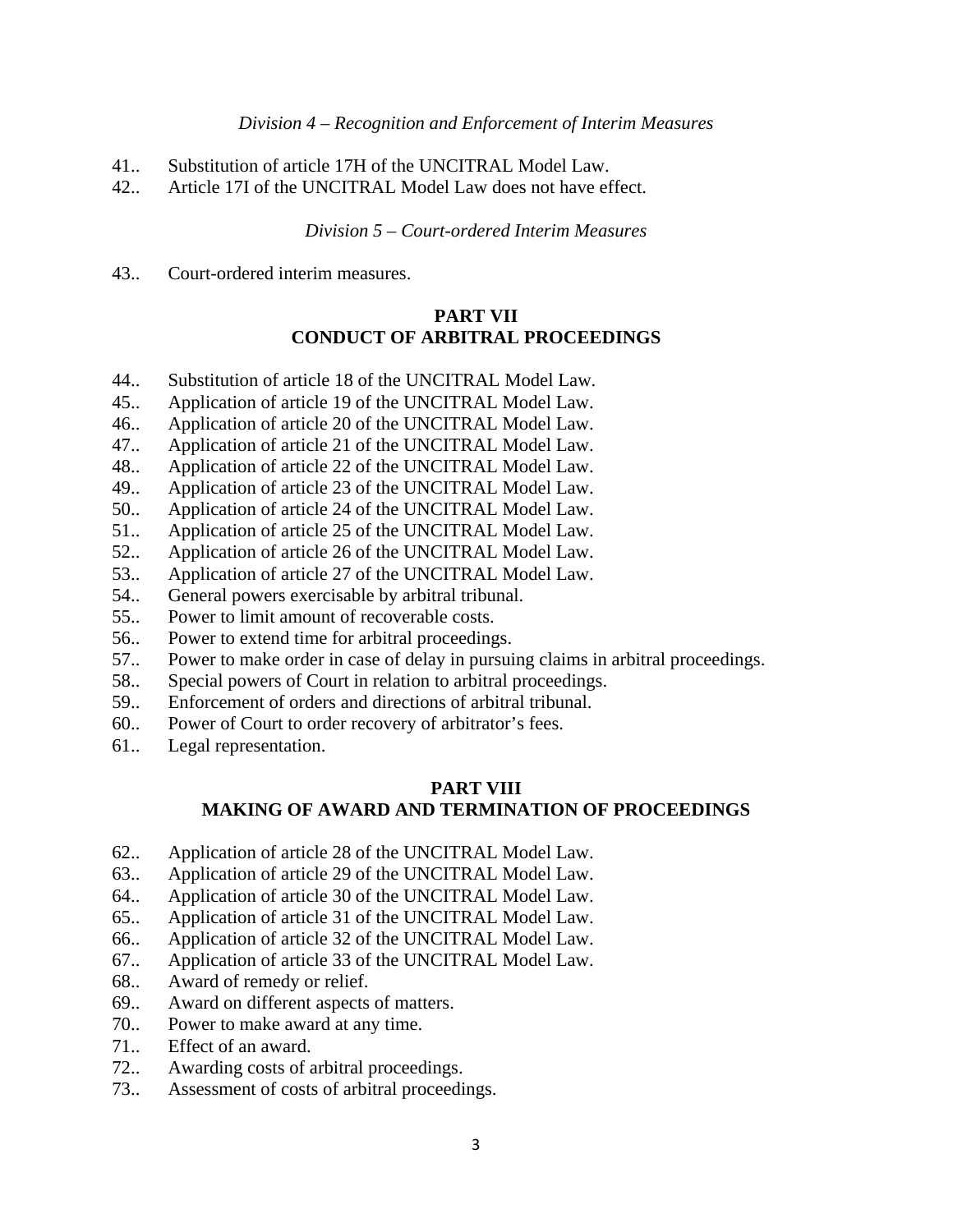- 74.. Costs in relation to unqualified person.
- 75.. Payment of arbitral tribunal's fees.
- 76.. Liability to pay fees and expenses of arbitral tribunal.
- 77.. Award of interest.
- 78.. Interest on money or costs awarded or ordered.

# **PART IX RECOURSE AGAINST AWARD**

79.. Application of article 34 of the UNCITRAL Model Law.

## **PART X RECOGNITION AND ENFORCEMENT OF AWARDS**

- 80.. Substitution of articles 35 and 36 of the UNCITRAL Model Law.
- 81.. Enforcement of arbitral awards.
- 82.. Required evidence for enforcement of arbitral award.
- 83.. Refusal to enforce an arbitral award.
- 84.. Enforcement of Convention awards.<br>85.. Required evidence for enforcement of
- Required evidence for enforcement of Convention award.
- 86.. Refusal to enforce a Convention award.
- 87.. Parties to the New York Convention.
- 88.. Savings of rights to enforce Convention awards.

# **PART XI MANDATORY AND NON-MANDATORY PROVISIONS**

- 89.. Arbitration agreements may provide expressly for opt-in provisions.
- 90.. Automatic application of opt-in provisions in certain cases.
- 91.. Non-application of opt-in provisions.
- 92.. Application of provisions under this Part.

# **PART XII ADMINISTRATIVE PROVISIONS**

- 93.. Establishment of BVI IAC.
- 94.. Functions of the BVI IAC.
- 95.. Establishment of BVI IAC Board.
- 96.. Qualifications and disqualifications of members of the Board.
- 97.. Chief Executive of the BVI IAC.
- 98.. Tenure of office and independence.
- 99.. Levying fees.
- 100. Register of arbitrators.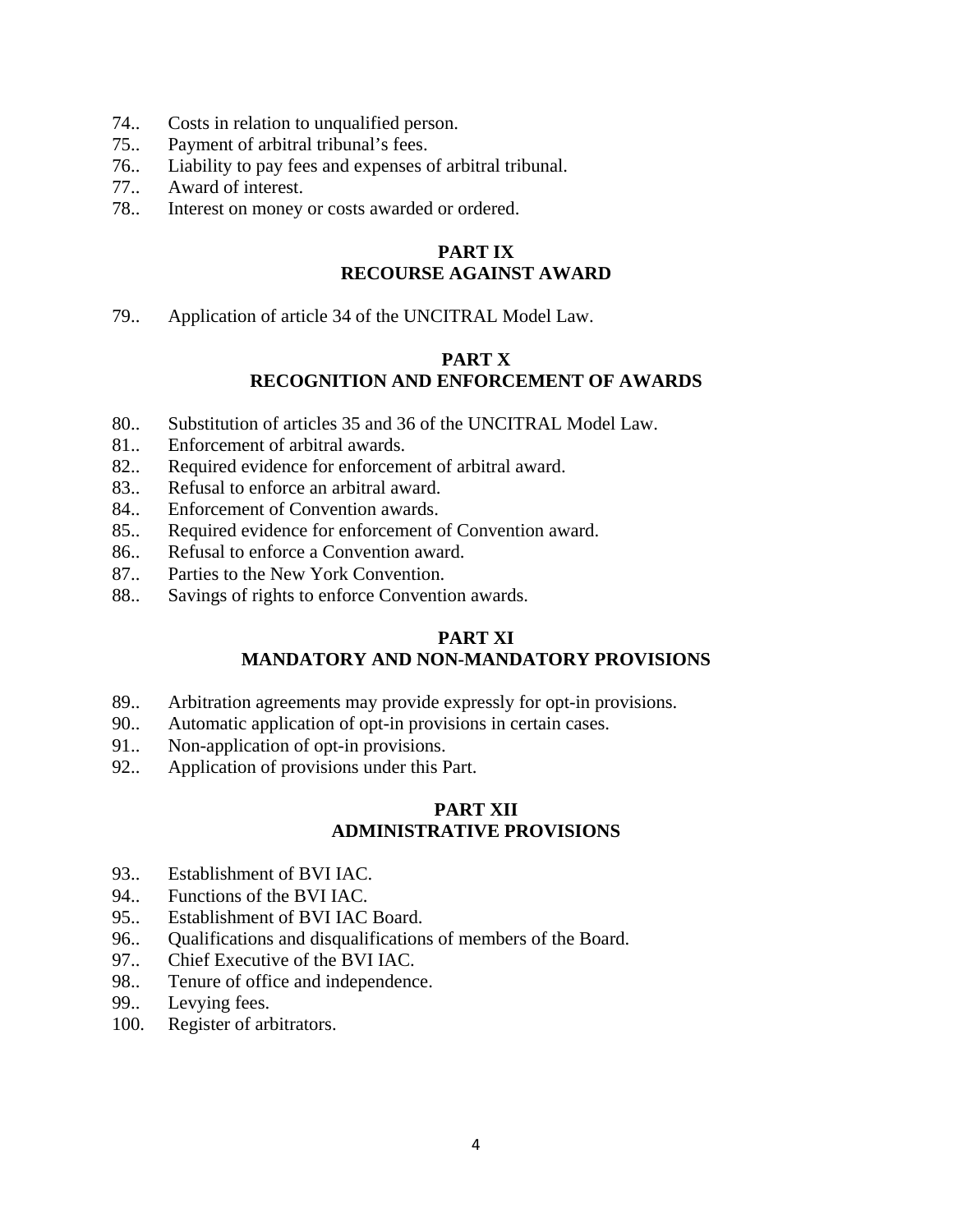## **PART XIII MISCELLANEOUS PROVISIONS**

- 101. Immunity of arbitral tribunal or mediator.<br>102. Immunity of administrators and appointers
- Immunity of administrators and appointers
- 103. Rules of court.
- 104. Application, request and appeal.
- 105. Decision, etc. of Court.
- 106. Exemption from income tax, payroll tax and stamp duty.
- 107. Rules.
- 108. Guidelines.
- 109. Code of conduct.
- 110. Repeal and savings

 SCHEDULE 1 SCHEDULE 2 SCHEDULE 3 SCHEDULE 4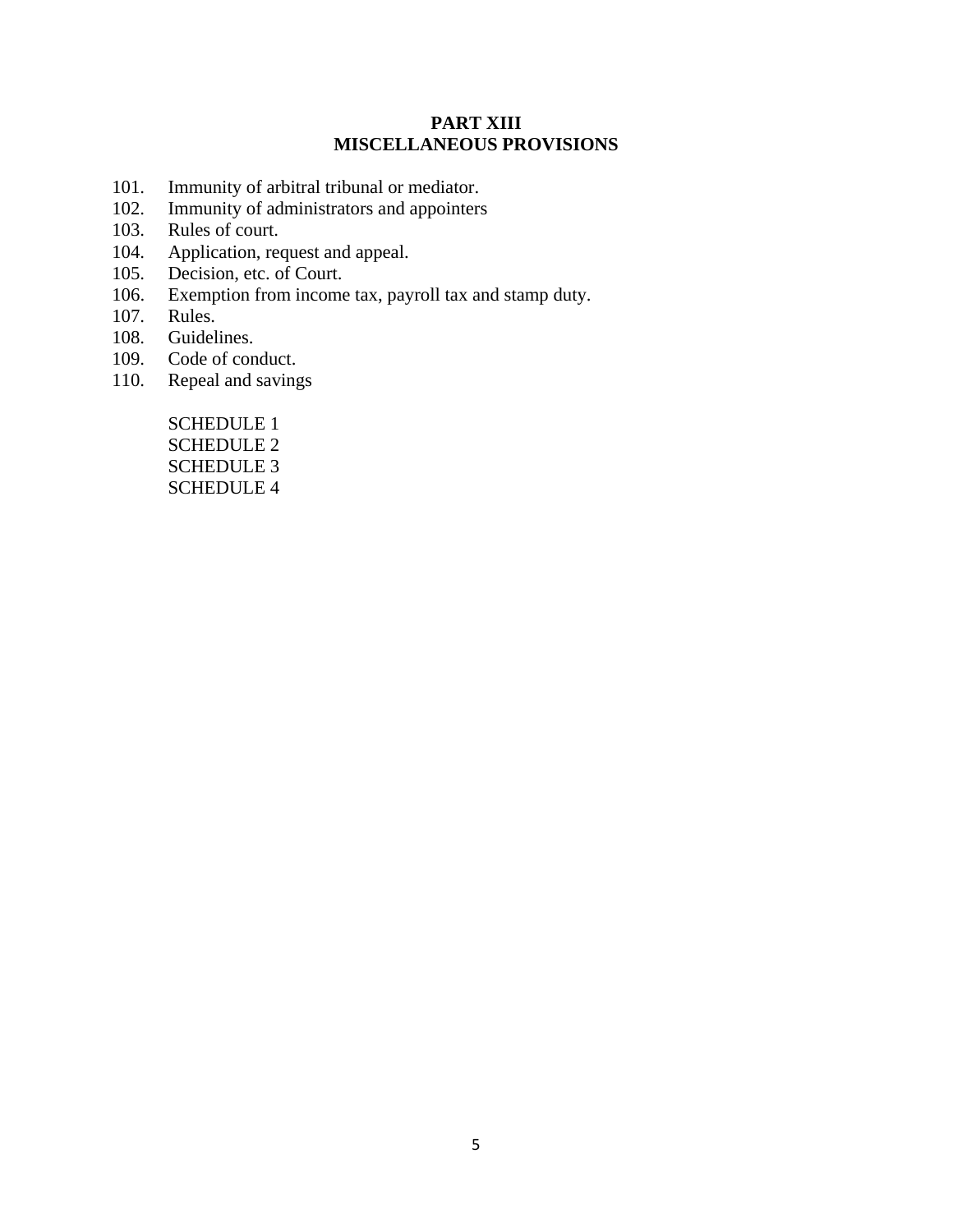**I Assent** 

**(Sgd.) Boyd McCleary, CMG, CVO, Governor.** 

 **3rd January, 2014** 

#### **VIRGIN ISLANDS**

#### **No. 13 of 2013**

An Act to amend and revise the Arbitration Act (Cap. 6).

[Gazetted 23<sup>rd</sup> January, 2014]

ENACTED by the Legislature of the Virgin Islands as follows:

#### **PART I PRELIMINARY**

| Short title<br>title and                       | 1.                                                         | (1)                                                                                   | This Act may be cited as the Arbitration Act, 2013.                                               |  |  |  |  |  |  |
|------------------------------------------------|------------------------------------------------------------|---------------------------------------------------------------------------------------|---------------------------------------------------------------------------------------------------|--|--|--|--|--|--|
| commencement.                                  |                                                            | (2)                                                                                   | The provisions of this Act come into force on such date or dates as may be                        |  |  |  |  |  |  |
|                                                |                                                            | appointed by the Governor by proclamation published in the and different dates may be |                                                                                                   |  |  |  |  |  |  |
|                                                | appointed for different provisions and different purposes. |                                                                                       |                                                                                                   |  |  |  |  |  |  |
| Interpretation,<br>and substitution Model Law. | 2.                                                         | (1)                                                                                   | This section has effect in substitution of article 2 of the UNCITRAL                              |  |  |  |  |  |  |
| of article 2 of                                |                                                            |                                                                                       |                                                                                                   |  |  |  |  |  |  |
| the UNCITRAL<br>Model Law.                     | (2)                                                        | In this Act, unless the context otherwise requires,                                   |                                                                                                   |  |  |  |  |  |  |
|                                                |                                                            |                                                                                       | "arbitral tribunal" means a sole arbitrator or a panel of arbitrators, and<br>includes an umpire; |  |  |  |  |  |  |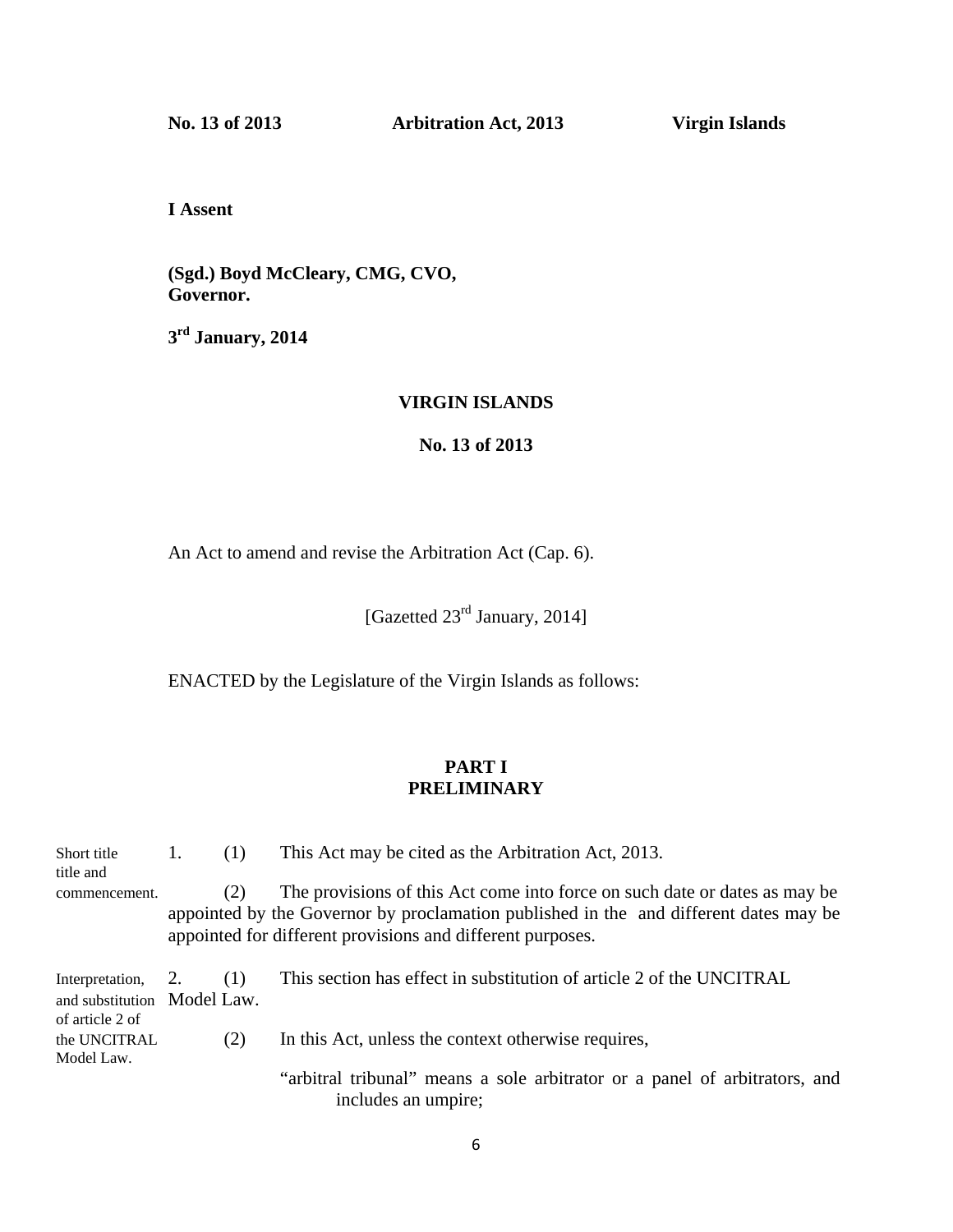|                      | "arbitration" means a process of settling a dispute between parties before<br>an arbitral tribunal, and includes any arbitration, whether or not<br>administered by a permanent arbitral institution; |
|----------------------|-------------------------------------------------------------------------------------------------------------------------------------------------------------------------------------------------------|
|                      | "arbitration agreement" has the meaning provided in section 17;                                                                                                                                       |
| Schedule 2           | "arbitrator" includes, except in sections 21, 22, 28, 29, 30 and 63 and<br>paragraph 1 of Schedule 2, an umpire;                                                                                      |
|                      | "Board" means the Board of the BVI IAC established under section 95<br>(1);                                                                                                                           |
|                      | "BVI IAC" means the BVI International Arbitration Centre established<br>under section 93 $(1)$ ;                                                                                                      |
|                      | "Chief Executive" means the person appointed as the Chief Executive of<br>the BVI IAC under section 97;                                                                                               |
|                      | "claimant" means a person who makes a claim or a counter-claim in an<br>arbitration;                                                                                                                  |
| Act No. 12           | "Commission" means the Financial Services Commission established<br>under section 3 (1) of the Financial Services Commission Act,<br>2001;                                                            |
| of 2001              | "Convention award" means an arbitral award made in a State or territory<br>which is a party to the New York Convention;                                                                               |
| <b>UK S. I. 1967</b> | "Court" means the High Court established under the Supreme Court<br>Order 1967;                                                                                                                       |
| No. 223              | "dispute" includes a difference between parties;                                                                                                                                                      |
|                      | "function" includes the exercise of a power and performance of a duty;                                                                                                                                |
|                      | "interim measure",                                                                                                                                                                                    |
|                      | (a) if it is granted by an arbitral tribunal, has the meaning provided<br>in section 33 $(1)$ and $(2)$ , or                                                                                          |
|                      | (b) if it is granted by the Court, has the meaning provided in<br>section 43 $(9)$ ,                                                                                                                  |
|                      | and the term "interim measure of protection" shall be construed<br>accordingly;                                                                                                                       |
|                      | "mediation" includes conciliation;                                                                                                                                                                    |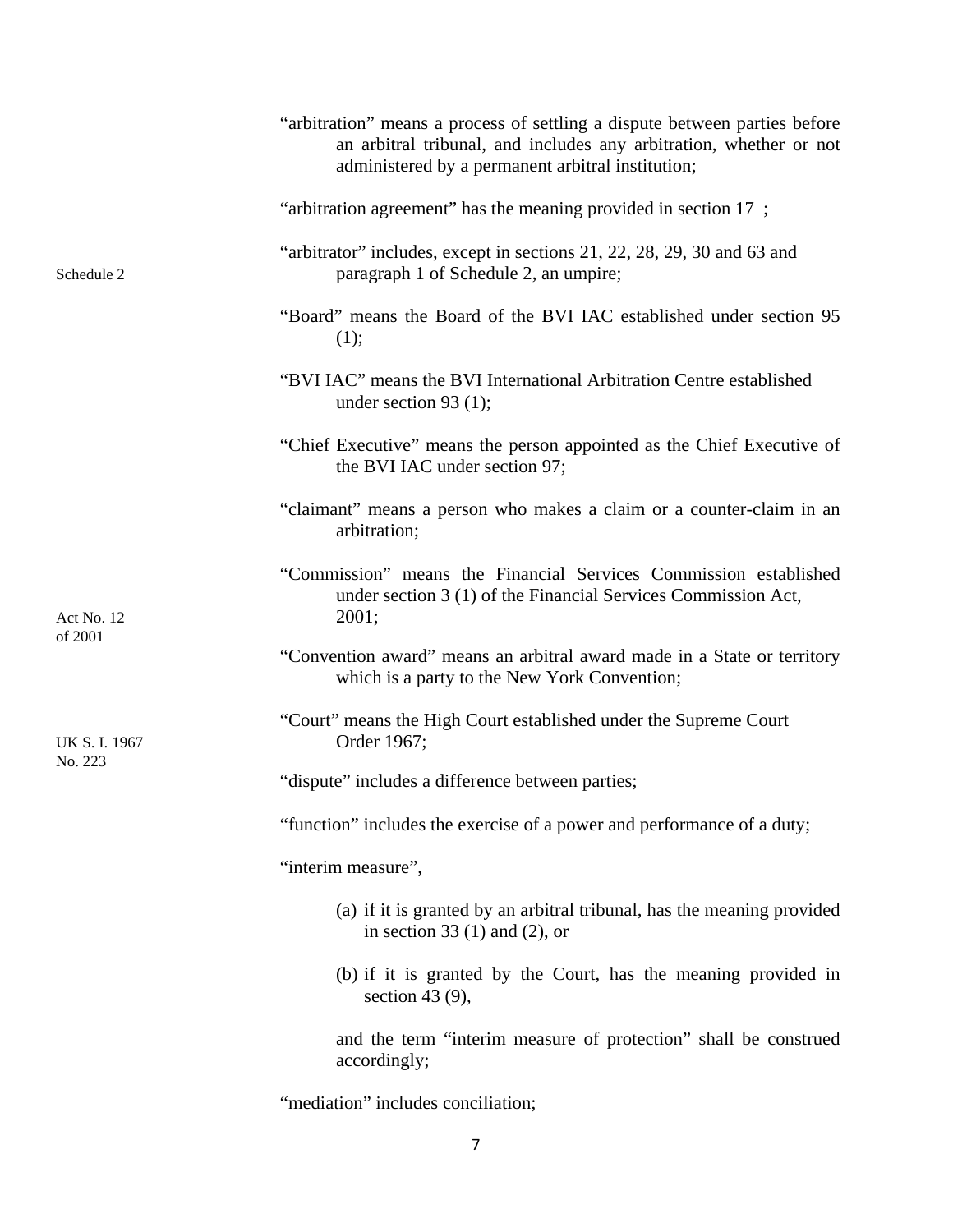|                                   | "New York Convention" means the Convention on the Recognition and<br>Enforcement of Foreign Arbitral Awards done at New York on<br>$10^{th}$ June, 1958;                                                                                                             |
|-----------------------------------|----------------------------------------------------------------------------------------------------------------------------------------------------------------------------------------------------------------------------------------------------------------------|
|                                   | "party" means a party                                                                                                                                                                                                                                                |
|                                   | (a) to an arbitration agreement, or                                                                                                                                                                                                                                  |
|                                   | (b) to any arbitral or court proceedings,                                                                                                                                                                                                                            |
|                                   | and, when used in relation to a mediation, means the party to the<br>mediation proceedings;                                                                                                                                                                          |
| Cap. 6                            | "repealed Act" means the Arbitration Act repealed by section 110 (1);                                                                                                                                                                                                |
|                                   | "respondent" means a person against whom a claim or a counter-claim is<br>made in an arbitration;                                                                                                                                                                    |
|                                   | Commission" means the United Nations Commission on<br>"UN<br>International Trade law; and                                                                                                                                                                            |
| Schedule 1                        | "UNCITRAL Model Law" means the UNCITRAL Model Law on<br>International Commercial Arbitration as adopted by the UN<br>Commission on $21st$ June, 1985 and as amended by the UN<br>Commission on $7th$ July 2006, the full text of which is outlined in<br>Schedule 1. |
| (3)<br><b>UNCITRAL Model Law.</b> | A reference in this section to "this Act" shall be construed to include the                                                                                                                                                                                          |
| (4)                               | In the provisions of the UNCITRAL Model Law,                                                                                                                                                                                                                         |
|                                   | (a) a reference to "this State" is to be construed as the Virgin Islands;                                                                                                                                                                                            |
|                                   | (b) a reference to "a State" is to be construed as including the Virgin<br>Islands;                                                                                                                                                                                  |
|                                   | (c) a reference to "different States" is to be construed as including the<br>Virgin Islands and any other place;                                                                                                                                                     |
|                                   | (d) a reference to an article is to be construed as an article of the<br>UNCITRAL Model law; and                                                                                                                                                                     |

(e) other than in article 2A of the UNCITRAL Model Law, given effect to by section 7, a reference to "this Law" is to be construed as this Act.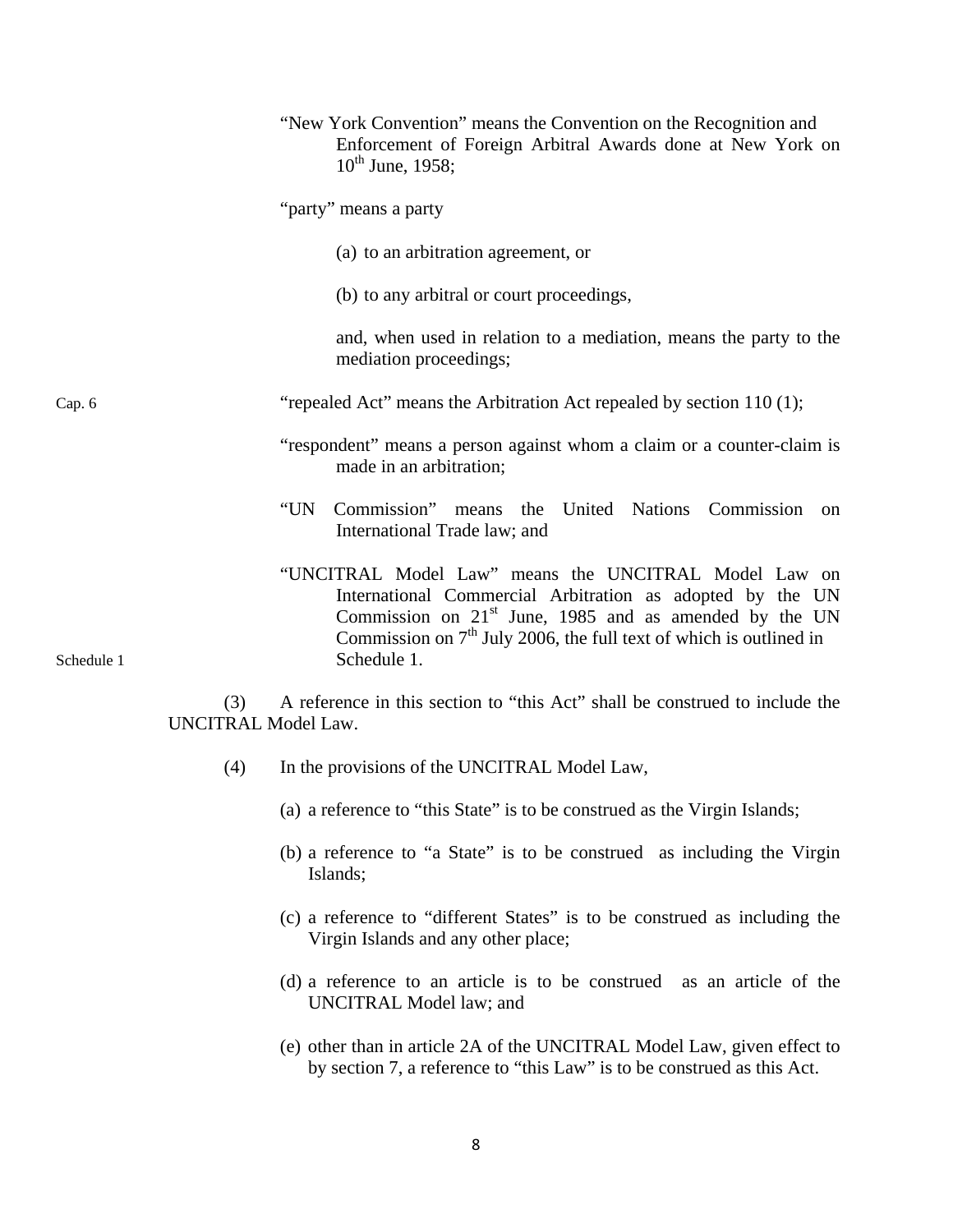(5) If at any time the UNCITRAL Model Law is amended, the Cabinet may, acting on the advice of the Board, make an Order published in the

- (a) adopting the amendment and amending Schedule 1 accordingly;
- (b) modifying the application of the amendment in order to ensure consistency with the provisions of this Act; or
- (c) disapplying or amending any provision of this Act.
- (6) If a provision of this Act
	- (a) refers to the fact that the parties have agreed, or in any other way refers to an agreement of the parties, the agreement includes any arbitration rules referred to in that agreement; or
	- (b) provides that the parties may agree, the agreement, if any, may include any arbitration rules by referring to those rules in that agreement.
- (7) If a provision of this Act,
	- (a) other than sections 51 and 66, refers to a claim, that provision also applies to a counter-claim; or
	- (b) other than section 51, refers to a defence, that provision also applies to a defence to a counter-claim.

(8) Where in this Act power is vested in the BVI IAC to appoint an arbitrator or a mediator, that power may be exercised by the Chief Executive of the BVI IAC acting in his own discretion.

Object and 3. (1) The object of this Act is to facilitate and obtain the fair and speedy principles. resolution of disputes by arbitration without unnecessary delay or expense.

- (2) This Act is founded on the following principles:
	- (a) subject to the observance of the safeguards that are necessary in the public interest, the parties to a dispute should be free to agree on how the dispute should be resolved;
	- (b) the Court shall not interfere in the arbitration of a dispute, save as expressly provided in this Act; and
	- (c) where the Court interferes in the arbitration pursuant to the expressed provisions of this Act it shall, as far as possible, give due regard to the wishes of the parties and the provisions of the arbitration agreement.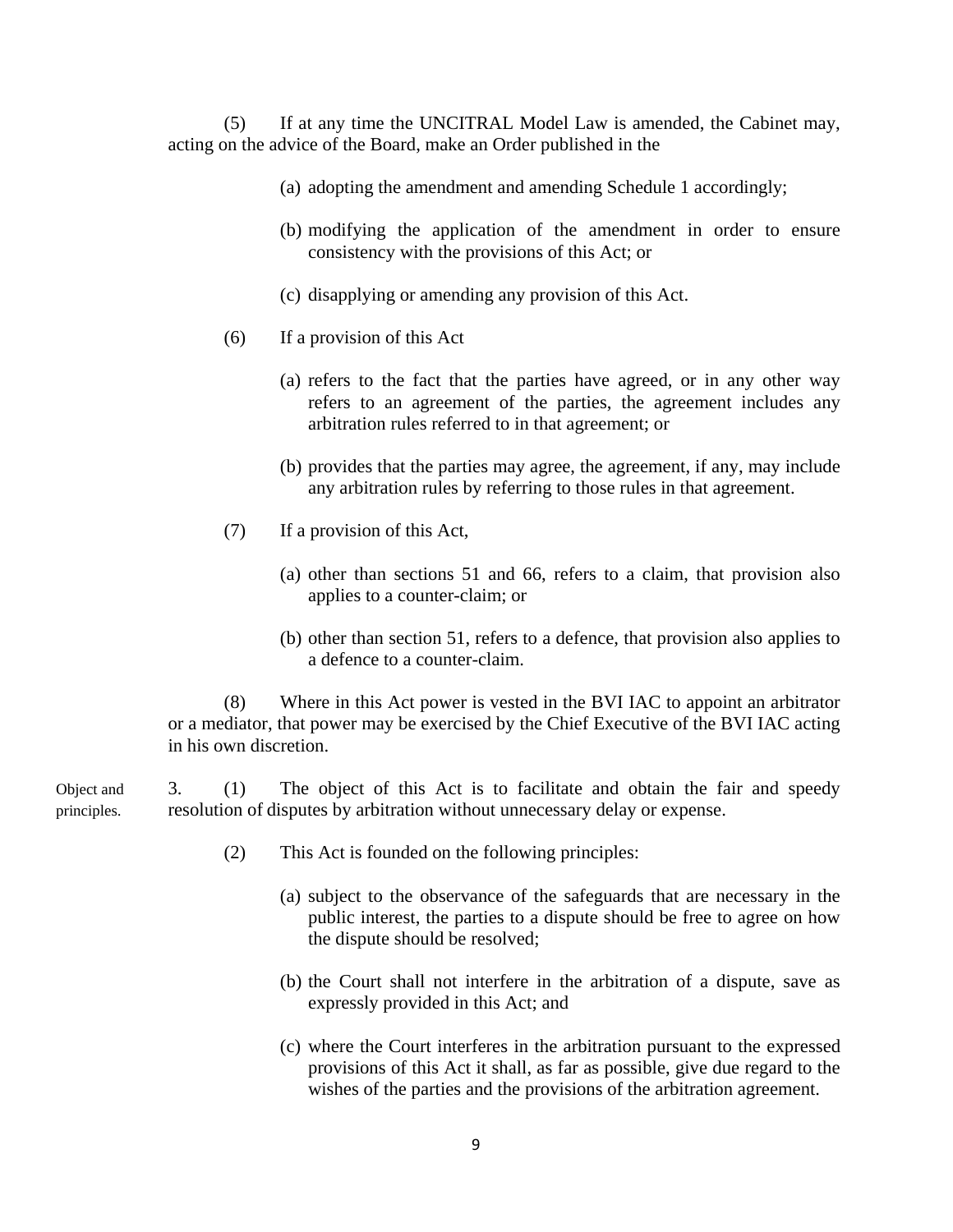UNCITRAL 4. The provisions of the UNCITRAL Model Law have the force of law in the Virgin Model Law to Islands, subject to the modifications and supplements expressly provided in this Act. have effect in the Virgin Islands.

Application to 5. This Act applies to the Crown in any dispute with another party in respect of an the Crown. arbitration agreement which allows for the resolution of the dispute by arbitration.

Substitution of 6. (1) This section has effect in substitution of article 1 of the UNCITRAL article 1 of the Model Law. UNCITRAL

Model Law. (2) Subject to subsection (3), this Act applies to an arbitration under an arbitration agreement, whether or not the arbitration agreement is entered into in the Virgin Islands, if the place of arbitration is in the Virgin Islands.

> (3) Where the place of arbitration is outside the Virgin Islands, only sections 18, 19, 43, 58 and 59 and Part X apply to the arbitration.

> (4) Where any other enactment provides that this Act applies to an arbitration under that other enactment, this Act (other than sections 18 (2) and (3), 56 and 72 (8) and (9)) applies to arbitration under that other enactment, subject to the following:

- (a) a reference to article 16 (1) of the UNCITRAL Model Law (given effect to by section 32) to any objections with respect to the existence or validity of the arbitration agreement is to be construed as any objections with respect to the application of that other enactment to the dispute in question;
- (b) that other enactment is deemed to have expressly provided that, Schedule 2 subject to paragraph (c), all the provisions in Schedule 2 apply; and
	- (c) paragraph 2 of Schedule 2, if applicable, only applies so as to authorise two or more arbitral proceedings under the same enactment to be consolidated or to be heard at the same time or one immediately after another.

(5) Subsection (3) has effect, in relation to an arbitration under any other enactment, only in so far as this Act is consistent with:

- (a) that other enactment; and
- (b) any rules or procedures authorised or recognised by that other enactment.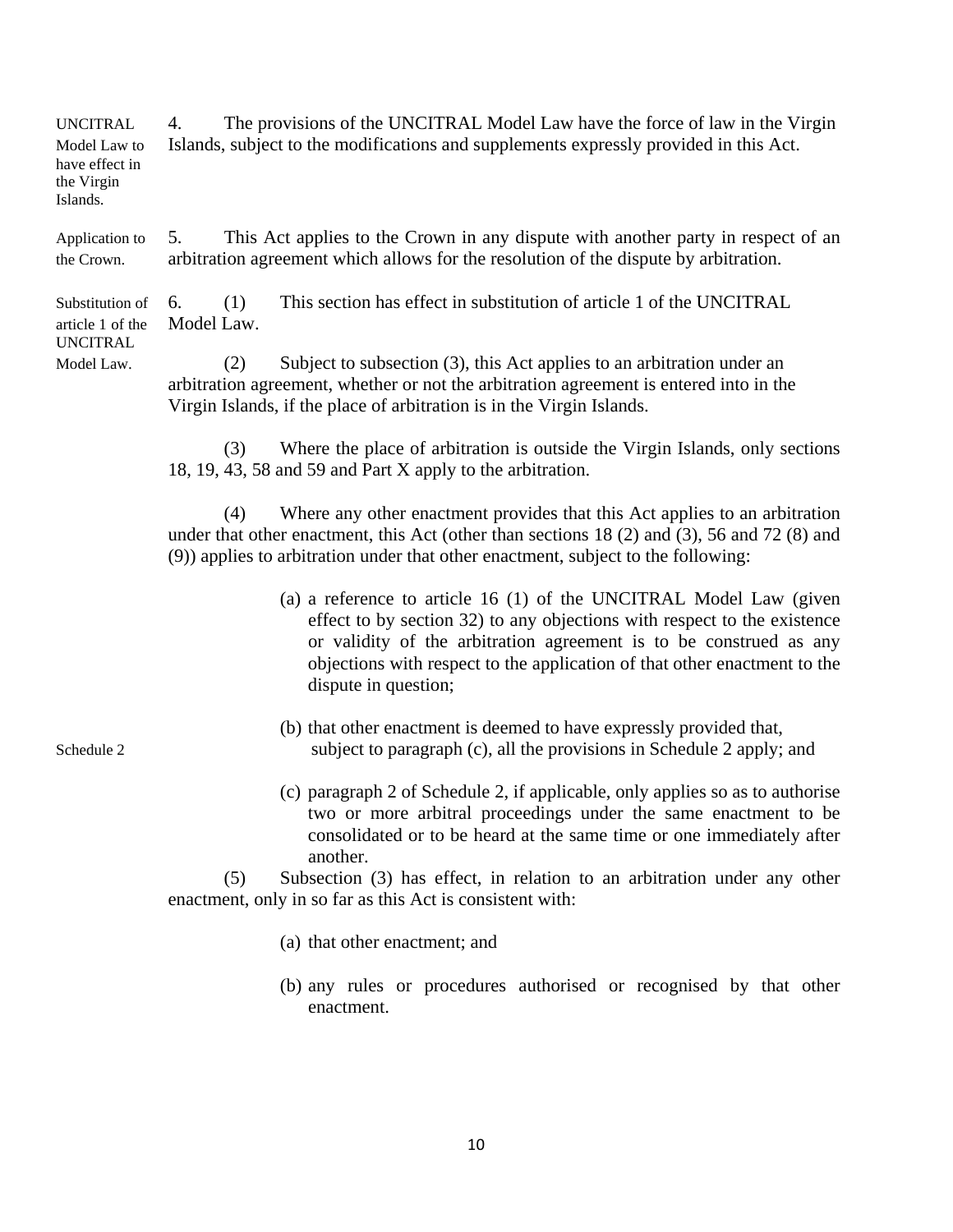#### **PART II GENERAL PROVISIONS**

Application of 7. Article 2A of the UNCITRAL Model Law, the text of which is reproduced below, article 2A of has effect: the UNCITRAL Model Law. "*Article 2A. International origin and general principles* 

> (1) In the interpretation of this Law, regard is to be had to its international origin and to the need to promote uniformity in its application and the observance of good faith.

> (2) Questions concerning matters governed by this Law which are not expressly stated in it are to be settled in conformity with the general principles on which this Law is based."

Application of 8. (1) Article 3 of the UNCITRAL Model Law, the text of which is reproduced article 3 of the below, has effect: UNCITRAL

"*Article 3. Receipt of written communications* 

(1) Unless otherwise agreed by the parties:

Model Law.

- (a) any written communication is deemed to have been received if it is delivered to the addressee personally or if it is delivered at his place of business, habitual residence or mailing address; if none of these can be found after making a reasonable inquiry, a written communication is deemed to have been received if it is sent to the addressee's last known place of business, habitual residence or mailing address by registered letter or any other means which provides a record of the attempt to deliver it;
- (b) the communication is deemed to have been received on the day it is so delivered.

(2) The provisions of this article do not apply to communication in court proceedings.".

(2) Without prejudice to subsection (1), if a written communication, other than communication in court proceedings, is sent by any means by which information can be recorded and transmitted to the addressee, the communication is deemed to have been received on the day it is so sent.

(3) Subsection (2) applies only if there is a record of receipt of the communication by the addressee.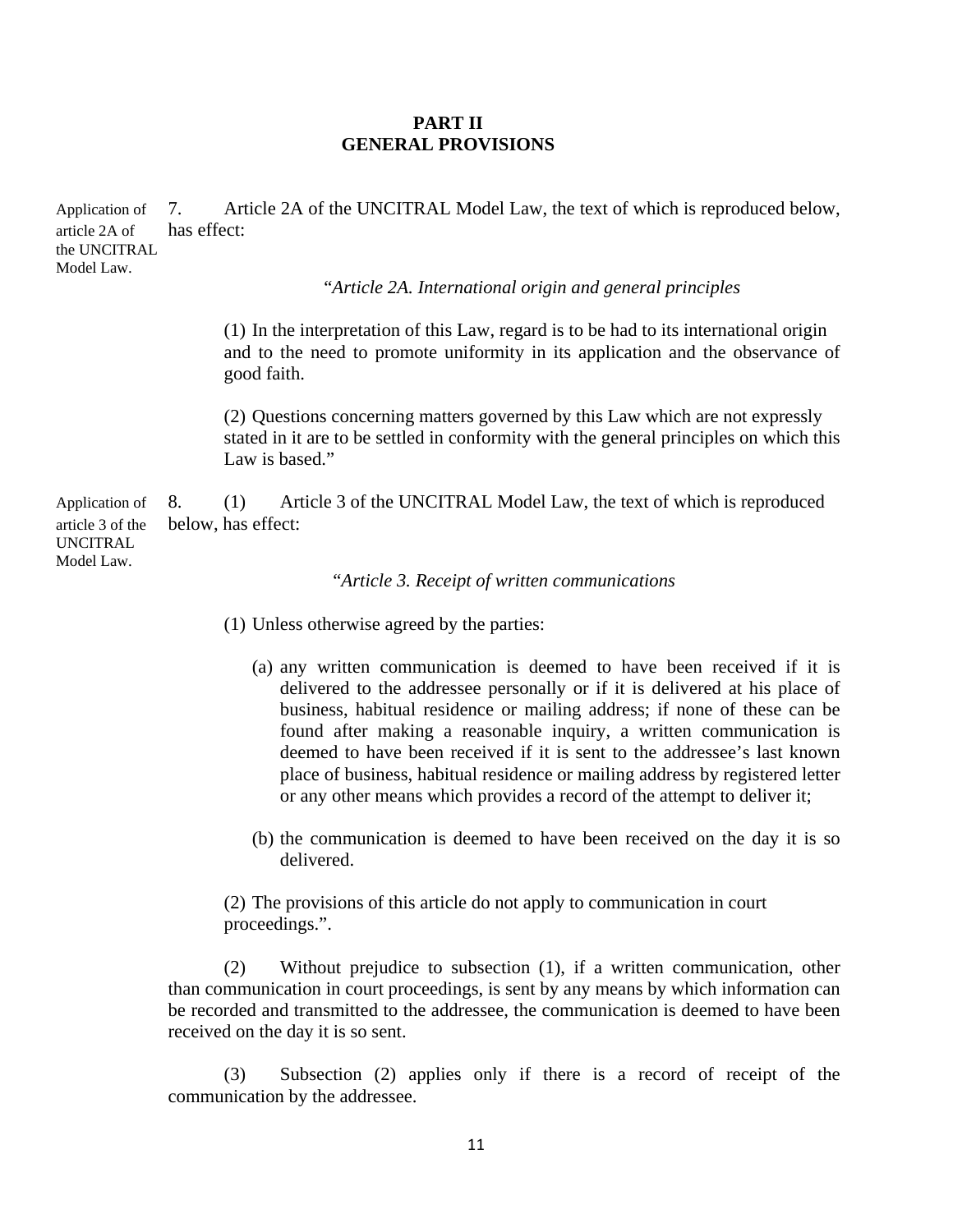Application of 9. Article 4 of the UNCITRAL Model Law, the text of which is reproduced below, article 4 of the has effect:

Model Law.

## "*Article 4. Waiver of right to object*

A party who knows that any provision of this Law from which the parties may derogate or any requirement under the arbitration agreement has not been complied with and yet proceeds with the arbitration without stating his objection to such non-compliance without undue delay or, if a time-limit is provided therefor, within such period of time, shall be deemed to have waived his right to object.".

Application of 10. Article 5 of the UNCITRAL Model law, the text of which is reproduced below, article 5 of the has effect: Model Law.

#### *"Article 5. Extent of court intervention*

In matters governed by this Law, no court shall intervene except where so provided in this Law.".

Substitution of 11. (1) Subsections (2) to (5) have effect in substitution for article 6 of the article 6 of the UNCITRAL Model Law. Model Law.

> (2) The functions of the Court or other authority referred to in article 11 (3) or (4) of the UNCITRAL Model Law, given effect to by section 22, are to be performed by the BVI IAC.

- (3) The functions of the Court or other authority referred to in
	- (a) article 13 (3) of the UNCITRAL Model Law, given effect to by section 24 ,
	- (b) article 14 (1) of the UNCITRAL Model Law, given effect to by section 25,

are to be performed by the Court.

- (4) The functions of the Court referred to in
	- (a) article 16 (3) of the UNCITRAL Model Law, given effect to by section 32,
	- (b) article 34 (2) of the UNCITRAL Model Law, given effect to by section 79,

are to be performed by the Court.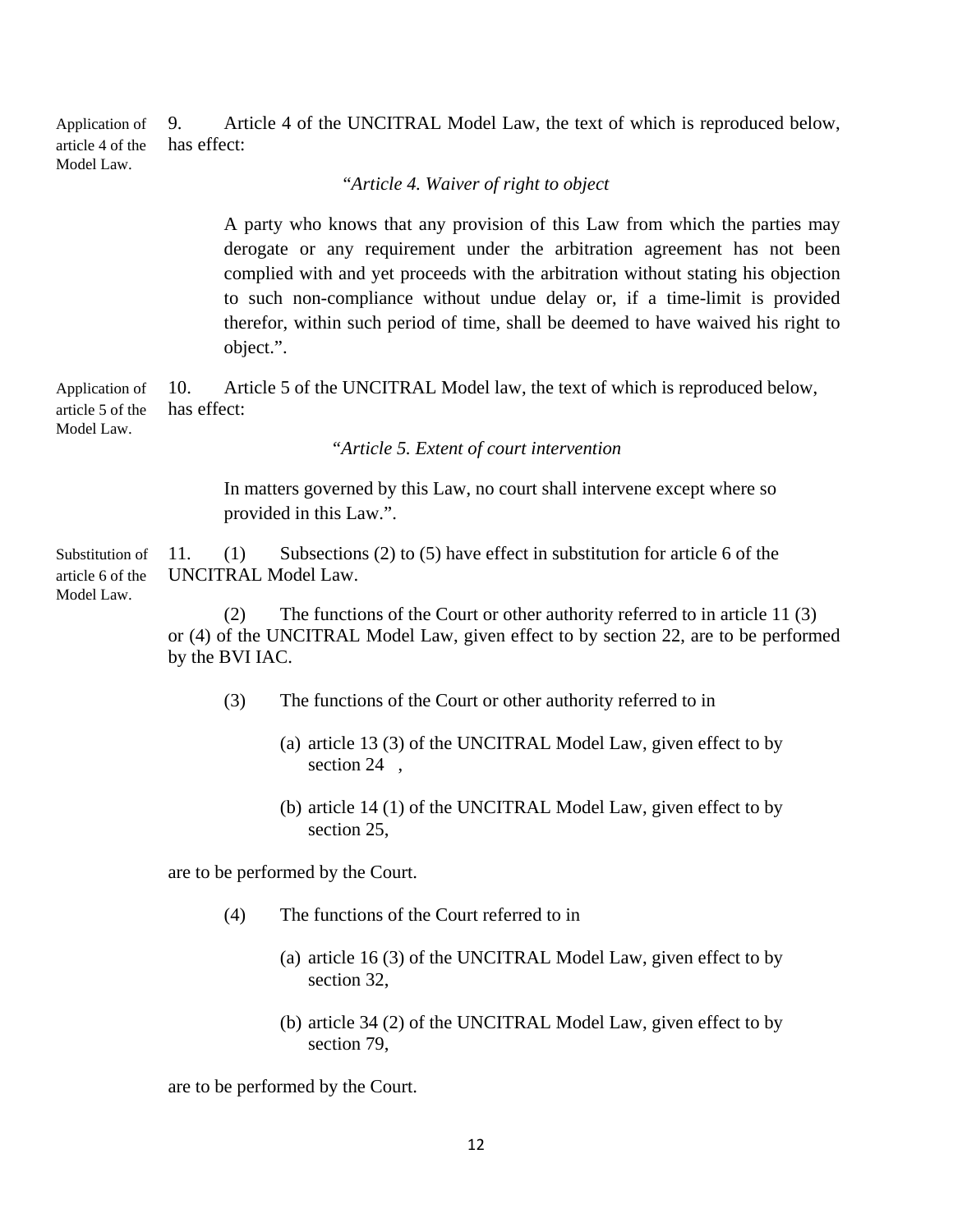(5) The functions of the competent court referred to in article 27 of the UNCITRAL Model Law, given effect to by section 53, are to be performed by the Court.

Application of 12. (1) The Limitation Act and any other enactment relating to the limitation of Cap. 43 and actions (referred to collectively as "limitation enactments") apply to arbitrations as they other limitation apply to actions in the Court.

arbitrations. (2) For the purposes of subsection (1), a reference in a limitation enactment to bringing an action is to be construed as, in relation to an arbitration, commencing the arbitral proceedings.

> (3) Notwithstanding any term in an arbitration agreement to the effect that no cause of action may accrue in respect of any matter required by the arbitration agreement to be submitted to arbitration until an award is made under the arbitration agreement, the cause of action is, for the purposes of the limitation enactment (whether in their application to arbitrations or to other proceedings), deemed to accrue in respect of that matter at the time when it would have accrued but for that term.

- (4) Where the Court orders that an award is to be set aside, the period between
	- (a) the commencement of the arbitral proceedings, and
	- (b) the date of the order of the Court setting aside the award,

shall be excluded in computing the time prescribed by a limitation enactment for the commencement of proceedings, including arbitral proceedings, with respect to the matter submitted to arbitration.

| Reference of 13.<br>interpleader |  | Where                                                                                                                                              |
|----------------------------------|--|----------------------------------------------------------------------------------------------------------------------------------------------------|
| issue to<br>arbitration by       |  | (a) relief by way of interpleader is granted by the Court, and                                                                                     |
| Court.                           |  | (b) there is an arbitration agreement between the claimants in the<br>interpleader proceedings in respect of any issue between those<br>claimants, |

the Court shall, subject to subsection (2), direct that the issue is to be determined in accordance with the arbitration agreement.

 (2) The Court may refuse to make a direction under subsection (1) if the circumstances are such that legal proceedings brought by a claimant in respect of the issue would not be stayed.

 (3) Where the Court refuses to make a direction under subsection (1), any provision of the arbitration agreement that an award is a condition precedent to the bringing of legal proceedings in respect of the issue does not affect the determination of the issue by the Court.

enactments to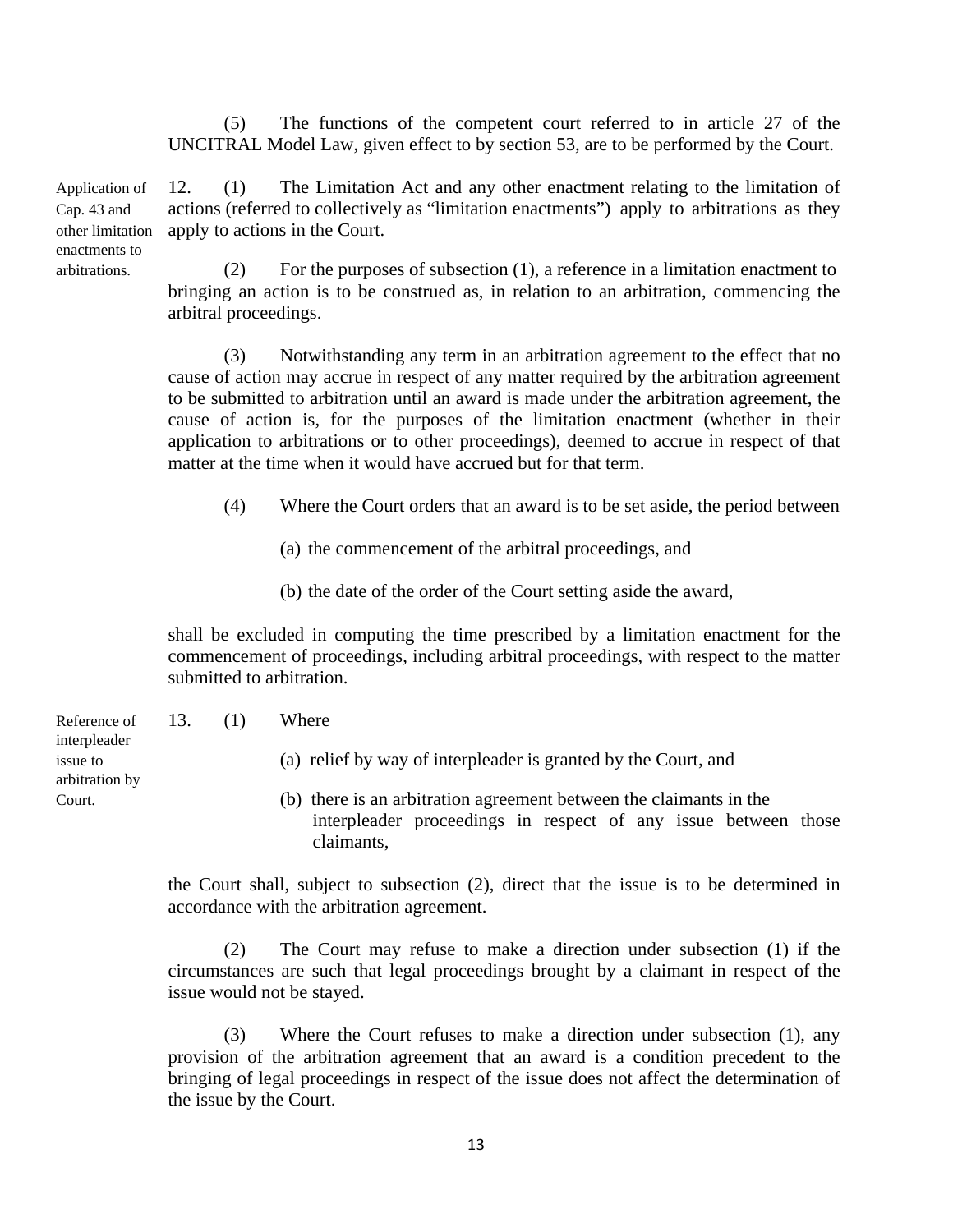(4) A direction made by the Court under subsection (1) is not subject to appeal.

(5) The leave of the Court with respect to a decision made under subsection (2) is required for any appeal from that decision.

Proceedings to 14. (1) Subject to subsection (2), proceedings under this Act in the Court are to be be heard in heard otherwise than in open Court. chambers.

- (2) The Court may order proceedings under this Act to be heard in open Court
	- (a) on the application of any party; or
	- (b) if, in any particular case, the Court is satisfied that those proceedings ought to be heard in open Court.
- (3) An order made by the Court under subsection (2) is not subject to appeal.

Restrictions on 15. (1) This section applies to proceedings under this Act in the Court heard reporting of otherwise than in open Court (referred to in this section as "closed Court proceedings"). proceedings heard otherwise (2) Where closed Court proceedings are being heard by the Court, the Court than in open shall, on the application of any party, make a direction as to what information, if any, Court. relating to the proceedings may be published.

> (3) The Court shall not make a direction permitting information to be published unless

- (a) all parties agree that the information may be published; or
- (b) the Court is satisfied that the information, if published, would not reveal any matter, including the identity of any party, that any party reasonably wishes to remain confidential.
- (4) Notwithstanding subsection (3), where the Court
	- (a) gives a judgment in respect of closed Court proceedings, and
	- (b) considers that judgment to be of major legal interest, or
	- (c) considers it in the public interest to do so,

the Court may direct that reports of the judgment may be published in law reports and other professional publications.

(5) Where the Court directs under subsection (4) that reports of a judgment may be published, but any party reasonably wishes to conceal any matter in those reports,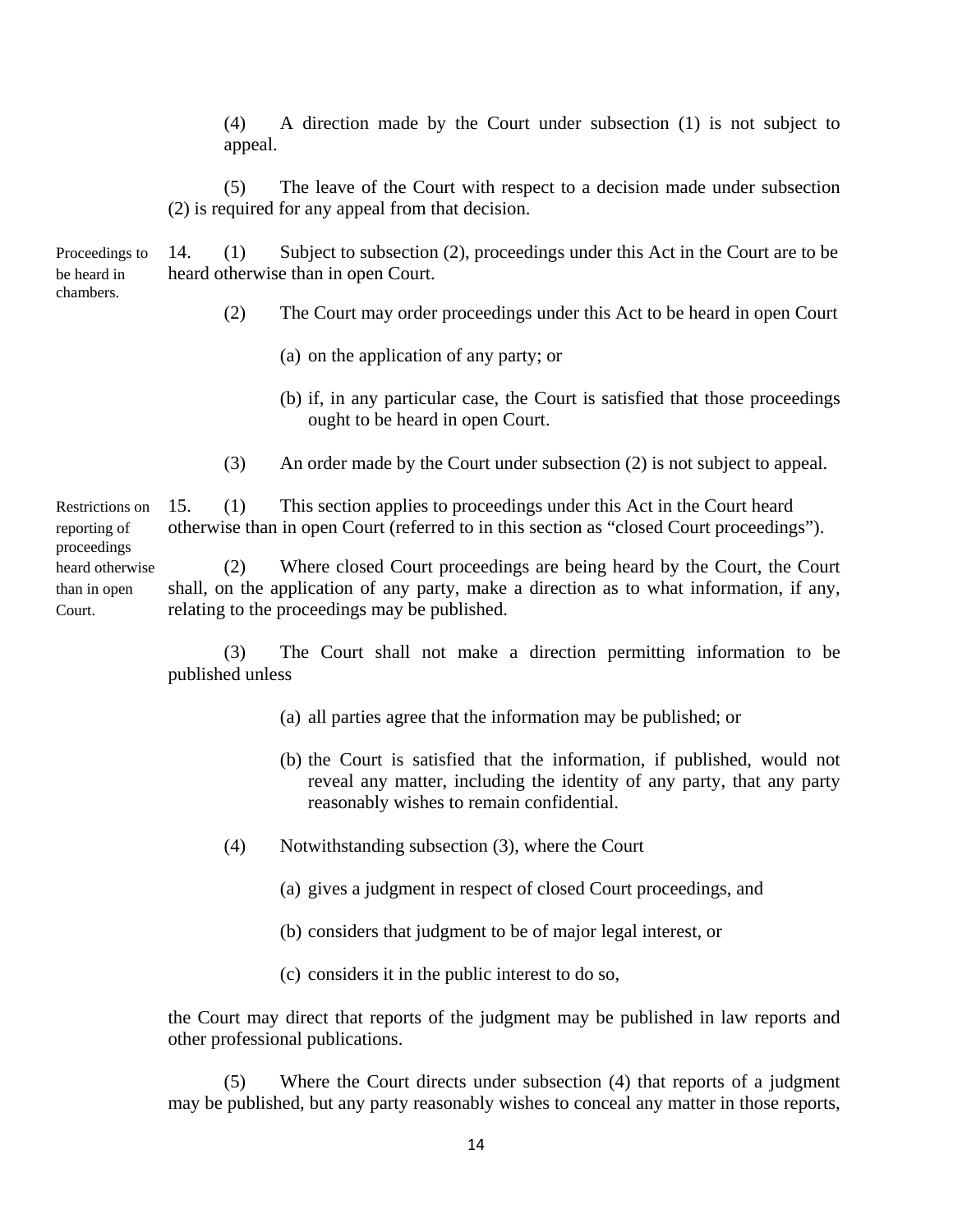including the fact that the party was such a party, the Court shall, on the application of the party,

- (a) make a direction as to the action to be taken to conceal that matter in those reports; and
- (b) if the Court considers that a report published in accordance with the direction made under paragraph (a) would still be likely to reveal that matter, direct that the report may not be published until after the end of such period, not exceeding ten years, as the Court may direct.
- (6) A direction made by the Court under this section is not subject to appeal.

Prohibition 16. (1) Unless otherwise agreed by the parties, no party may publish, disclose or against communicate any information relating to disclosure of

relating to proceedings

- information (a) the arbitral proceedings under the arbitration agreement; or
- arbitral (b) an award made in the arbitral proceedings.

and awards. (2) Nothing in subsection (1) prevents the publication, disclosure or communication of information referred to in that subsection by a party if the publication, disclosure or communication is made

- (a) to protect or pursue a legal right or interest of the party, or to enforce or challenge the award referred to in that subsection, in legal proceedings before the Court or other judicial authority in or outside the Virgin Islands;
- (b) to any government body, regulatory body, court or tribunal and the party is obliged by law to make the publication, disclosure or communication; or
- (c) to a professional or any other adviser of any of the parties.

#### **PART III ARBITRATION AGREEMENT**

Application of 17. (1) Article 7 of the UNCITRAL Model law, the text of which is reproduced article 7 of the below, has effect: UNCITRAL Model Law.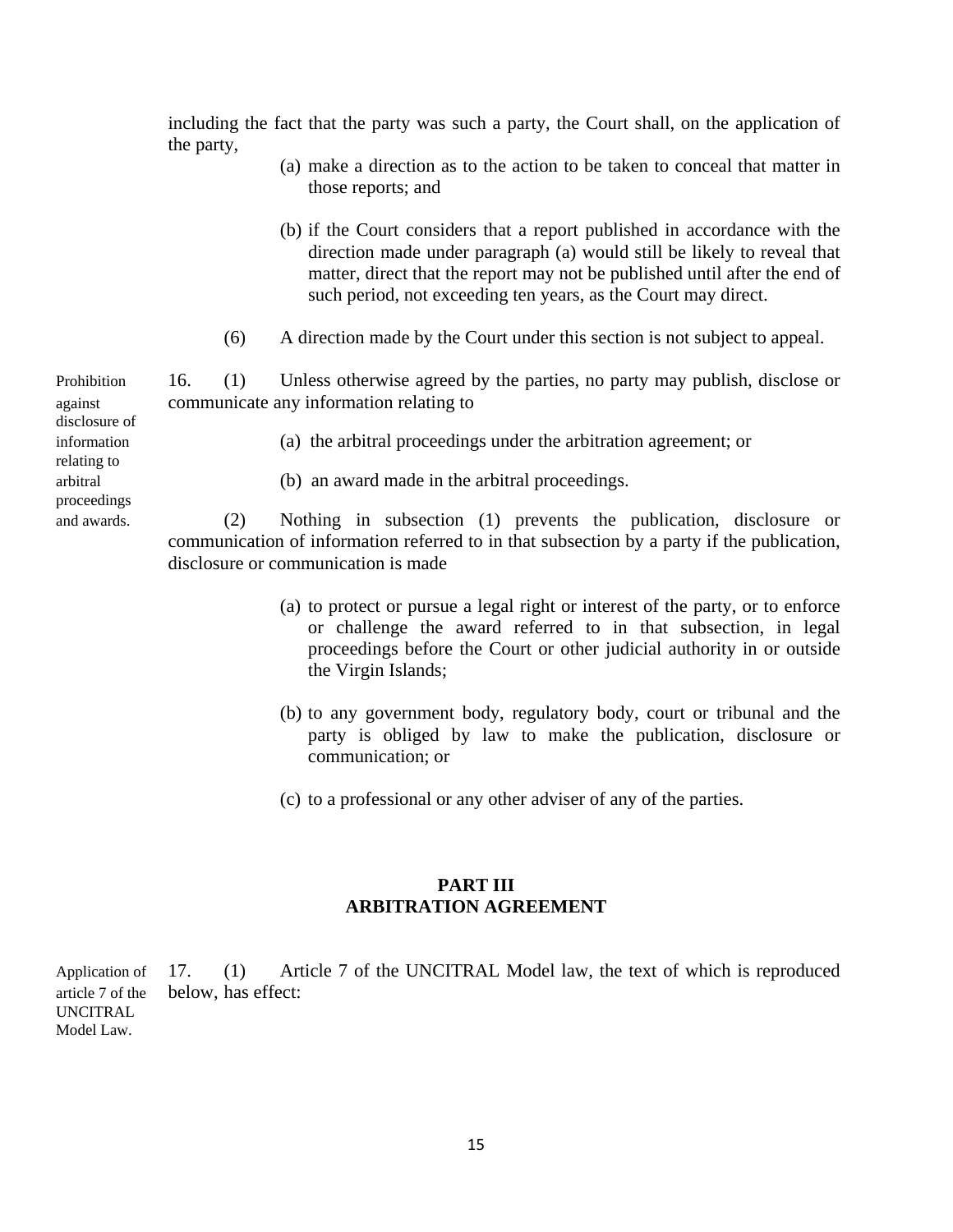## *Article 7. Definition and form of arbitration agreement*

(1) "Arbitration agreement" is an agreement by the parties to submit to arbitration all or certain disputes which have arisen or which may arise between them in respect of a defined legal relationship, whether contractual or not. An arbitration agreement may be in the form of an arbitration clause in a contract or in the form of a separate agreement.

(2) The arbitration agreement shall be in writing.

 (3) An arbitration agreement is in writing if its content is recorded in any form, whether or not the arbitration agreement or contract has been concluded orally, by conduct, or by other means.

 (4) The requirement that an arbitration agreement be in writing is met by an electronic communication if the information contained therein is accessible so as to be useable for subsequent reference; "electronic communication" means any communication that the parties make by means of data messages; "data message" means information generated, sent, received or stored by electronic, magnetic, optical or similar means, including, but not limited to, electronic data interchange (EDI), electronic mail, telegram, telex or telecopy.

 (5) Furthermore, an arbitration agreement is in writing if it is contained in an exchange of statements of claim and defence in which the existence of an agreement is alleged by one party and not denied by the other.

 (6) The reference in a contract to any document containing an arbitration clause constitutes an arbitration agreement in writing, provided that the reference is such as to make that clause part of the contract.".

(2) Without prejudice to subsection (1), an arbitration agreement is in writing

- if
- (a) the agreement is in a document, whether or not the document is signed by the parties to the agreement; or
- (b) the agreement, although made otherwise than in writing, is recorded by one of the parties to the agreement, or by a third party, with the authority of each of the parties to the agreement.

 (3) A reference in an agreement to a written form of arbitration clause constitutes an arbitration agreement if the reference is such as to make that clause part of the agreement.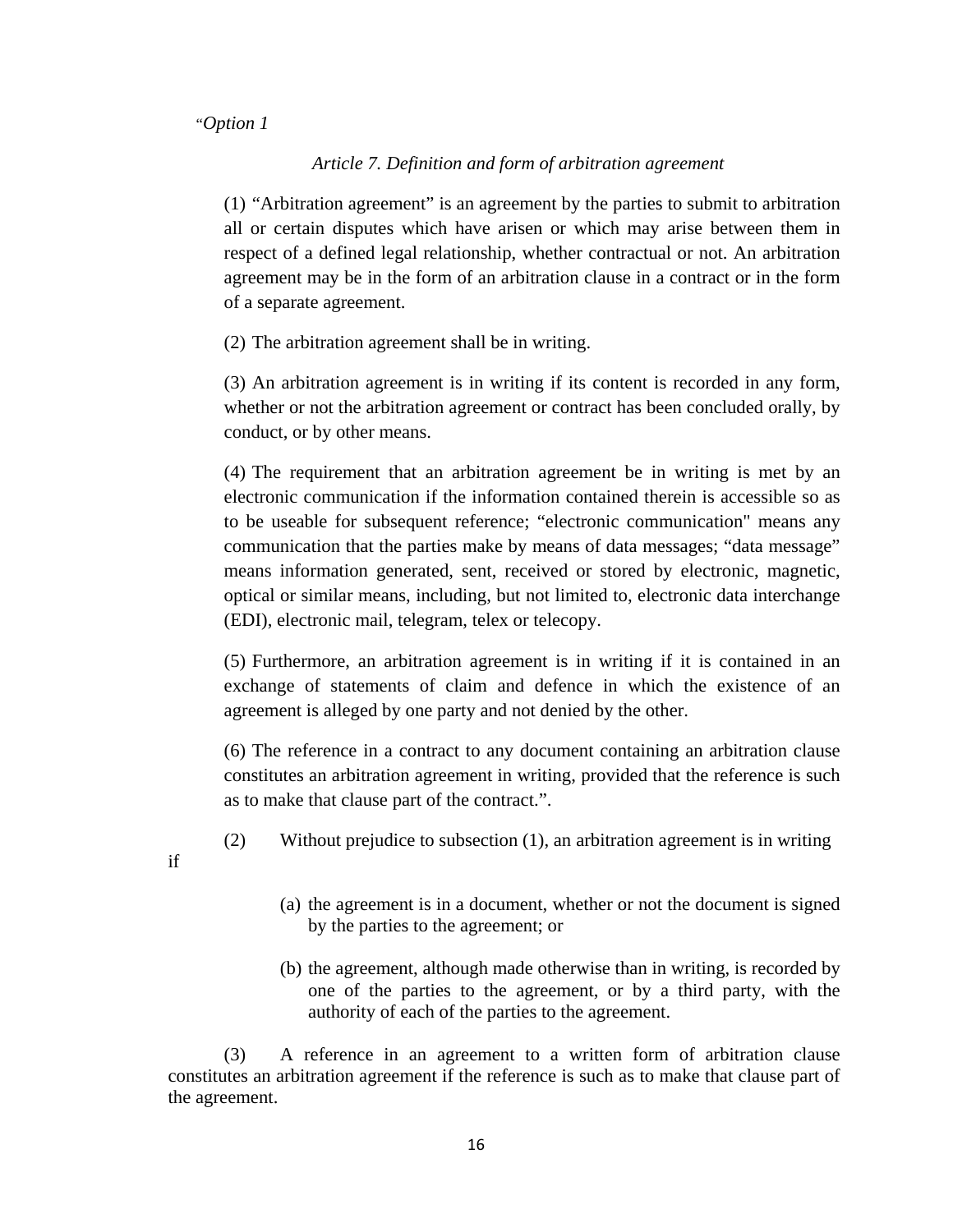Application of 18. (1) Article 8 of the UNCITRAL Model Law, the text of which is reproduced article 8 of the below, has effect: UNCITRAL

Model Law.

"*Article 8. Arbitration agreement and substantive claim before court* 

(1) A court before which an action is brought in a matter which is the subject of an arbitration agreement shall, if a party so requests not later than when submitting his first statement on the substance of the dispute, refer the parties to arbitration unless it finds that the agreement is null and void, inoperative or incapable of being performed.

(2) Where an action referred to in paragraph (1) of this article has been brought, arbitral proceedings may nevertheless be commenced or continued, and an award may be made, while the issue is pending before the court.".

(2) If a dispute in the matter which is the subject of an arbitration agreement involves a claim or other dispute that is within the jurisdiction of the Arbitration Tribunal established by section 29 (1) of the Labour Code, 2010, the Court may, if a party so requests and notwithstanding any provision of the Labour Code, 2010, refer the parties to arbitration under this Act if it is satisfied that

- (a) there is no sufficient reason why the parties should not be referred to arbitration under this Act in accordance with the arbitration agreement; and
- (b) the party requesting arbitration was ready and willing at the time the action was brought to do all things necessary for the proper conduct of the arbitration, and remains so.

 (3) Where the Court refuses to refer the parties to arbitration under this Act, any provision of the arbitration agreement that an award is a condition precedent to the bringing of legal proceedings in respect of any matter shall be of no effect in relation to those proceedings.

 (4) Where the Court refers the parties in an action to arbitration, it shall make an order staying the legal proceedings in that action.

(5) Where in the case of Admiralty proceedings those proceedings are stayed on the ground that the dispute in question should be submitted to arbitration, the Court may, if in those proceedings property has been arrested or bail or other security has been given to prevent or obtain release from arrest, order that

Act No. 4 of 2010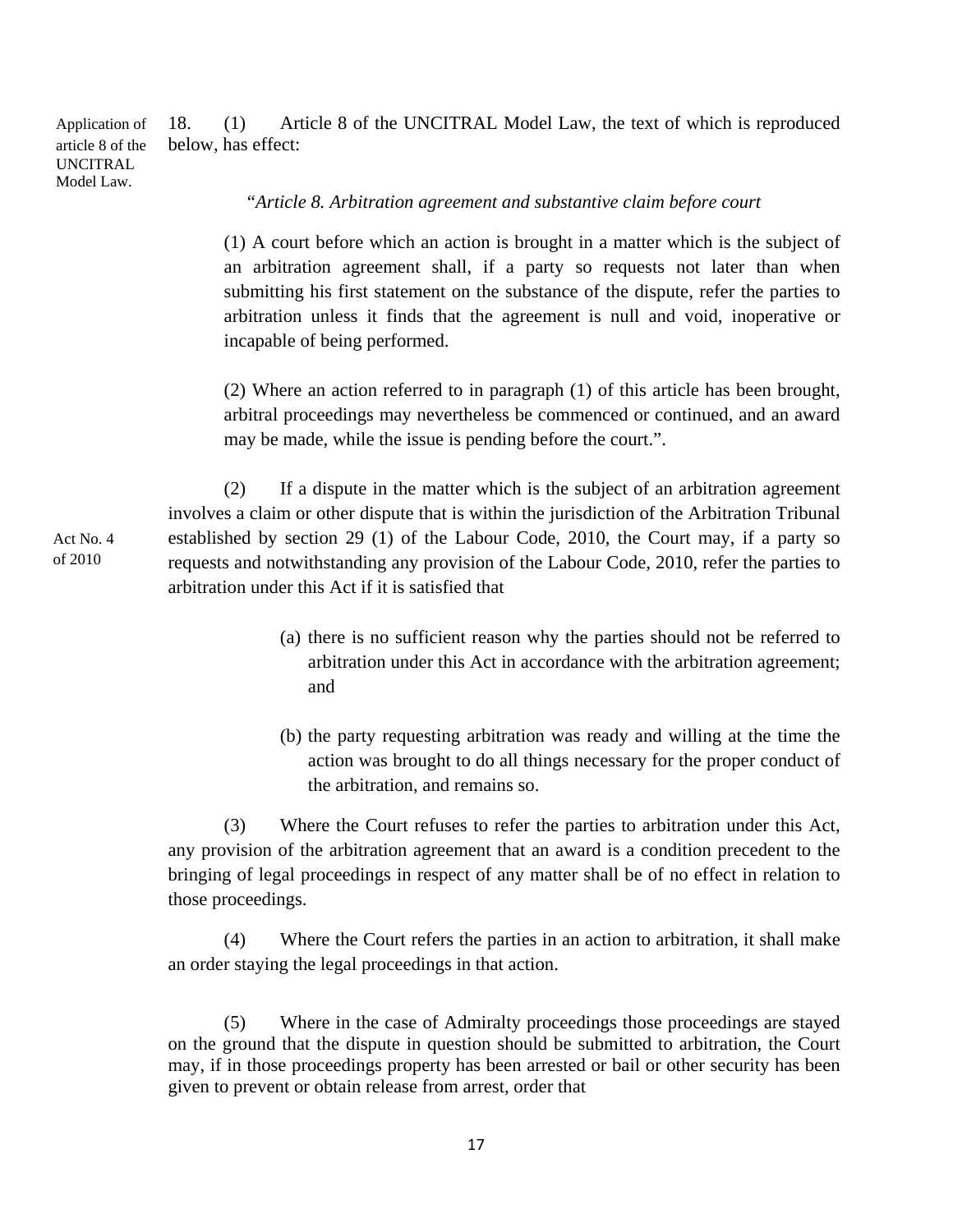- (a) the property arrested be retained as security for the satisfaction of any award given in the arbitration in respect of that dispute; or
- (b) the stay of those proceedings be conditional on the provision of equivalent security for the satisfaction of any such award.

(6) Subject to any provision made by rules of court and to any necessary modifications, the same law and practice apply in relation to property retained in pursuance of an order made under subsection (5) as would apply if the property were held for the purposes of proceedings in the Court.

(7) A decision of the Court to refer the parties to arbitration under article 8 of the UNCITRAL Model Law pursuant to subsection (1) or under subsection (2) is not subject to appeal.

(8) The leave of the Court with respect to a decision to refuse to refer the parties to arbitration under article 8 of the UNCITRAL Model Law pursuant to subsection (1) or under subsection (2) is required for any appeal from that decision.

(9) A decision or order made by the Court under subsection (5) is not subject to appeal.

Application of 19. Article 9 of the UNCITRAL Model Law, the text of which is reproduced below, article 9 of the has effect: UNCITRAL Model Law.

"*Article 9. Arbitration agreement and interim measures by court* 

It is not incompatible with an arbitration agreement for a party to request, before or during arbitral proceedings, from a court an interim measure of protection and for a court to grant such measure.".

Arbitration 20. (1) Unless otherwise agreed by the parties, an arbitration agreement is not agreement not discharged by the death of a party and may be enforced by or against the personal discharged by representatives of the deceased party. death of a

party. (2) Subsection (1) does not affect the operation of any enactment or rule of law by virtue of which a substantive right or obligation is extinguished by death.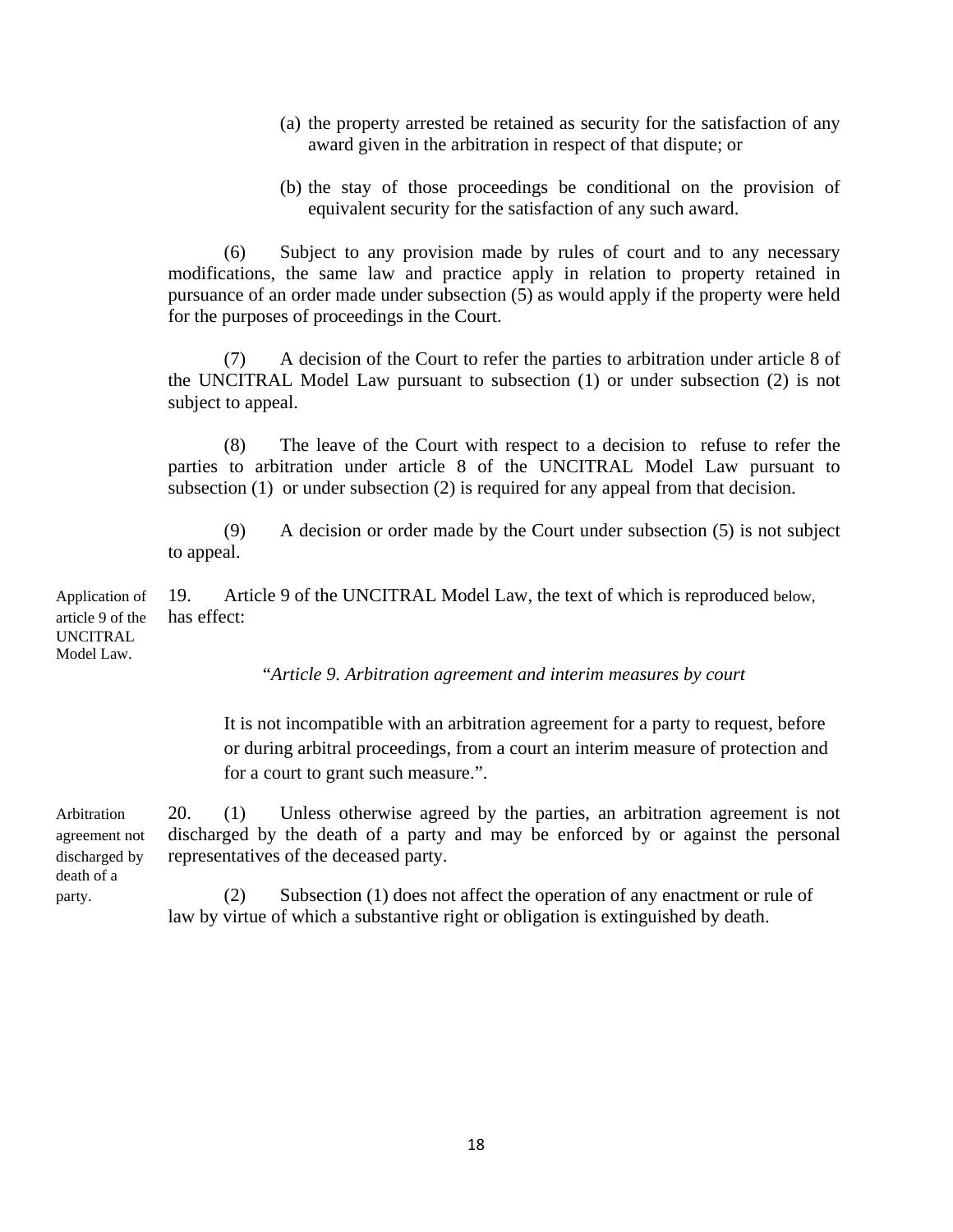## **PART IV COMPOSITION OF ARBITRAL TRIBUNAL**

#### *Division 1 - Arbitrators*

Application of  $21.$  (1) Article 10 (1) of the UNCITRAL Model Law, the text of which is article 10 (1) of reproduced below, has effect: the UNCITRAL Model Law.

#### "*Article 10. Number of arbitrators*

(1) The parties are free to determine the number of arbitrators.".

(2) Article 10 (2) of the UNCITRAL Model Law is substituted by subsections (3) and (4).

(3) For the purposes of subsection (1), the freedom of the parties to determine the number of arbitrators includes the right of the parties to authorise a third party, including an institution, to make that determination.

Schedule 2 (4) Except where section 89 (a) and paragraph 1 of Schedule 2 apply, where the parties fail to agree on the number of arbitrators, the number of arbitrators shall be either one or three as decided by the BVI IAC in the particular case.

Application of 22. (1) Article 11 of the UNCITRAL Model Law, the text of which is reproduced article 11 of the below, has effect subject to subsection 11 (2) and (3): UNCITRAL Model Law.

"*Article 11. Appointment of arbitrators* 

(1) No person shall be precluded by reason of his nationality from acting as an arbitrator, unless otherwise agreed by the parties.

(2) The parties are free to agree on a procedure of appointing the arbitrator or arbitrators, subject to the provisions of paragraphs (4) and (5) of this article.

(3) Failing such agreement,

(a) in an arbitration with three arbitrators, each party shall appoint one arbitrator, and the two arbitrators thus appointed shall appoint the third arbitrator; if a party fails to appoint the arbitrator within thirty days of receipt of a request to do so from the other party, or if the two arbitrators fail to agree on the third arbitrator within thirty days of their appointment,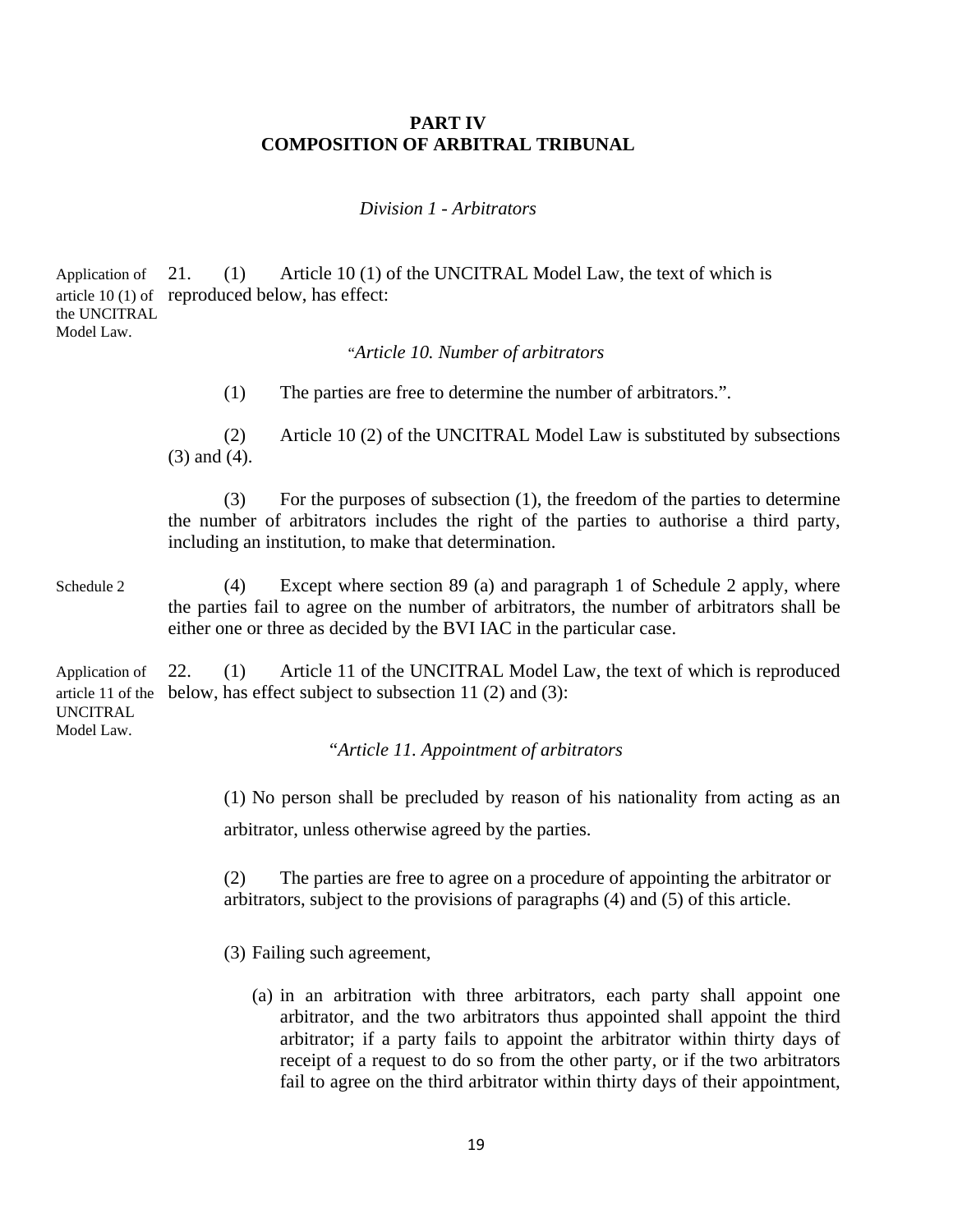the appointment shall be made, upon request of a party, by the court or other authority specified in article 6;

- (b) in arbitration with a sole arbitrator, if the parties are unable to agree on the arbitrator, he shall be appointed, upon request of a party, by the court or other authority specified in article 6.
- (4) Where, under an appointment procedure agreed upon by the parties,
	- (a) a party fails to act as required under such procedure, or
	- (b) the parties, or two arbitrators, are unable to reach an agreement expected of them under such procedure, or
	- (c) a third party, including an institution, fails to perform any function entrusted to it under such procedure,

any party may request the court or other authority specified in article 6 to take the necessary measure, unless the agreement on the appointment procedure provides other means for securing the appointment.

(5) A decision on a matter entrusted by paragraph (3) or (4) of this article to the court or other authority specified in article 6 shall be subject to no appeal. The court or other authority, in appointing an arbitrator, shall have due regard to any qualifications required of the arbitrator by the agreement of the parties and to such considerations as are likely to secure the appointment of an independent and impartial arbitrator and, in the case of a sole or third arbitrator, shall take into account as well the advisability of appointing an arbitrator of a nationality other than those of the parties.".

- (2) In an arbitration with an even number of arbitrators,
	- (a) if the parties have not agreed on a procedure for appointing the arbitrators under article 11(2) of the UNCITRAL Model Law, as provided in subsection (1), each party is to appoint the same number of arbitrators; or
	- (b) if
		- (i) a party fails to act as required under an appointment procedure agreed upon by the parties, or
		- (ii) in the case of paragraph (a), a party fails to appoint the appropriate number of arbitrators under that paragraph within thirty days of receipt of a request to do so from the other party,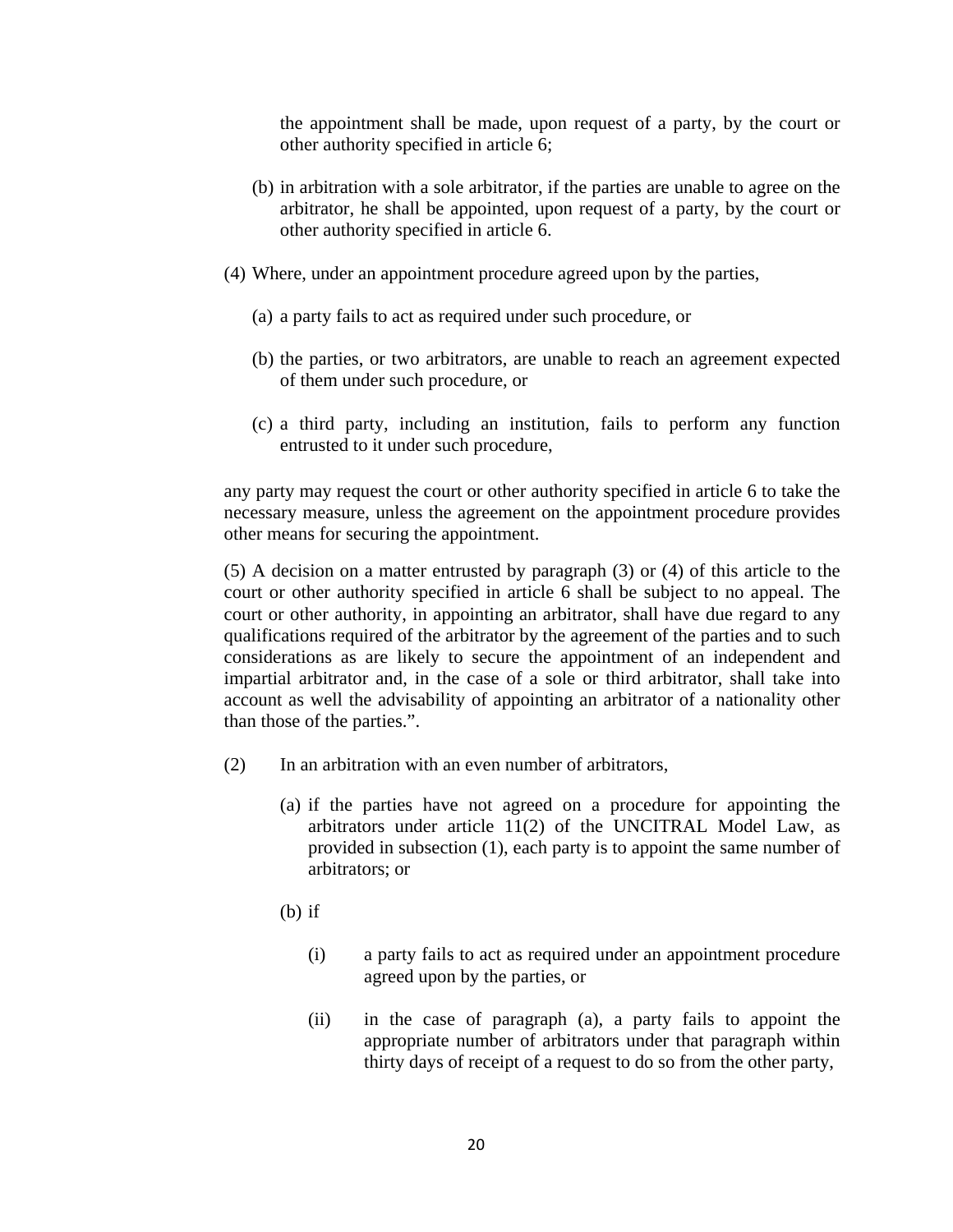the BVI IAC shall make the necessary appointment upon a request to do so from the other party.

- (3) In an arbitration with an uneven number of arbitrators greater than three,
	- (a) if the parties have not agreed on a procedure for appointing the arbitrators under article 11 (2) of the UNCITRAL Model Law, as provided in subsection (1),
		- (i) each party is to appoint the same number of arbitrators; and
		- (ii) unless otherwise agreed by the parties, the BVI IAC shall appoint the remaining arbitrator or arbitrators; or
	- $(b)$  if
		- (i) a party fails to act as required under an appointment procedure agreed upon by the parties, or
		- (ii) in the case of paragraph (a), a party fails to appoint the appropriate number of arbitrators under that paragraph within thirty days of receipt of a request to do so from the other party,

the BVI IAC shall make the necessary appointment upon a request to do so from any party.

(4) In any other case, in particular if there are more than two parties, article 11 (4) of the UNCITRAL Model Law as provided in subsection (1), applies as in the case of a failure to agree on an appointment procedure.

(5) If any appointment of an arbitrator is made by the BVI IAC by virtue of this Act, the appointment

- (a) has effect as if it were made with the agreement of all the parties; and
- (b) is subject to article 11 (5) of the UNCITRAL Model Law, as provided in subsection (1).

Application of 23. Article 12 of the UNCITRAL Model Law, the text of which is reproduced below, article 12 of the has effect: UNCITRAL

Model Law.

#### "*Article 12. Grounds for challenge*

(1) When a person is approached in connection with his possible appointment as an arbitrator, he shall disclose any circumstances likely to give rise to justifiable doubts as to his impartiality or independence. An arbitrator, from the time of his appointment and throughout the arbitral proceedings, shall without delay disclose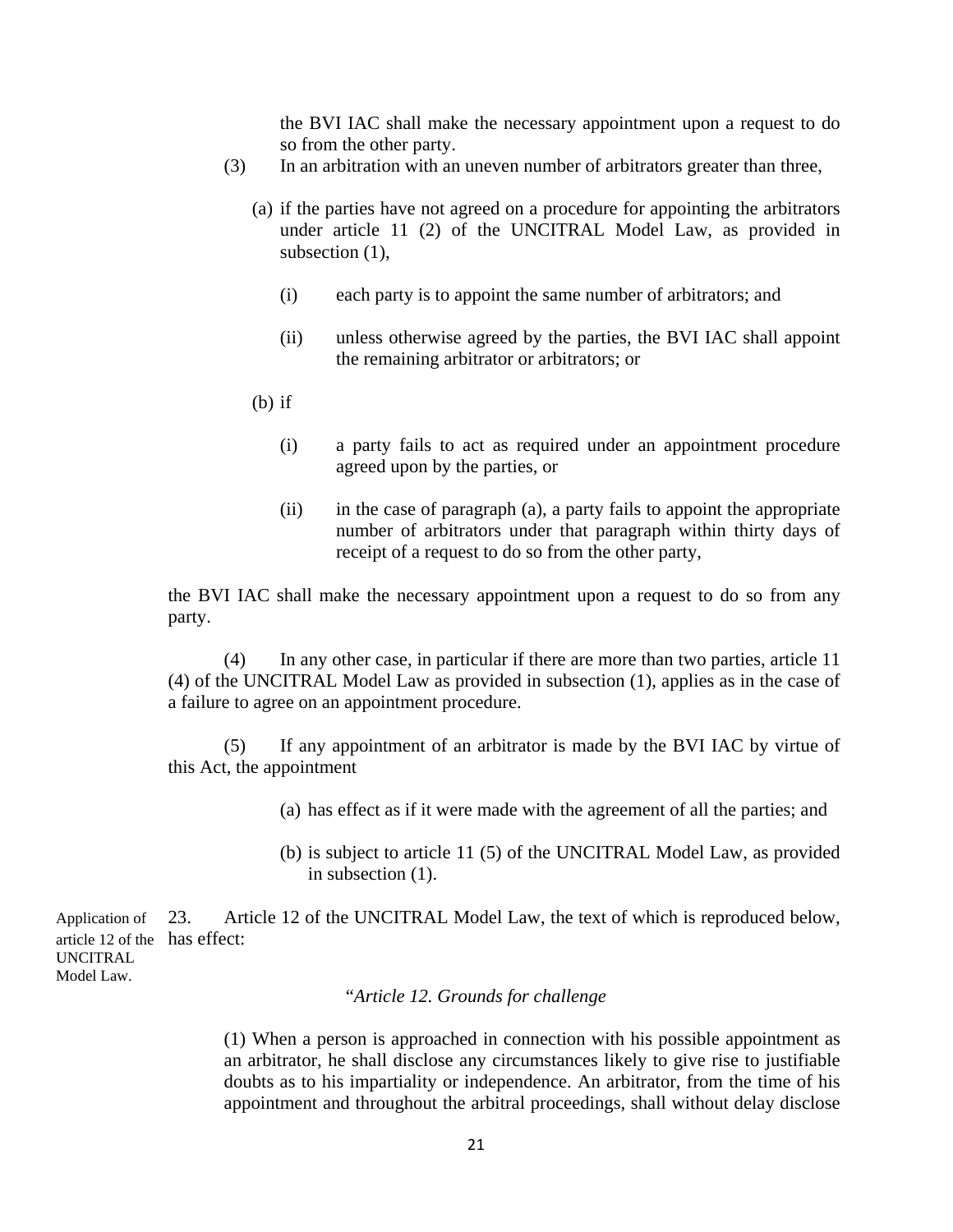any such circumstances to the parties unless they have already been informed of them by him.

(2) An arbitrator may be challenged only if circumstances exist that give rise to justifiable doubts as to his impartiality or independence, or if he does not possess qualification agreed to by the parties. A party may challenge an arbitrator appointed by him, or in whose appointment he has participated, only for reasons of which he becomes aware after the appointment has been made.".

Application of 24. (1) Article 13 of the UNCITRAL Model Law, the text of which is article 13 of the reproduced below, has effect subject to section 11 (4): UNCITRAL Model Law.

#### "*Article 13. Challenge procedure*

(1) The parties are free to agree on a procedure for challenging an arbitrator, subject to the provisions of paragraph (3) of this article.

(2) Failing such agreement, a party who intends to challenge an arbitrator shall, within fifteen days after becoming aware of the constitution of the arbitral tribunal or after becoming aware of any circumstance referred to in article 12(2), send a written statement of the reasons for the challenge to the arbitral tribunal. Unless the challenged arbitrator withdraws from his office or the other party agrees to the challenge, the arbitral tribunal shall decide on the challenge.

(3) If a challenge under any procedure agreed upon by the parties or under the procedure of paragraph (2) of this article is not successful, the challenging party may request, within thirty days after having received notice of the decision rejecting the challenge, the court or other authority specified in article 6 to decide on the challenge, which decision shall be subject to no appeal; while such a request is pending, the arbitral tribunal, including the challenged arbitrator, may continue the arbitral proceedings and make an award.".

(2) During the period that a request for the Court to decide on a challenge is pending, the Court may refuse to grant leave under section 81 for the enforcement of any award made during that period by the arbitral tribunal that includes the arbitrator who has been challenged.

(3) An arbitrator who is challenged under article 13 (2) of the UNCITRAL Model Law, as provided under subsection (1), is entitled, if he considers it appropriate in the circumstances of the challenge, to withdraw from office as an arbitrator.

(4) The mandate of an arbitrator who is challenged terminates under article 13 of the UNCITRAL Model Law, as provided in subsection (1), if

- (a) the arbitrator withdraws from office;
- (b) the parties agree to the challenge;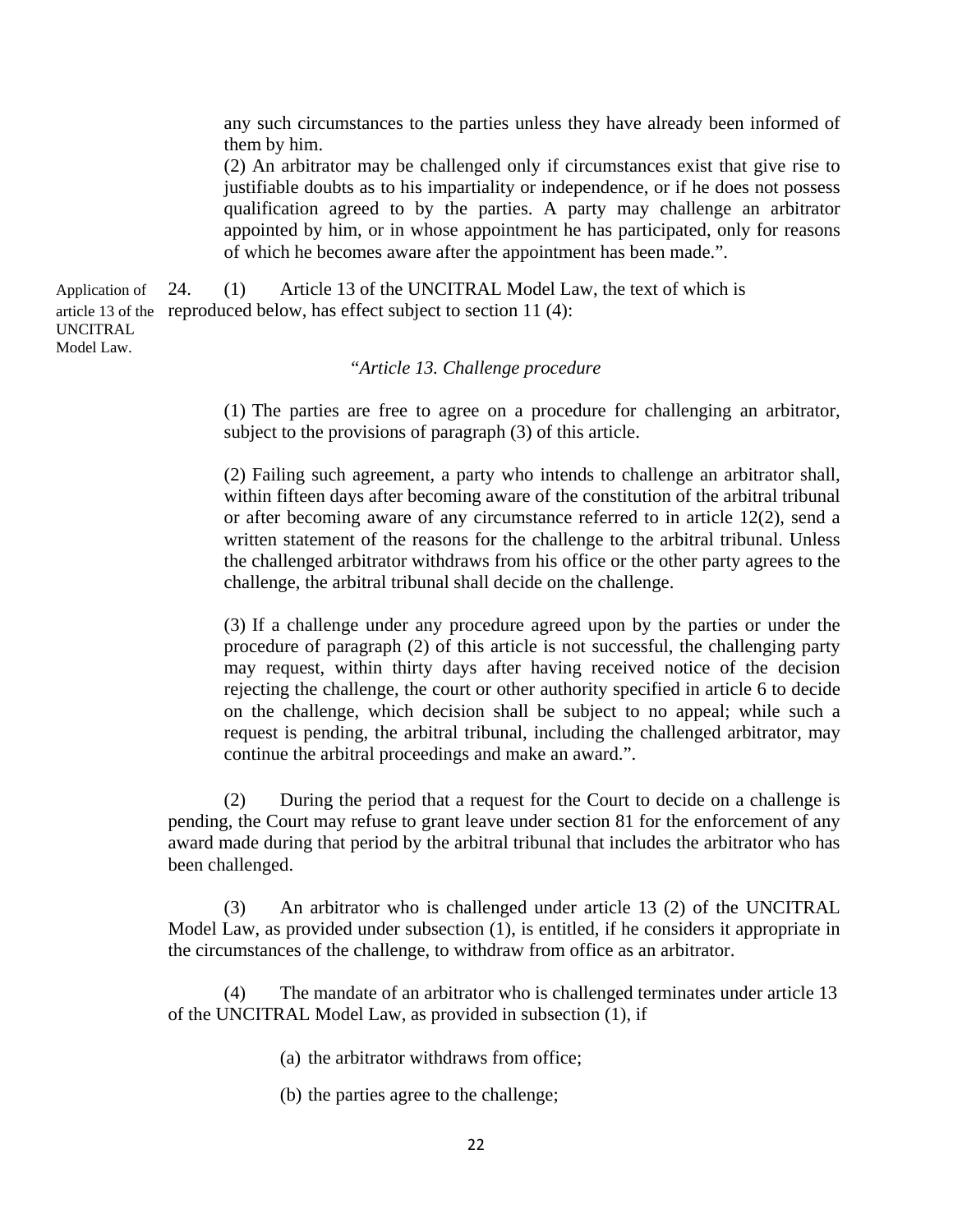- (c) the arbitral tribunal upholds the challenge and no request is made for the Court to decide on the challenge; or
- (d) the Court, upon request to decide on the challenge, upholds the challenge.

(5) If the Court upholds the challenge, the Court may set aside the award referred to in subsection (2).

Application of 25. Article 14 of the UNCITRAL Model Law, the text of which is reproduced below, article 14 of the has effect, subject to section 11 (4): UNCITRAL Model Law.

#### "*Article 14. Failure or impossibility to act*

(1) If an arbitrator becomes de jure or de facto unable to perform his functions or for other reasons fails to act without undue delay, his mandate terminates if he withdraws from his office or if the parties agree on the termination. Otherwise, if a controversy remains concerning any of these grounds, any party may request the court or other authority specified in article 6 to decide on the termination of the mandate, which decision shall be subject to no appeal.

(2) If, under this article or article 13(2), an arbitrator withdraws from his office or a party agrees to the termination of the mandate of an arbitrator, this does not imply acceptance of the validity of any ground referred to in this article or article 12(2).".

Application of 26. Article 15 of the UNCITRAL Model Law, the text of which is reproduced article 15 of the below, has effect: UNCITRAL Model Law.

#### "*Article 15. Appointment of substitute arbitrator*

When the mandate of an arbitrator terminates under article 13 or 14 or because of his withdrawal from office for any other reason or because of the revocation of his mandate by agreement of the parties or in any other case of termination of his mandate, a substitute arbitrator shall be appointed according to the rules that were applicable to the appointment of the arbitrator being replaced.".

| Death of      | 27.<br>(1) | The authority of an arbitrator is personal and his mandate terminates on |
|---------------|------------|--------------------------------------------------------------------------|
| arbitrator or | his death. |                                                                          |
| person        |            |                                                                          |
| appointing    |            | Unless otherwise agreed by the parties, the death of the person by       |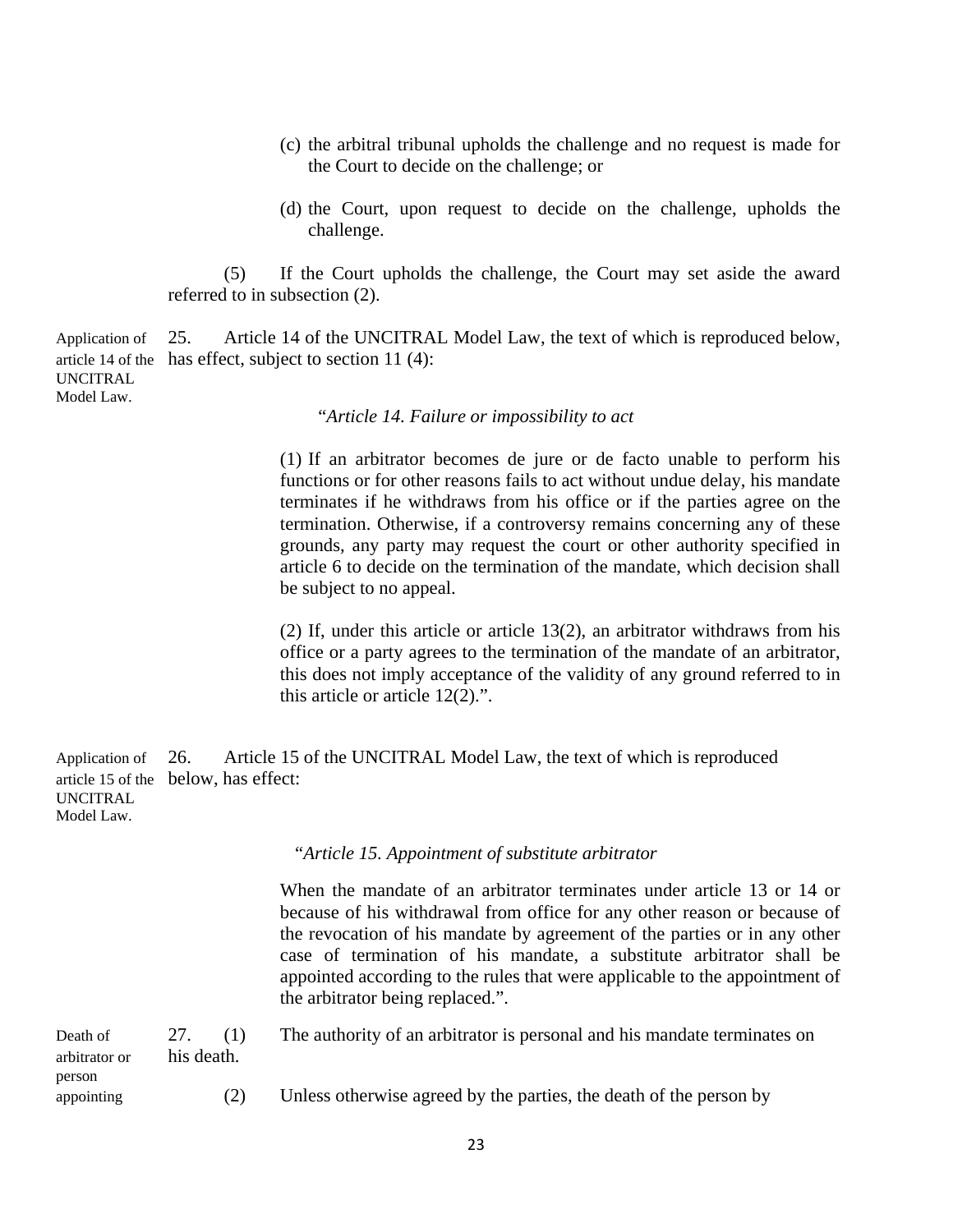arbitrator. whom an arbitrator was appointed does not revoke the arbitrator's authority. Appointment of 28. In an arbitration with an even number of arbitrators, the arbitrators may, umpire. unless otherwise agreed by the parties, appoint an umpire at any time after their own appointment.

Functions of 29. (1) The parties are free to agree what the functions of an umpire are to umpire in be and, in particular, arbitral proceedings. (a) whether the umpire is to attend the arbitral proceedings;

- and
	- (b) when, and the extent to which, the umpire is to replace the arbitrators as the arbitral tribunal with the power to make orders, directions and awards.

(2) If and to the extent that there is no agreement of the parties as provided in subsection (1), the arbitrators are free to agree on the functions of the umpire.

(3) Subsections (4) to (12) apply subject to any agreement of the parties or the arbitrators.

(4) After an umpire is appointed pursuant to section 28, he shall attend the arbitral proceedings.

(5) The arbitrators shall supply the umpire with the same documents and other materials as are supplied to the arbitrators.

(6) The arbitrators shall make orders, directions and awards unless, subject to subsection (10), the arbitrators cannot agree on a matter relating to the dispute submitted to arbitration.

(7) Where the arbitrators cannot agree on a matter relating to the dispute submitted to arbitration, they shall forthwith give notice of that fact in writing to the parties and the umpire.

(8) Where the umpire receives a notice under subsection (7), he shall replace the arbitrators as the arbitral tribunal with the power to make orders, directions and awards, in respect of the matter contained in the notice only, subject to subsection (10) (b), as if the umpire were the sole arbitrator.

(9) Where the arbitrators cannot agree on a matter relating to the dispute submitted to arbitration but

(a) they fail to give notice of that fact, or

(b) any of them fails to join in the giving of notice,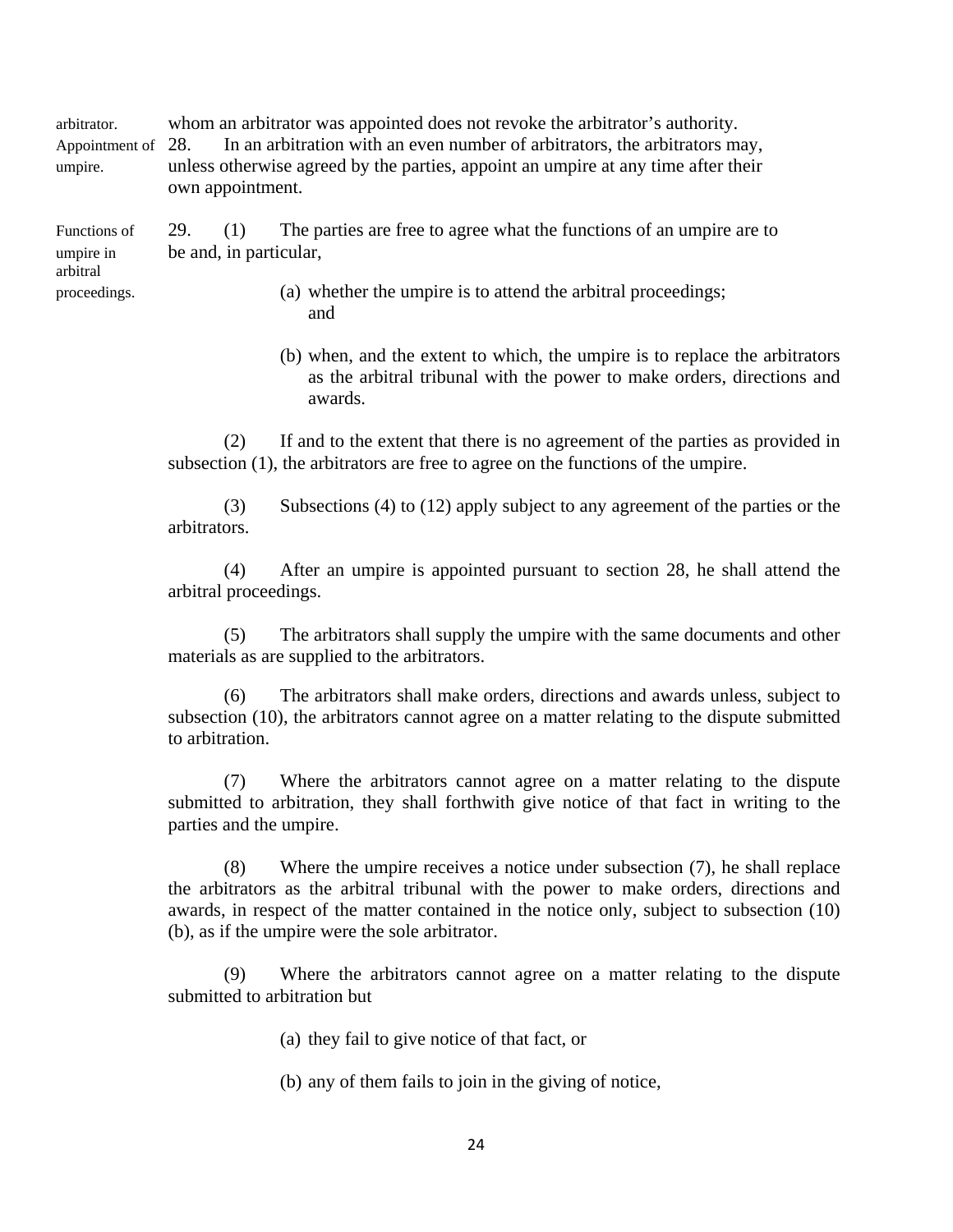any party may apply to the Court which may decide that the umpire is to replace the arbitrators as the arbitral tribunal with the power to make orders, directions and awards, in respect of that matter only, as if the umpire were the sole arbitrator.

(10) Notwithstanding the replacement by the umpire as the arbitral tribunal in respect of a matter, on which the arbitrators cannot agree, relating to the dispute submitted to arbitration, the arbitrators may

- (a) still make orders, directions and awards in respect of the other matters relating to the dispute if they consider that
	- (i) it would save costs by doing so; and
	- (ii) it would be just and fair to do so; or
- (b) refer the entirety of the dispute to the umpire for arbitration.

(11) For the purposes of this section, the arbitrators shall be treated as not agreed on a matter relating to the dispute submitted to arbitration if any one of the arbitrators, in that arbitrator's view, disagrees with the other arbitrator or any of the other arbitrators over that matter.

(12) A decision made by the Court under subsection (9) is not subject to appeal.

#### *Division 2 – Mediators*

Appointment 30. (1) The BVI IAC may, on the application of any party, appoint a mediator of mediator. where

- (a) an arbitration agreement provides for the appointment of a mediator by a person who is not one of the parties; and
- (b) that person
	- (i) refuses to make the appointment; or
	- (ii) does not make the appointment within the time specified in the arbitration agreement or, if no time is so specified, within a reasonable time after being requested by any party to make the appointment.

(2) An appointment made by the BVI IAC under subsection (1) is not subject to appeal.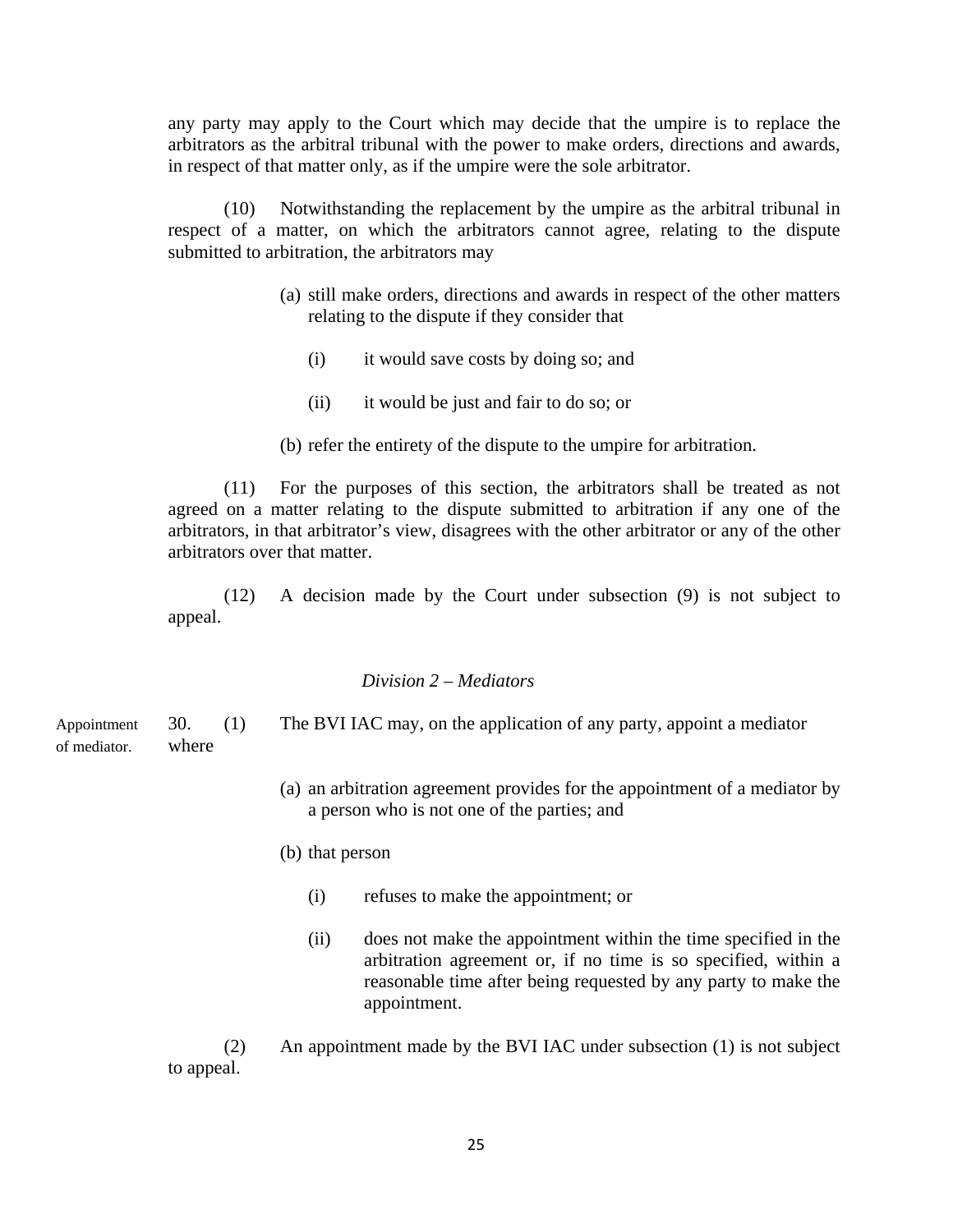(3) Where an arbitration agreement provides for the appointment of a mediator and further provides that the person so appointed is to act as an arbitrator in the event that no settlement acceptable to the parties can be reached in the mediation proceedings,

- (a) no objection may be made against the person's acting as an arbitrator, or against the person's conduct of the arbitral proceedings, solely on the ground that the person had acted previously as a mediator in connection with some or all of the matters relating to the dispute submitted to arbitration; or
- (b) if the person declines to act as an arbitrator, any person appointed as an arbitrator is not required first to act as a mediator unless it is otherwise expressed in the arbitration agreement.

Power of 31. (1) Where all parties consent in writing, and for so long as no party withdraws arbitrator to his consent in writing, an arbitrator may act as a mediator after the arbitral proceedings act as mediator. have commenced.

> (2) Where an arbitrator acts as a mediator, the arbitral proceedings shall be stayed to facilitate the conduct of the mediation proceedings.

- (3) An arbitrator who acts as a mediator
	- (a) may communicate with the parties collectively or separately; and
	- (b) shall treat the information obtained by the arbitrator from a party as confidential, unless otherwise agreed by that party or unless subsection (4) applies.
- (4) Where
	- (a) confidential information is obtained by an arbitrator from a party during the mediation proceedings conducted by the arbitrator as a mediator, and
	- (b) those mediation proceedings terminate without reaching a settlement acceptable to the parties,

the arbitrator shall, before resuming the arbitral proceedings, disclose to all other parties as much of that information as the arbitrator considers is material to the arbitral proceedings.

No objection may be made against the conduct of the arbitral proceedings by an arbitrator solely on the ground that the arbitrator had acted previously as a mediator in accordance with this section.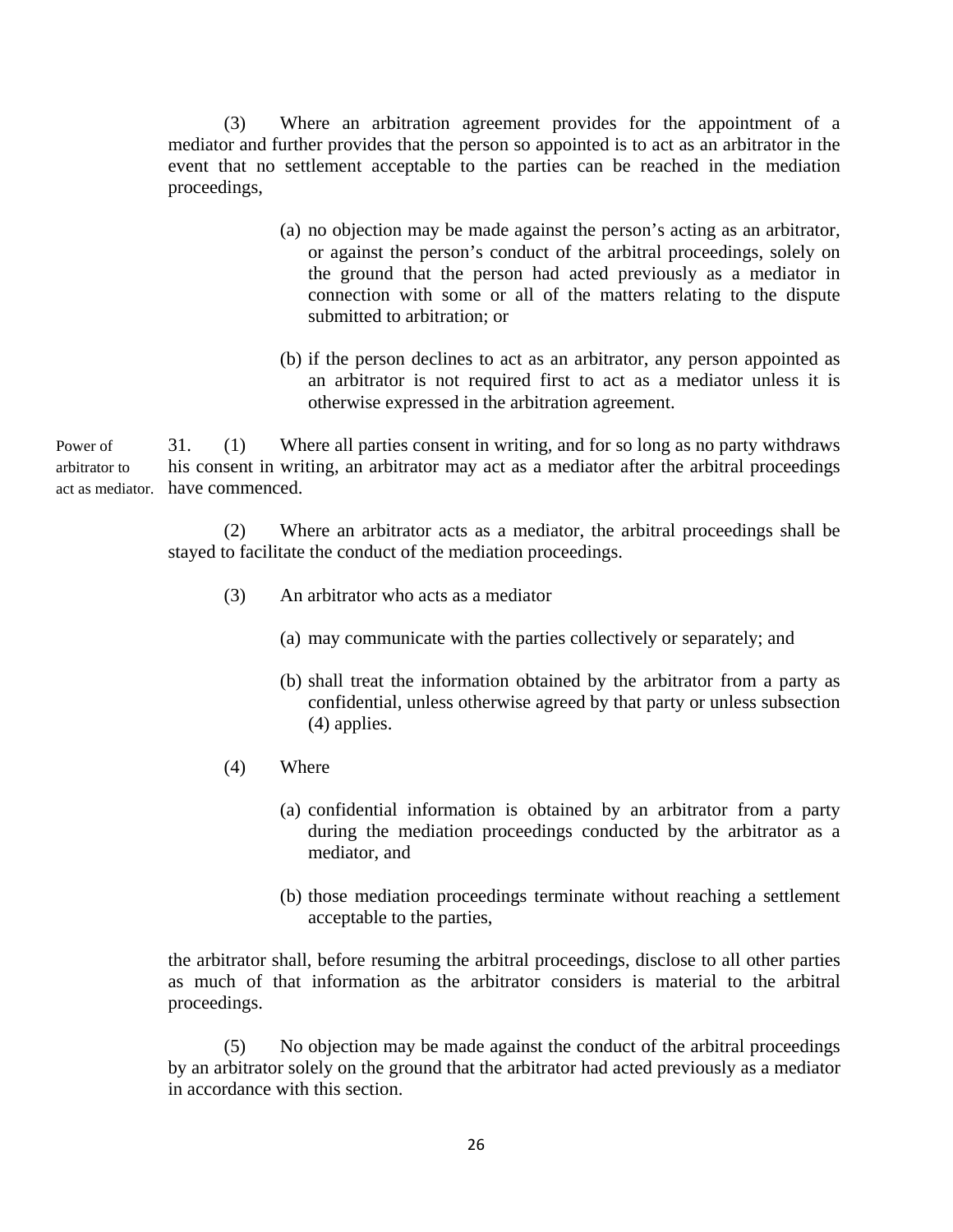#### **PART V JURISDICTION OF ARBITRAL TRIBUNAL**

Application of 32. (1) Article 16 of the UNCITRAL Model Law, the text of which is reproduced article 16 of the below, has effect subject to section 11 (5): UNCITRAL Model Law.

#### "*Article 16. Competence of arbitral tribunal to rule on its jurisdiction*

(1) The arbitral tribunal may rule on its own jurisdiction, including any objections with respect to the existence or validity of the arbitration agreement. For that purpose, an arbitration clause which forms part of a contract shall be treated as an agreement independent of the other terms of the contract. A decision by the arbitral tribunal that the contract is null and void shall not entail *ipso jure* the invalidity of the arbitration clause.

(2) A plea that the arbitral tribunal does not have jurisdiction shall be raised no later than the submission of the statement of defence. A party is not precluded from raising a plea by the fact that he has appointed, or participated in the appointment of, an arbitrator. A plea that the arbitral tribunal is exceeding the scope of its authority shall be raised as soon as the matter alleged to be beyond the scope if its authority is raised during the arbitral proceedings. The arbitral tribunal may, in either case, admit a later plea if it considers the delay justified.

(3) The arbitral tribunal may rule on a plea referred to in paragraph (2) of this article either as a preliminary question or in an award on the merits. If the arbitral tribunal rules as a preliminary question that it has jurisdiction, any party may request, within thirty days after having received notice of that ruling, the court specified in article 6 to decide the matter, which decision shall be subject to no appeal; while such a request is pending, the arbitral tribunal may continue the arbitral proceedings and make an award.".

(2) The power of the arbitral tribunal to rule on its own jurisdiction under article 16 of the UNCITRAL Model Law, as provided in subsection (1), includes the power to decide as to

- (a) whether the tribunal is properly constituted; and
- (b) what matters have been submitted to arbitration in accordance with the arbitration agreement.

(3) Where a dispute is submitted to arbitration in accordance with an arbitration agreement and a party

- (a) makes a counter-claim arising out of the same dispute, or
- (b) relies on a claim arising out of that dispute for the purposes of a set-off,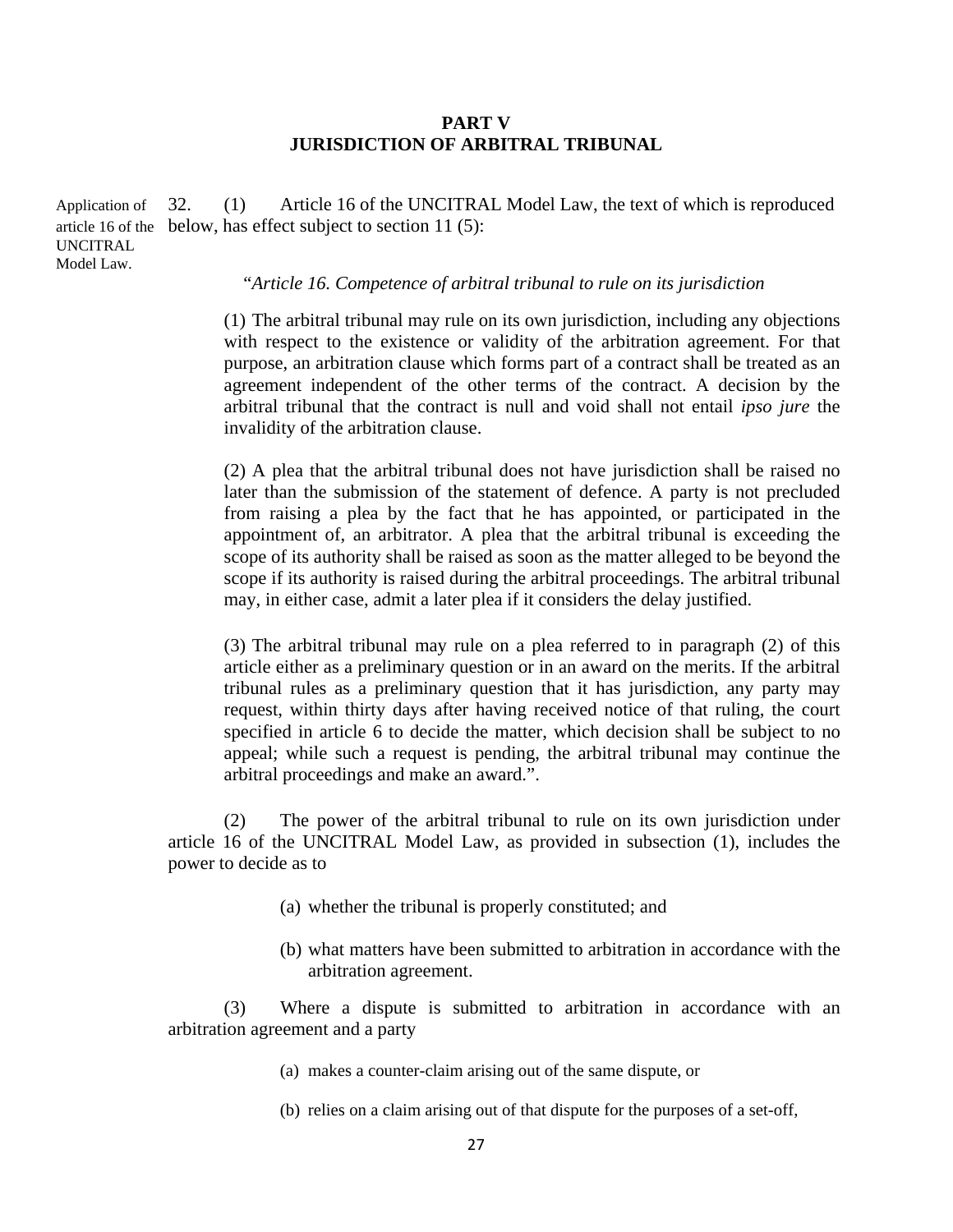the arbitral tribunal has jurisdiction to decide on the counter-claim or the claim so relied on only to the extent that the subject matter of that counter-claim or that claim falls within the scope of the same arbitration agreement.

 (4) A ruling made by the arbitral tribunal that it does not have jurisdiction to decide a dispute is not subject to appeal.

 (5) Notwithstanding section 18, where the arbitral tribunal rules that it does not have jurisdiction to decide a dispute, the Court shall, if it has jurisdiction, decide that dispute.

#### **PART VI INTERIM MEASURES AND PRELIMINARY ORDERS**

#### *Division 1 – Interim Measures*

Application of 33. (1) Article 17 of the UNCITRAL Model Law, the text of which is reproduced article 17 of the below, has effect: UNCITRAL Model Law.

"*Article 17. Power of arbitral tribunal to order interim measures*

(1) Unless otherwise agreed by the parties, the arbitral tribunal may, at the request of a party, grant interim measures.

(2) An interim measure is any temporary measure, whether in the form of an award or in another form, by which, at any time prior to the issuance of the award by which the dispute is finally decided, the arbitral tribunal orders a party to:

- (a) Maintain or restore the status quo pending determination of the dispute;
- (b) Take action that would prevent, or refrain from taking action that is likely to cause, current or imminent harm or prejudice to the arbitral process itself;
- (c) Provide a means of preserving assets out of which a subsequent award may be satisfied; or
- (d) Preserve evidence that may be relevant and material to the resolution of the dispute.".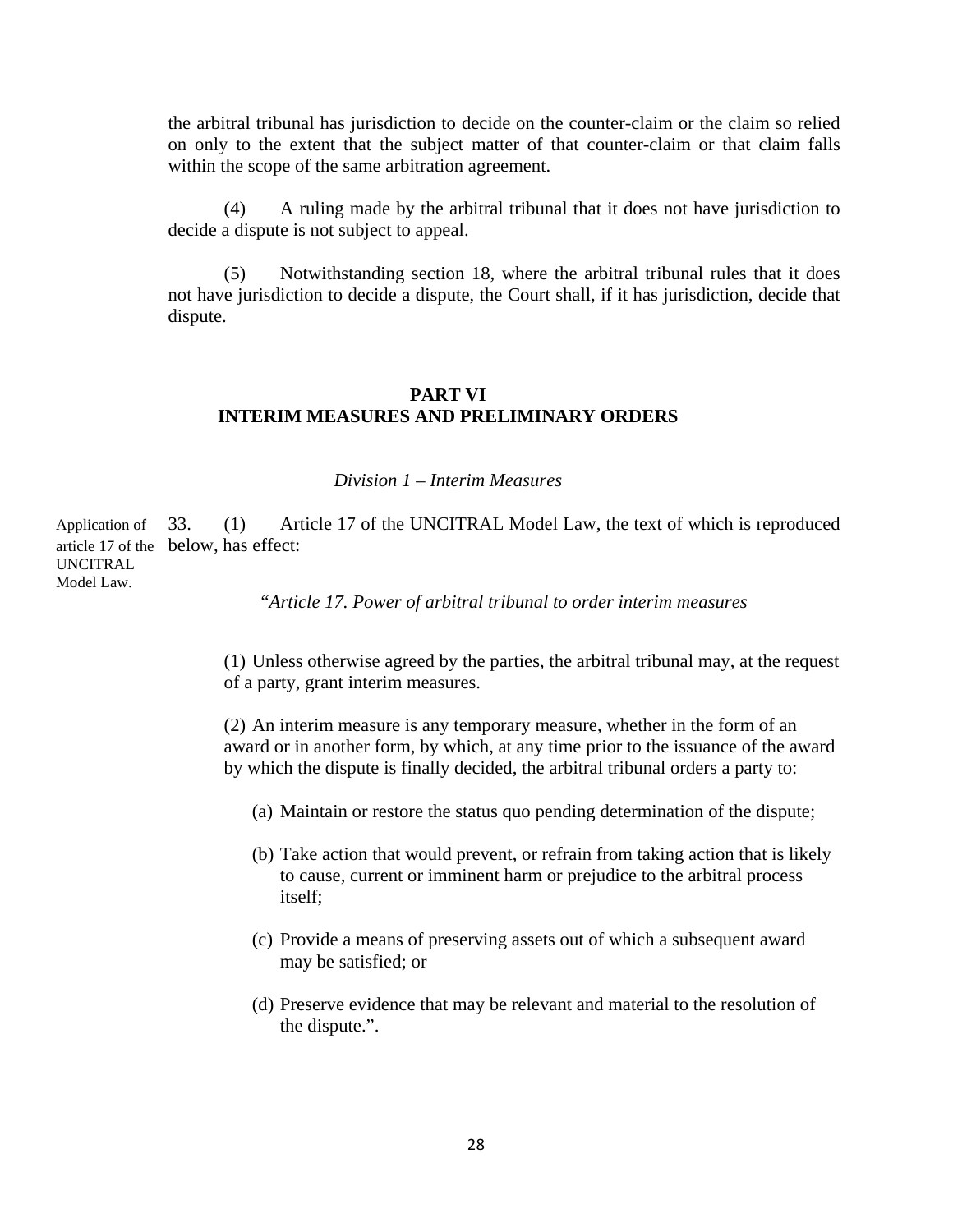(2) An interim measure referred to in article 17 of the UNCITRAL Model Law, as provided in subsection (1), is to be construed as including an injunction but not including an order under section 54.

(3) Where an arbitral tribunal has granted an interim measure, the tribunal may, on the application of any party, make an award to the same effect as the interim measure.

Application of 34. Article 17A of the UNCITRAL Model Law, the text of which is reproduced article 17A of below, has effect: the UNCITRAL

# Model Law.

"*Article 17A. Conditions for granting interim measures* 

(1) The party requesting an interim measure under article  $17(2)(a)$ , (b) and (c) shall satisfy the arbitral tribunal that:

- (a) Harm not adequately reparable by an award of damages is likely to result if the measure is not ordered, and such harm substantially outweighs the harm that is likely to result to the party against whom the measure is directed if the measure is granted; and
- (b) There is a reasonable possibility that the requesting party will succeed on the merits of the claim. The determination on this possibility shall not affect the discretion of the arbitral tribunal in making any subsequent determination.

(2) With regard to a request for an interim measure under article  $17(2)(d)$ , the requirements in paragraphs  $(1)(a)$  and  $(b)$  of this article shall apply only to the extent the tribunal considers appropriate.".

*Division 2 – Preliminary Orders* 

Application of 35. Article 17B of the UNCITRAL Model Law, the text of which is reproduced article 17B of below, has effect: the UNCITRAL Model Law.

#### "*Article 17B. Applications for preliminary orders and conditions for granting preliminary orders*

(1) Unless otherwise agreed by the parties, a party may, without notice to any other party, make a request for an interim measure together with an application for a preliminary order directing a party not to frustrate the purpose of the interim measure requested.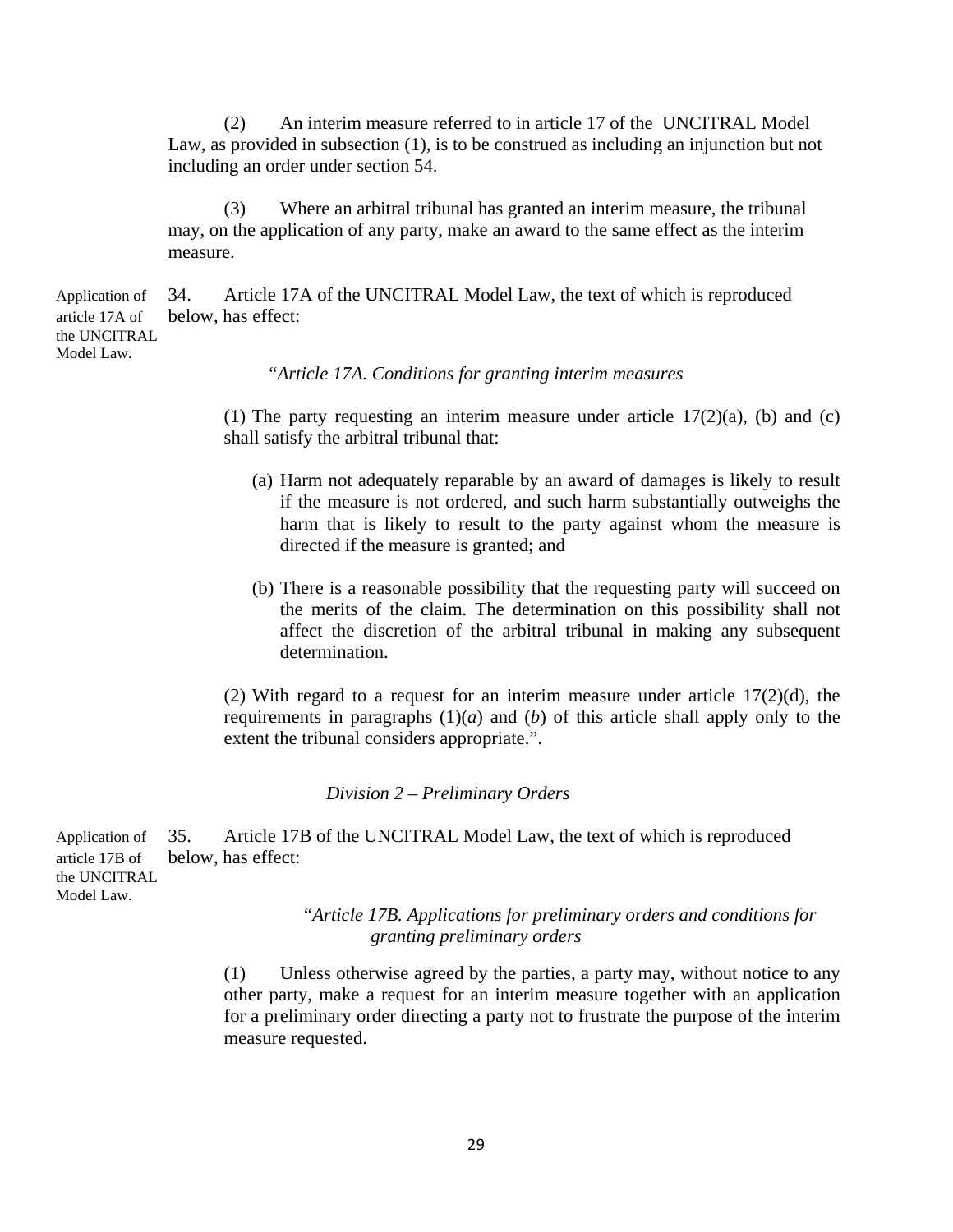(2) The arbitral tribunal may grant a preliminary order provided it considers that prior disclosure of the request for the interim measure to the party against whom it is directed risks frustrating the purpose of the measure.

(3) The conditions defined under article 17A apply to any preliminary order, provided that the harm to be assessed under article 17A (1) (*a*), is the harm likely to result from the order being granted or not.".

Application of 36. Article 17C of the UNCITRAL Model Law, the text of which is reproduced article 17C of below, has effect: the UNCITRAL Model Law.

## "*Article 17C. Specific regime for preliminary orders*

(1) Immediately after the arbitral tribunal has made a determination in respect of an application for a preliminary order, the arbitral tribunal shall give notice to all parties of the request for the interim measure, the application for the preliminary order, the preliminary order, if any, and all other communications, including by indicating the content of any oral communication, between any party and the arbitral tribunal in relation thereto.

(2) At the same time, the arbitral tribunal shall give an opportunity to any party against whom a preliminary order is directed to present its case at the earliest practicable time.

(3) The arbitral tribunal shall decide promptly on any objection to the preliminary order.

(4) A preliminary order shall expire after twenty days from the date on which it was issued by the arbitral tribunal. However, the arbitral tribunal may issue an interim measure adopting or modifying the preliminary order, after the party against whom the preliminary order is directed has been given notice and an opportunity to present its case.

(5) A preliminary order shall be binding on the parties but shall not be subject to enforcement by a court. Such a preliminary order does not constitute an award.".

*Division 3 – Provisions Applicable to Interim Measures and Preliminary Orders* 

Application of 37. Article 17D of the UNCITRAL Model Law, the text of which is reproduced article 17D of below, has effect: the UNCITRAL Model Law.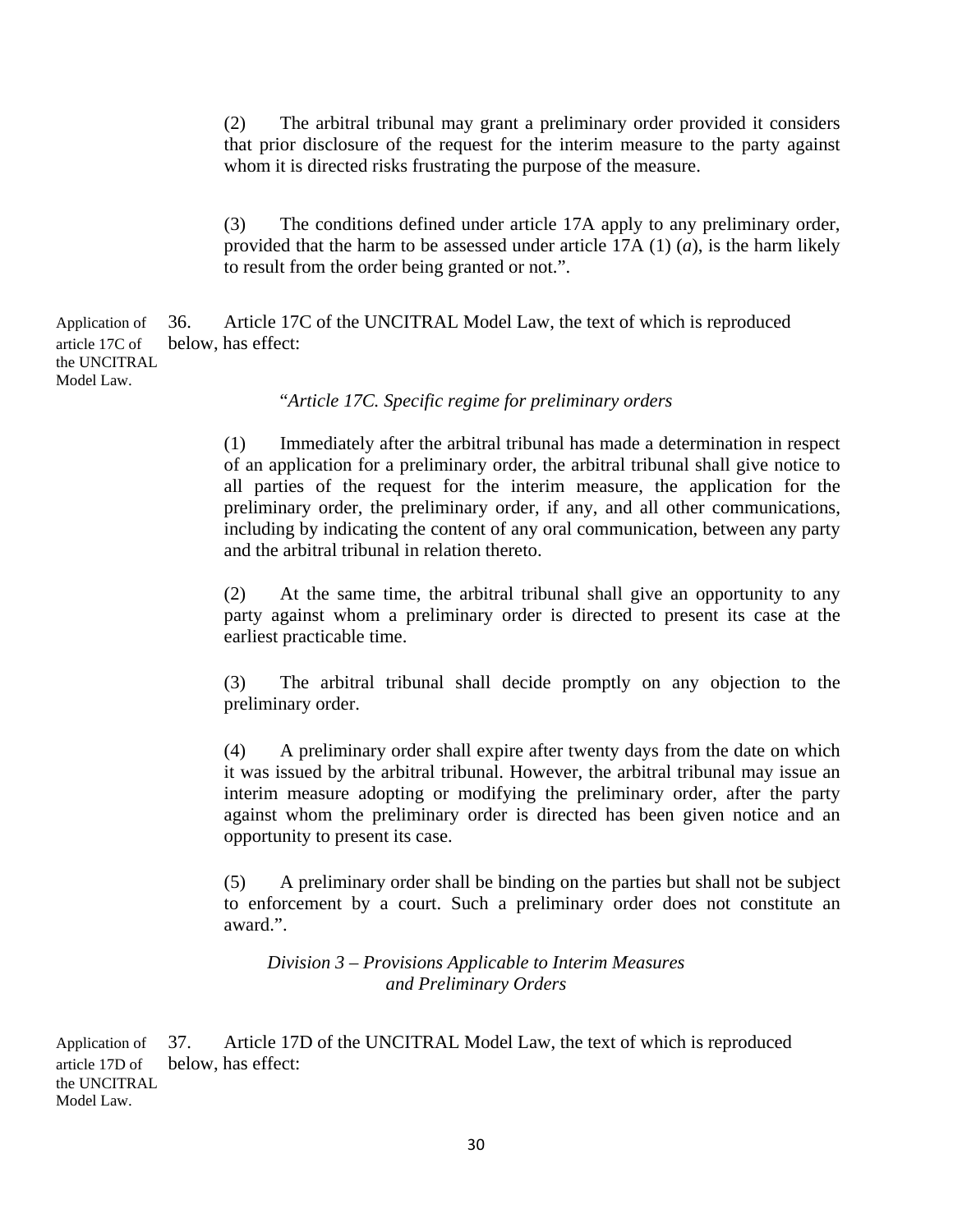"*Article 17D. Modification, suspension, termination* 

The arbitral tribunal may modify, suspend or terminate an interim measure or a preliminary order it has granted, upon application of any party or, in exceptional circumstances and upon prior notice to the parties, on the arbitral tribunal's own initiative.".

Application of 38. Article 17E of the UNCITRAL Model Law, the text of which is reproduced article 17E of below, has effect: the UNCITRAL Model Law.

#### "*Article 17E. Provision of security*

(1) The arbitral tribunal may require the party requesting an interim measure to provide appropriate security in connection with the measure.

(2) The arbitral tribunal shall require the party applying for a preliminary order to provide security in connection with the order unless the arbitral tribunal considers it inappropriate or unnecessary to do so."

Application of 39. Article 17F of the UNCITRAL Model Law, the text of which is reproduced article 17F of below, has effect: the UNCITRAL Model Law.

## "*Article 17F. Disclosure*

(1) The arbitral tribunal may require any party promptly to disclose any material change in the circumstances on the basis of which the measure was requested or granted.

(2) The party applying for a preliminary order shall disclose to the arbitral tribunal all circumstances that are likely to be relevant to the arbitral tribunal's determination whether to grant or maintain the order, and such obligation shall continue until the party against whom the order has been requested has had an opportunity to present its case. Thereafter, paragraph (1) of this article shall apply.".

Application of 40. Article 17G of the UNCITRAL Model Law, the text of which is reproduced article 17G of below, has effect: the UNCITRAL Model Law.

#### "*Article 17G. Costs and damages*

The party requesting an interim measure or applying for a preliminary order shall be liable for any costs and damages caused by the measure or the order to any party if the arbitral tribunal later determines that, in the circumstances, the measure or the order should not have been granted. The arbitral tribunal may award such costs and damages at any point during the proceedings.".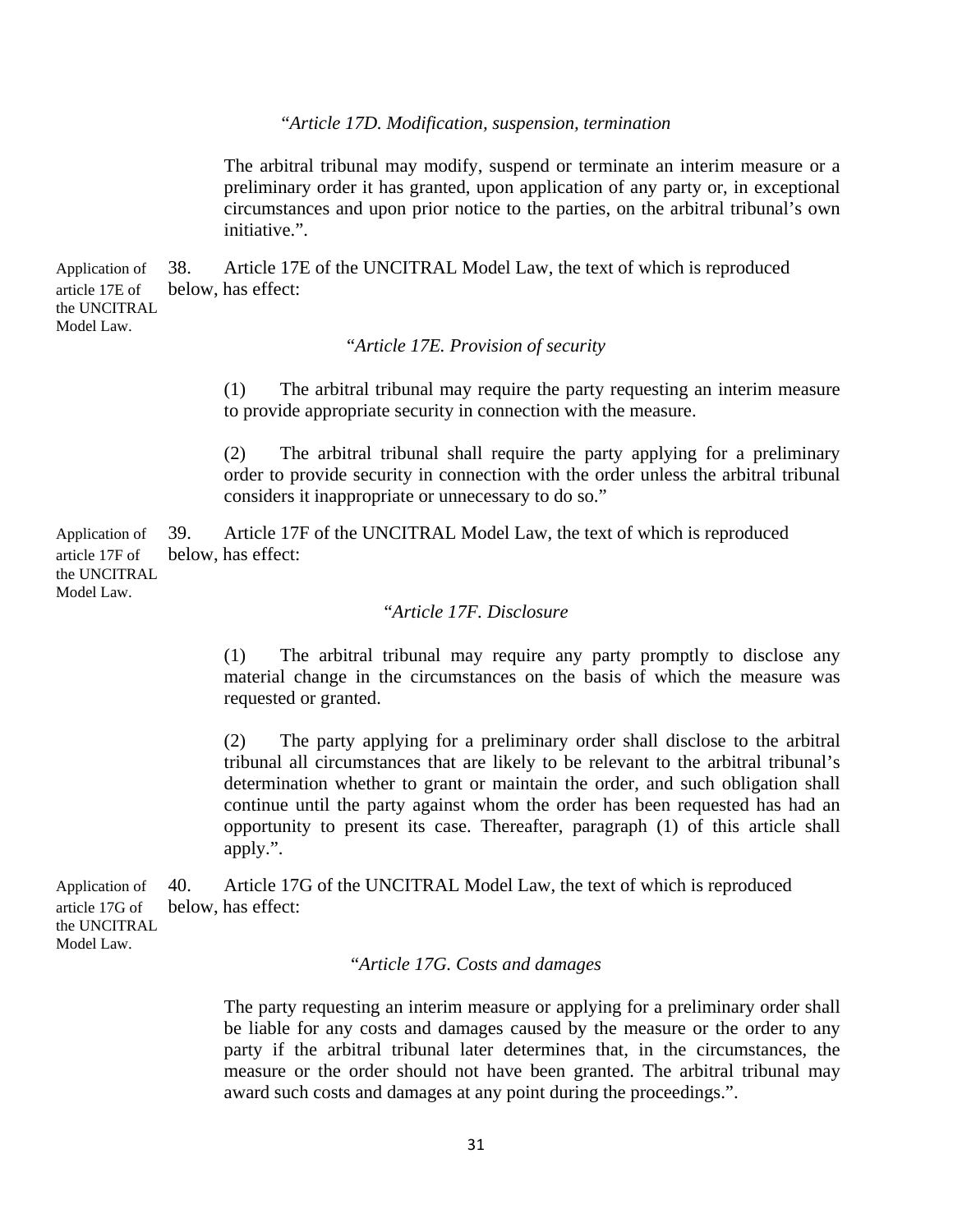#### *Division 4 – Recognition and Enforcement*

Substitution of 41. Section 59 has effect in substitution for article 17H of the UNCITRAL Model article 17H of Law in relation to the recognition and enforcement of interim measures. the UNCITRAL Model Law.

Article 17I of 42. Article 17I of the UNCITRAL Model Law does not have effect. the UNCITRAL Model Law has no effect.

#### *Division 5 – Court-ordered Interim Measures*

Court-ordered 43. (1) Article 17J of the UNCITRAL Model Law is substituted by this section.

interim

measures. (2) On the application of a party, the Court may, in relation to any arbitral proceedings which have been or are to be commenced in or outside the Virgin Islands, grant an interim measure.

> (3) The powers conferred by this section may be exercised by the Court irrespective of whether or not similar powers may be exercised by an arbitral tribunal under section 33 in relation to the same dispute.

> (4) The Court may decline to grant an interim measure under subsection (2) on the ground that

- (a) the interim measure being sought is currently the subject of arbitral proceedings; and
- (b) the Court considers it more appropriate for the interim measure sought to be dealt with by the arbitral tribunal.

(5) In relation to arbitral proceedings which have been or are to be commenced outside the Virgin Islands, the Court may grant an interim measure under subsection (2) only if

- (a) the arbitral proceedings are capable of giving rise to an arbitral award, whether interim or final, that may be enforced in the Virgin Islands under this Act or any other enactment; and
- (b) the interim measure sought belongs to a type or description of interim measure that may be granted in the Virgin Islands by the Court in relation to arbitral proceedings.
- (6) Subsection (5) applies even if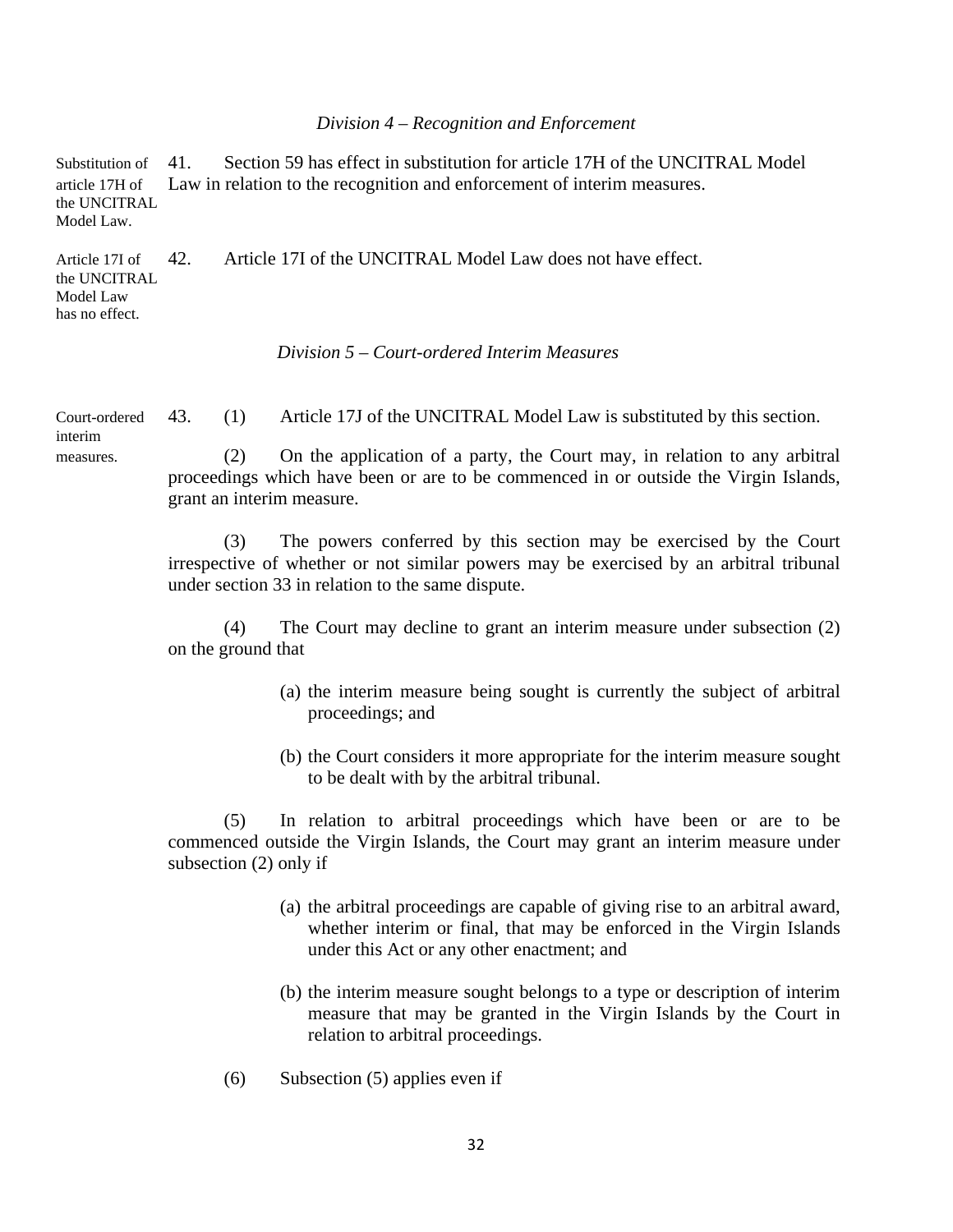- (a) the subject matter of the arbitral proceedings would not, apart from that subsection, give rise to a cause of action over which the Court would have jurisdiction; or
- (b) the order sought is not ancillary or incidental to any arbitral proceedings in the Virgin Islands.

(7) In exercising the power conferred under subsection (2) in relation to arbitral proceedings outside the Virgin Islands, the Court shall have regard to the fact that the power is

- (a) ancillary to the arbitral proceedings outside the Virgin Islands; and
- (b) for the purposes of facilitating the process of a court or arbitral tribunal outside the Virgin Islands that has primary jurisdiction over the arbitral proceedings.

(8) The Court has the same power to make any incidental order or direction for the purposes of ensuring the effectiveness of an interim measure granted in relation to arbitral proceedings outside the Virgin Islands as if the interim measure were granted in relation to arbitral proceedings in the Virgin Islands.

(9) An interim measure referred to in subsection (2) means an interim measure referred to in article 17 (2) of the UNCITRAL Model Law, as provided in section 33 (1), as if the reference

- (a) to arbitral tribunal in that article were a reference to the Court, and
- (b) to arbitral proceedings in that article were a reference to court proceedings,

and is to be construed as including an injunction but not including an order under section 58.

(10) A decision, order or direction made or issued by the Court under this section is not subject to appeal.

## **PART VII CONDUCT OF ARBITRAL PROCEEDINGS**

Substitution of 44. (1) Article 18 of the UNCITRAL Model Law is substituted by this section. article 18 of the UNCITRAL (2) The parties to an arbitration shall be treated with equality. Model Law.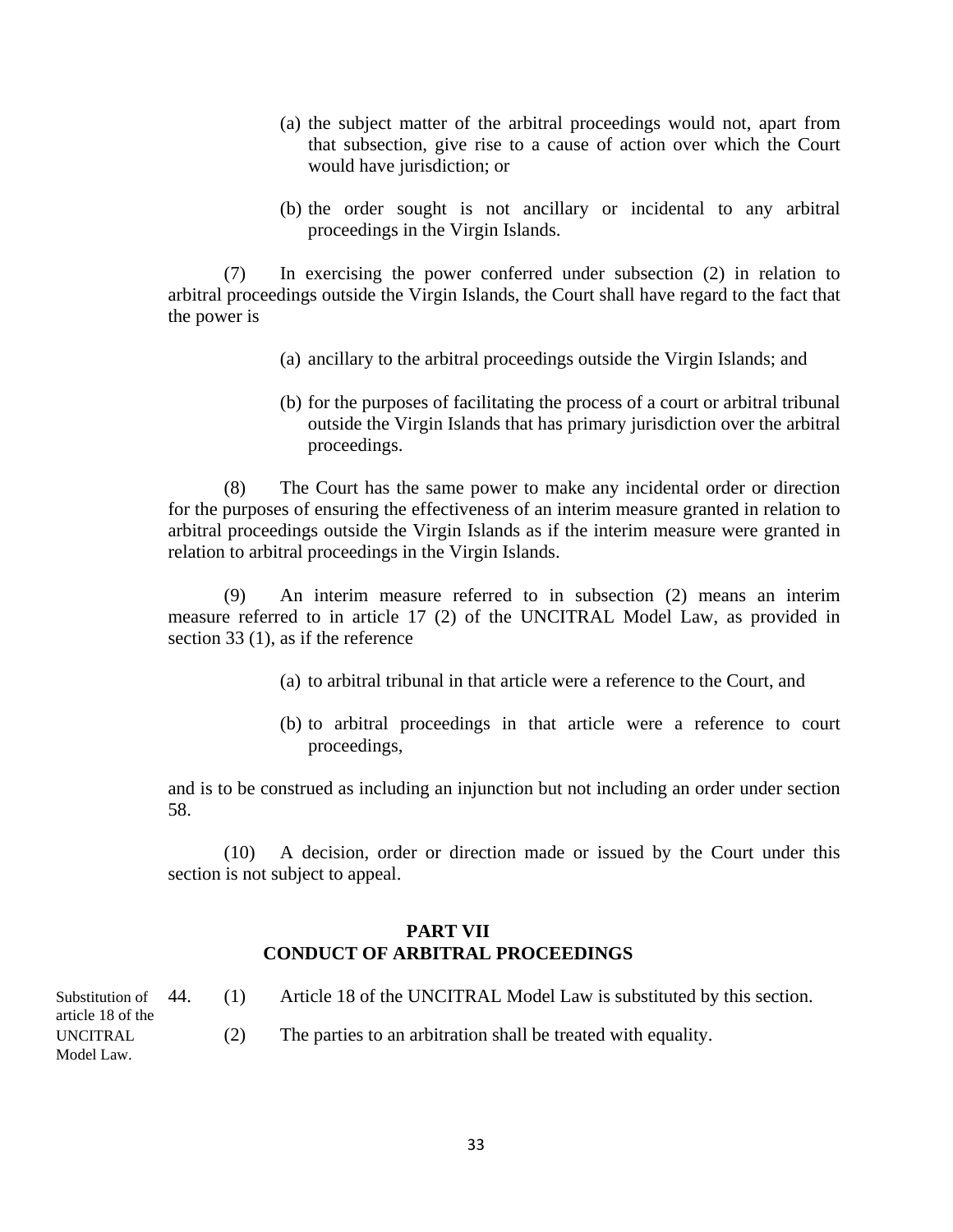(3) When conducting arbitral proceedings or exercising any of the powers conferred on an arbitral tribunal by this Act or by the parties to any of those arbitral proceedings, the arbitral tribunal is required

- (a) to be independent;
- (b) to act fairly and impartially as between the parties, giving them a reasonable opportunity to present their cases and to deal with the cases of their opponents; and
- (c) to use procedures that are appropriate to the particular case, avoiding unnecessary delay or expense, so as to provide a fair means for resolving the dispute to which the arbitral proceedings relate.

Application of 45. (1) Article 19 of the UNCITRAL Model Law, the text of which is reproduced article 19 of below, has effect, save that paragraph  $(2)$  is substituted by subsections  $(2)$  and  $(3)$ : the UNCITRAL Model Law.

"*Article 19. Determination of rules of procedure* 

(1) Subject to the provisions of this Law, the parties are free to agree on the procedure to be followed by the arbitral tribunal in conducting the proceedings.

(2) [Not applicable]".

(2) If or to the extent that there is no agreement between the parties pursuant to article 19 (1) of the UNCITRAL Model Law, as provided in subsection (1), the arbitral tribunal may, subject to the provisions of this Act, conduct the arbitration in the manner that it considers appropriate.

 (3) When conducting arbitral proceedings, an arbitral tribunal is not bound by the rules of evidence and may receive any evidence that it considers relevant to the arbitral proceedings, but it shall give the weight that it considers appropriate to the evidence adduced in the arbitral proceedings.

Application of 46. (1) Article 20 of the UNCITRAL Model Law, the text of which is reproduced article 20 of below, has effect: the UNCITRAL Model Law.

## "*Article 20. Place of arbitration*

(1) The parties are free to agree on the place of arbitration. Failing such agreement, the place of arbitration shall be determined by the arbitral tribunal having regard to the circumstances of the case, including the convenience of the parties.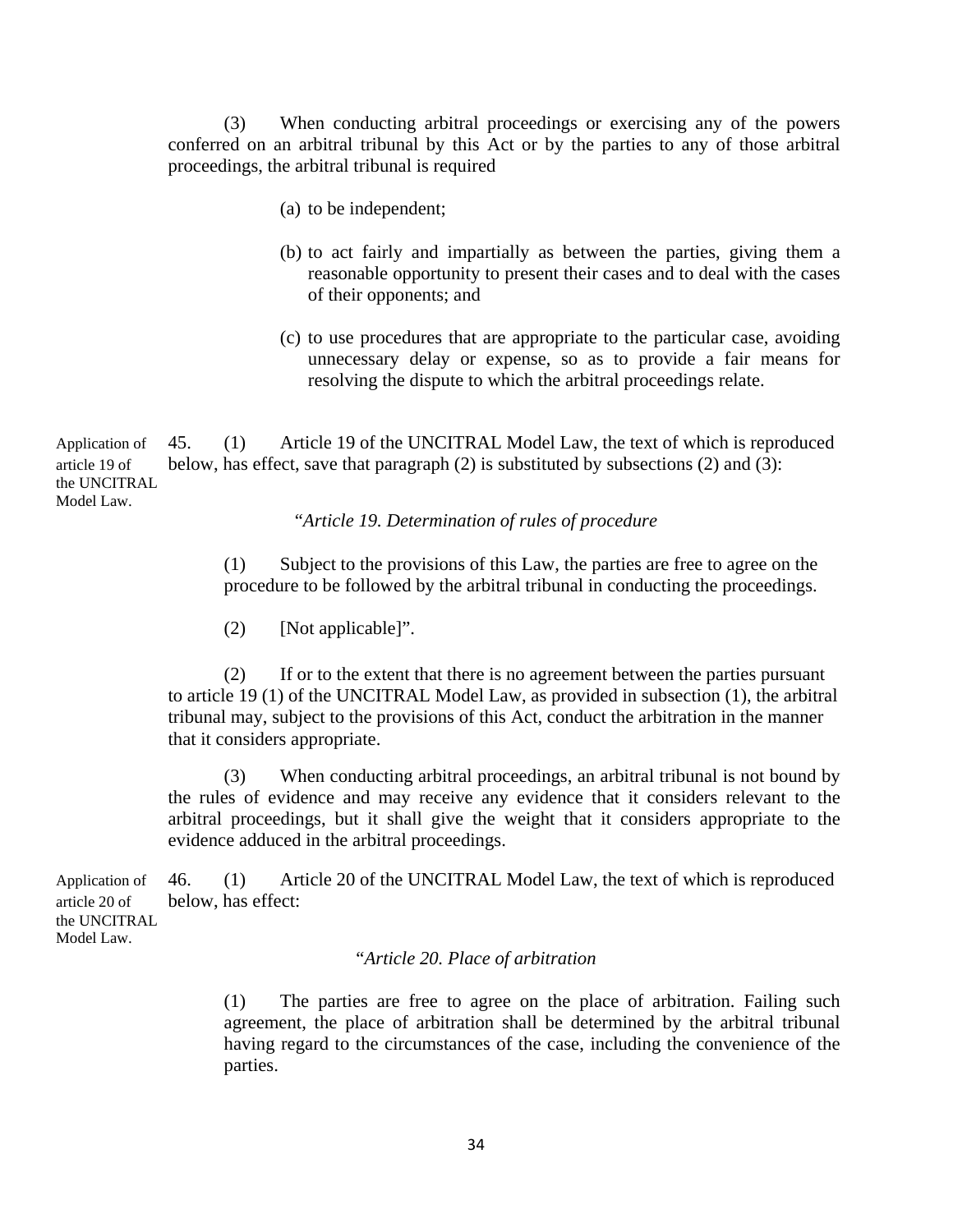(2) Notwithstanding the provisions of paragraph (1) of this article, the arbitral tribunal may, unless otherwise agreed by the parties, meet at any place it considers appropriate for consultation among its members, for hearing witnesses, experts or the parties, or for inspection of goods, other property or documents.".

Application of 47. (1) Article 21 of the UNCITRAL Model Law, the text of which is reproduced article 21 of below, has effect: the UNCITRAL Model Law.

#### "*Article 21. Commencement of arbitral proceedings*

Unless otherwise agreed by the parties, the arbitral proceedings in respect of a particular dispute commence on the date on which a request for that dispute to be referred to arbitration is received by the respondent.".

Application of 48. (1) Article 22 of the UNCITRAL Model Law, the text of which is reproduced article 22 of below, has effect: the UNCITRAL Model Law.

#### "*Article 22. Language*

(1) The parties are free to agree on the language or languages to be used in the arbitral proceedings. Failing such agreement, the arbitral tribunal shall determine the language or languages to be used in the proceedings. This agreement or determination, unless otherwise specified therein, shall apply to any written statement by a party, any hearing and any award, decision or other communication by the arbitral tribunal.

(2) The arbitral tribunal may order that any documentary evidence shall be accompanied by a translation into the language or languages agreed upon by the parties or determined by the arbitral tribunal.".

Application of 49. (1) Article 23 of the UNCITRAL Model Law, the text of which is reproduced article 23 of below, has effect: the UNCITRAL Model Law.

#### "*Article 23. Statements of claim and defence*

(1) Within the period of time agreed by the parties or determined by the arbitral tribunal, the claimant shall state the facts supporting his claim, the points at issue and the relief or remedy sought, and the respondent shall state his defence in respect of these particulars, unless the parties have otherwise agreed as to the required elements of such statements. The parties may submit with their statements all documents they consider to be relevant or may add a reference to the documents or other evidence they will submit.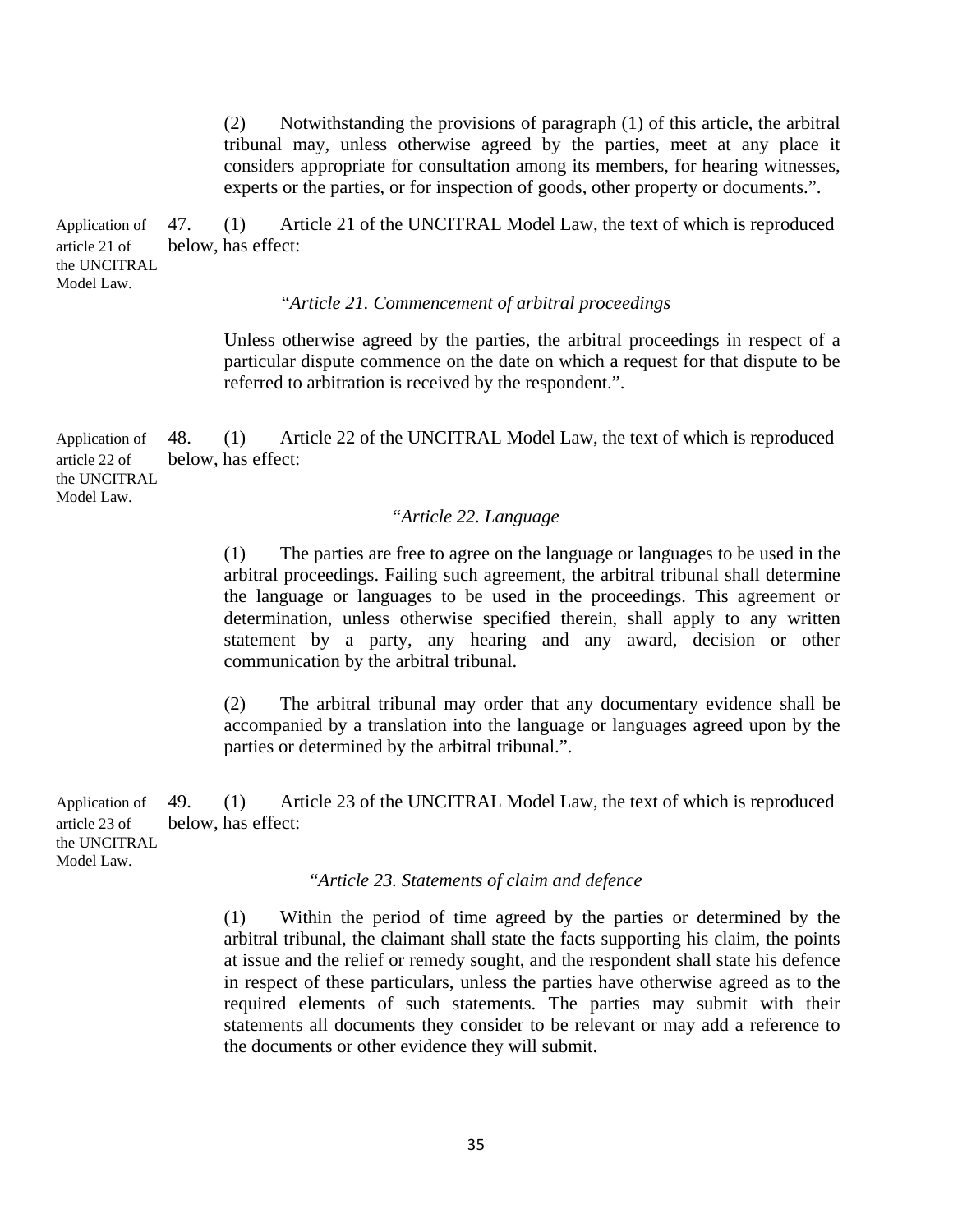(2) Unless otherwise agreed by the parties, either party may amend or supplement his claim or defence during the course of the arbitral proceedings, unless the arbitral tribunal considers it inappropriate to allow such amendment having regard to the delay in making it.".

Application of 50. Article 24 of the UNCITRAL Model Law, the text of which is reproduced article 24 of below, has effect: the UNCITRAL Model Law.

#### "*Article 24. Hearings and written proceedings*

(1) Subject to any contrary agreement by the parties, the arbitral tribunal shall decide whether to hold oral hearings for the presentation of evidence or for oral argument, or whether the proceedings shall be conducted on the basis of documents and other materials. However, unless the parties have agreed that no hearings shall be held, the arbitral tribunal shall hold such hearings at an appropriate stage of the proceedings, if so requested by a party.

(2) The parties shall be given sufficient advance notice of any hearing and of any meeting of the arbitral tribunal for the purposes of inspection of goods, other property or documents

(3) All statements, documents or other information supplied to the arbitral tribunal by one party shall be communicated to the other party. Also any expert report or evidentiary document on which the arbitral tribunal may rely in making its decision shall be communicated to the parties.".

Application of 51. (1) Article 25 of the UNCITRAL Model Law, the text of which is reproduced article 25 of below, has effect: the UNCITRAL Model Law.

#### "*Article 25. Default of a party*

Unless otherwise agreed by the parties, if, without showing sufficient cause,

- (a) the claimant fails to communicate his statement of claim in accordance with article 23(1), the arbitral tribunal shall terminate the proceedings;
- (b) the respondent fails to communicate his statement of defence in accordance with article 23(1), the arbitral tribunal shall continue the proceedings without treating such failure in itself as an admission of the claimant's allegations;
- (c) any party fails to appear at a hearing or to produce documentary evidence, the arbitral tribunal may continue the proceedings and make the award on the evidence before it.".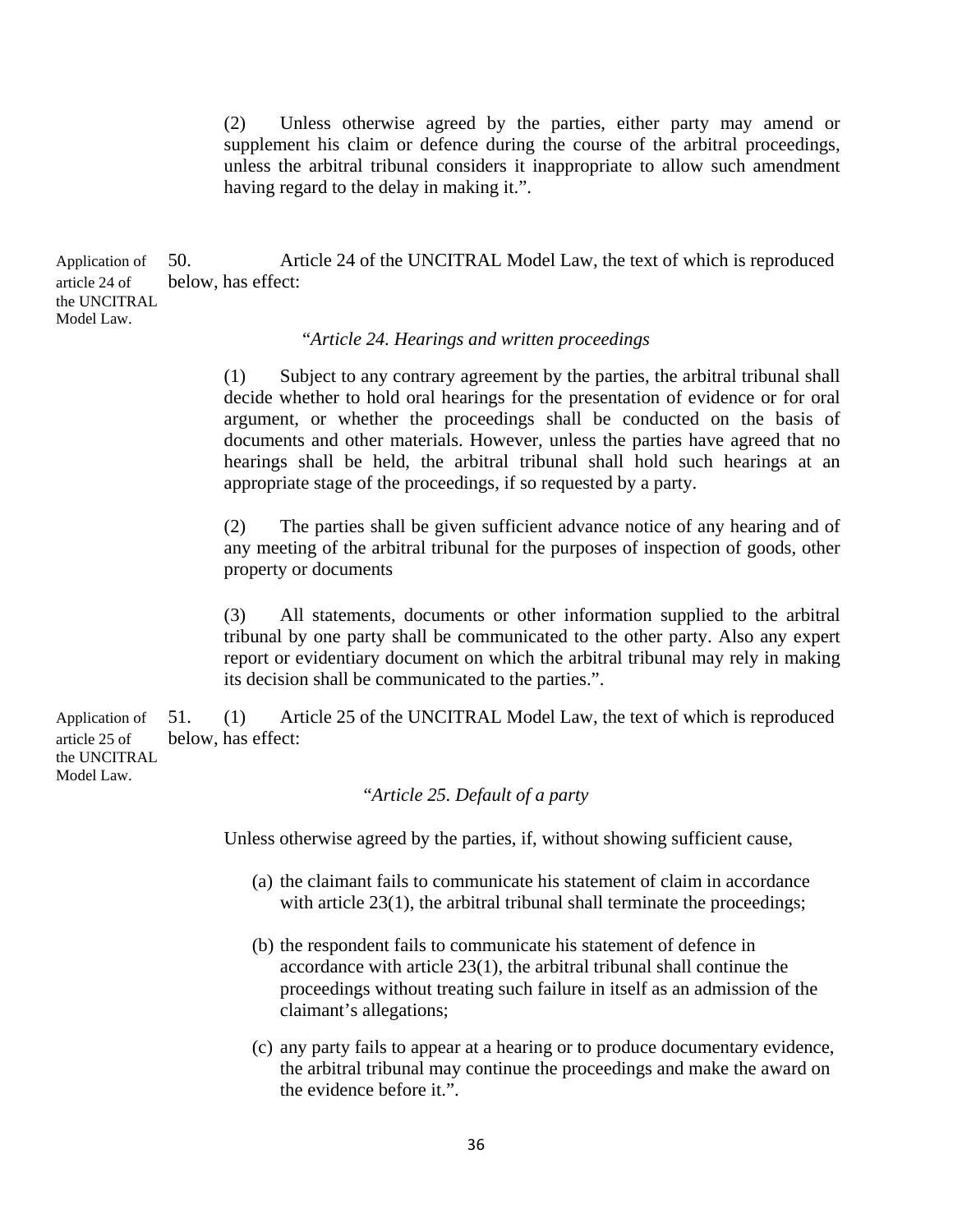(2) Unless otherwise agreed by the parties, subsections (3) and (4) apply except in relation to an application for security of costs.

(3) Where, without showing sufficient cause, a party fails to comply with any order or direction of the arbitral tribunal, the tribunal may make a peremptory order to the same effect, prescribing the time for compliance with it that the arbitral tribunal considers appropriate.

(4) Where a party fails to comply with a peremptory order under subsection (3), then without prejudice to section 59, the arbitral tribunal may

- (a) direct that the party is not entitled to rely on any allegation or material which was the subject matter of the peremptory order;
- (b) draw any adverse inferences that the circumstances may justify from the non-compliance;
- (c) make an award on the basis of any materials which have been properly provided to the arbitral tribunal; or
- (d) make any order that the arbitral tribunal thinks fit as to the payment of the costs of the arbitration incurred in consequence of the noncompliance.

Application of 52. (1) Article 26 of the UNCITRAL Model Law, the text of which is reproduced article 26 of below, has effect: the UNCITRAL Model Law.

"*Article 26. Expert appointed by arbitral tribunal* 

- (1) Unless otherwise agreed by the parties, the arbitral tribunal
	- (a) may appoint one or more experts to report to it on specific issues to be determined by the arbitral tribunal;
	- (b) may require a party to give the expert any relevant information or to produce, or to provide access to, any relevant documents, goods or other property for his inspection.

(2) Unless otherwise agreed by the parties, if a party so requests or if the arbitral tribunal considers it necessary, the expert shall, after delivery of his written or oral report, participate in a hearing where the parties have the opportunity to put questions to him and to present expert witnesses in order to testify on the points at issue.".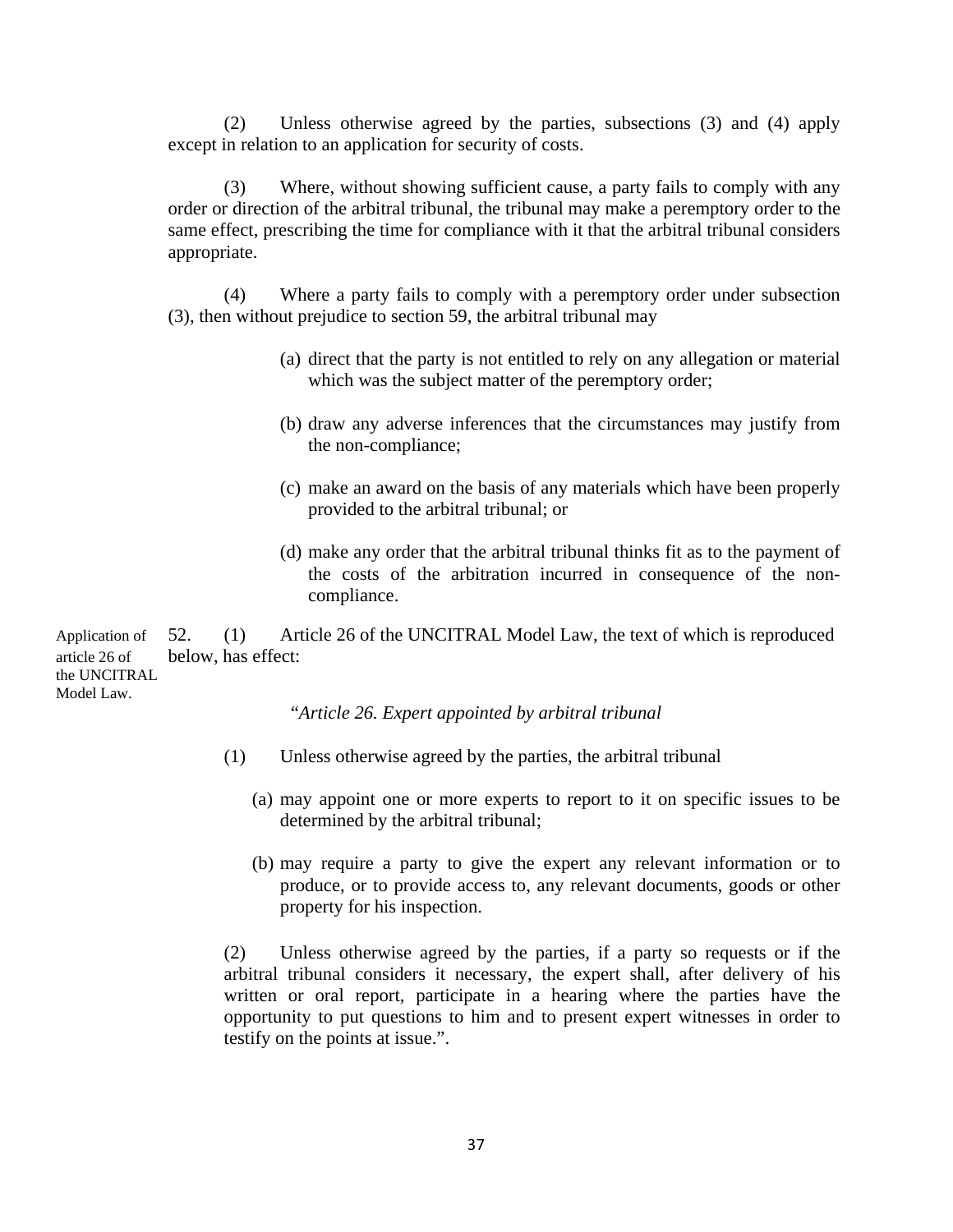(2) Without prejudice to article 26 of the UNCITRAL Model Law, as provided in subsection (1), in assessing the amount of the costs of arbitral proceedings under section 72, other than the fees and expenses of the tribunal,

- (a) the arbitral tribunal may appoint assessors to assist it on technical matters, and may allow any of those assessors to attend the arbitral proceedings; and
- (b) the parties shall be given a reasonable opportunity to comment on any information, opinion or advice offered by any of those assessors.

Application of 53. (1) Article 27 of the UNCITRAL Model Law, the text of which is reproduced article 27 of below, has effect: the UNCITRAL Model Law.

"*Article 27. Court assistance in taking evidence* 

The arbitral tribunal or a party with the approval of the arbitral tribunal may request from a competent court of this State assistance in taking evidence. The court may execute the request within its competence and according to its rules on taking evidence.".

(2) The Court may order a person to attend proceedings before an arbitral tribunal to give evidence or to produce documents or other evidence.

(3) The powers conferred by this section may be exercised by the Court irrespective of whether or not similar powers may be exercised by an arbitral tribunal under section 54 in relation to the same dispute.

(4) A decision or order made by the Court in the exercise of its power under this section is not subject to appeal.

Act No. 15 (5) For the purposes of subsection (2), section 161 of the Evidence Act, 2006 of 2006. applies as if the power conferred on the Court under that section relates to proceedings before an arbitral tribunal.

General powers 54. (1) Unless otherwise agreed by the parties, when conducting arbitral exercisable by proceedings, an arbitral tribunal may make an order, arbitral tribunal.

(a) requiring a claimant to give security for the costs of the arbitration;

(b) directing the discovery of documents or the delivery of interrogatories;

(c) directing evidence to be given by affidavit; or

(d) in relation to any relevant property,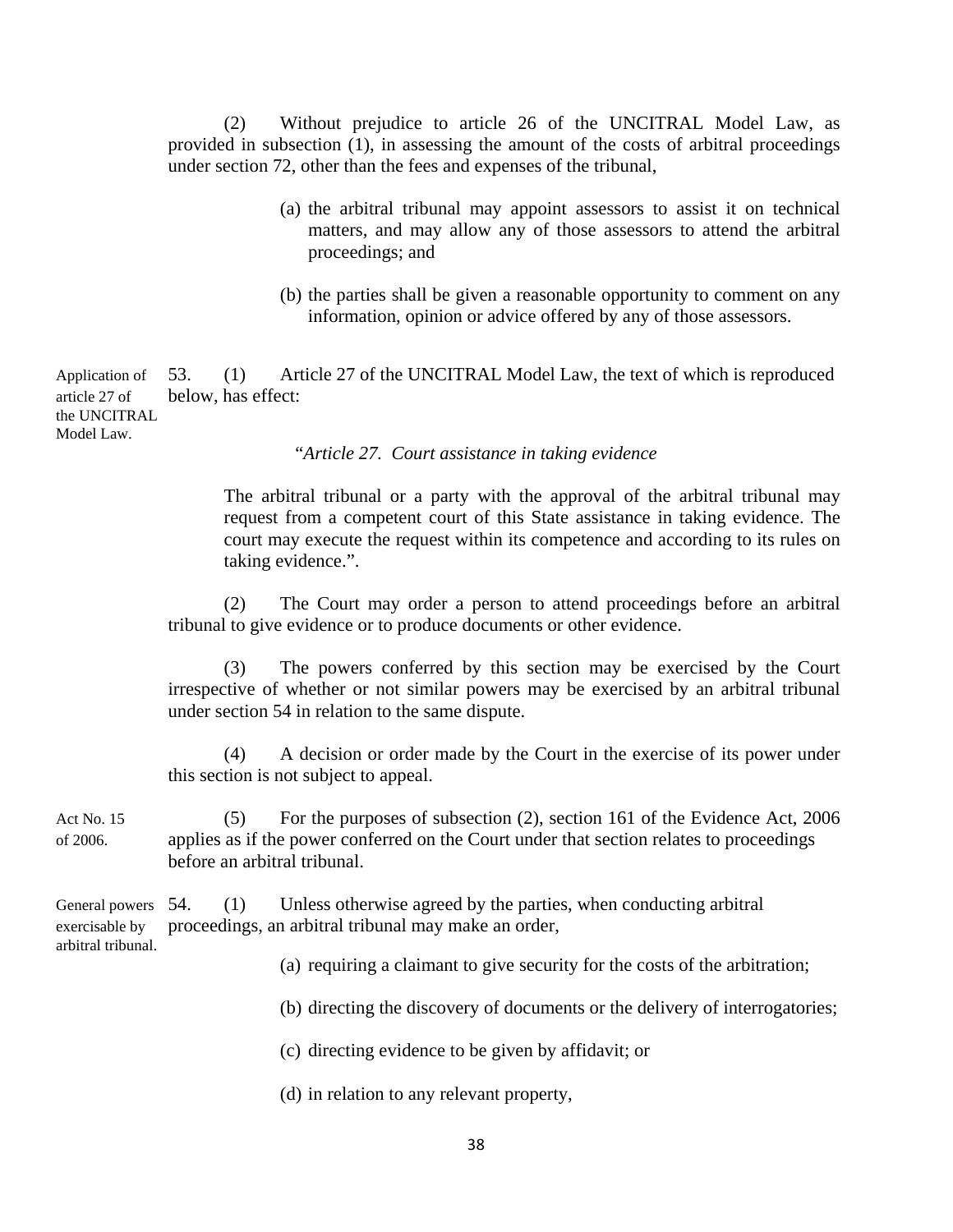- (i) directing the inspection, photographing, preservation, custody, detention or sale of the relevant property by the arbitral tribunal, a party to the arbitral proceedings or an expert; or
- (ii) directing samples to be taken from, observations to be made of, or experiments to be conducted on, the relevant property.

 (2) An arbitral tribunal shall not make an order under subsection (1) (a) only on the ground that the claimant is

- (a) a natural person who is ordinarily resident outside the Virgin Islands;
- (b) a body corporate
	- (i) incorporated under the law of a place outside the Virgin Islands; or
	- (ii) the central management and control of which is exercised outside the Virgin Islands; or
- (c) an association
	- (i) formed under the law of a place outside the Virgin Islands; or
	- (ii) the central management and control of which is exercised outside the Virgin Islands
- (3) An arbitral tribunal
	- (a) shall, when making an order under subsection (1) (a), specify the period within which the order has to be complied with; and
	- (b) may extend that period as it considers fit.

 (4) An arbitral tribunal may make an award dismissing a claim or stay a claim if it has made an order under subsection (1) (a) but the order has not been complied with within the period specified under subsection (3) (a) or extended under subsection (3) (b).

 (5) Notwithstanding section 33 (2), sections 37 to 40 apply, if appropriate, to an order under subsection (1) (d) as if a reference to an interim measure in those sections were an order under that subsection.

- (6) Property is a relevant property for the purposes of subsection  $(1)$   $(d)$  if
	- (a) the property is owned by or is in the possession of a party to the arbitral proceedings; and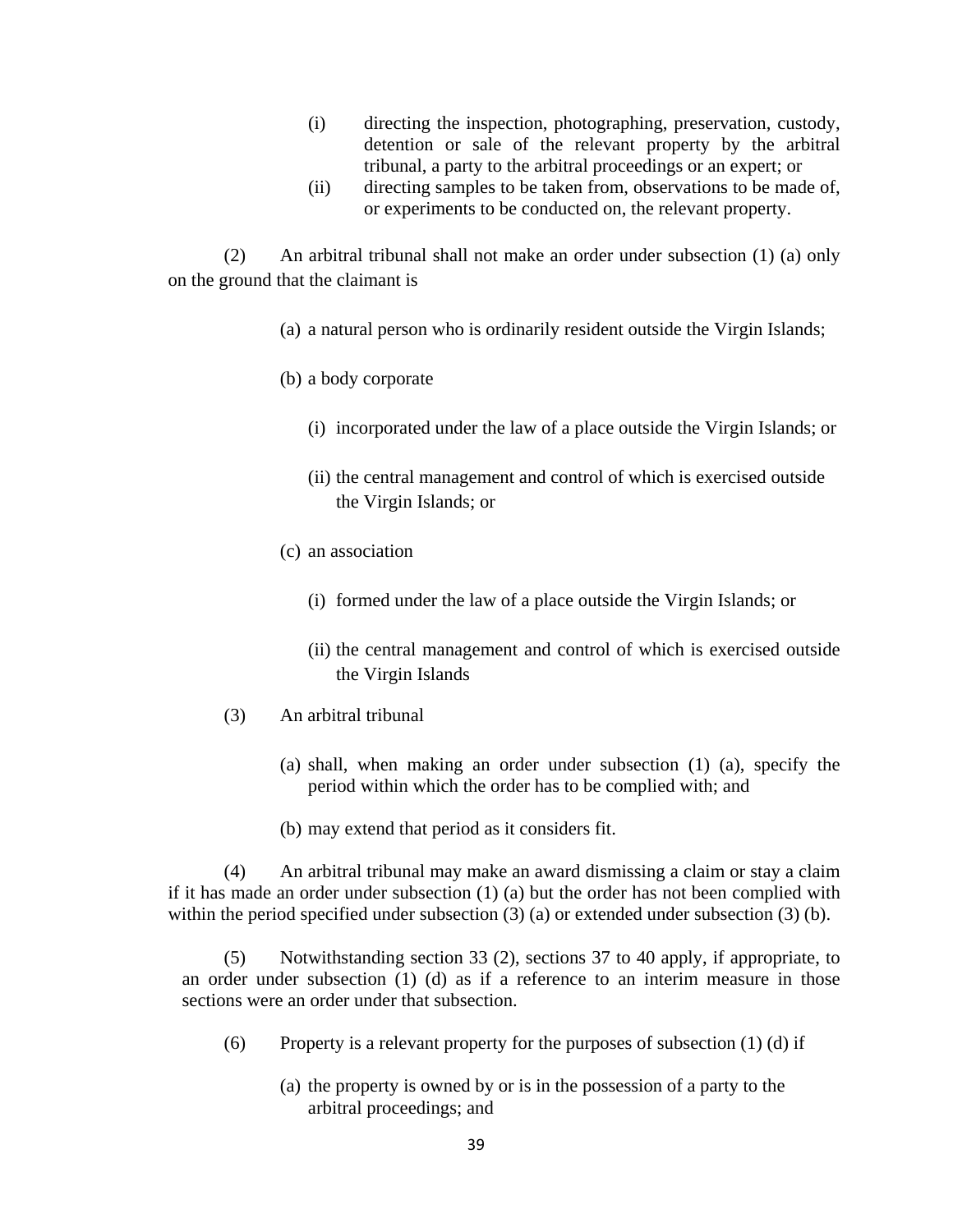(b) the property is the subject of the arbitral proceedings, or any question relating to the property has arisen in the arbitral proceedings.

(7) Unless otherwise agreed by the parties, an arbitral tribunal may, when conducting arbitral proceedings, decide whether and to what extent it should itself take the initiative in ascertaining the facts and the law relevant to those arbitral proceedings.

- (8) Unless otherwise agreed by the parties, an arbitral tribunal may,
	- (a) administer oaths to, or take the affirmations of, witnesses and parties;
	- (b) examine witnesses and parties on oath or affirmation; or
	- (c) without prejudice to section 53 (5), direct the attendance before the arbitral tribunal of witnesses in order to give evidence or to produce documents or other evidence.

 (9) A person is not required to produce in arbitral proceedings any document or other evidence that the person could not be required to produce in civil proceedings before a court.

Power to 55. (1) Unless otherwise agreed by the parties, an arbitral tribunal may direct that limit amount the recoverable costs of arbitral proceedings before it are limited to a specified amount. of recoverable

costs. (2) Subject to subsection (3), the arbitral tribunal may make or vary a direction either

- (a) on its own initiative; or
- (b) on the application of any party.

 (3) A direction may be made or varied at any stage of the arbitral proceedings but, for the limit of the recoverable costs to be taken into account, this must be done sufficiently in advance of

- (a) the incurring of the costs to which the direction or the variation relates; or
- (b) the taking of the steps in the arbitral proceedings which may be affected by the direction or the variation.
- (4) In this section, a reference
	- (a) to costs is to be construed as the parties' own costs; and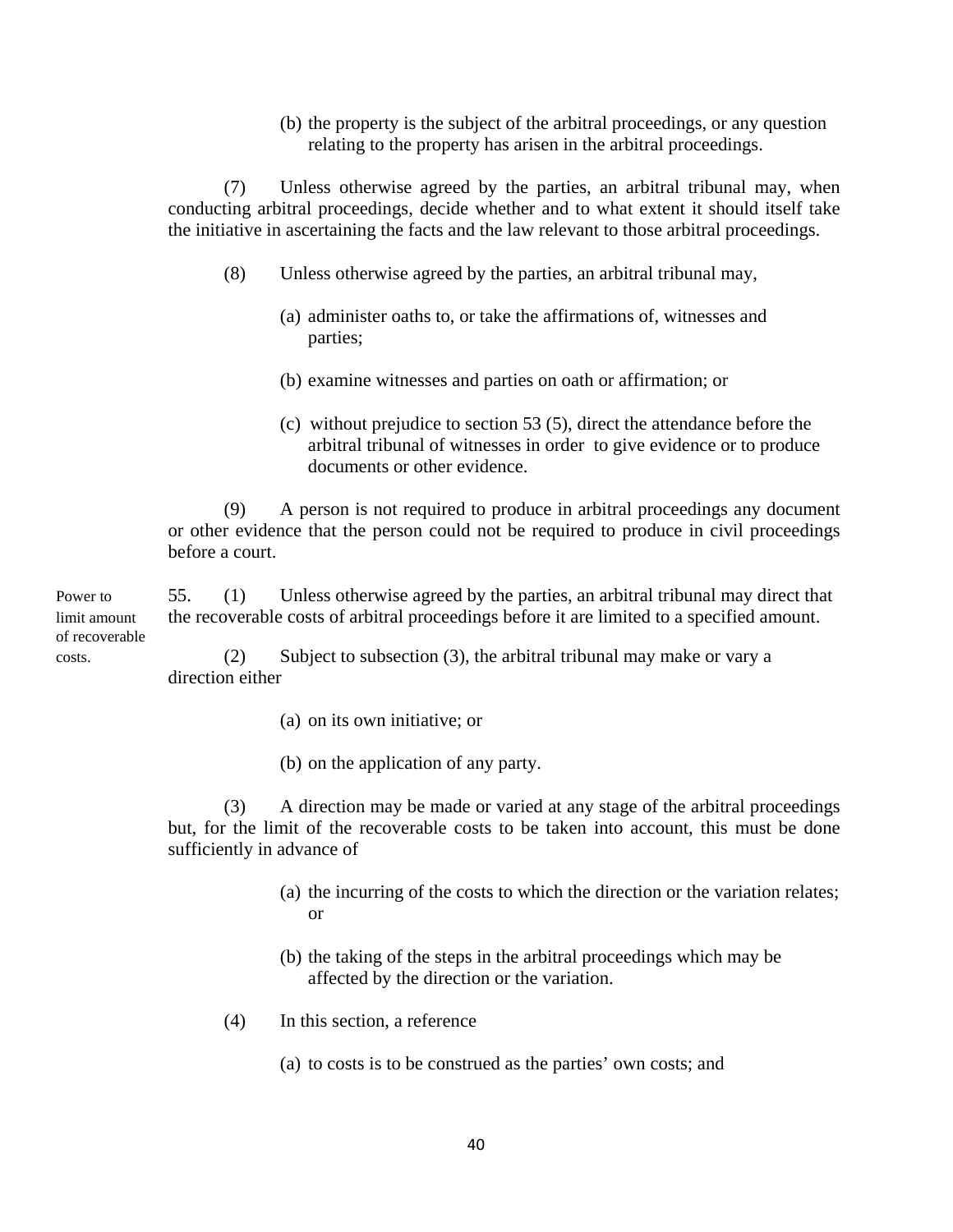(b) to arbitral proceedings includes any part of those arbitral proceedings.

Power to 56. (1) This section applies to an arbitration agreement that provides for a claim extend time to be barred or for a claimant's right to be extinguished unless the claimant, before the for arbitral time or within the period specified in the agreement, takes a step proceedings.

- (a) to commence arbitral proceedings; or
- (b) to commence any other dispute resolution procedure that must be exhausted before arbitral proceedings may be commenced.

 (2) On the application of any party to such an arbitration agreement, an arbitral tribunal may make an order extending the time or period referred to in subsection (1).

 (3) An application may be made only after a claim has arisen and after exhausting any available arbitral procedures for obtaining an extension of time.

 (4) An arbitral tribunal may make an order under this section extending the time or period referred to in subsection (1) only if it is satisfied

- (a) that
	- (i) the circumstances were such as to be outside the reasonable contemplation of the parties when they entered into the arbitration agreement; and
	- (ii) it would be just to extend the time or period; or
- (b) that the conduct of any party makes it unjust to hold the other party to the strict terms of the agreement.

 (5) An arbitral tribunal may extend the time or period referred to in subsection (1), or the time or period extended under subsection (4), for a further period and on the terms that it thinks fit, and the tribunal may do so even though that time or period or the extended time or period has expired.

 (6) This section does not affect the operation of section 12 or any other enactment that limits the period for commencing arbitral proceedings.

 (7) The power conferred on an arbitral tribunal by this section is exercisable by the Court if at the relevant time there is not in existence an arbitral tribunal that is capable of exercising that power.

An order made by the Court in exercise of its power conferred by subsection (7) is not subject to appeal.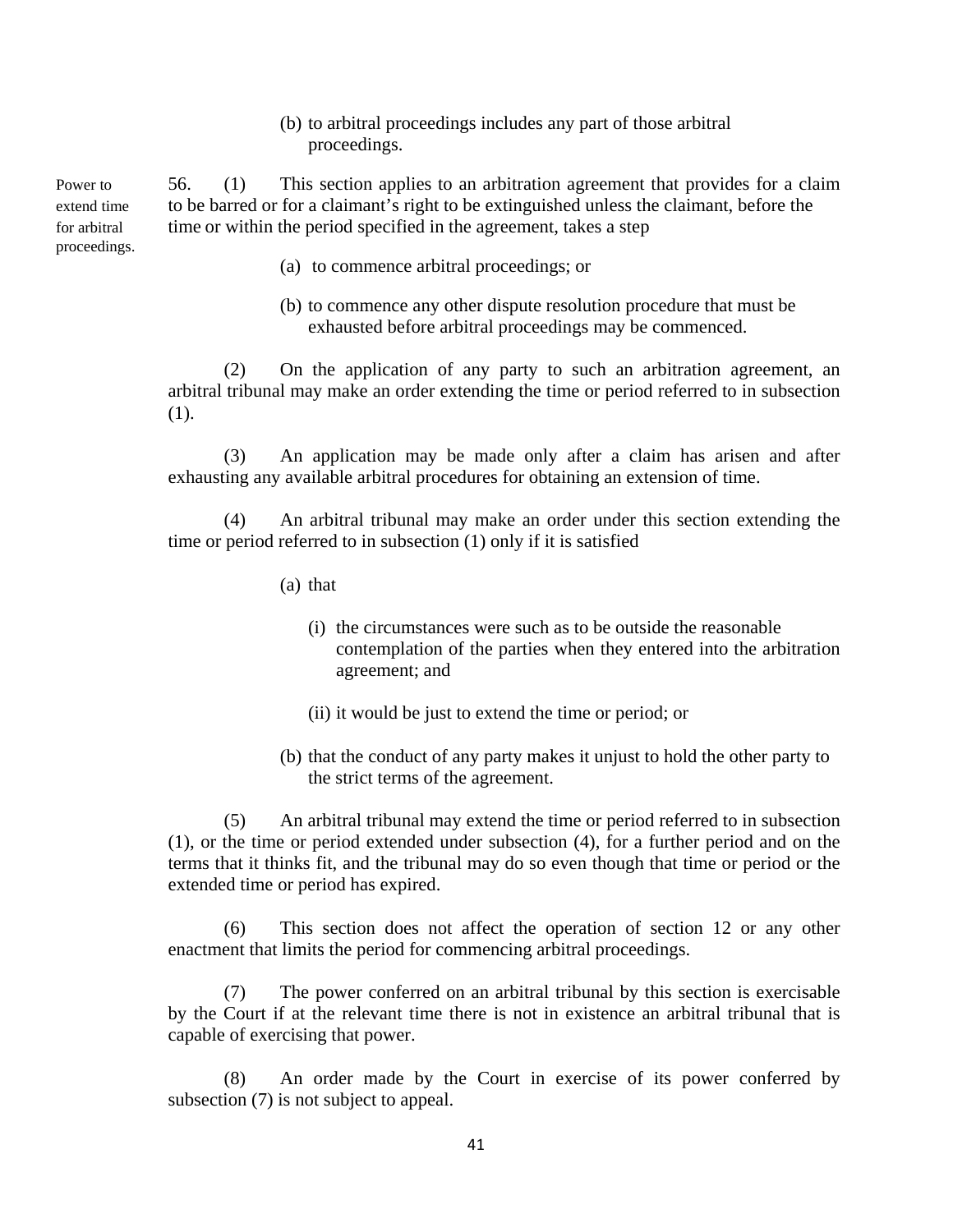Power to make 57. (1) Unless otherwise expressed in an arbitration agreement, a party who has a order in case of claim under the agreement shall, after the commencement of the arbitral proceedings, delay in pursue that claim without unreasonable delay. pursuing claims

in arbitral (2) Without affecting article 25 of the UNCITRAL Model Law, as provided proceedings. by section  $51(1)$ , the arbitral tribunal may make

- (a) an award dismissing a party's claim; and
- (b) an order prohibiting the party from commencing further arbitral proceedings in respect of the claim,

if it is satisfied that the party has unreasonably delayed in pursuing the claim in the arbitral proceedings.

- (3) The arbitral tribunal may make an award or order either
	- (a) on its own initiative; or
	- (b) on the application of any other party.
- (4) For the purposes of subsection (2), delay is unreasonable if
	- (a) it gives rise, or is likely to give rise, to a substantial risk that the issues in the claim will not be resolved fairly; or
	- (b) it has caused, or is likely to cause, serious prejudice to any other party.

 (5) The power conferred on an arbitral tribunal by this section is exercisable by the Court if there is not in existence an arbitral tribunal that is capable of exercising that power.

 (6) An award or order made by the Court in exercise of its power conferred by subsection (5) is not subject to appeal.

Special powers 58. (1) On the application of any party, the Court may, in relation to any arbitral of Court in proceedings which have been or are to be commenced in or outside the Virgin Islands, relation to make an order arbitral proceedings. (a) directing the inspection, photographing, preservation, custody, detention or sale of any relevant property by the arbitral tribunal, a party to the arbitral proceedings or an expert; or

> (b) directing samples to be taken from, observation to be made of, or experiments to be conducted on, any relevant property.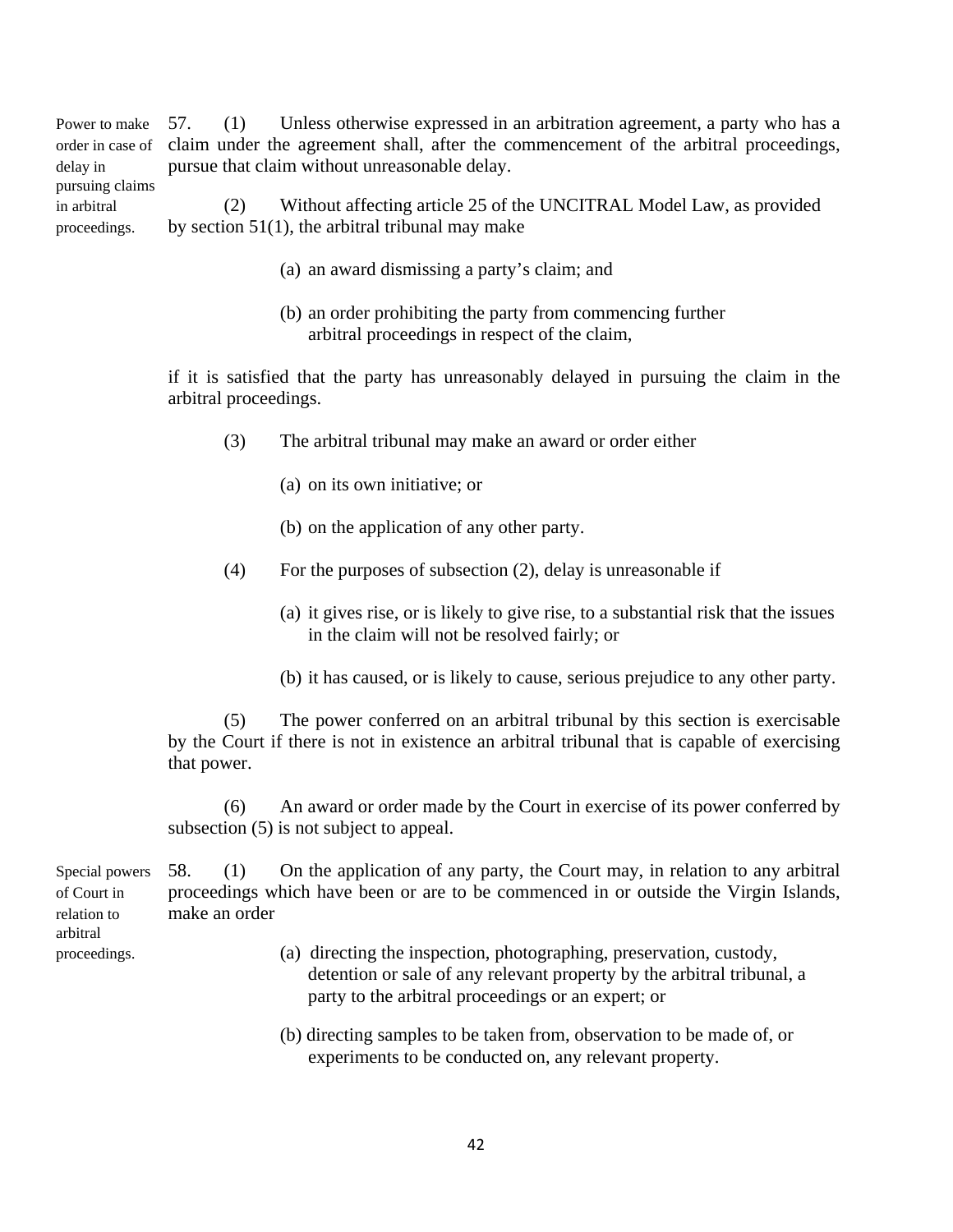(2) Property is a relevant property for the purposes of subsection (1) if the property is the subject of the arbitral proceedings, or any question relating to the property has arisen in the arbitral proceedings.

 (3) The powers conferred by this section may be exercised by the Court irrespective of whether or not similar powers may be exercised by an arbitral tribunal under section 54 in relation to the same dispute.

 (4) The Court may decline to make an order under this section in relation to a matter referred to in subsection (1) on the ground that

- (a) the matter is currently the subject of arbitral proceedings; and
- (b) the Court considers it more appropriate for the matter to be dealt with by the arbitral tribunal.

 (5) An order made by the Court under this section may provide for the cessation of that order, in whole or in part, when the arbitral tribunal makes an order for the cessation.

 (6) In relation to arbitral proceedings which have been or are to be commenced outside the Virgin Islands, the Court may make an order under subsection (1) only if the arbitral proceedings are capable of giving rise to an arbitral award, whether interim or final, that may be enforced in the Virgin Islands under this Act or any other enactment.

- (7) Subsection (6) applies even if
	- (a) the subject matter of the arbitral proceedings would not, apart from that subsection, give rise to a cause of action over which the Court would have jurisdiction; or
	- (b) the order sought is not ancillary or incidental to any arbitral proceedings in the Virgin Islands.

 (8) In exercising the power under subsection (1) in relation to arbitral proceedings outside the Virgin Islands, the Court shall have regard to the fact that the power is

- (a) ancillary to the arbitral proceedings outside the Virgin Islands; and
- (b) for the purposes of facilitating the process of a court or arbitral tribunal outside the Virgin Islands that has primary jurisdiction over the arbitral proceedings.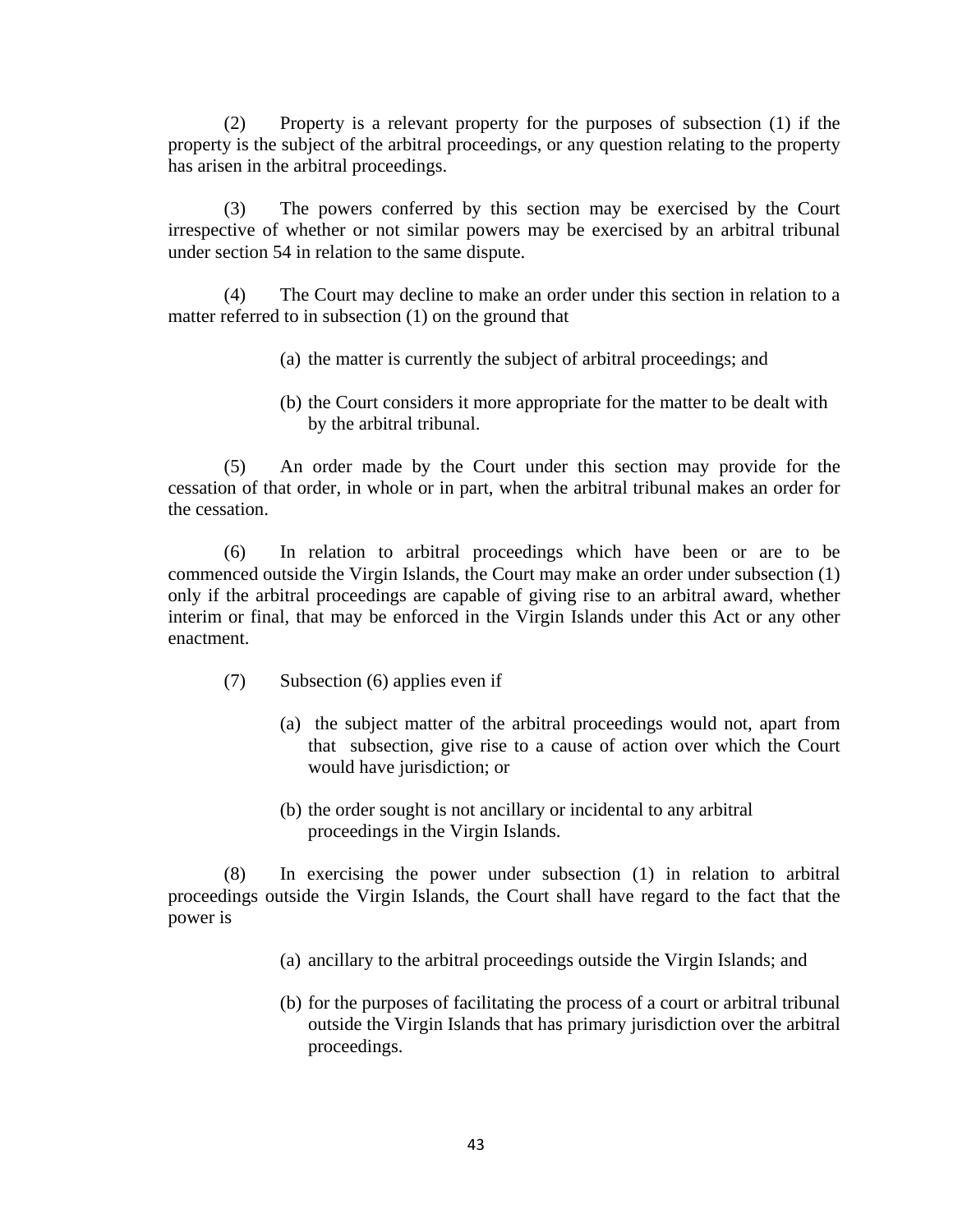(9) Subject to subsection (10), an order or decision made by the Court under this section is not subject to appeal.

(10) The leave of the Court is required for any appeal from an order of the Court under subsection (1) for the sale of any relevant property.

tribunal.

to order

Enforcement 59. (1) An order or direction made, whether in or outside the Virgin Islands, in of orders and relation to arbitral proceedings by an arbitral tribunal is enforceable in the same manner directions of as an order or direction of the Court that has the same effect, but only with the leave of arbitral the Court.

> (2) Leave to enforce an order or direction made outside the Virgin Islands is not to be granted, unless the party seeking to enforce the order or direction can demonstrate that it belongs to a type or description of order or direction that may be made in the Virgin Islands in relation to arbitral proceedings by an arbitral tribunal.

> (3) If leave is granted under subsection (1), the Court may enter judgment in terms of the order or direction.

> (4) A decision made by the Court to grant or refuse to grant leave under subsection (1) is not subject to appeal.

> (5) An order or direction referred to in this section includes an interim measure.

Power of Court 60. (1) An arbitrator is entitled to his reasonable fees and expenses.

recovery of (2) Where an arbitrator's mandate terminates under article 13 of the arbitrator's UNCITRAL Model Law, as provided in section 24, or under article 14 of the fees. UNCITRAL Model Law, as provided in section 25, then on the application of any party, the Court, in its discretion and having regard to the conduct of the arbitrator and any other relevant circumstances, may order

- (a) that the arbitrator is not entitled to receive the whole or part of the arbitrator's fees or expenses; and
- (b) the arbitrator to repay the whole or part of the fees or expenses already paid to the arbitrator.

 (3) For the purposes of subsection (1), if any question arises as to what fees and expenses of the arbitrator are reasonable in the circumstances and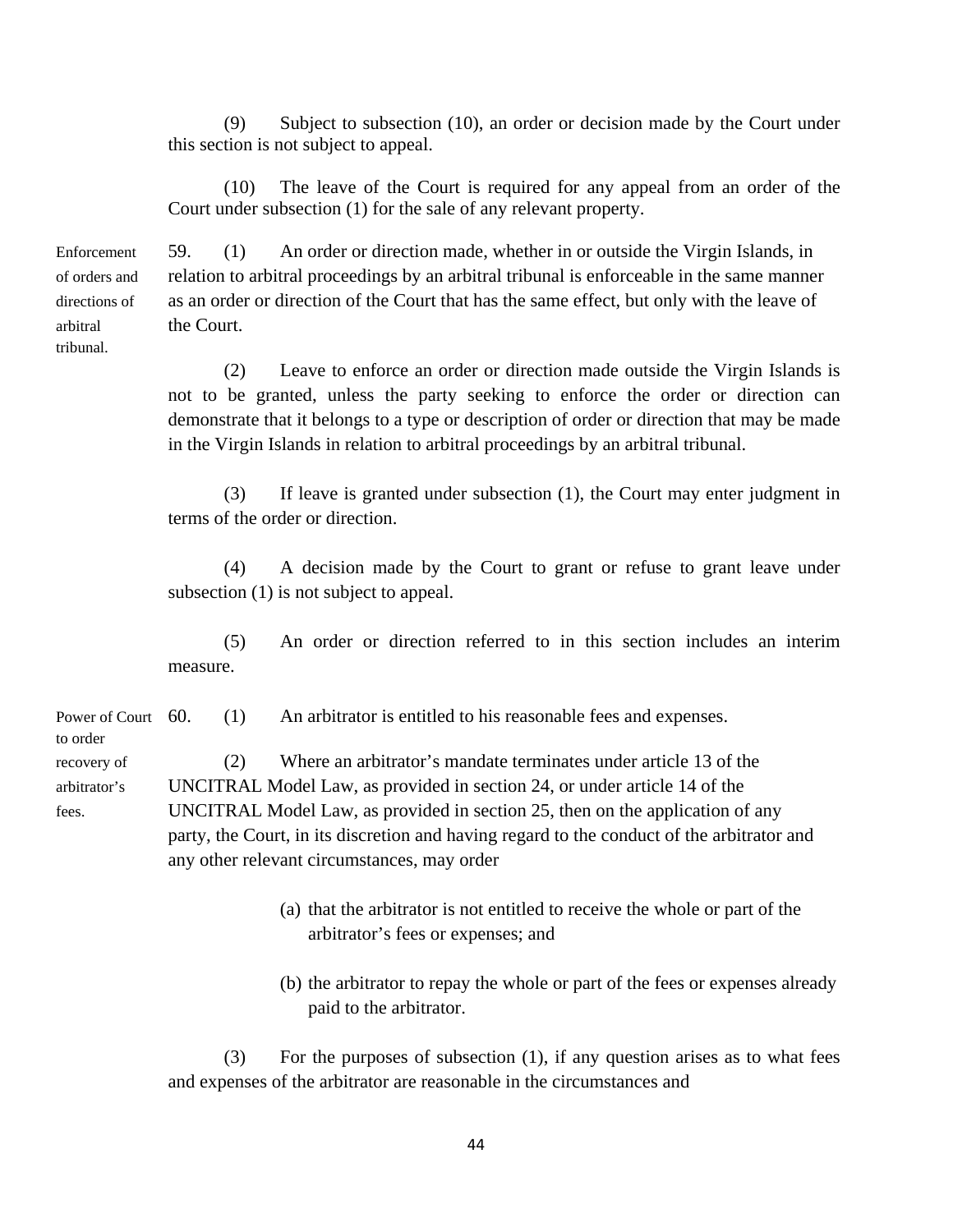- (a) the parties and the arbitrator are unable to reach an agreement in that regard, and
- (b) the matter is not already before the Court for settlement,

the Court may, on the application of the arbitrator or any party, upon notice to the other parties concerned in the arbitration, determine the matter, or order that the matter be determined by such means and upon such terms as the Court may direct.

 (4) An order or a determination made by the Court under subsection (2) or (3) is not subject to appeal.

Legal 61. (1) Every party is, unless otherwise provided in the arbitration agreement, representation. entitled to be represented in arbitral proceedings by a legal practitioner of his choice.

Cap. 80 (2) Part IV of the Eastern Caribbean Supreme Court (Virgin Islands) Act Act No. 7 and the Commissioners for Oaths and Notaries Public Act, 2007 do not apply in of 2007 relation to

- (a) arbitral proceedings pursuant to this Act;
- (b) the giving of advice and the preparation of documents for the purposes of arbitral proceedings; and
- (c) any other thing done with respect to arbitral proceedings, except where the thing is done in connection with court proceedings arising
	- (i) out of an arbitration agreement; or
	- (ii) in the course of, or resulting from, arbitral proceedings.

# **PART VIII MAKING OF AWARD AND TERMINATION OF PROCEEDINGS**

Application of 62. Article 28 of the UNCITRAL Model Law, the text of which is reproduced below, article 28 of has effect: the UNCITRAL Model Law.

"*Article 28. Rules applicable to substance of dispute*

(1) The arbitral tribunal shall decide the dispute in accordance with such rules of law as are chosen by the parties as applicable to the substance of the dispute. Any designation of the law or legal system of a given State shall be construed,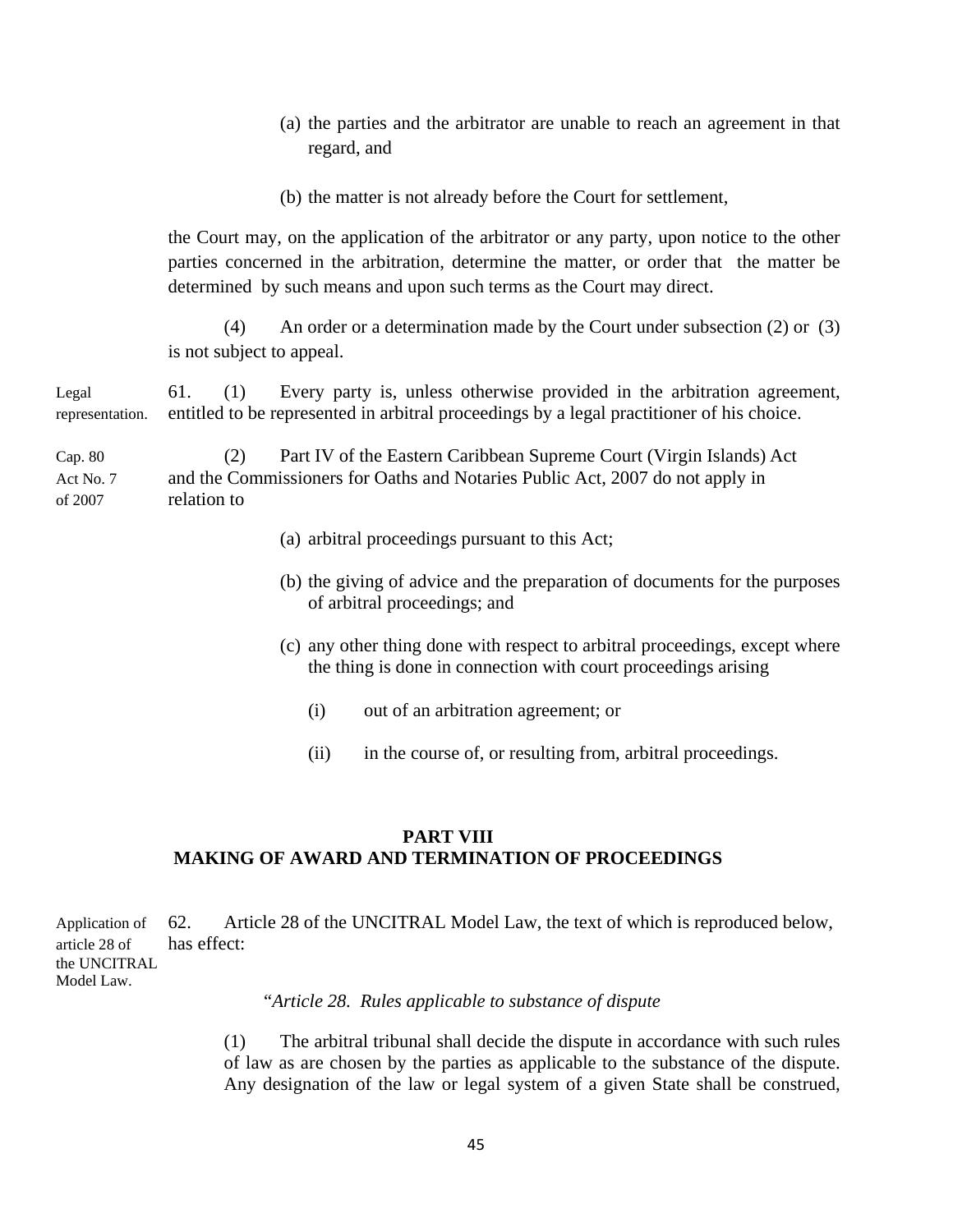unless otherwise expressed, as directly referring to the substantive law of that State and not to its conflict of laws rules.

(2) Failing any designation by the parties, the arbitral tribunal shall apply the law determined by the conflict of laws rules which it considers applicable.

 (3) The arbitral tribunal shall decide *ex aequo et bono* or as *amiable compositeur* only if the parties have expressly authorized it to do so.

 (4) In all cases, the arbitral tribunal shall decide in accordance with the terms of the contract and shall take into account the usages of the trade applicable to the transaction."

Application of 63. Article 29 of the UNCITRAL Model Law, the text of which is reproduced article 29 of below, has effect: the UNCITRAL Model Law.

"*Article 29. Decision-making by panel of arbitrators* 

In arbitral proceedings with more than one arbitrator, any decision of the arbitral tribunal shall be made, unless otherwise agreed by the parties, by a majority of all its members. However, questions of procedure may be decided by a presiding arbitrator, if so authorized by the parties or all members of the arbitral tribunal.".

Application of 64. (1) Article 30 of the UNCITRAL Model Law, the text of which is reproduced article 30 of below, has effect: the UNCITRAL Model Law.

# "*Article 30. Settlement*

(1) If, during arbitral proceedings, the parties settle the dispute, the arbitral tribunal shall terminate the proceedings and, if requested by the parties and not objected to by the arbitral tribunal, record the settlement in the form of an arbitral award on agreed terms.

(2) An award on agreed terms shall be made in accordance with the provisions of article 31 and shall state that it is an award. Such an award has the same status and effect as any other award on the merits of the case.".

(2) Where, in a case other than that referred to in article 30 of the UNCITRAL Model Law, as provided in subsection (1), the parties to an arbitration agreement settle their dispute and enter into an agreement in writing containing the terms of settlement ("the settlement agreement"), the settlement agreement is, for the purposes of its enforcement, to be treated as an arbitral award.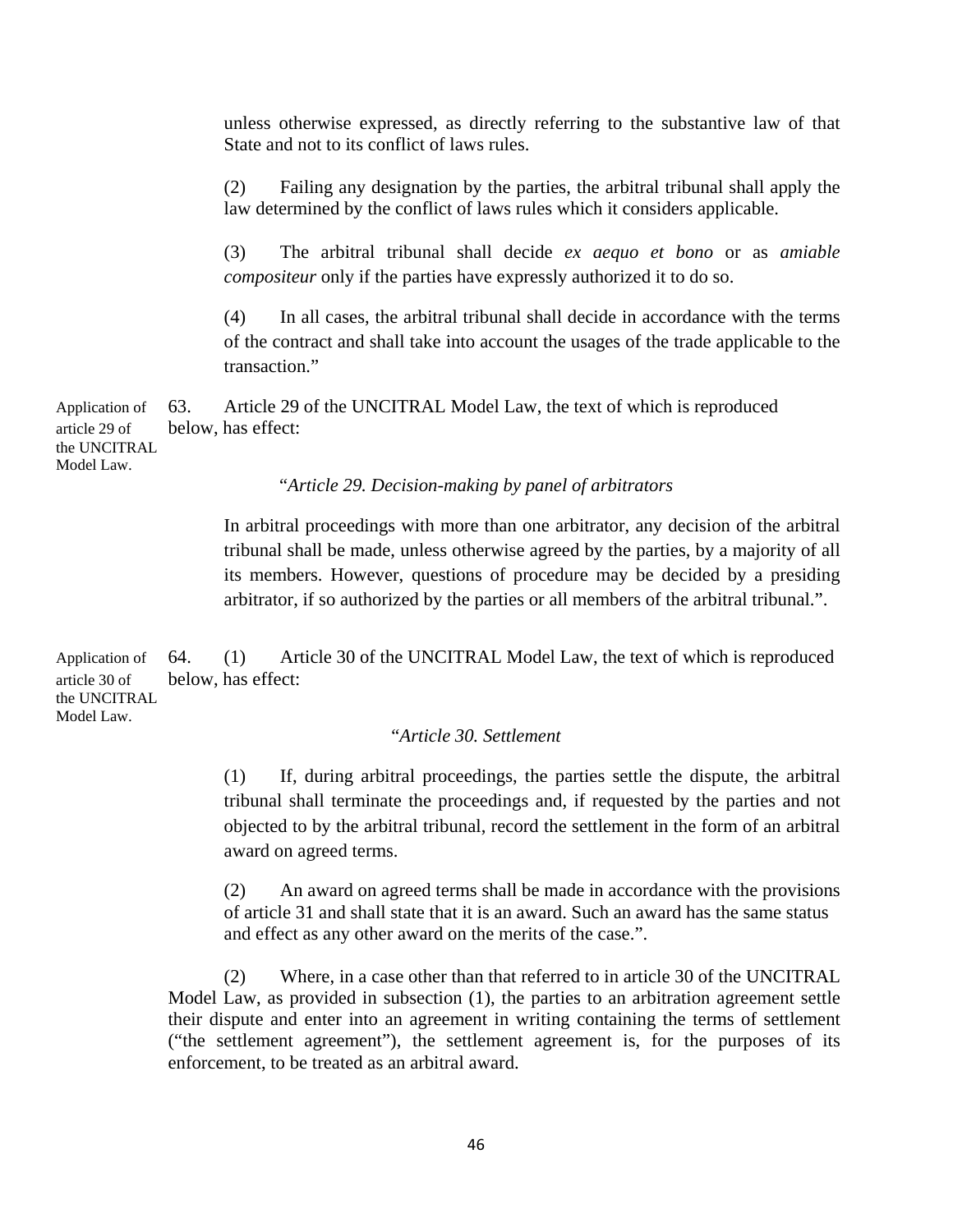Application of 65. Article 31 of the UNCITRAL Model Law, the text of which is article 31 of reproduced below, has effect: the UNCITRAL Model Law.

"*Article 31. Form and contents of award* 

(1) The award shall be made in writing and shall be signed by the arbitrator or arbitrators. In arbitral proceedings with more than one arbitrator, the signatures of the majority of all members of the arbitral tribunal shall suffice, provided that the reason for any omitted signature is stated.

(2) The award shall state the reasons upon which it is based, unless the parties have agreed that no reasons are to be given or the award is an award on agreed terms under article 30.

(3) The award shall state its date and the place of arbitration as determined in accordance with article 20(1). The award shall be deemed to have been made at that place.

(4) After the award is made, a copy signed by the arbitrators in accordance with paragraph (1) of this article shall be delivered to each party."

Application of 66. Article 32 of the UNCITRAL Model Law, the text of which is article 32 of reproduced below, has effect: the UNCITRAL Model Law.

"*Article 32. Termination of proceedings* 

(1) The arbitral proceedings are terminated by the final award or by an order of the arbitral tribunal in accordance with paragraph (2) of this article.

(2) The arbitral tribunal shall issue an order for the termination of the arbitral proceedings when:

- (a) the claimant withdraws his claim, unless the respondent objects thereto and the arbitral tribunal recognizes a legitimate interest on his part in obtaining a final settlement of the dispute;
- (b) the parties agree on the termination of the proceedings;
- (c) the arbitral tribunal finds that the continuation of the proceedings has for any other reason become unnecessary or impossible.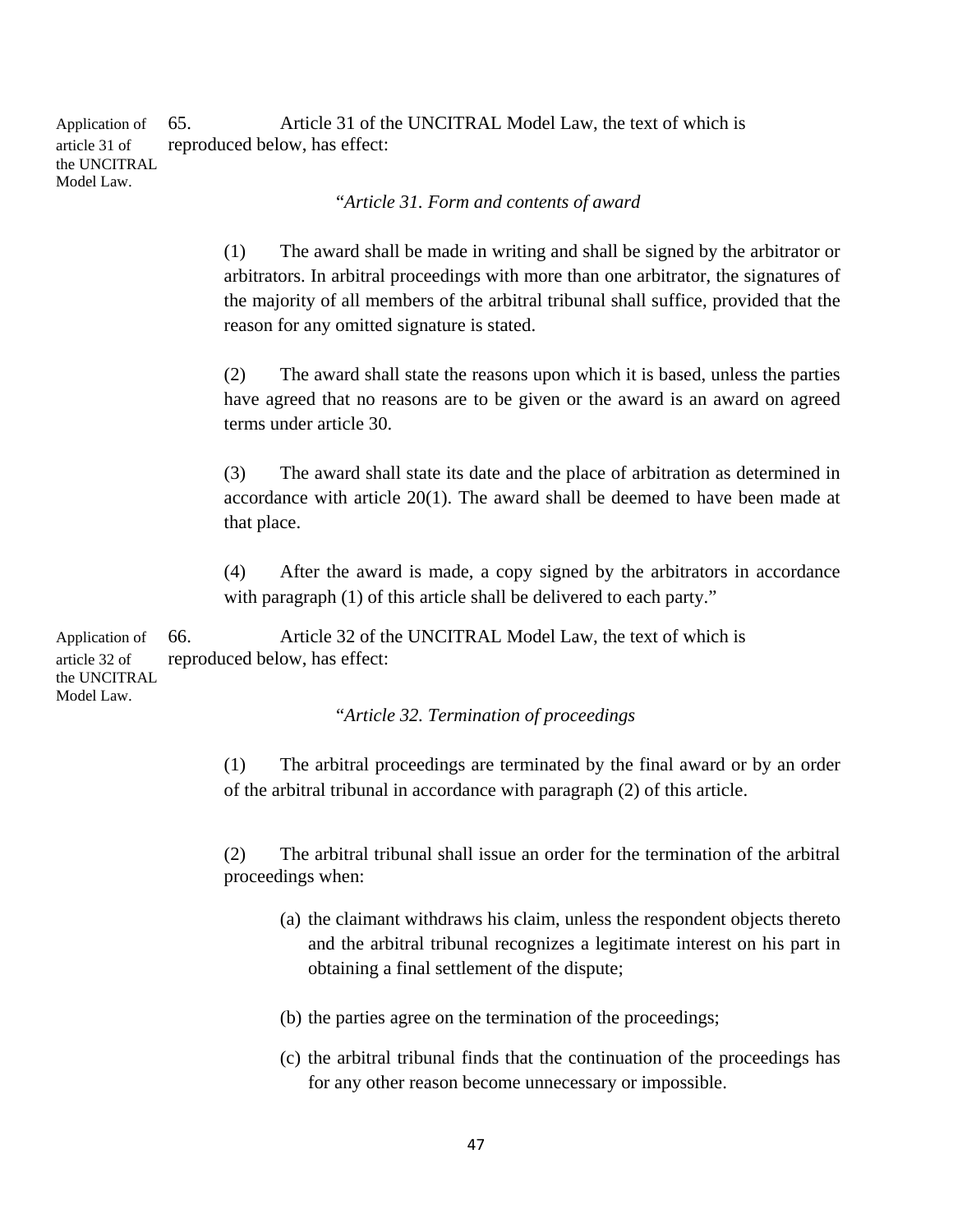(3) The mandate of the arbitral tribunal terminates with the termination of the arbitral proceedings, subject to the provisions of articles 33 and 34(4).".

Application of 67. (1) Article 33 of the UNCITRAL Model Law, the text of which is reproduced article 33 of below, has effect: the UNCITRAL Model Law.

# "*Article 33. Correction and interpretation of award; additional award*

(1) Within thirty days of receipt of the award, unless another period of time has been agreed upon by the parties:

- (a) a party, with notice to the other party, may request the arbitral tribunal to correct in the award any errors in computation, any clerical or typographical errors or any errors of similar nature;
- (b) if so agreed by the parties, a party, with notice to the other party, may request the arbitral tribunal to give an interpretation of a specific point of the award.

If the arbitral tribunal considers the request to be justified, it shall make the correction or give the interpretation within thirty days of receipt of the request. The interpretation shall form part of the award.

(2) The arbitral tribunal may correct any error of the type referred to in paragraph  $(1)(a)$  of this article on its own initiative within thirty days of the date of the award.

(3) Unless otherwise agreed by the parties, a party, with notice to the other party, may request, within thirty days of receipt of the award, the arbitral tribunal to make an additional award as to claims presented in the arbitral proceedings but omitted from the award. If the arbitral tribunal considers the request to be justified, it shall make the additional award within sixty days.

(4) The arbitral tribunal may extend, if necessary, the period of time within which it shall make a correction, interpretation or an additional award under paragraph (1) or (3) of this article.

(5) The provisions of article 31 shall apply to a correction or interpretation of the award or to an additional award.".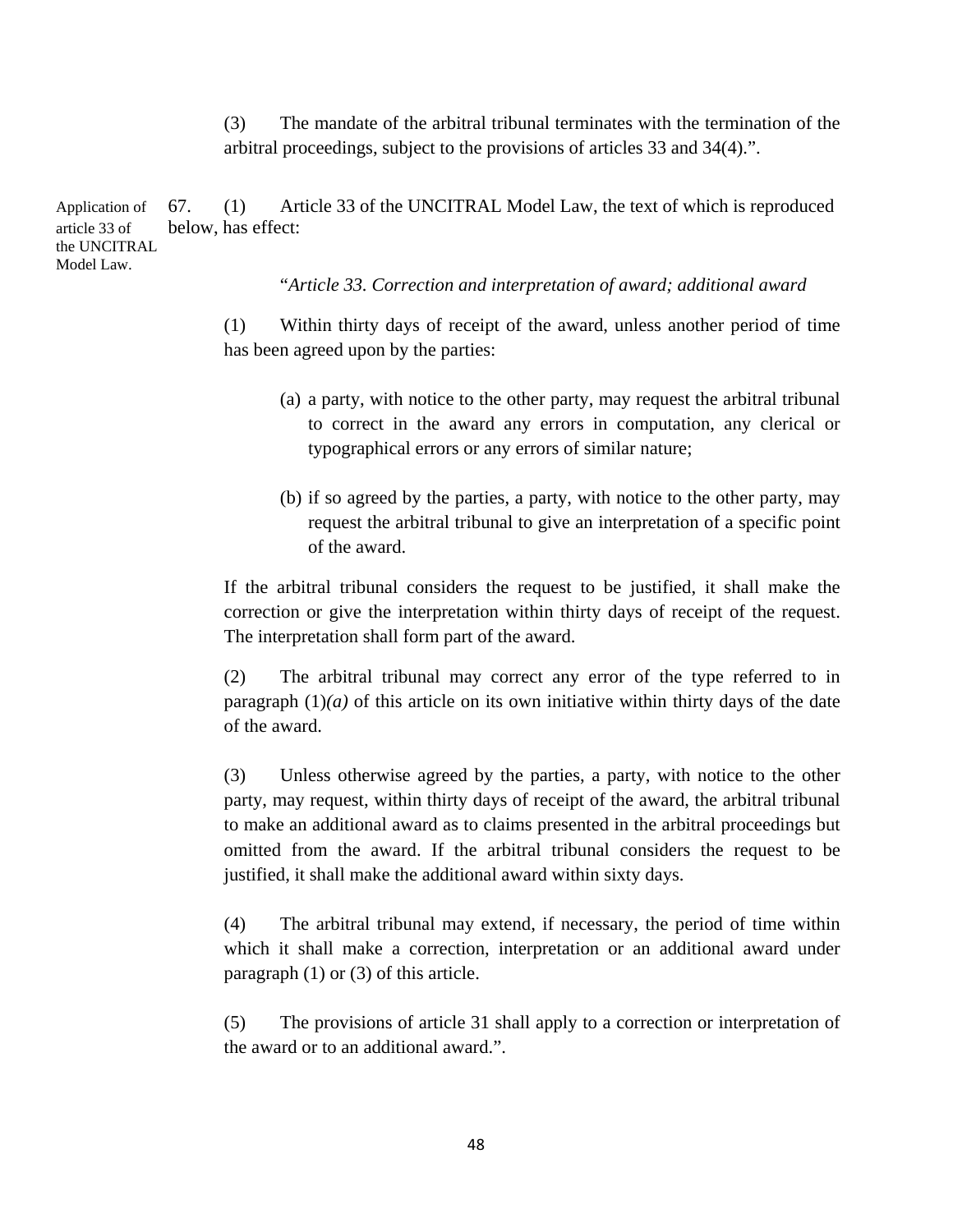(2) The arbitral tribunal may make other changes to an arbitral award which are necessitated by or consequential on

(a) the correction of any error in the award, or

(b) the interpretation of any point or part of the award,

under article 33 of the UNCITRAL Model Law, as provided in subsection (1).

 (3) The arbitral tribunal may review an award of costs within thirty days of the date of the award if, when making the award, the tribunal was not aware of any information relating to costs, including any offer of settlement, which it should have taken into account.

 (4) The arbitral tribunal may, on a review under subsection (3), confirm, vary or correct the award of costs.

Award of 68. (1) Subject to subsection (2), an arbitral tribunal may, in deciding a dispute, remedy or award any remedy or relief that could have been ordered by the Court if the dispute had relief. been the subject of civil proceedings in the Court.

> (2) Unless otherwise agreed by the parties, an arbitral tribunal has the same power as the Court to order specific performance of any contract, other than a contract relating to land or any interests in land.

Award on 69. Unless otherwise agreed by the parties, an arbitral tribunal may make more than different one award at different times on different aspects of the matters to be determined. aspects of matters.

Power to make 70. (1) Unless otherwise agreed by the parties, an arbitral tribunal has the power award at any to make an award at any time. time.

> (2) The time, if any, limited for making an award, whether under this Act or otherwise, may from time to time be extended by order of the Court on the application of any party, whether that time has expired or not.

(3) An order made by the Court under subsection (2) is not subject to appeal.

Effect of an 71. (1) Unless otherwise agreed by the parties, an award made by an arbitral award. tribunal pursuant to an arbitration agreement is final and binding both on the parties and any person claiming through or under any of the parties.

(2) Subsection (1) does not affect the right of a person to challenge the award

Schedule 2 (a) as provided for in section 24 or 79, paragraph 4 or 5 of Schedule 2, or any other provision of this Act; or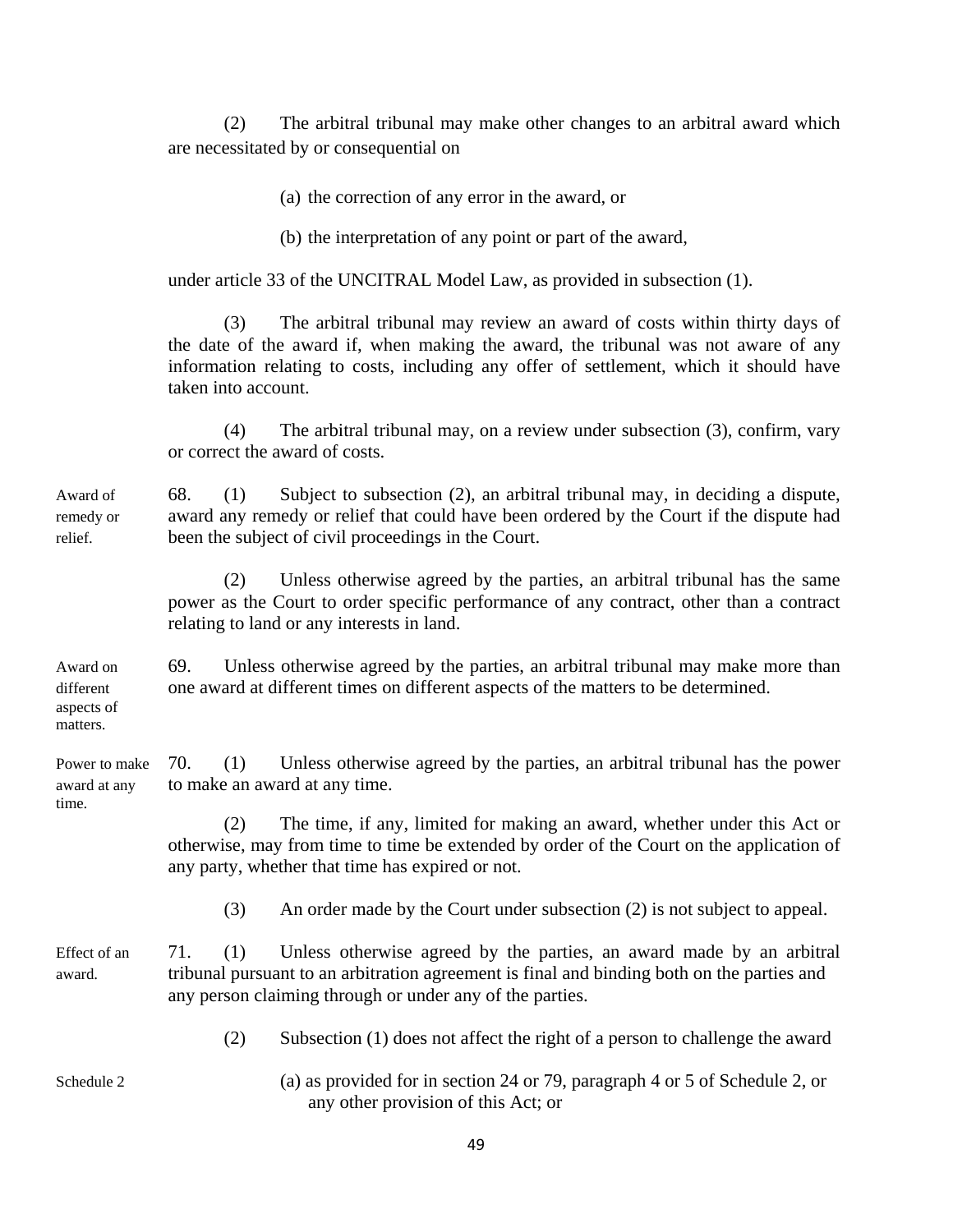(a) otherwise by any available arbitral process of appeal or review.

Awarding costs 72. (1) An arbitral tribunal may include in an award directions with respect to the of arbitral costs of arbitral proceedings, including the fees and expenses of the tribunal. proceedings.

> (2) The arbitral tribunal may, having regard to all relevant circumstances, including the fact, if appropriate, that a written offer of settlement of the dispute concerned has been made, direct in the award under subsection (1) to whom and by whom and in what matter the costs are to be paid.

> (3) The arbitral tribunal may also, in its discretion, order costs, including the fees and expenses of the tribunal, to be paid by a party in respect of a request made by any of the parties for an order or direction, including an interim measure.

> (4) The arbitral tribunal may direct that the costs ordered under subsection (3) are to be paid forthwith or at the time that the tribunal may otherwise specify.

- (5) Subject to section 73, the arbitral tribunal shall
	- (a) assess the amount of costs to be awarded or ordered to be paid under this section; and
	- (b) award or order those costs, including the fees and expenses of the tribunal.

 (6) Subject to subsection (7), the arbitral tribunal is not obliged to follow the scales and practices adopted by the Court on taxation when assessing under subsection (5) the amount of costs, other than the fees and expenses of the tribunal.

- (7) The arbitral tribunal
	- (a) shall only allow costs that are reasonable having regard to all the circumstances; and
	- (b) may, unless otherwise agreed by the parties, allow costs incurred in the preparation of the arbitral proceedings prior to the commencement of the arbitration.

 (8) Subject to subsection (9), a provision of an arbitration agreement to the effect that the parties, or any of the parties, must pay their own costs in respect of arbitral proceedings arising under the agreement is void.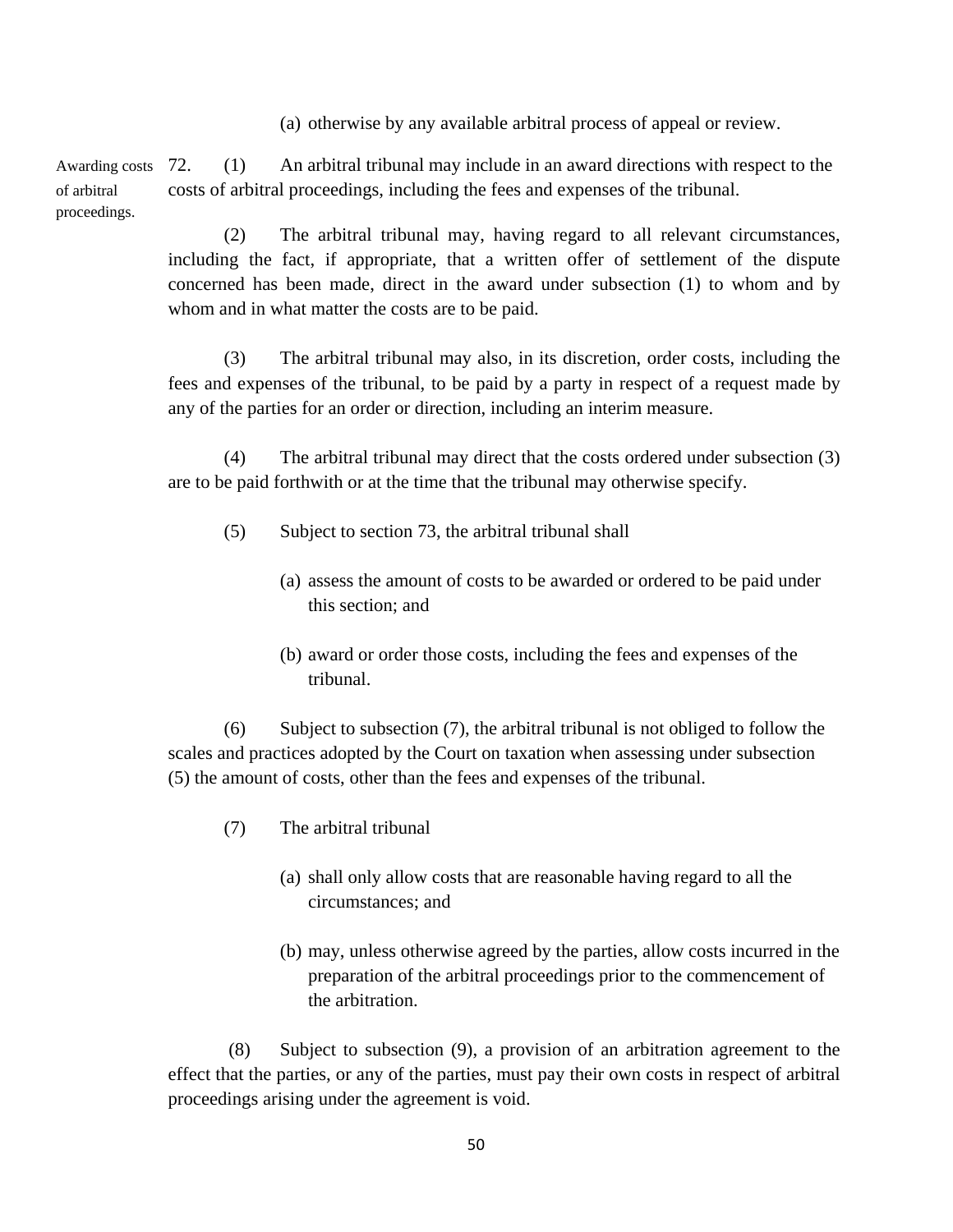(9) A provision referred to in subsection (8) is not void if it is part of an agreement to submit to arbitration a dispute that had arisen before the agreement was made.

Assessment of 73. (1) Without prejudice to section 72 (1) and (2), where the parties have agreed costs of that the costs of arbitral proceedings are to be assessed by the Court, then unless the arbitral arbitral arbitral tribunal otherwise directs in an award, the award is deemed to have included the proceedings. tribunal's directions that the costs, other than the fees and expenses of the tribunal, are

- (a) to be assessed by the Court; and
- (b) to be paid on any basis on which the Court can award costs in civil proceedings before the Court.

 (2) On assessment by the Court, the arbitral tribunal shall make an additional award of costs reflecting the result of such assessment.

(3) A decision made by the Court on assessment of costs is not subject to appeal.

(4) This section does not apply to costs ordered to be paid under section 72(3).

Costs in 74. Section 74 of the Eastern Caribbean Supreme Court (Virgin Islands) Act does not relation to apply to the recovery of costs in an arbitration. unqualified person. Cap. 80

Payment of 75. (1) An arbitral tribunal may refuse to deliver an award to the parties unless arbitral full payment of the fees and expenses of the tribunal is made. tribunal's

fees. (2) Where the arbitral tribunal refuses to deliver an award to the parties under subsection (1), a party may apply to the Court for an order under subsection (3).

> (3) Where a party makes an application to the Court under subsection (2), the Court may order

- (a) the tribunal to deliver the award on the payment into the Court by the applicant of
	- (i) the fees and expenses demanded; or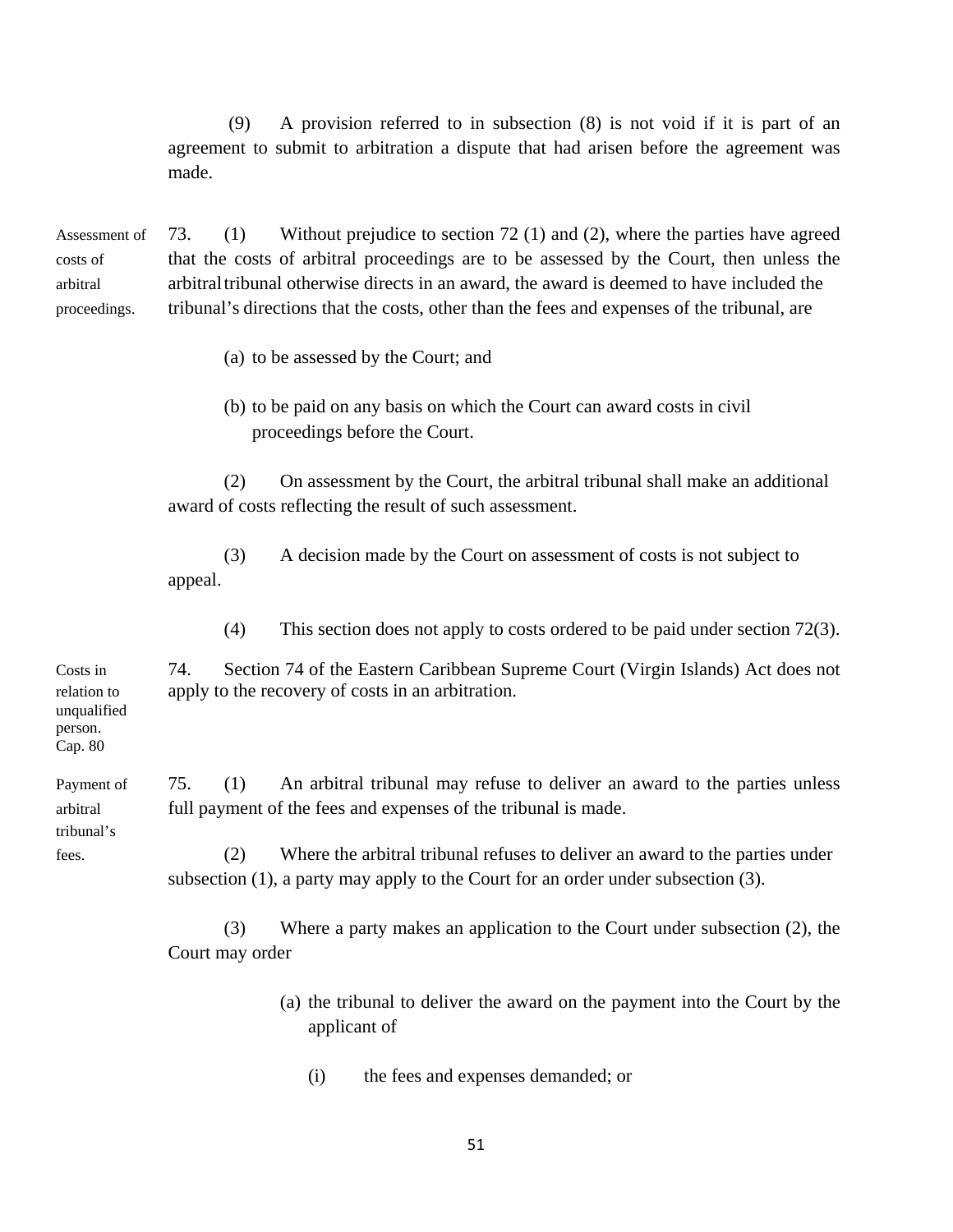- (ii) a lesser amount that the Court may specify;
- (b) that the amount of the fees and expenses payable to the tribunal is to be determined by the means and on the terms that the Court may direct; and
- (c) that
	- (i) the fees and expenses as determined under paragraph (b) to be payable are to be paid to the tribunal out of the money paid into the Court; and
	- (ii) the balance of the money paid into the Court, if any, is to be paid out to the applicant.
- (4) For the purposes of subsection (3),
	- (a) the amount of the fees and expenses payable is the amount which the applicant is liable to pay
		- (i) under section 76; or
		- (ii) under any agreement relating to the payment of the arbitrators; and
	- (b) the fees and expenses of
		- (i) an expert appointed under article 26 of the UNCITRAL Model Law, as provided in section 52(1); or
		- (ii) an assessor appointed under section  $52(2)(a)$ ,

are to be treated as the fees and expenses of the arbitral tribunal.

- (5) No application under subsection (2) may be made if
	- (a) there is any available arbitral process for appeal or review of the amount of the fees or expenses demanded; or
	- (b) the total amount of the fees and expenses demanded has been fixed by a written agreement between a party and the arbitrators.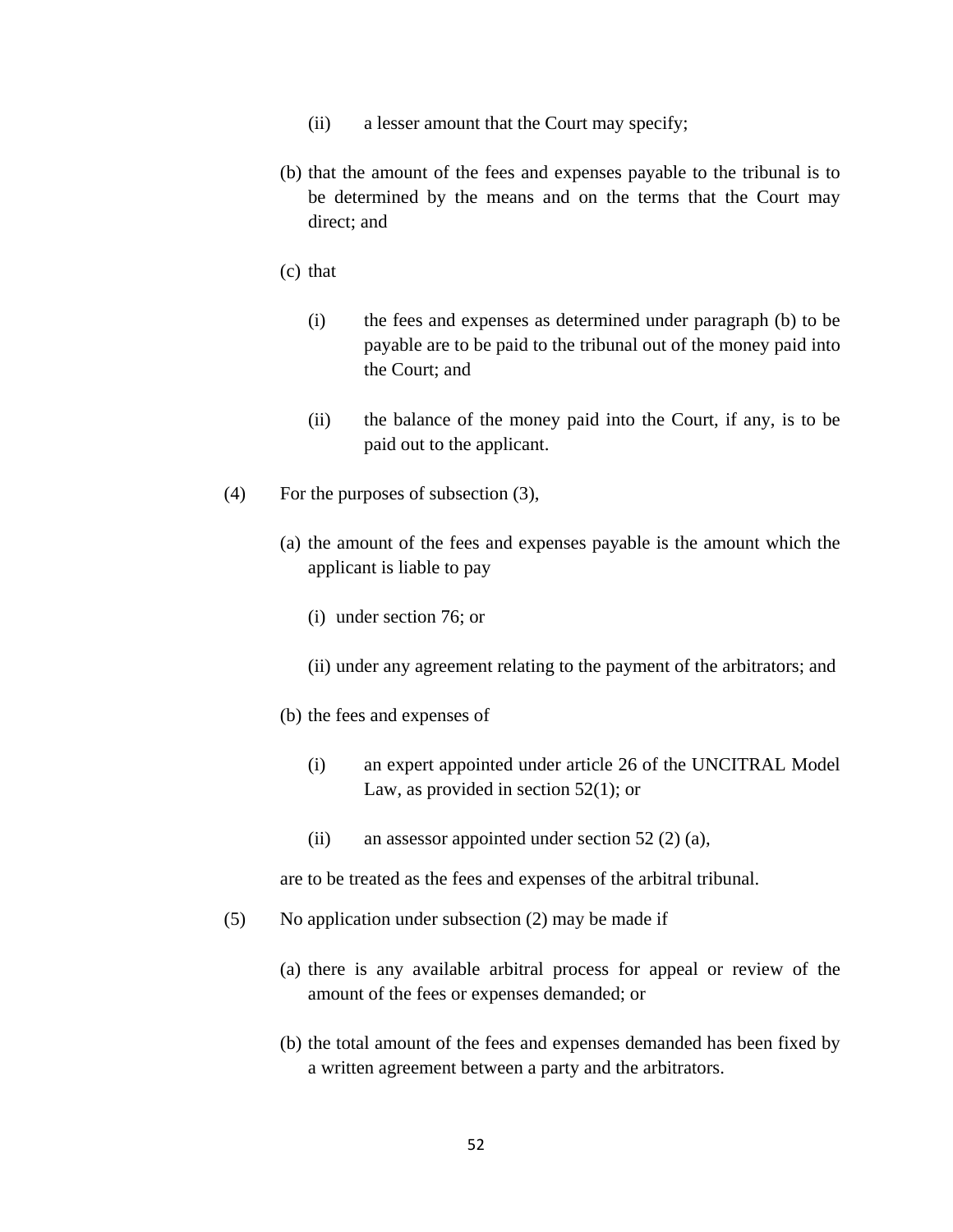(6) Subsections (1) to (5) also apply to any arbitral or other institution or person vested by the parties with powers in relation to the delivery of the arbitral tribunal's award.

 (7) Where subsections (1) to (5) so apply under subsection (6), the references to the fees and the expenses of the arbitral tribunal are to be construed as including the fees and expenses of that institution or person.

 (8) Where an application is made to the Court under subsection (2), enforcement of the award (when delivered to the parties), only in so far as it relates to the fees or expenses of the arbitral tribunal, shall be stayed until the application has been disposed of under this section.

 (9) An arbitrator is entitled to appear and be heard on any determination under this section.

 (10) If the amount of the fees and expenses determined under subsection (3) (b) is different from the amount previously awarded by the arbitral tribunal, the tribunal shall amend the previous award to reflect the result of the determination.

(11) An order made by the Court under this section is not subject to appeal.

arbitral

Liability to 76. (1) The parties to proceedings before an arbitral tribunal are jointly and pay fees and severally liable to pay to the tribunal reasonable fees and expenses, if any, of the expenses of tribunal that are appropriate in the circumstances.

tribunal. (2) Subsection (1) has effect subject to any order of the Court made under section 60 or any other relevant provision of this Act.

- (3) This section does not affect
	- (a) the liability of the parties as among themselves to pay the costs of the arbitral proceedings; or
	- (b) any contractual right or obligation relating to payment of the fees and expenses of the arbitral tribunal.
- (4) In this section, a reference to an arbitral tribunal includes
	- (a) a member of the tribunal who has ceased to act; and
	- (b) an umpire who has not yet replaced members of the tribunal.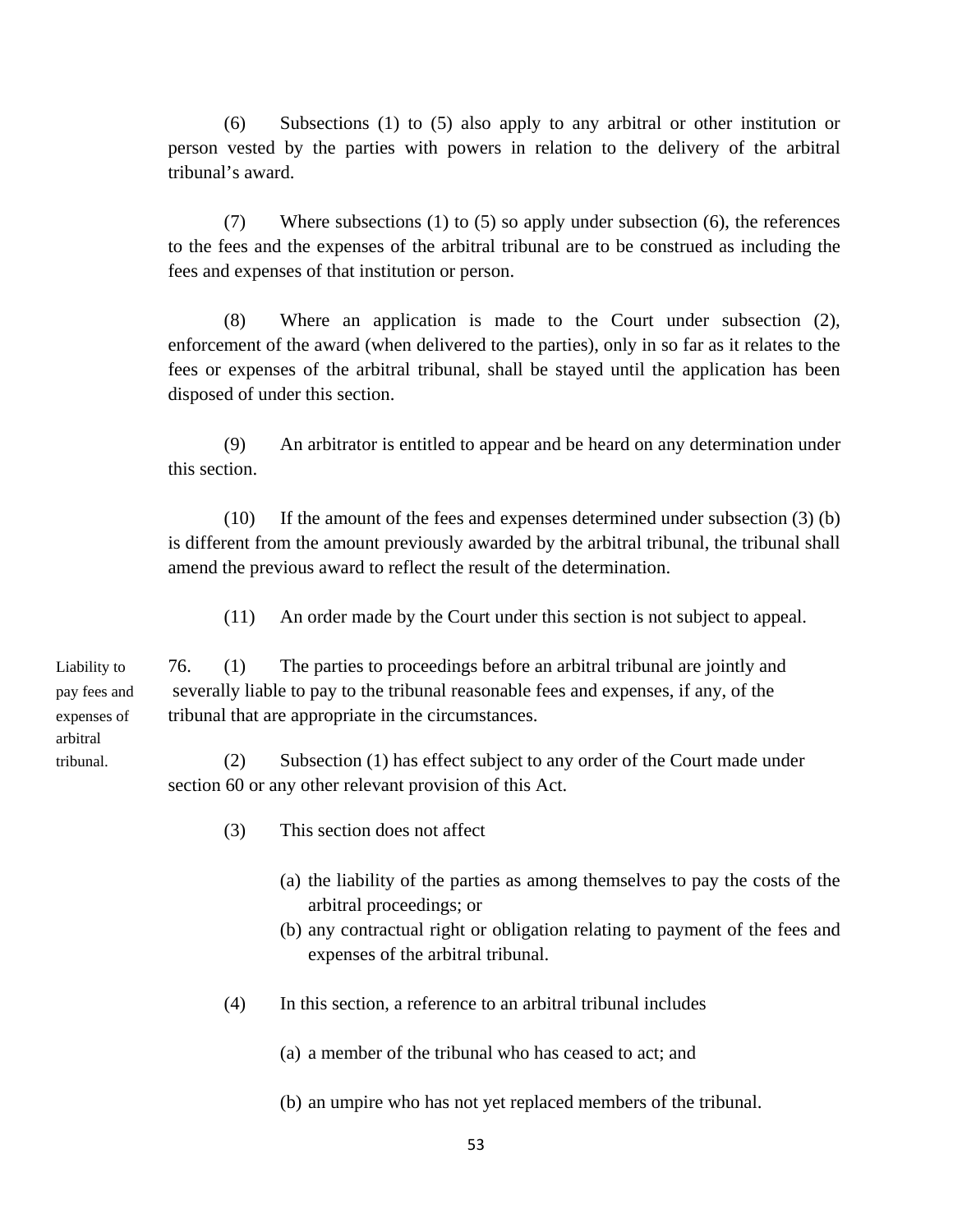Award of 77. (1) Unless otherwise agreed by the parties, an arbitral tribunal may, in the interest. arbitral proceedings before it, award simple or compound interest from the dates, at the rates, and with such rests that the tribunal considers appropriate, subject to section 78, for any period ending not later than the date of payment on money

- (a) awarded by the tribunal in the arbitral proceedings;
- (b) claimed in, and outstanding at the commencement of, the arbitral proceedings but paid before the award is made; or
- (c) on costs awarded or ordered by the tribunal in the arbitral proceedings.

(2) A reference in subsection (1) (a) to money awarded by the tribunal includes an amount payable in consequence of a declaratory award by the tribunal.

 (3) Subsection (1) does not affect any other power of an arbitral tribunal to award interest.

Interest on 78. (1) Unless the award made by an arbitral tribunal provides otherwise, interest money or costs is payable on money awarded by the tribunal from the date of the award. awarded or ordered. (2) Unless the award or order on costs made by an arbitral tribunal provides

otherwise, interest is payable on costs awarded or ordered by the tribunal from the date

(a) of the award or order on costs; or

(b) on which costs ordered are directed to be paid forthwith.

 (3) The interest payable under subsections (1) and (2) shall be at the rate Cap. 35 specified in section 7 of the Judgments Act.

# **PART IX RECOURSE AGAINST AWARD**

Application of 79. (1) Article 34 of the UNCITRAL Model Law, the text of which is article 34 of reproduced below, has effect subject to section 11 (5): the UNCITRAL Model Law.

 *"Article 34. Application for setting aside as exclusive recourse against arbitral award* 

(1) Recourse to a court against an arbitral award may be made only by an application for setting aside in accordance with paragraphs (2) and (3) of this article.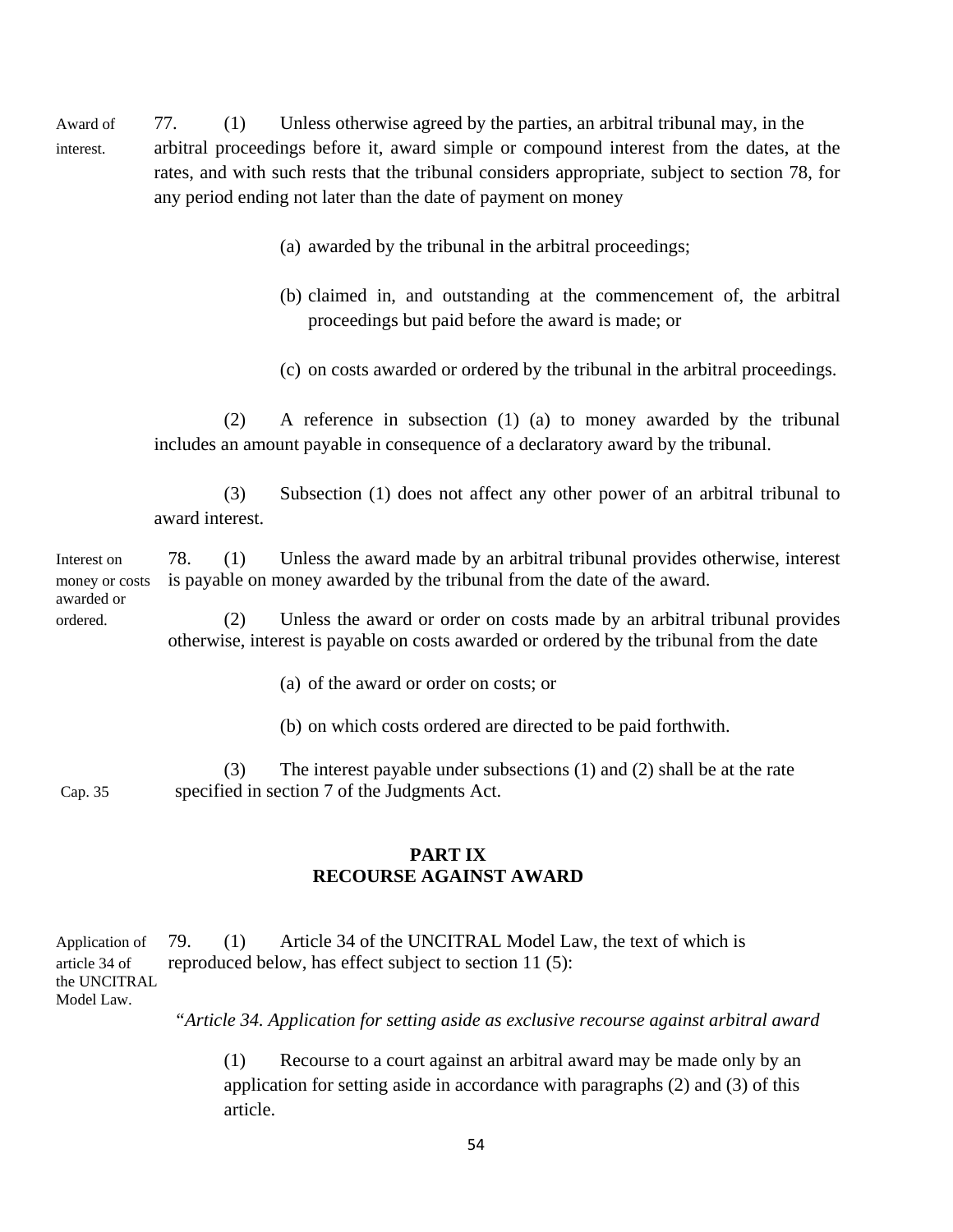- (2) An arbitral award may be set aside by the court specified in article 6 only if:
	- *(a)* the party making the application furnishes proof that:
		- (i) a party to the arbitration agreement referred to in article 7 was under some incapacity; or the said agreement is not valid under the law to which the parties have subjected it or, failing any indication theron, under the law of this State; or
		- (ii) the party making the application was not given proper notice of the appointment of an arbitrator or of the arbitral proceedings or was otherwise unable to present his case; or
		- (iii) the award deals with a dispute not contemplated by or not falling within the terms of the submission to arbitration, or contains decisions on matters beyond the scope of the submission to arbitration, provided that, if the decisions on matters submitted to arbitration can be separated from those not so submitted, only that part of the award which contains decisions on matters not submitted to arbitration may be set aside; or
		- (iv) the composition of the arbitral tribunal or the arbitral procedure was not in accordance with the agreement of the parties, unless such agreement was in conflict with a provision of this Law from which the parties cannot derogate, or, failing such agreement, was not in accordance with this Law; or
	- *(b)* the court finds that:
		- (i) the subject-matter of the dispute is not capable of settlement by arbitration under the law of this State; or
		- (ii) the award is in conflict with the public policy of this State.

(3) An application for setting aside may not be made after three months have elapsed from the date on which the party making that application had received the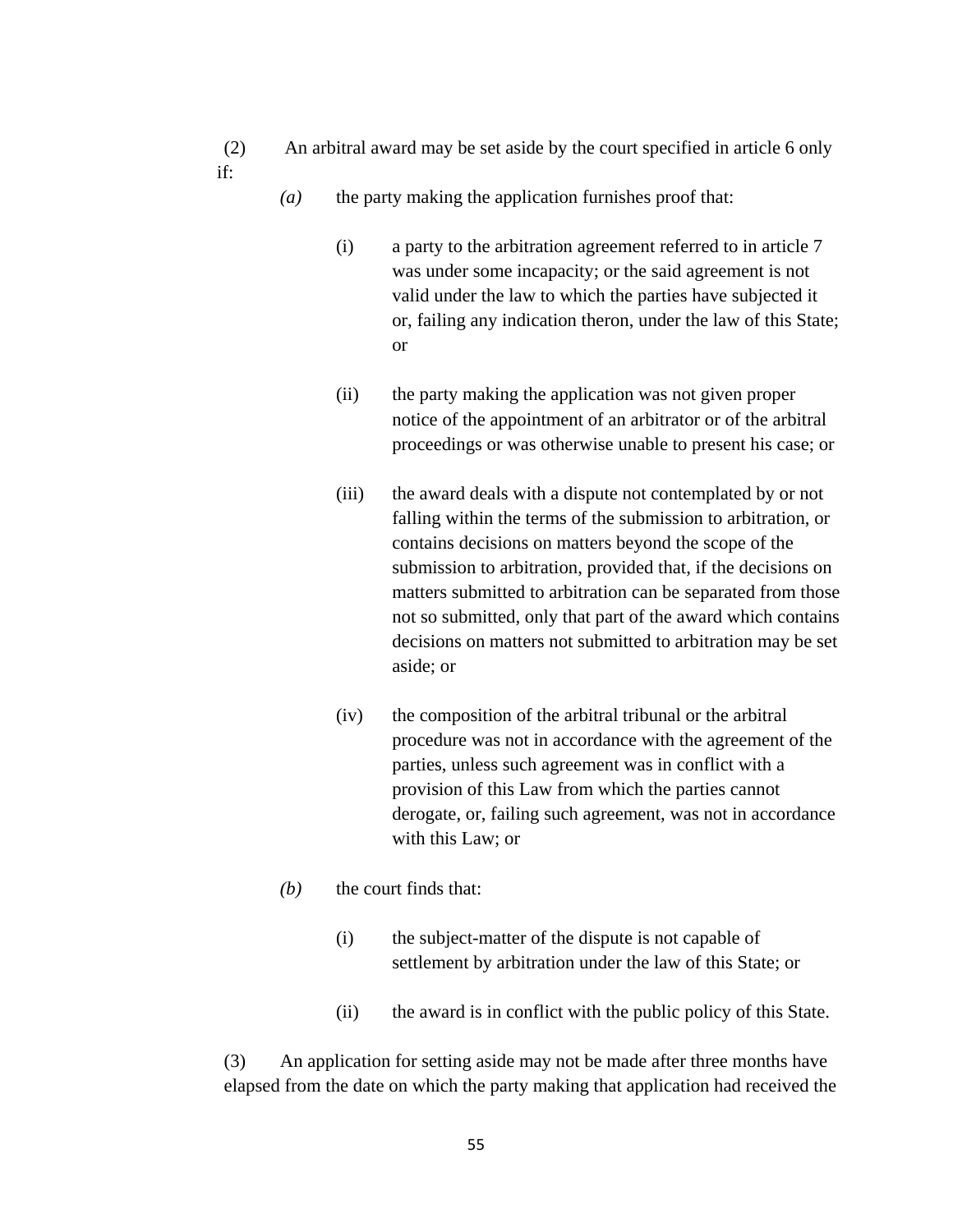award or, if a request had been made under article 33, from the date on which that request had been disposed of by the arbitral tribunal.

(4) The court, when asked to set aside an award, may, where appropriate and so requested by a party, suspend the setting aside proceedings for a period of time determined by it in order to give the arbitral tribunal an opportunity to resume the arbitral proceedings or to take such other action as in the arbitral tribunal's opinion will eliminate the grounds for setting aside.".

- (2) Subsection (1) does not affect
	- (a) the power of the Court to set aside an arbitral award under section  $24(5);$
- (b) the right to challenge an arbitral award under paragraph 4 of Schedule Schedule 2 2 (if applicable); or
	- (c) the right to appeal against an arbitral award on a question of law under paragraph 5 of Schedule 2 (if applicable).

 (3) Subject to subsection (2) (c), the Court does not have jurisdiction to set aside or remit an arbitral award on the ground of errors of fact or law on the face of the award.

 (4) The leave of the Court is required for any appeal from a decision of the Court under article 34 of the UNCITRAL Model Law, as provided in subsection (1).

# **PART X RECOGNITION AND ENFORCEMENT OF AWARDS**

*Division 1 – Enforcement of Arbitral Awards* 

Substitution of 80. Articles 35 and 36 of the UNCITRAL Model Law are substituted by sections 81 articles 35 and to 86. 36 of the Model Law.

Enforcement of 81. (1) Subject to section 24 (2), an award, whether made in or outside the Virgin arbitral awards. Islands, in arbitral proceedings by an arbitral tribunal is, by leave of the Court, enforceable in the same manner as a judgment or order of the Court that has the same effect.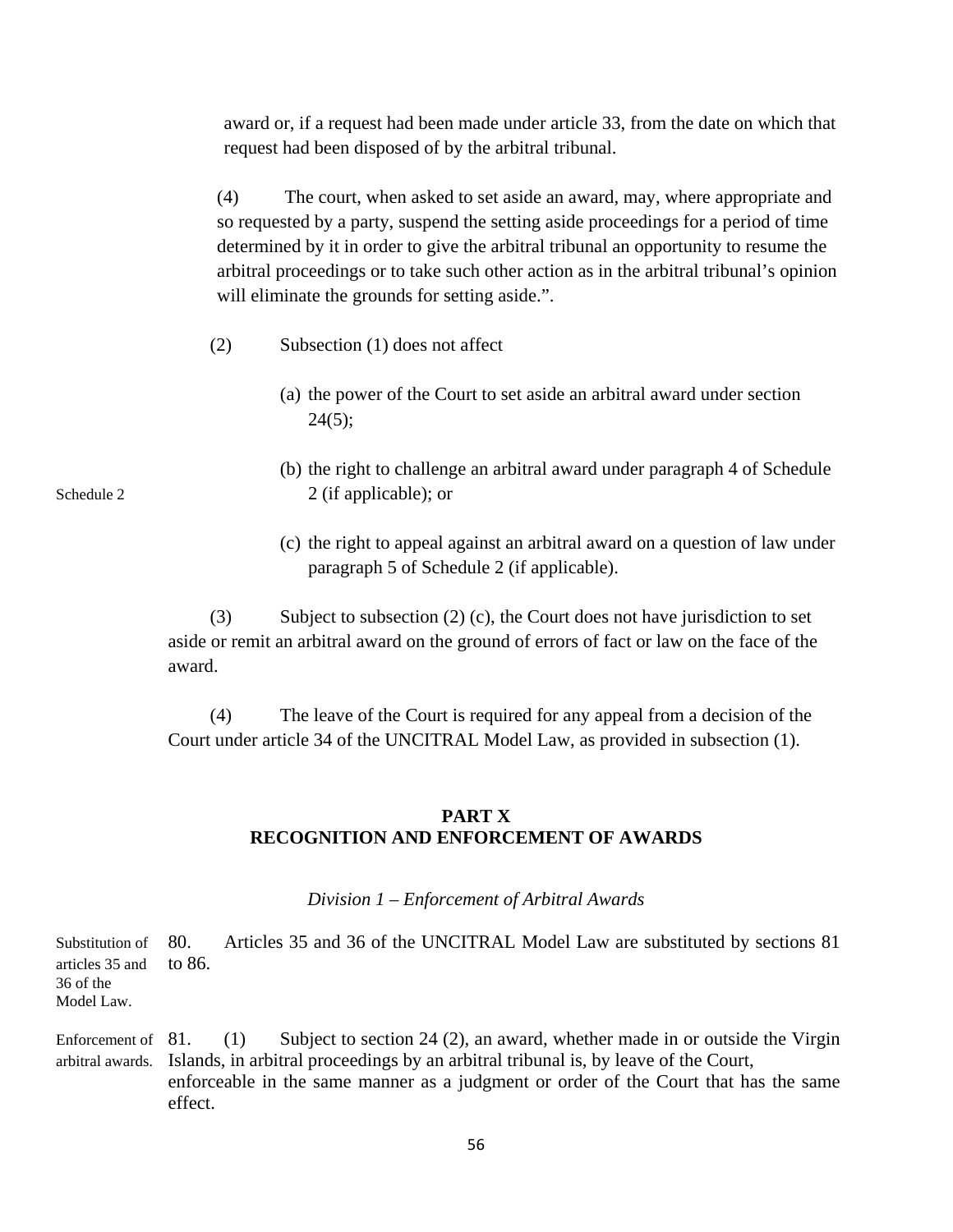(2) Where the Court grants leave under subsection (1), it may enter judgment in terms of the award.

 (3) The leave of the Court is required for any appeal from a decision of the Court to grant or refuse leave to enforce an award under subsection (1).

enforcement of

- Required 82. (1) A party seeking to enforce an arbitral award, whether made in or outside evidence for the Virgin Islands, which is not a Convention award, shall produce the following:
- arbitral award. (a) the duly authenticated original award or a duly certified copy of the original award;
	- (b) the original arbitration agreement or a duly certified copy of the arbitration agreement; and
	- (c) if the award or agreement is in a language other than the English language, a translation of the award or agreement, as the case may be, certified by an official or sworn translator or by a diplomatic or consular agent.

(2) For the purposes of subsection (1) (a) and (b), a copy of the original award or the arbitration agreement is considered duly certified if it is notarised by a notary public or any other person having authority under the laws of the country in which the award was made to notarise or certify documents.

Refusal to 83. (1) Enforcement of an award referred to in section 82 may be refused if the enforce an person against whom it is invoked proves, arbitral award.

- (a) that a party to the arbitration agreement was, under the law applicable to that party, under some incapacity;
- (b) that the arbitration agreement was not valid
	- (i) under the law to which the parties subjected it; or
	- (ii) if there was no indication of the law to which the arbitration agreement was subjected, under the law of the country where the award was made;
- (c) that the person
	- (i) was not given proper notice of the appointment of the arbitrator or of the arbitral proceedings; or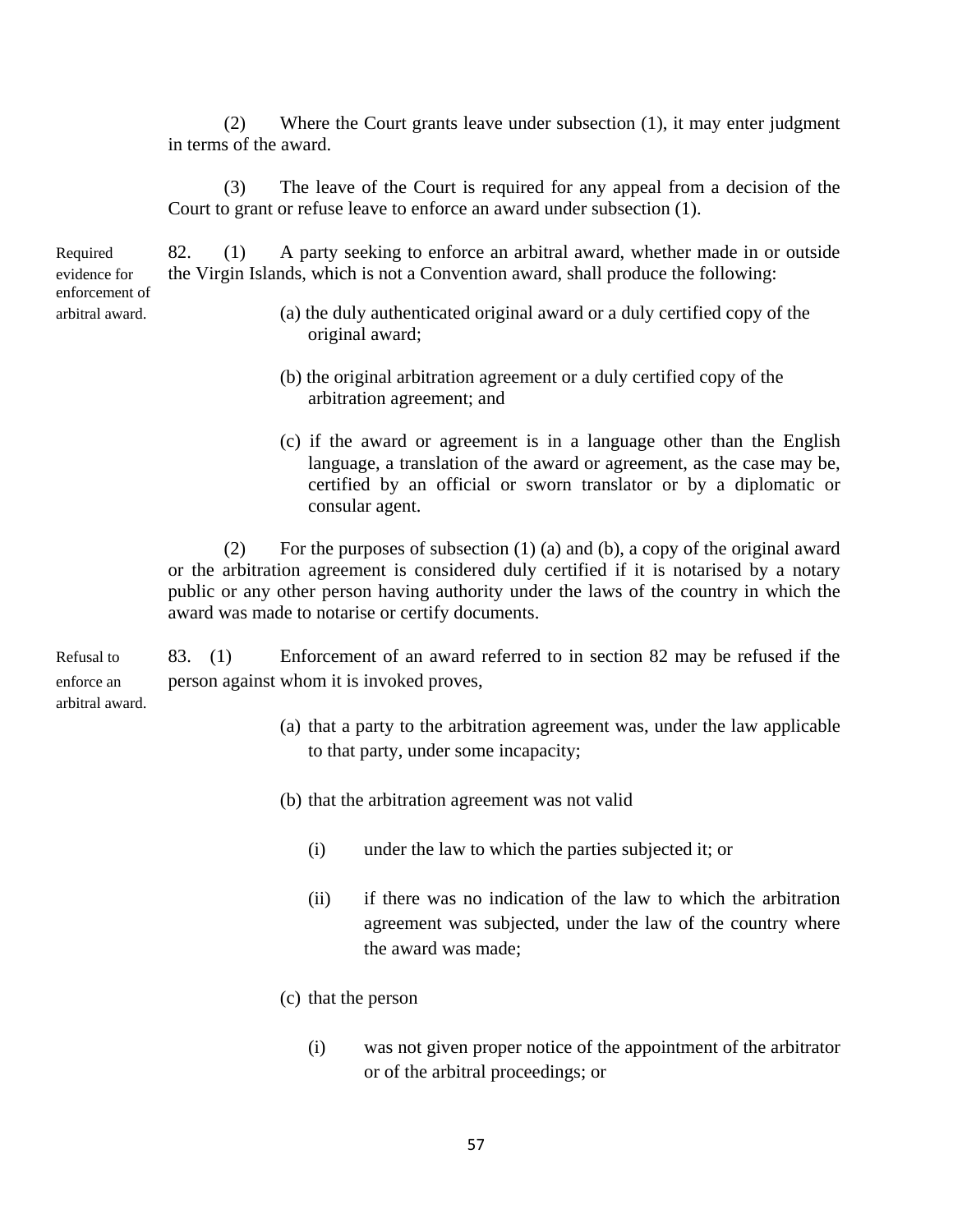- (ii) was otherwise unable to present his case;
- (d) subject to subsection (3), that the award
	- (i) deals with a difference not contemplated by, or not falling within, the terms of the submission to arbitration; or
	- (ii) contains decisions on matters beyond the scope of the submission to arbitration;
- (e) that the composition of the arbitral authority or the arbitral procedure was not in accordance with,
	- (i) the agreement of the parties; or
	- (ii) if there was no agreement, the law of the country where the arbitration took place; or
- (f) that the award
	- (i) has not yet become binding on the parties; or
	- (ii) has been set aside or suspended by a competent authority of the country in which, or under the law of which, it was made.
- (2) Enforcement of an award referred to in section 82 may also be refused if
	- (a) the award is in respect of a matter which is not capable of settlement by arbitration under the laws of the Virgin Islands;
	- (b) it would be contrary to public policy to enforce the award; or
	- (c) for any other reason the Court considers it just to do so.

 (3) An award referred to in section 82 which contains decisions on matters not submitted to arbitration may be enforced to the extent that the award contains decisions on matters submitted to arbitration which can be separated from those on matters not so submitted.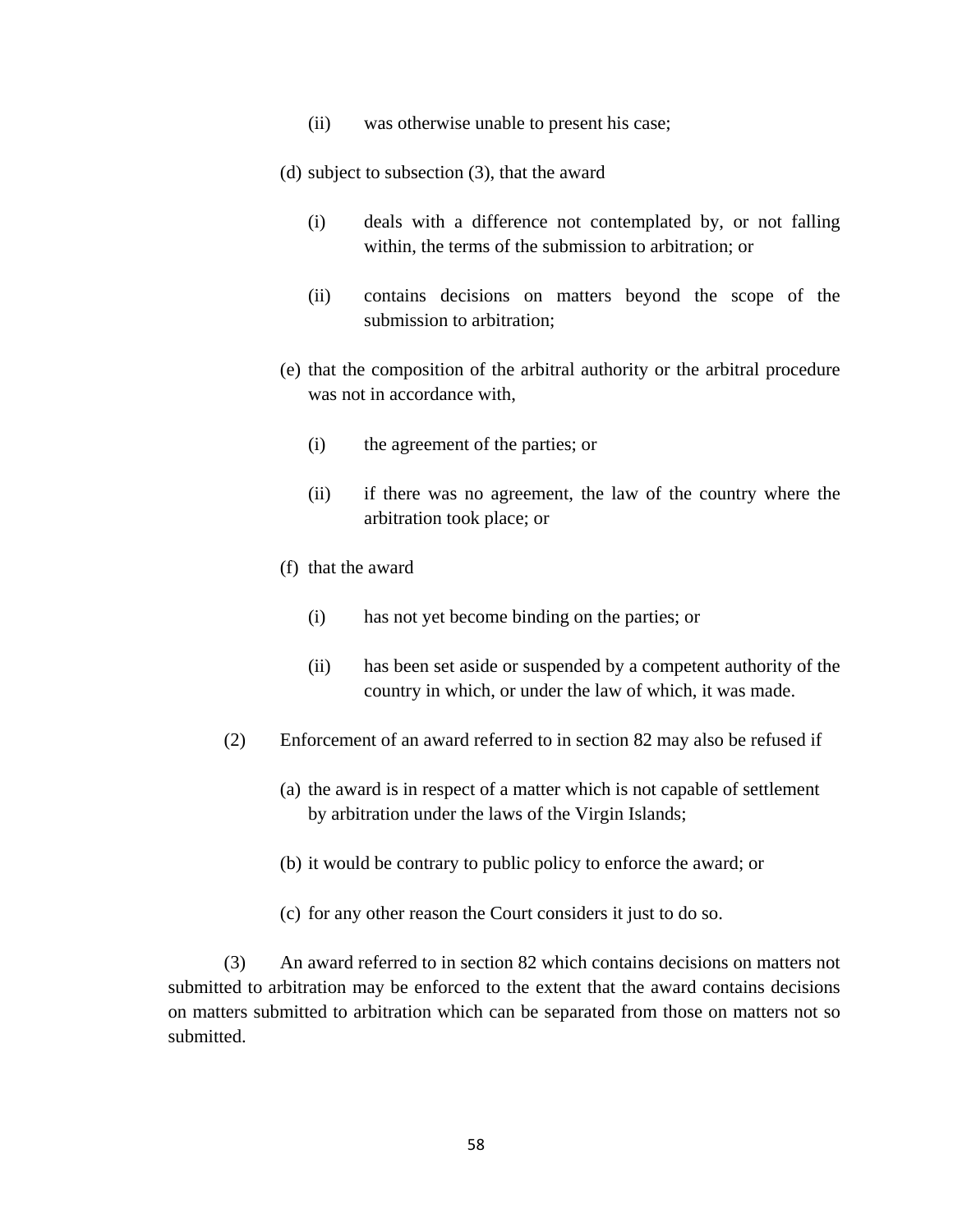(4) Where an application for the setting aside or suspension of an award referred to in section 82 has been made to a competent authority as mentioned in subsection (1) (f), the Court may,

- (a) if it thinks fit, adjourn the proceedings for the enforcement of the award; and
- (b) on the application of the party seeking to enforce the award, order the person against whom the enforcement is invoked to give security.

 (5) A decision or order of the Court under subsection (4) is not subject to appeal.

#### *Division 2 – Enforcement of Convention Awards*

Enforcement of 84. (1) A Convention award is, subject to this Division, enforceable in the Virgin Convention Islands either award.

- (a) by instituting action in the Court; or
- (b) in the manner provided in section 85.

(2) Any Convention award which is enforceable as mentioned in subsection (1) is to be treated as binding for all purposes on the persons between whom it was made, and may accordingly be relied on by any of those persons by way of defence, set-off or otherwise in legal proceedings in the Virgin Islands.

(3) A reference in this Division to "enforcement of a Convention award" is to be construed as including reliance on a Convention award.

| Required                       | 85. | (1) |                                                          | A party seeking to enforce a Convention award, whether made in or                                                                                                                                                     |
|--------------------------------|-----|-----|----------------------------------------------------------|-----------------------------------------------------------------------------------------------------------------------------------------------------------------------------------------------------------------------|
| evidence for<br>enforcement of |     |     | outside the Virgin Islands, shall produce the following: |                                                                                                                                                                                                                       |
| Convention<br>award.           |     |     | original award.;                                         | (a) the duly authenticated original award or a duly certified copy of the                                                                                                                                             |
|                                |     |     | arbitration agreement; and                               | (b) the original arbitration agreement or a duly certified copy of the                                                                                                                                                |
|                                |     |     | consular agent.                                          | (c) if the award or agreement is in a language other than the English<br>language, a translation of the award or agreement, as the case may be,<br>certified by an official or sworn translator or by a diplomatic or |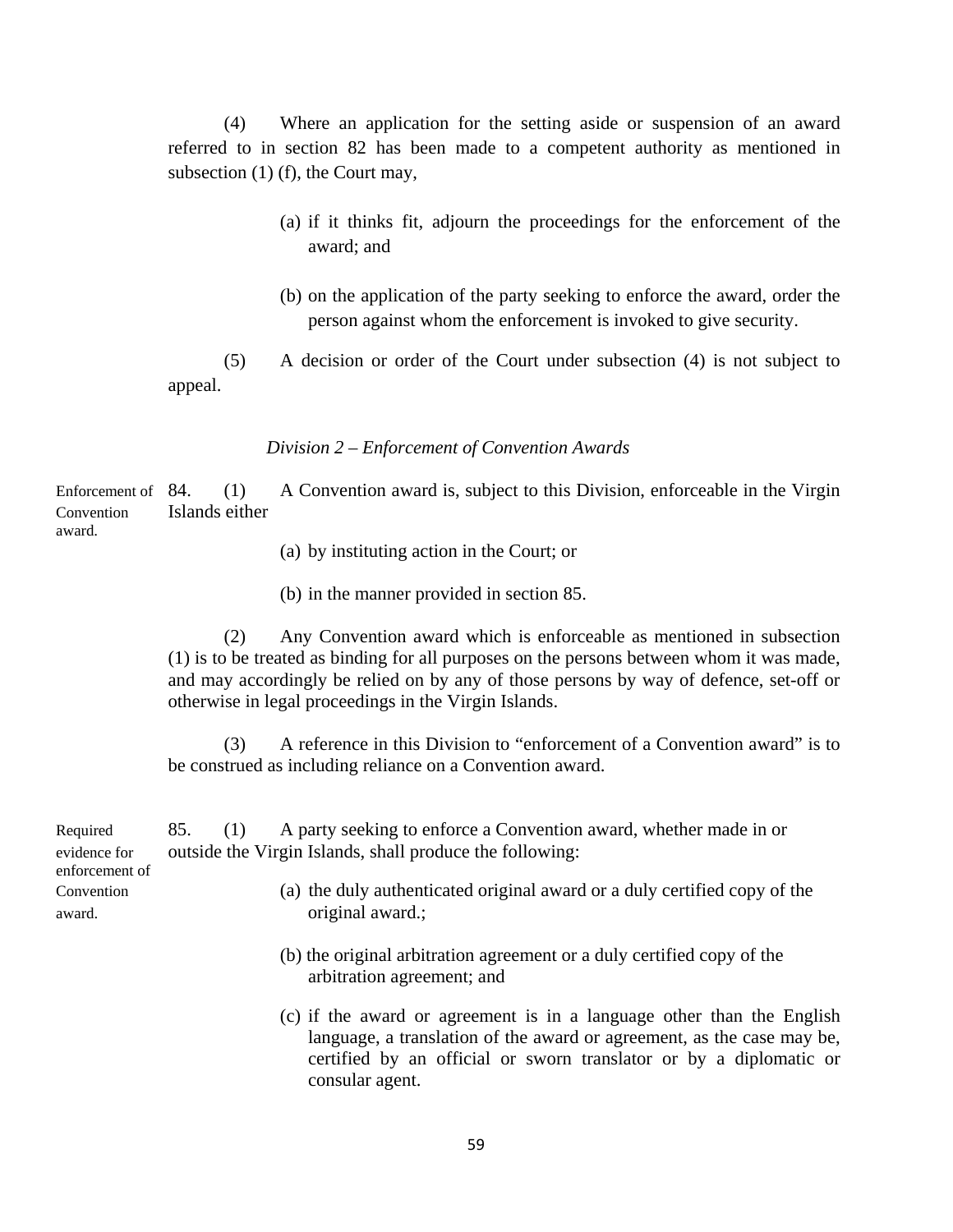(2) For the purposes of subsection (1) (a) and (b), a copy of the original award or the arbitration agreement is considered duly certified if it is notarised by a notary public or any other person having authority under the laws of the country in which the award was made to notarise or certify documents.

Refusal to 86. (1) Enforcement of a Convention award may not be refused except in the enforce a cases mentioned in this section. Convention

award. (2) Enforcement of a Convention award may be refused if the person against whom it is invoked proves

- (a) that a party to the arbitration agreement was, under the law applicable to that party, under some incapacity;
- (b) that the arbitration agreement was not valid,
	- (i) under the law to which the parties subjected it; or
	- (ii) if there was no indication of the law to which the arbitration agreement was subjected, under the law of the country where the award was made;
- (c) that the person
	- (i) was not given proper notice of the appointment of the arbitrator or of the arbitral proceedings; or
	- (ii) was otherwise unable to present his case;
- (d) subject to subsection (4), that the award
	- (i) deals with a difference not contemplated by or not falling within the terms of the submission to arbitration; or
	- (ii) contains decisions on matters beyond the scope of the submission to arbitration;
- (e) that the composition of the arbitral authority or the arbitral procedure was not in accordance with,
	- (i) the agreement of the parties; or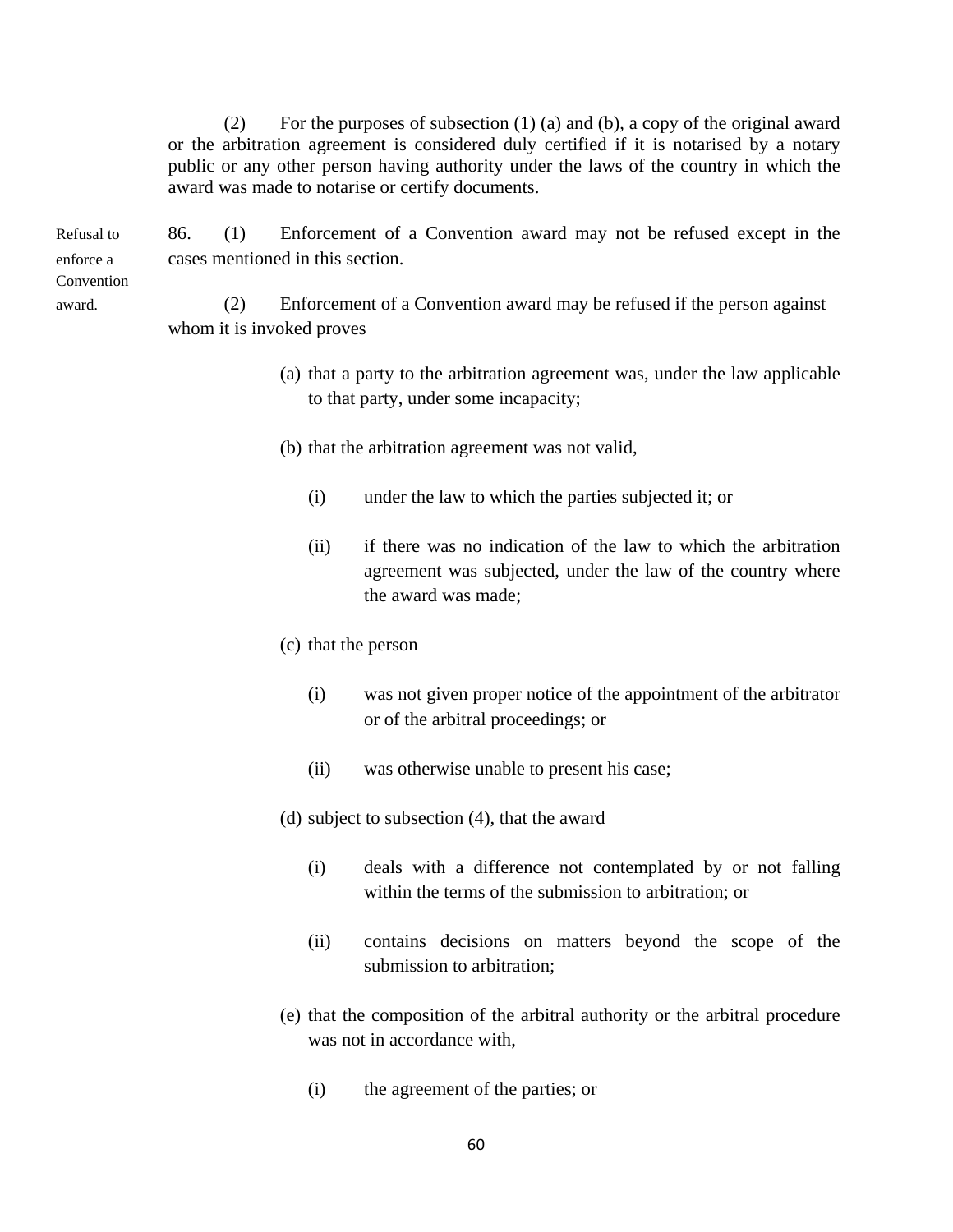- (ii) if there was no agreement, the law of the country where the arbitration took place; or
- (f) that the award
	- (i) has not yet become binding on the parties; or
	- (ii) has been set aside or suspended by a competent authority of the country in which, or under the law of which, it was made.
- (3) Enforcement of a Convention award may also be refused if
	- (a) the award is in respect of a matter which is not capable of settlement by arbitration under the laws of the Virgin Islands; or
	- (b) it would be contrary to public policy to enforce the award.

 (4) A Convention award which contains decisions on matters not submitted to arbitration may be enforced to the extent that the award contains decisions on matters submitted to arbitration which can be separated from those on matters not so submitted.

 (5) If an application for the setting aside or suspension of a Convention award has been made to a competent authority as mentioned in subsection (2) (f), the Court before which enforcement of the award is sought may,

- (a) if it thinks fit, adjourn the proceedings for the enforcement of the award; and
- (b) on the application of the party seeking to enforce the award, order the person against whom the enforcement is invoked to give security.

 (6) A decision or order made by the Court under subsection (5) is not subject to appeal

Parties to the 87. (1) The States and territories listed in Schedule 3 are declared to be parties to New York the New York Convention. Convention.

- Schedule 3 (2) Where a State or territory
	- (a) listed in Schedule 3 makes a denunciation or declaration under article XIII of the New York Convention and the denunciation or declaration takes effect, or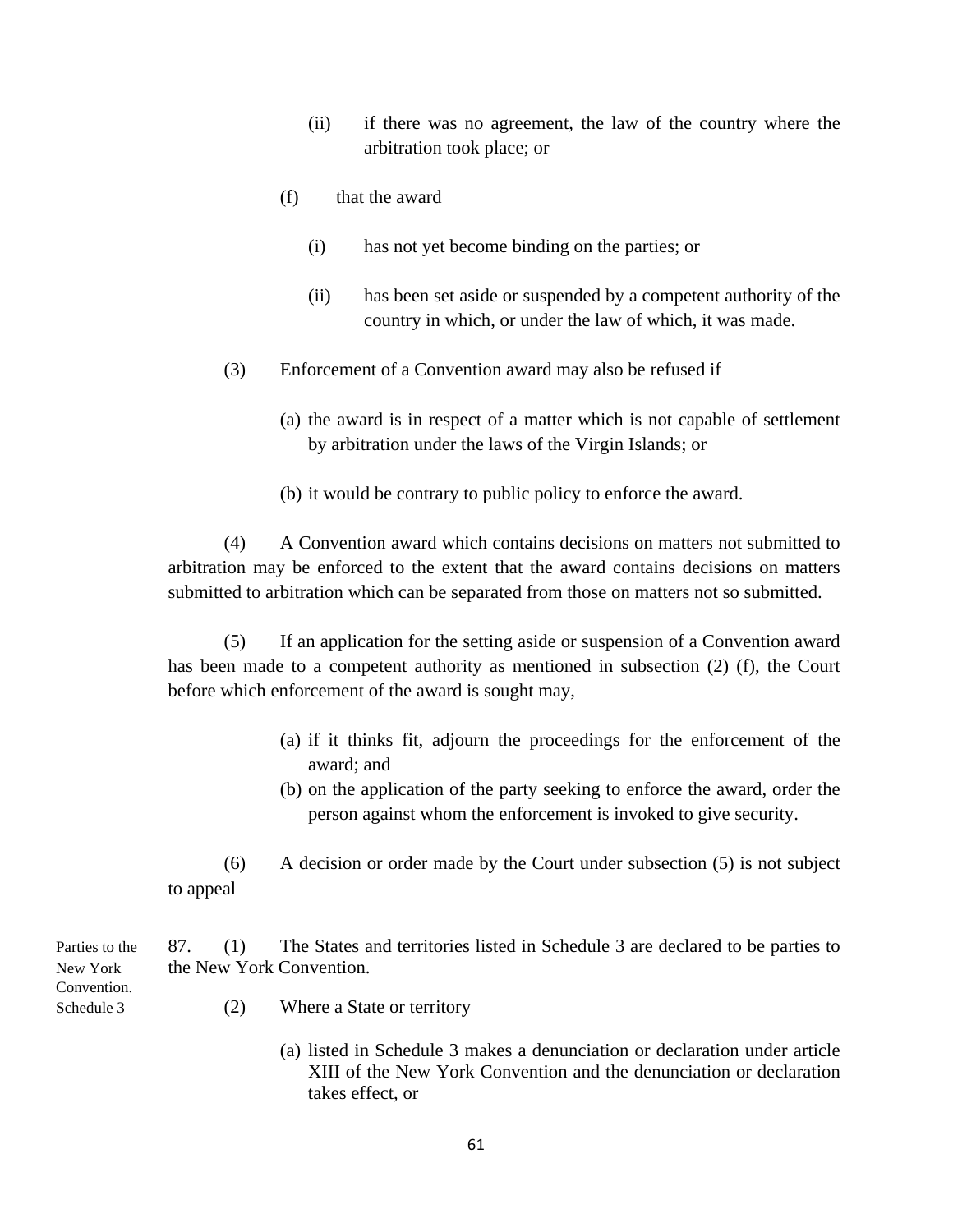(b) not listed in Schedule 3 accedes to or ratifies the New York Convention under article XII of that Convention and the Convention becomes effective in respect of that State or territory,

the BVI IAC may, by Order published in the , amend Schedule 3 to remove from, or add to, the Schedule the State or territory concerned.

Saving of 88. This Division does not affect any right to enforce or rely on a Convention award rights to otherwise than under this Division.

### **PART XI MANDATORY AND NON-MANDATORY PROVISIONS**

enforce Convention awards.

| Arbitration<br>agreements<br>may provide<br>expressly for<br>opt-in<br>provisions.<br>Schedule 2 | 89. |                    | Subject to section 90 (b), an arbitration agreement may provide expressly that any<br>or all of the following provisions contained in Schedule 2 are to apply: |  |  |
|--------------------------------------------------------------------------------------------------|-----|--------------------|----------------------------------------------------------------------------------------------------------------------------------------------------------------|--|--|
|                                                                                                  |     | $(a)$ paragraph 1; |                                                                                                                                                                |  |  |
|                                                                                                  |     | $(b)$ paragraph 2; |                                                                                                                                                                |  |  |
|                                                                                                  |     |                    | $(c)$ paragraph 3;                                                                                                                                             |  |  |
|                                                                                                  |     |                    | (d) paragraphs 4 and 7; and                                                                                                                                    |  |  |
|                                                                                                  |     |                    | (e) paragraphs $5, 6$ and $7.$                                                                                                                                 |  |  |
| Automatic<br>application of<br>opt-in<br>provisions in<br>certain cases.<br>Schedule 2           | 90. | (1)                | All the provisions in Schedule 2 apply, subject to section 91, to an<br>arbitration agreement entered into                                                     |  |  |
|                                                                                                  |     |                    | (a) prior to the coming into force of this Act which                                                                                                           |  |  |
|                                                                                                  |     | (i)                | provides that arbitration under the agreement is a<br>domestic arbitration;                                                                                    |  |  |
|                                                                                                  |     | (ii)               | provides in the agreement that arbitration under the<br>Agreement is to be dealt with under or in accordance with the<br>provisions of the repealed Act; or    |  |  |
|                                                                                                  |     | (iii)              | having regard to the provisions of the agreement, was<br>contemplated to be a domestic arbitration; or                                                         |  |  |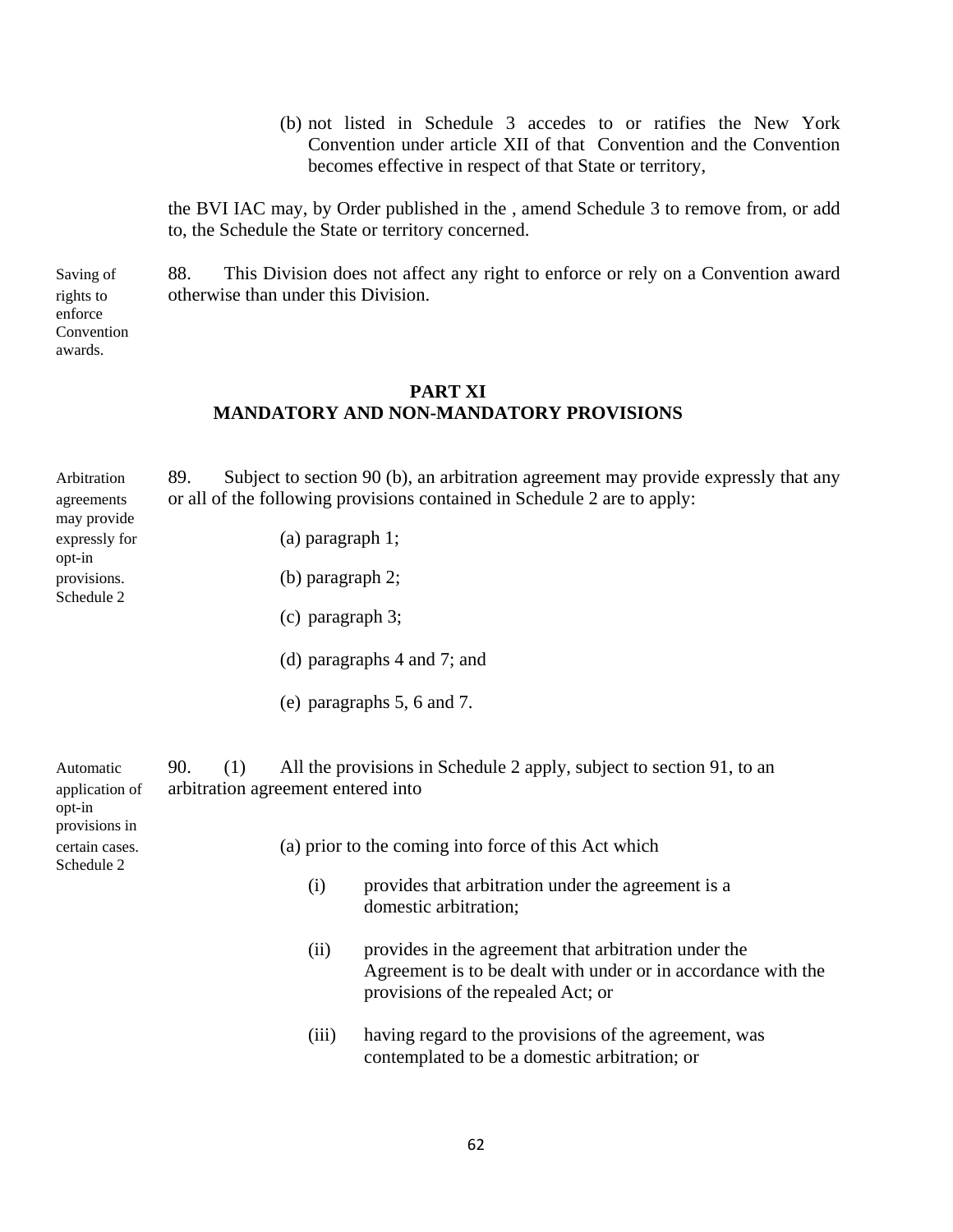(b) at any time within a period of six years after the coming into force of this Act which provides that arbitration under the agreement is a domestic arbitration. (2) For the purpose of subsection (1), the term "domestic arbitration" means arbitration in relation to an arbitration agreement which does not provide, expressly or by implication, for arbitration in a jurisdiction other than the Virgin Islands. Non-application 91. Section 90 does not apply if of opt-in provisions. (a) the parties to the arbitration agreement concerned so agree in writing; or (b) the arbitration agreement concerned provides expressly that (i) section 90 does not apply; or Schedule 2 (ii) any of the provisions in Schedule 2 applies or does not apply. Application of 92. In the event of any conflict or inconsistency between any provision applicable

provisions under this Part and any other provision of this Act, the provisions applicable under this under this Part prevail, to the extent of the conflict or inconsistency, over that other provision of Part. this Act.

# **PART XII ADMINISTRATIVE PROVISIONS**

Establishment 93. (1) There is hereby established a body to be known as the BVI International of BVI IAC. Arbitration Centre.

> (2) The BVI IAC shall be a body corporate with perpetual succession and a common seal, capable of suing and being sued in its corporate name and may hold or dispose of property, enter into contracts and perform such acts as a body corporate may legally perform.

Schedule 4 (3) Schedule 4 has effect with respect to the administration of the BVI IAC.

the BVI IAC.

- Functions of 94. (1) The functions of the BVI IAC are:
	- (a) to provide necessary facilities for the conduct of arbitral proceedings, and mediation as outlined in Division 2 of Part IV, in the Virgin Islands;
	- (b) to provide such dispute resolution services as are essential to the conduct of arbitral proceedings;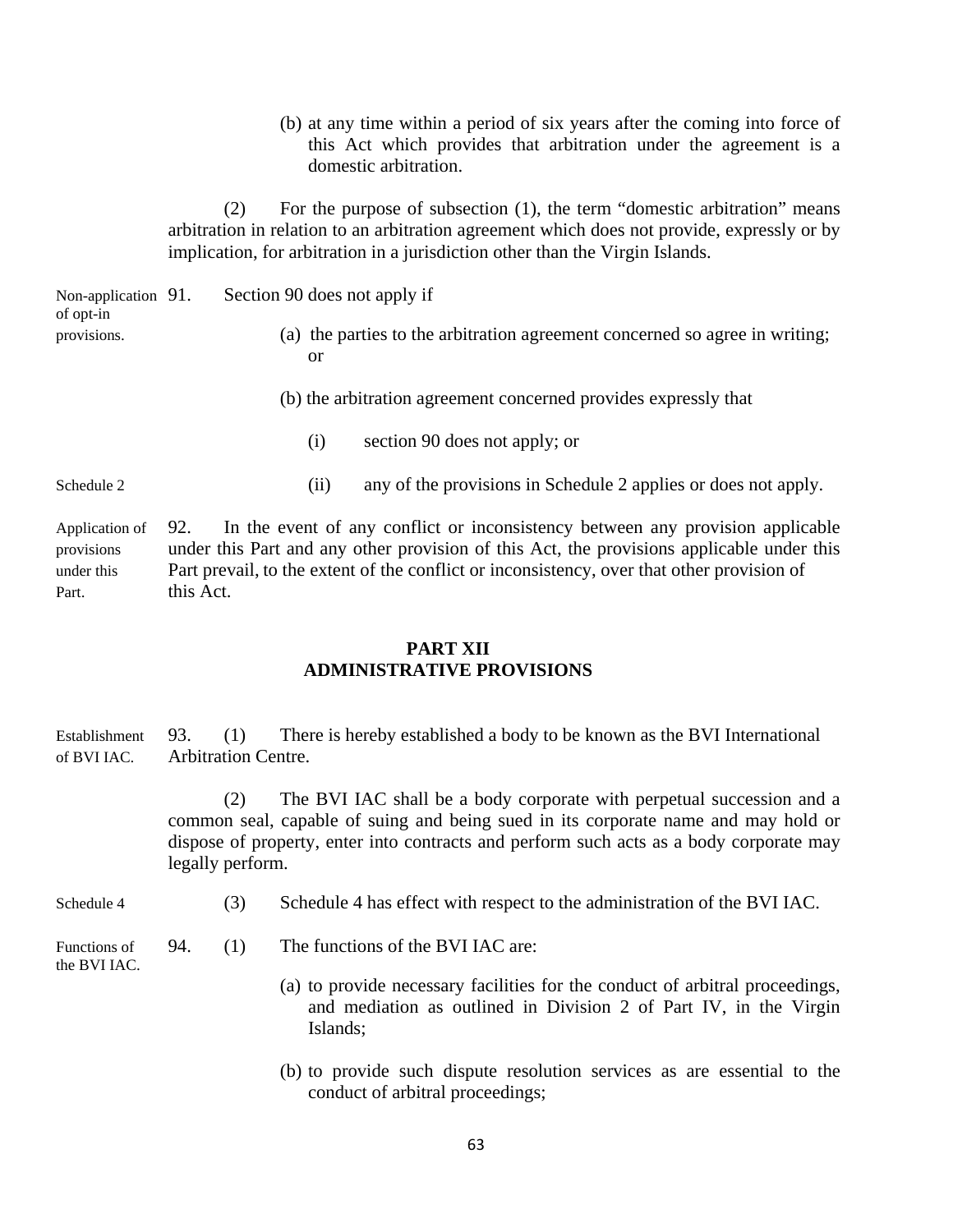|                                       |                                                                                                                       |     |              | (c) to receive and process documents on behalf of parties that choose to<br>settle their disputes through arbitration in the Virgin Islands;                                                                          |  |  |
|---------------------------------------|-----------------------------------------------------------------------------------------------------------------------|-----|--------------|-----------------------------------------------------------------------------------------------------------------------------------------------------------------------------------------------------------------------|--|--|
|                                       |                                                                                                                       |     |              | (d) to provide necessary support to arbitral tribunals established pursuant<br>to the provisions of this Act as the tribunals may require to facilitate<br>the conduct of arbitral proceedings;                       |  |  |
|                                       |                                                                                                                       |     |              | (e) to perform the duties imposed upon it by this Act; and                                                                                                                                                            |  |  |
|                                       |                                                                                                                       |     |              | (f) to perform such other function as may be related or incidental to the<br>efficient and effective functioning of the BVI IAC.                                                                                      |  |  |
|                                       | outlined in section 3.                                                                                                | (2) |              | In performing its functions under this Act, the BVI IAC shall take into<br>account such matters as it considers appropriate to achieve the object and principles                                                      |  |  |
| Establishment<br>of BVI IAC<br>Board. | 95.                                                                                                                   | (1) |              | Subject to section 96, the Cabinet may, at such time as it considers<br>appropriate and acting on the advice of the Commission, appoint a board to the BVI IAC<br>to be known as the BVI IAC Board.                   |  |  |
|                                       |                                                                                                                       | (2) |              | Where the Cabinet appoints the Board referred to in subsection (1), the<br>Cabinet shall, acting on the advice of the Commission and by an Order published in the,<br>determine the Board's functions and procedures. |  |  |
| Qualifications<br>and                 | (1)<br>In appointing persons to the Board under section $97(1)$ , the Cabinet<br>96.<br>shall ensure that the persons |     |              |                                                                                                                                                                                                                       |  |  |
| disqualification<br>of members of     |                                                                                                                       |     |              | (a) are fit and proper; and                                                                                                                                                                                           |  |  |
| the Board.                            |                                                                                                                       |     |              | (a) have the relevant knowledge, experience and expertise which could aid<br>the BVI IAC in the performance of its functions.                                                                                         |  |  |
|                                       |                                                                                                                       |     |              | (2) A person is not qualified to be appointed a member of the Board if he                                                                                                                                             |  |  |
|                                       |                                                                                                                       |     |              | (a) is a member of the House of Assembly;                                                                                                                                                                             |  |  |
|                                       |                                                                                                                       |     |              | (b) is an undischarged bankrupt or has compounded with his creditors;                                                                                                                                                 |  |  |
|                                       |                                                                                                                       |     | (c) has been |                                                                                                                                                                                                                       |  |  |
|                                       |                                                                                                                       |     | (i)          | convicted of an indictable offence or any offence involving<br>dishonesty; or                                                                                                                                         |  |  |
|                                       |                                                                                                                       |     | (ii)         | the subject of discipline by a regulatory body or a professional<br>body of which he is a member and has been found guilty or<br>wanting in any way;                                                                  |  |  |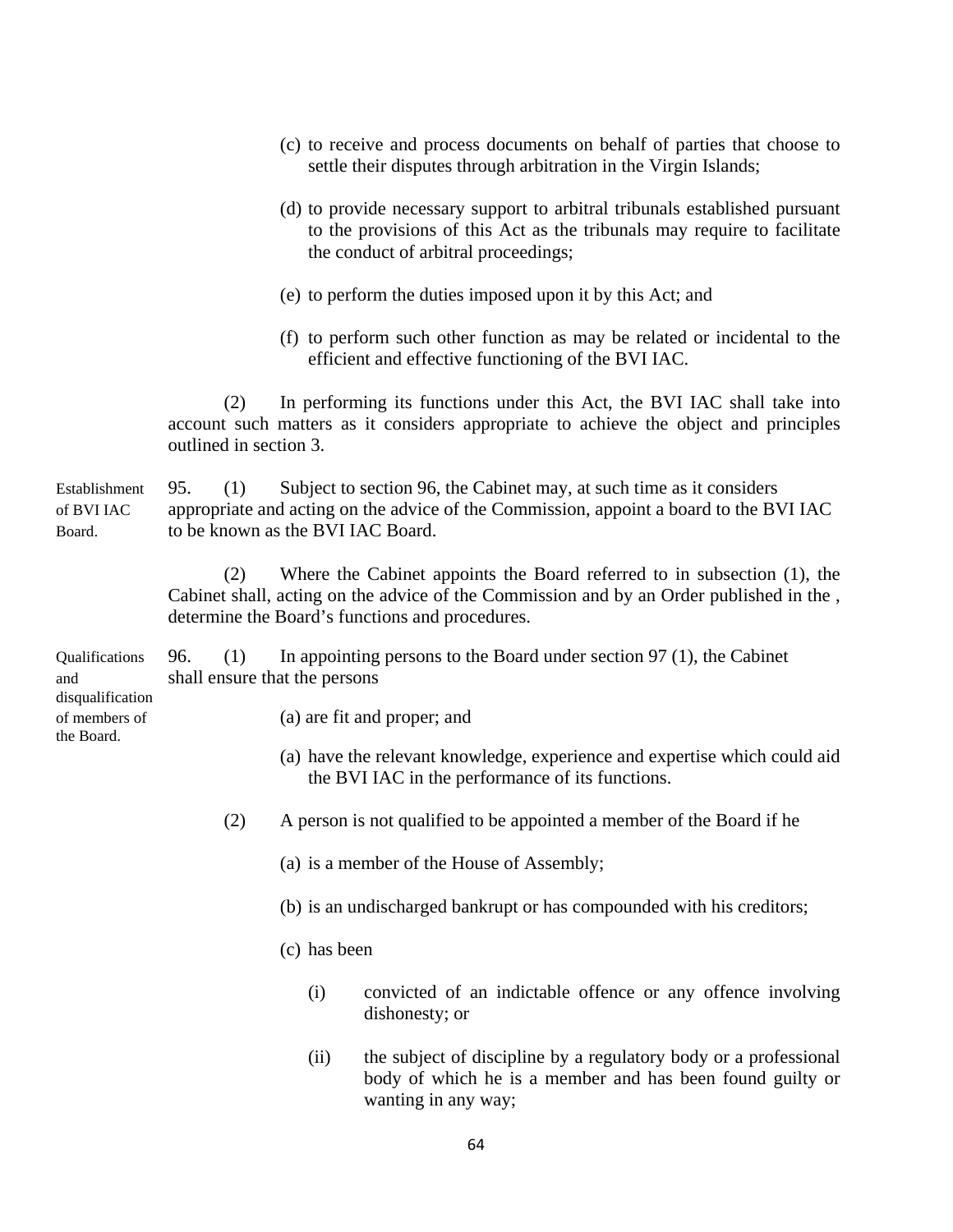(d) is a public officer;

(e) has been certified by a medical practitioner to be of unsound mind; or

(f) does not satisfy the requirements outlined in subsection (1).

Chief 97. (1) The BVI IAC shall be headed by a Chief Executive who shall be Executive of appointed in accordance with subsection (2) and shall be an *ex officio* member of the the BVI IAC. Board.

> (2) The Board shall, with the approval of the Minister of Finance, appoint the Chief Executive of the BVI IAC who must

- (a) be a fit and proper person;
- (b) have the relevant knowledge, experience and expertise to administer the BVI IAC in an efficient and effective manner; and
- (c) not suffer from any of the disqualifications outlined in section 96 (2) and, for this purpose, the reference to "a member of the Board" in that section shall be construed as if it were a reference to the Chief Executive to be appointed under this section.

(3) Where it becomes necessary to appoint the Chief Executive before the Board is established, the Chief Executive shall be appointed by the Minister of Finance after consultation with the Commission.

(4) For the purpose of subsection (2) (c), paragraph (d) of section 96 (2) shall not apply.

(5) The Chief Executive, when appointed, shall be an employee of the BVI IAC and

- (a) be responsible for the administration and operation of the BVI IAC and supervision of the staff of the BVI IAC;
- (b) subject to any general or special direction of the Board, execute the functions of the BVI IAC outlined in section 94;
- (c) be responsible for identifying and classifying staff positions in the BVI IAC for the consideration and approval of the Board;
- (d) be responsible for directing and supervising the attainment of the objectives set out in section 3 and ensuring the efficient and effective performance by the BVI IAC of its functions;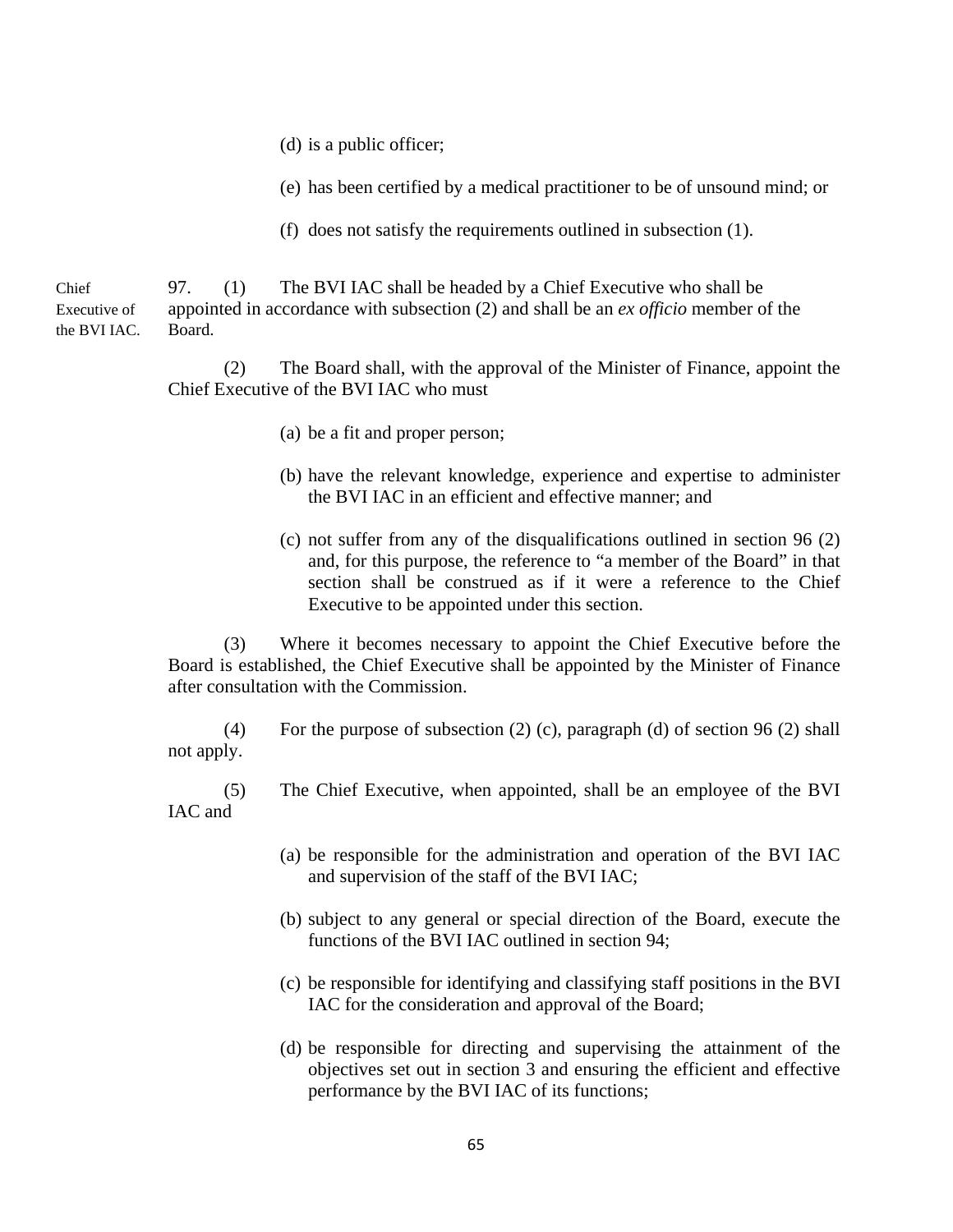- (e) develop policies geared towards strengthening and promoting the BVI IAC which he shall submit to the Board for its consideration and approval; and
- (f) perform such other duties as are related or incidental to the functions outlined in paragraphs (a) to (e), the functions of the BVI IAC outlined in section 94 and the object and principles set out in section 3.

Tenure of 98. (1) The tenure of office of the Chief Executive and members of the Board office and shall, subject to subsection (2), be in accordance with the terms of their appointment. independence.

> (2) The Chief Executive and members of the Board are not subject to the direction or control of any person or authority and shall perform their duties independently and professionally in accordance with, and with a view to attaining, the objectives of this Act.

Levying fees. 99. (1) The BVI IAC may, by Order published in the , levy such fees and in such manner as it considers appropriate with respect to the performance of its functions and the services it provides.

> (2) Any fees levied under subsection (1) shall be subject to a negative resolution of the House of Assembly.

Register of 100. (1) The BVI IAC shall keep and maintain a register of arbitrators in which it arbitrators. shall enter the names of persons who are fit and proper and who

- (a) have applied to be so registered; and
- (b) have been approved in accordance with rules made under section 107;

(2) Any person who qualifies to be appointed as an arbitrator for the purposes of conducting an arbitration under this Act, may apply to be registered as an arbitrator of the BVI IAC in accordance with rules made under section 107.

(3) Where, pursuant to section 22 (2) or (3), the BVI IAC is required to appoint an arbitrator, the BVI IAC shall appoint the arbitrator from the list of arbitrators registered in the register.

(4) The registration of an arbitrator in the register of arbitrators is subject to the payment of such fee as may be required pursuant to section 99.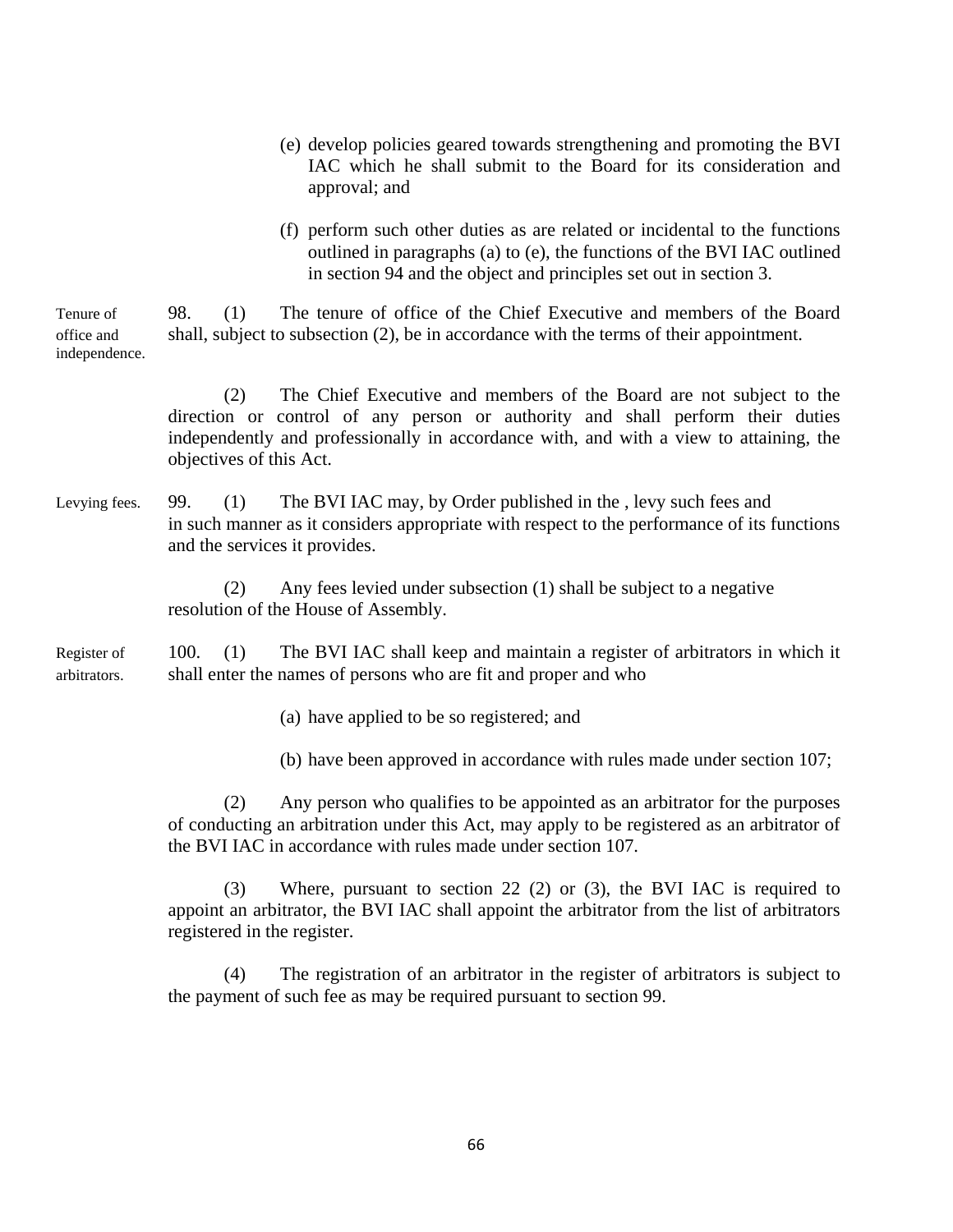# **PART XIII MISCELLANEOUS PROVISIONS**

Immunity of 101. (1) An arbitral tribunal or a mediator is not liable for an act done or arbitral omitted by tribunal or mediator. (a) the tribunal or mediator,

(b) an employee or agent of the tribunal or mediator,

in relation to the exercise or performance, or the purported exercise or performance, of the tribunal's arbitral functions or the mediator's functions, unless it is proved that the act was done or omitted by the tribunal or the mediator acting in bad faith.

(2) An employee or agent of an arbitral tribunal or a mediator is not liable for an act or omission in relation to the exercise or performance, or the purported exercise or performance, by the employee or agent of the tribunal's functions or mediator's functions, unless it is proved that the act was done or omitted by the employee or the agent acting in bad faith.

(3) For the purposes of subsections (1) and (2), in determining liability, account shall be taken of whether the act or omission

- (a) is of a material nature; and
- (b) has caused disadvantage to any of the parties to the arbitral or mediation proceedings.

(4) The reference in subsections (1) and (2) and sections 102 and 106 to "mediator" means a mediator that is appointed under section 30 or a mediator referred to in section 31, and "mediation proceedings" shall be construed accordingly.

Immunity of 102. (1) A person, including the BVI IAC and any of its Board members, administrators employees or agents, who and appointers.

- (a) appoints an arbitral tribunal or a mediator, or
- (a) exercises or performs any function pursuant or incidental to the provisions of this Act,

is not liable for an act done or in relation to the exercise or performance, or the purported exercise or performance, of his functions, unless it is proved that the act was done acting in bad faith.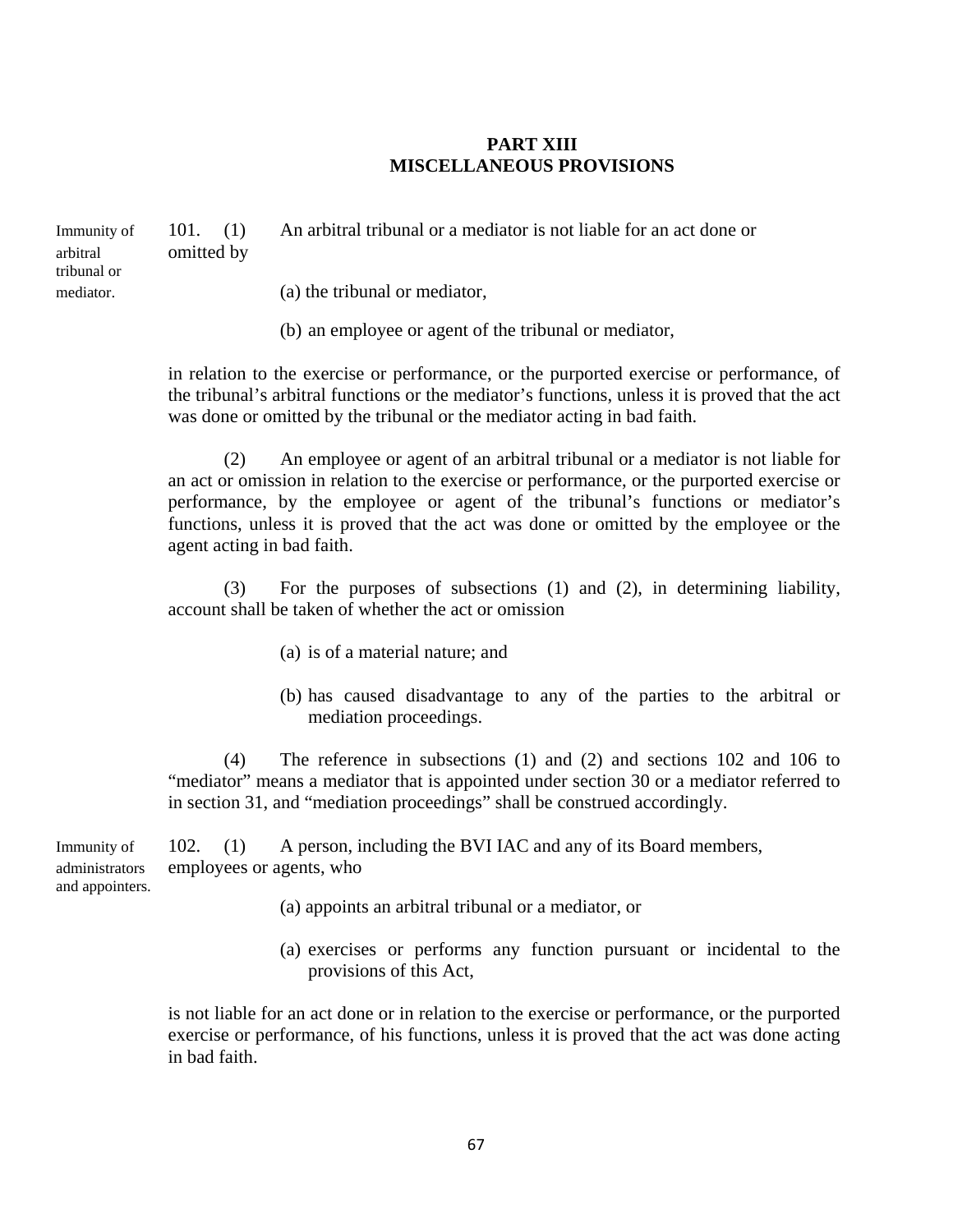- (2) Subsection (1) does not apply to an act done or omitted by
	- (a) a party to the arbitral or mediation proceedings, or
	- (b) a legal representative or adviser of the party to the arbitral or mediation proceedings,

in the exercise or performance, or the purported exercise or performance, of a function under this Act.

| Rules of court.<br>UK S.I. 1967<br>No. 223<br>UK S.I. 1967<br>No. 231                                | The power to make rules of court under section 17 of the Supreme Court<br>(1)<br>103.<br>Order 1967 and section 6 (3) of the Virgin Islands (Courts) Order 1967 includes power<br>to make rules of court for<br>(a) the purposes of making an application for an interim measure under<br>section 43 (2) or an order under section 58 (1); and<br>(b) the service out of the jurisdiction of an application for the interim<br>measure.<br>Any rules of court made pursuant to subsection (1) may include incidental,<br>(2)<br>supplementary and consequential provisions that the Supreme Court considers necessary<br>or expedient. |  |  |  |
|------------------------------------------------------------------------------------------------------|----------------------------------------------------------------------------------------------------------------------------------------------------------------------------------------------------------------------------------------------------------------------------------------------------------------------------------------------------------------------------------------------------------------------------------------------------------------------------------------------------------------------------------------------------------------------------------------------------------------------------------------|--|--|--|
| Application,<br>request and<br>appeal.<br>S.I. No 38<br>of 2001                                      | Any application, request or appeal to the Court under this Act shall, unless<br>104.<br>otherwise specified, be made in accordance with the Civil Procedure Rules, 2000 as<br>applied to the Virgin Islands by the Eastern Caribbean Supreme Court Civil Procedure<br>Rules (Application to the Virgin Islands) Order, 2001.                                                                                                                                                                                                                                                                                                           |  |  |  |
| Decision, etc.<br>of Court.<br>Cap. 80                                                               | 105.<br>A decision, determination, direction or award of the Court under this Act shall be<br>treated as a judgment of the Court acting in accordance with the powers vested in it by<br>the Eastern Caribbean Supreme Court (Virgin Islands) Act.                                                                                                                                                                                                                                                                                                                                                                                     |  |  |  |
| Exemption<br>from income<br>tax, payroll tax<br>and stamp duty.<br>Cap. 206<br>Act No. 18<br>of 2004 | Subject to subsections (3) and (5), the provisions of the Income Tax Act<br>106.<br>(1)<br>and the Payroll Tax Act, 2004 do not apply<br>(a) to an award made under this Act; and<br>(b) to any fees received by, or other payment made to, an arbitral tribunal<br>or a mediator for the discharge of any functions under this Act.                                                                                                                                                                                                                                                                                                   |  |  |  |
| Cap. 212<br>Act No. 28<br>of 2004                                                                    | Subject to subsections $(3)$ and $(5)$ , section $9(1)$ of the Stamp Act and<br>(2)<br>section 4 of the Statutory Rates, Fees and Charges Act, 2005 shall not apply to<br>an<br>award made under this Act.                                                                                                                                                                                                                                                                                                                                                                                                                             |  |  |  |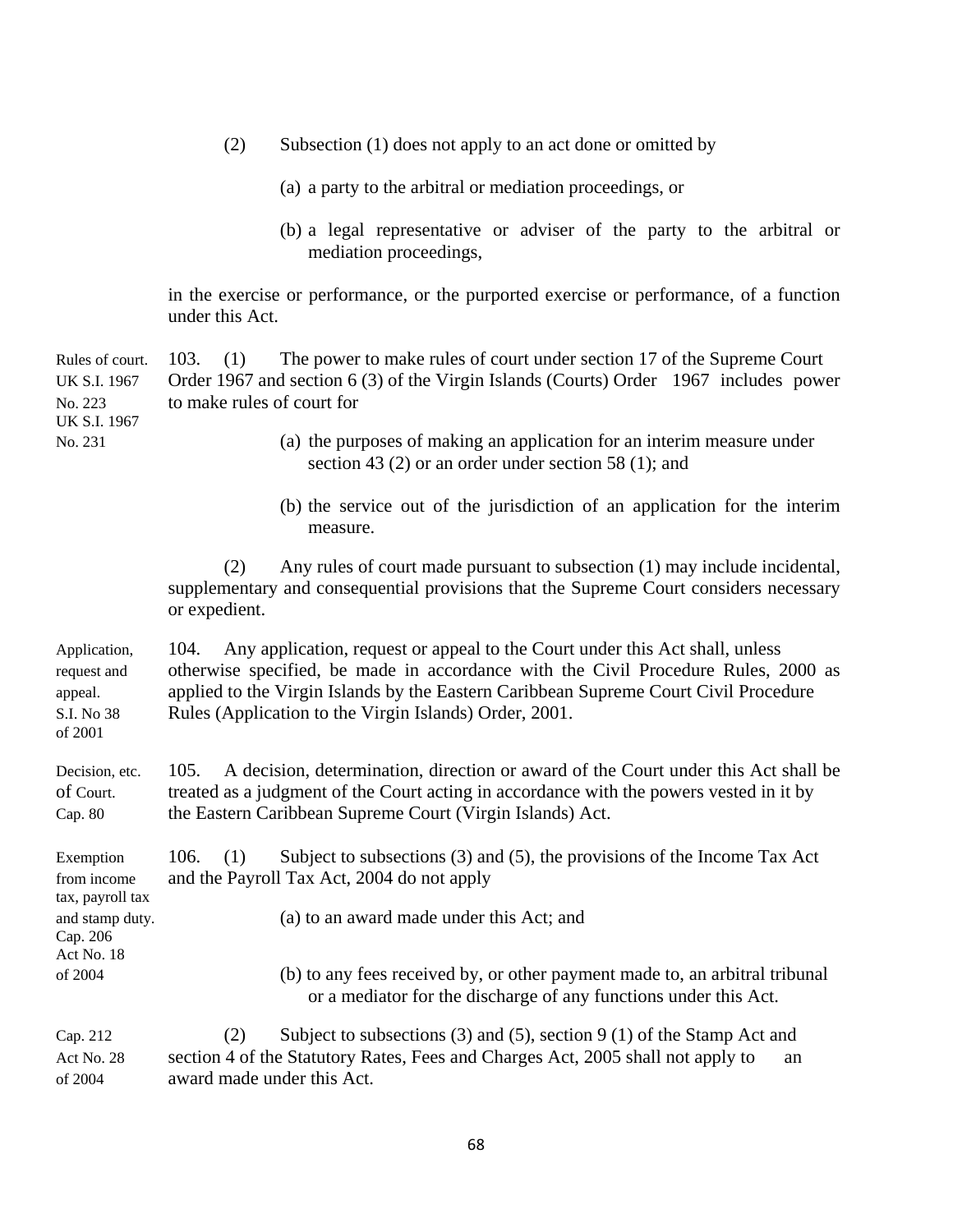- (3) Subsections (1) and (2) do not apply where
	- (a) the recipient of the award, at the commencement of the arbitral proceedings to which the award relates,
		- (i) was ordinarily resident in the Virgin Islands; or
		- (ii) had his principal place of business in the Virgin Islands;
	- (b) the recipient of the award, at the date of the award, is ordinarily resident or has his principal place of business in the Virgin Islands; or
- (c) the person entitled to the payment of fees or other payments was, at the commencement of the arbitral or mediation proceedings, ordinarily resident in the Virgin Islands or has, during the arbitral or mediation proceedings or within three months of the termination of those proceedings, acquired residence status in the Virgin Islands pursuant to Cap. 130 the Immigration and Passport Act.

(4) For the purposes of subsection (3), a person shall be treated as being ordinarily resident in the Virgin Islands if, on the date of accepting appointment as an arbitral tribunal or a mediator, he had been living in the Virgin Islands for a period of three months or more.

 (5) Nothing in sub-sections (3) and (4) affects the operation of section 242 of Act No.16 the BVI Business Companies Act, 2004 in relation to a company or foreign company as of 2004. defined in that Act.

Rules. 107. (1) Subject to subsection (3), the Cabinet may, acting on the advice of the Board of the BVI IAC, make rules for purposes of giving effect to the provisions of this Act.

- (2) Rules made under subsection (1) may
	- (a) make provision to facilitate the performance by the BVI IAC of its functions under sections 21 $(3)$ , 22 and 30 $(1)$
	- (b) provide for the form of any request or notice to be issued under this Act including, in the case of a notice, the serving of that notice;
	- (c) ascertain the arbitral tribunal's expenses for which payment may be made, ensuring that such expenses are reasonable;
	- (d) provide for the collection of arbitrators' fees and payment of deposits;
		- 69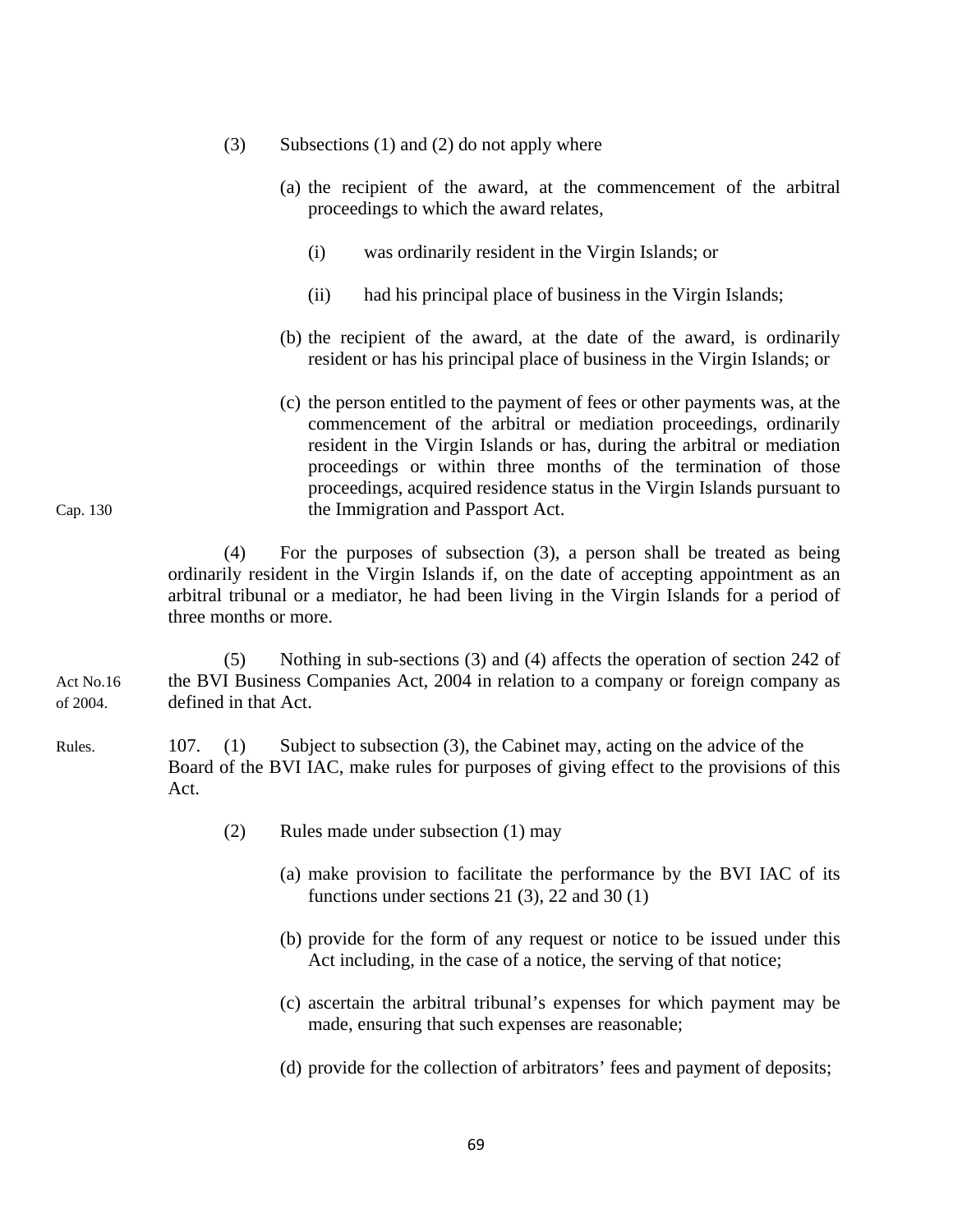- (e) establish the criteria for determining fitness and propriety for purposes of sections  $96(10(a), 97(2)(a)$  and  $100(1)$  and for such other purposes in relation to any appointment under this Act as may be considered fit;
- (f) provide a framework for the issuing of guidelines by the BVI IAC in accordance with section 108 in relation to conflict of interest matters;
- (g) make supplementary provisions relating to the conduct of arbitral proceedings, including the calling of witnesses; and
- (h) provide for such other matters as are considered necessary in the effective implementation of the provisions of this Act giving due regard to the object and principles outlined in section 3.

(3) If at the time that rules are made under this Act, the Board has not been appointed, the Cabinet may, after consultation with the BVI IAC, make rules under this section.

(4) Rules made under this section shall be published in the *Gazette*, and different Rules may be made for different persons, circumstances and cases.

- Guidelines. 108. (1) The BVI IAC may issue guidelines with respect to the procedure to be followed by and the conduct expected of persons connected with the operation of this Act.
	- (2) The guidelines issued under subsection (1)
		- (a) may make different provision in relation to different persons, circumstances and cases; and
		- (b) shall not have effect as law, but shall serve as best practice which may, in appropriate cases, be taken into account by an arbitral tribunal in conducting its proceedings.
	- (3) Guidelines made under this section shall be published in the *Gazette*.

Code of 109. (1) The BVI IAC may issue a code of conduct for arbitrators and mediators conduct. which shall be in such form as the BVI IAC may determine.

(2) A code of conduct issued under subsection (1) shall be published in the *Gazette*.

| Repeal and         | $110.$ (1) | The Arbitration Act is repealed.                                         |
|--------------------|------------|--------------------------------------------------------------------------|
| savings.<br>Cap. 6 |            | Notwithstanding subsection (1), where, prior to the coming into force of |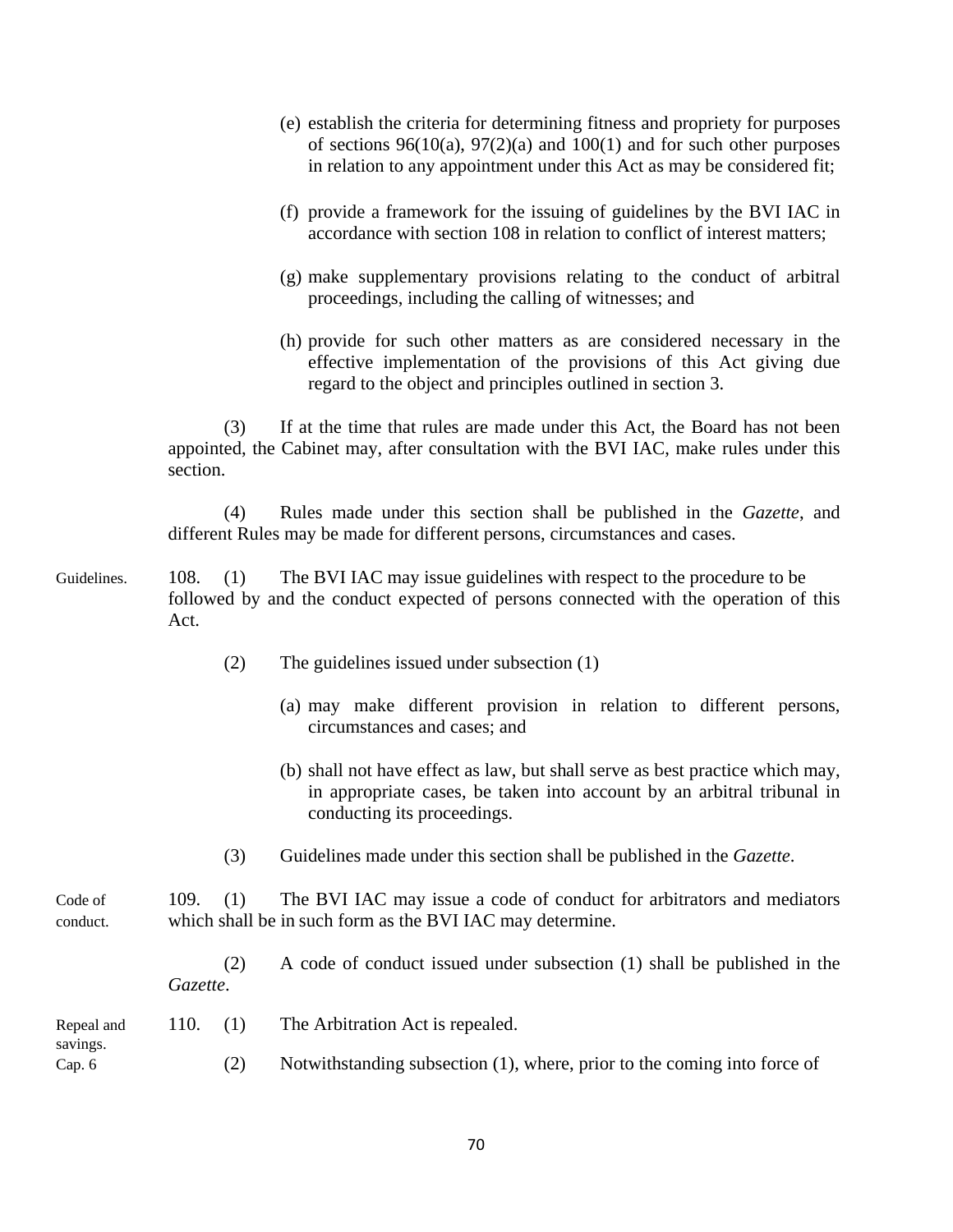this Act, an arbitration had commenced under the repealed Act, the arbitration and all related proceedings shall continue under the repealed Act as if this Act had not been passed.

 (3) Where an arbitrator was appointed under the repealed Act before the coming into force of this Act, the arbitrator shall continue to function and perform his duties under the repealed Act as if this Act had not been passed.

(4) The enactment of this Act does not revive the appointment of any arbitrator whose mandate has terminated prior to the coming into force of this Act.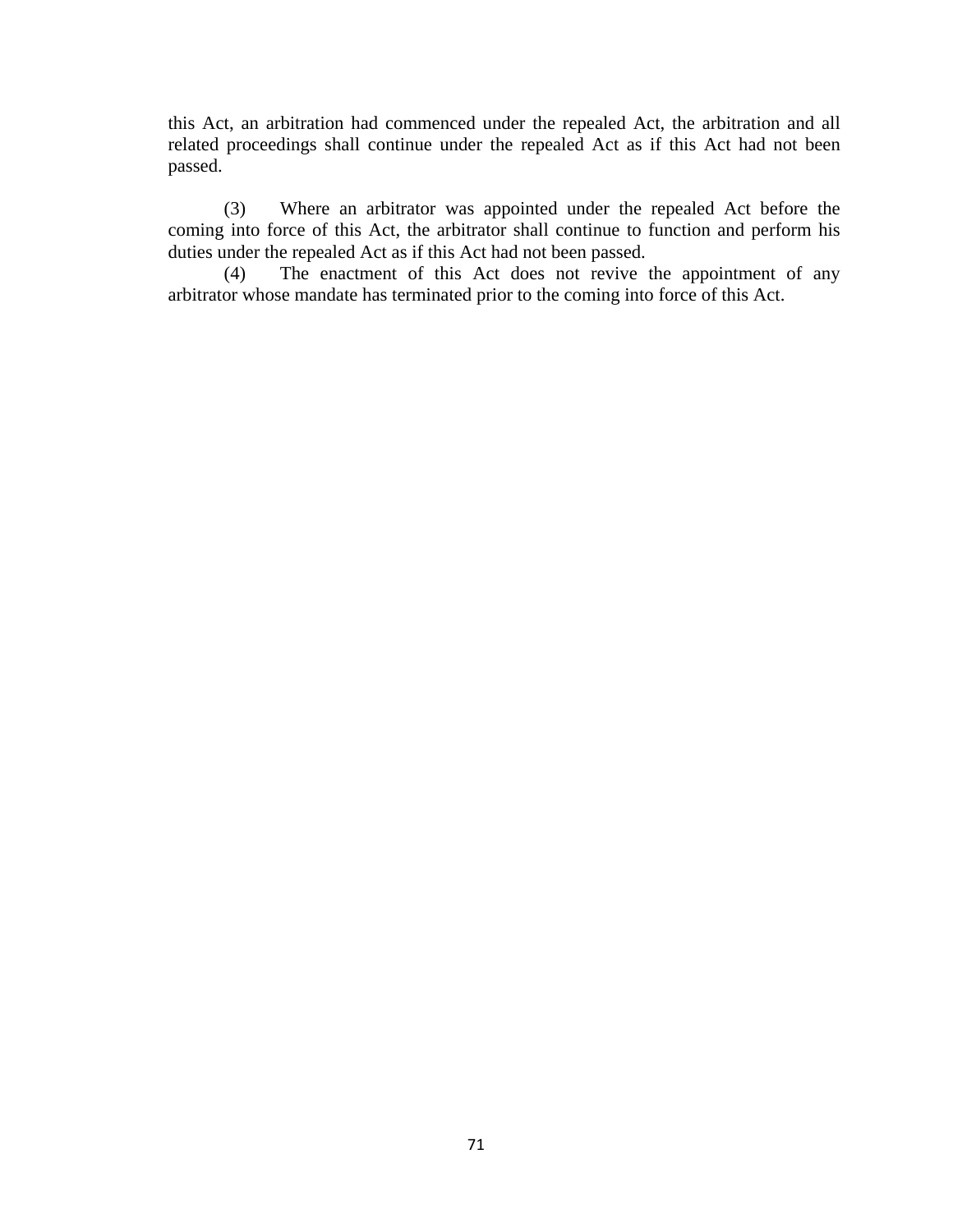### **SCHEDULE 1**

**[**Section 2 (2)**]** 

#### **UNCITRAL MODEL LAW ON INTERNATIONAL COMMERCIAL ARBITRATION**

(As adopted by the United Nations Commission on International Trade Law on 21 June 1985, and as amended by the United Nations Commission on International Trade Law on 7 July 2006)

# CHAPTER 1. GENERAL PROVISIONS

# *Article 1. Scope of application*\* **[Substituted by section 6]**

(1) This Law applies to international commercial\*\* arbitration, subject to any agreement in force between this State and any other State or States.

(2) The provisions of this Law, except articles 8, 9, 17H, 17I, 17J, 35 and 36, apply only if the place of arbitration is in the territory of this State.

*(Article 1(2) has been amended by the Commission at its thirty-ninth session, in 2006)*

- (3) An arbitration is international if:
	- *(a)* the parties to an arbitration agreement have, at the time of the conclusion of that agreement, their places of business in different States; or
	- *(b)* one of the following places is situated outside the State in which the parties have their places of business:
		- (i) the place of arbitration if determined in, or pursuant to, the arbitration agreement;
		- (ii) any place where a substantial part of the obligations of the commercial relationship is to be performed or the place with which the subject-matter of the dispute is most closely connected; or
	- *(c)* the parties have expressly agreed that the subject-matter of the arbitration agreement relates to more than one country.
- (4) For the purposes of paragraph (3) of this article;
	- *(a)* if a party has more than one place of business, the place of business is that which has the closest relationship to the arbitration agreement;
	- *(b)* if a party does not have a place of business, reference is to be made to his habitual residence.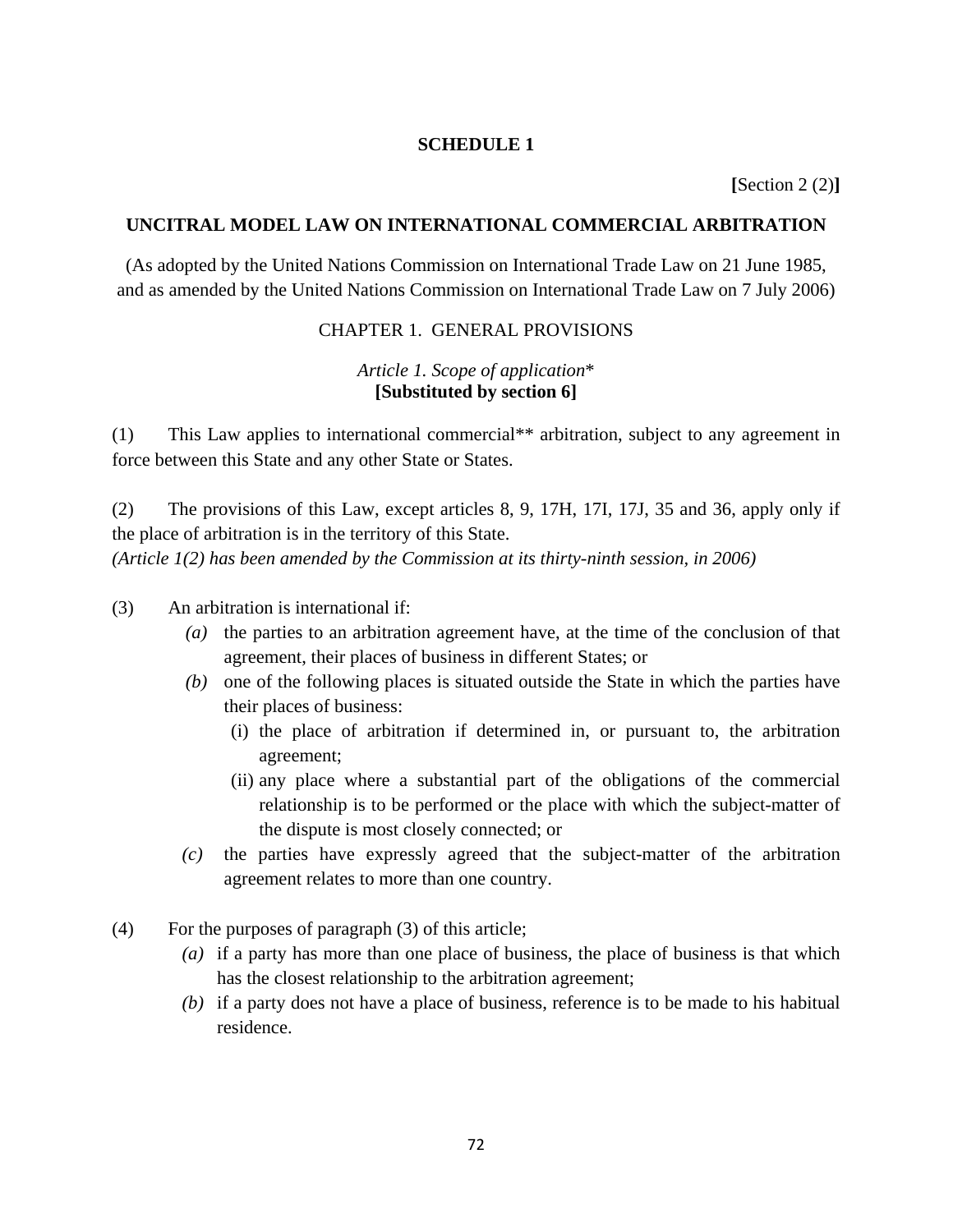(5) This Law shall not affect any other law of this State by virtue of which certain disputes may not be submitted to arbitration or may be submitted to arbitration only according to provisions other than those of this Law.

### *Article 2. Definitions and rules of interpretation*  **[Substituted by section 2]**

For the purposes of this Law:

- *(a)* "arbitration" means any arbitration whether or not administered by a permanent arbitral institution;
- *(b)* "arbitral tribunal" means a sole arbitrator or a panel of arbitrators;
- *(c)* "court" means a body or organ of the judicial system of a State;
- *(d)* where a provision of this Law, except article 28, leaves the parties free to determine a certain issue, such freedom includes the right of the parties to authorize a third party, including an institution, to make that determination;
- *(e)* where a provision of this Law refers to the fact that the parties have agreed or that they may agree or in any other way refers to an agreement of the parties, such agreement includes any arbitration rules referred to in that agreement;
- *(f)* where a provision of this Law, other than in articles  $25(a)$  and  $32(2)(a)$ , refers to a claim, it also applies to a counter-claim, and where it refers to a defence, it also applies to a defence to such counter-claim.

## *Article 2A. International origin and general principles*  **[Applied by section 7]**

(1) In the interpretation of this Law, regard is to be had to its international origin and to the need to promote uniformity in its application and the observance of good faith.

(2) Questions concerning matters governed by this Law which are not expressly settled in it are to be settled in conformity with the general principles on which this Law is based.

## *Article 3. Receipt of written communications*  **[Applied by section 8]**

- (1) Unless otherwise agreed by the parties:
	- *(a)* any written communication is deemed to have been received if it is delivered to the addressee personally or if it is delivered at his place of business, habitual residence or mailing address; if none of these can be found after making a reasonable inquiry, a written communication is deemed to have been received if it is sent to the addressee's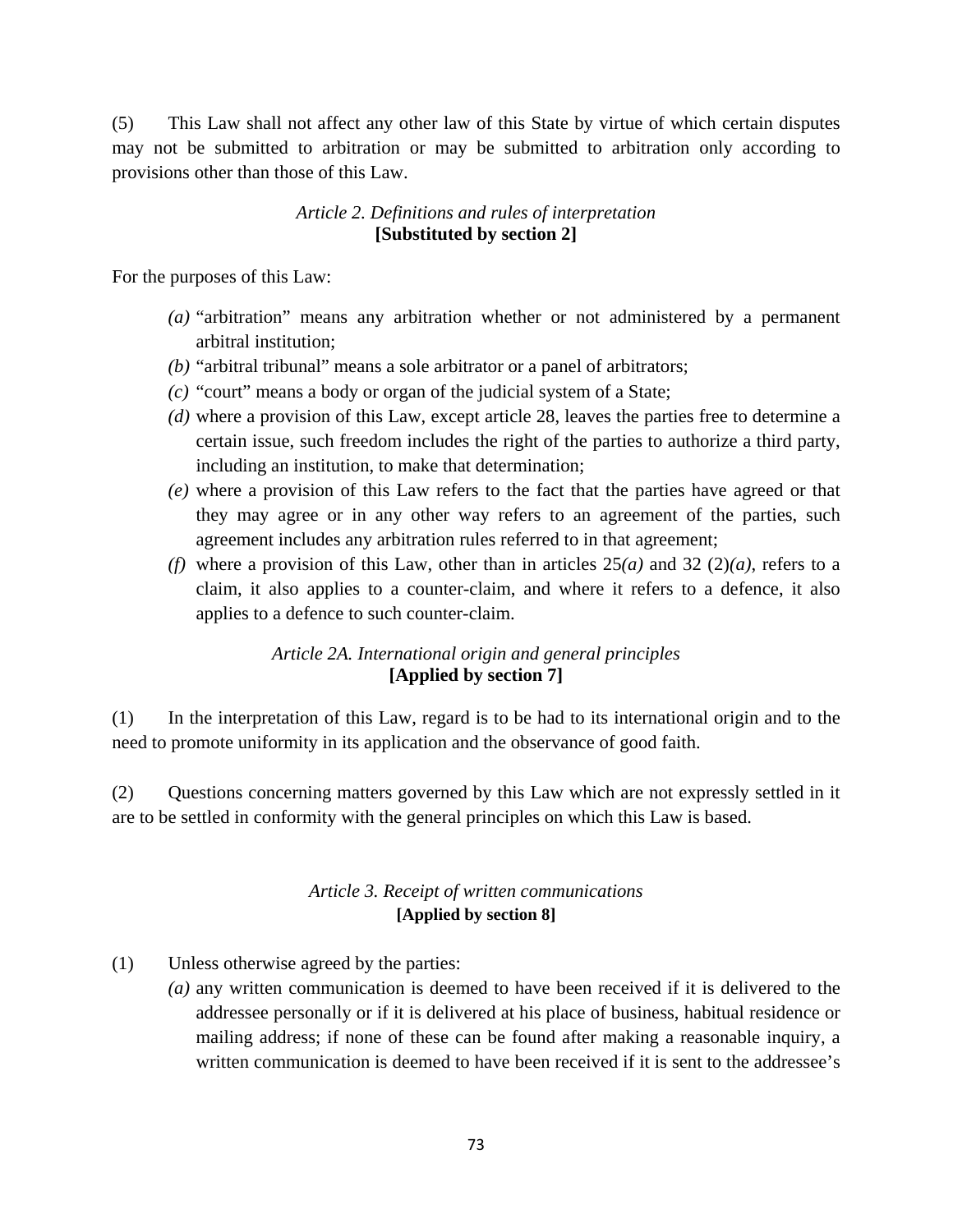last-known place of business, habitual residence or mailing address by registered letter or any other means which provides a record of the attempt to deliver it;

- *(b)* the communication is deemed to have been received on the day it is so delivered.
- (2) The provisions of this article do not apply to communications in court proceedings.

#### *Article 4. Waiver of right to object*  **[Applied by section 9]**

A party who knows that any provision of this Law from which the parties may derogate or any requirement under the arbitration agreement has not been complied with and yet proceeds with the arbitration without stating his objection to such non-compliance without undue delay or, if a time-limit is provided therefor, within such period of time, shall be deemed to have waived his right to object.

### *Article 5. Extent of court intervention*  **[Applied by section 10]**

In matters governed by this Law, no court shall intervene except where so provided in this Law.

## *Article 6. Court or other authority for certain functions of arbitration assistance and supervision*  **[Substituted by section 11]**

The functions referred to in articles  $11(3)$ ,  $11(4)$ ,  $13(3)$ ,  $14$ ,  $16(3)$  and  $34(2)$  shall be performed by ... [Each State enacting this model law specifies the court, courts or, where referred to therein, other authority competent to perform these functions.]

#### CHAPTER II. ARBITRATION AGREEMENT

*Option 1* 

*Article 7. Definition and form of arbitration agreement (As adopted by the Commission at its thirty-ninth session, in 2006)*  **[Applied by section 17]** 

(1) "Arbitration agreement" is an agreement by the parties to submit to arbitration all or certain disputes which have arisen or which may arise between them in respect of a defined legal relationship, whether contractual or not. An arbitration agreement may be in the form of an arbitration clause in a contract or in the form of a separate agreement.

(2) The arbitration agreement shall be in writing.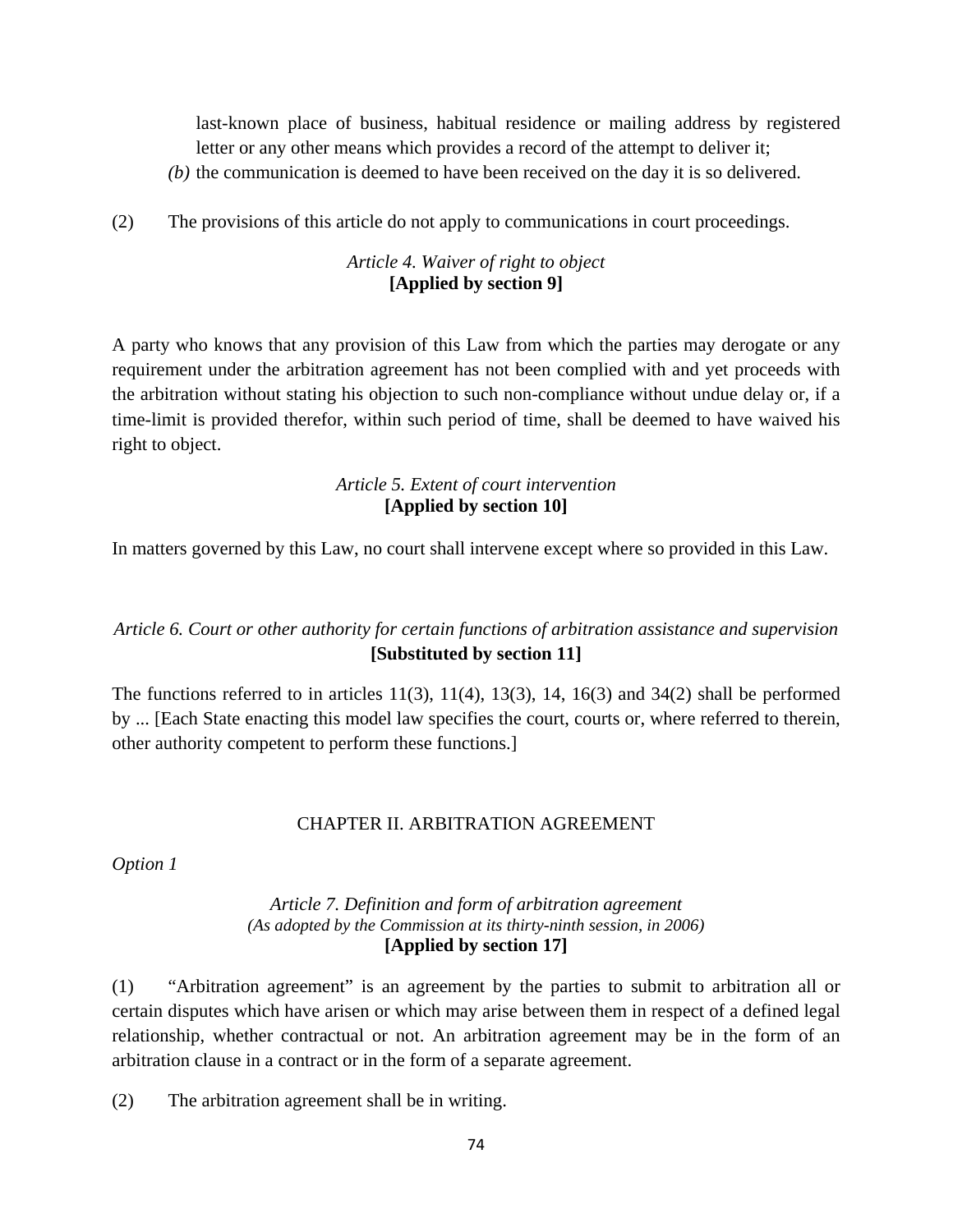(3) An arbitration agreement is in writing if its content is recorded in any form, whether or not the arbitration agreement or contract has been concluded orally, by conduct, or by other means.

(4) The requirement that an arbitration agreement be in writing is met by an electronic communication if the information contained therein is accessible so as to be useable for subsequent reference; "electronic communication" means any communication that the parties make by means of data messages; "data message" means information generated, sent, received or stored by electronic, magnetic, optical or similar means, including, but not limited to, electronic data interchange (EDI), electronic mail, telegram, telex or telecopy.

(5) Furthermore, an arbitration agreement is in writing if it is contained in an exchange of statements of claim and defence in which the existence of an agreement is alleged by one party and not denied by the other.

(6) The reference in a contract to any document containing an arbitration clause constitutes an arbitration agreement in writing, provided that the reference is such as to make that clause part of the contract.

*Option II* 

### *Article 7. Definition of arbitration agreement (As adopted by the Commission at its thirty-ninth session, in 2006)*  **[Not applied]**

"Arbitration agreement" is an agreement by the parties to submit to arbitration all or certain disputes which have arisen or which may arise between them in respect of a defined legal relationship, whether contractual or not.

## *Article 8. Arbitration agreement and substantive claim before court*  **[Applied by section 18]**

(1) A court before which an action is brought in a matter which is the subject of an arbitration agreement shall, if a party so requests not later than when submitting his first statement on the substance of the dispute, refer the parties to arbitration unless it finds that the agreement is null and void, inoperative or incapable of being performed.

(2) Where an action referred to in paragraph (1) of this article has been brought, arbitral proceedings may nevertheless be commenced or continued, and an award may be made, while the issue is pending before the court.

## *Article 9. Arbitration agreement and interim measures by court*  **[Applied by section 19]**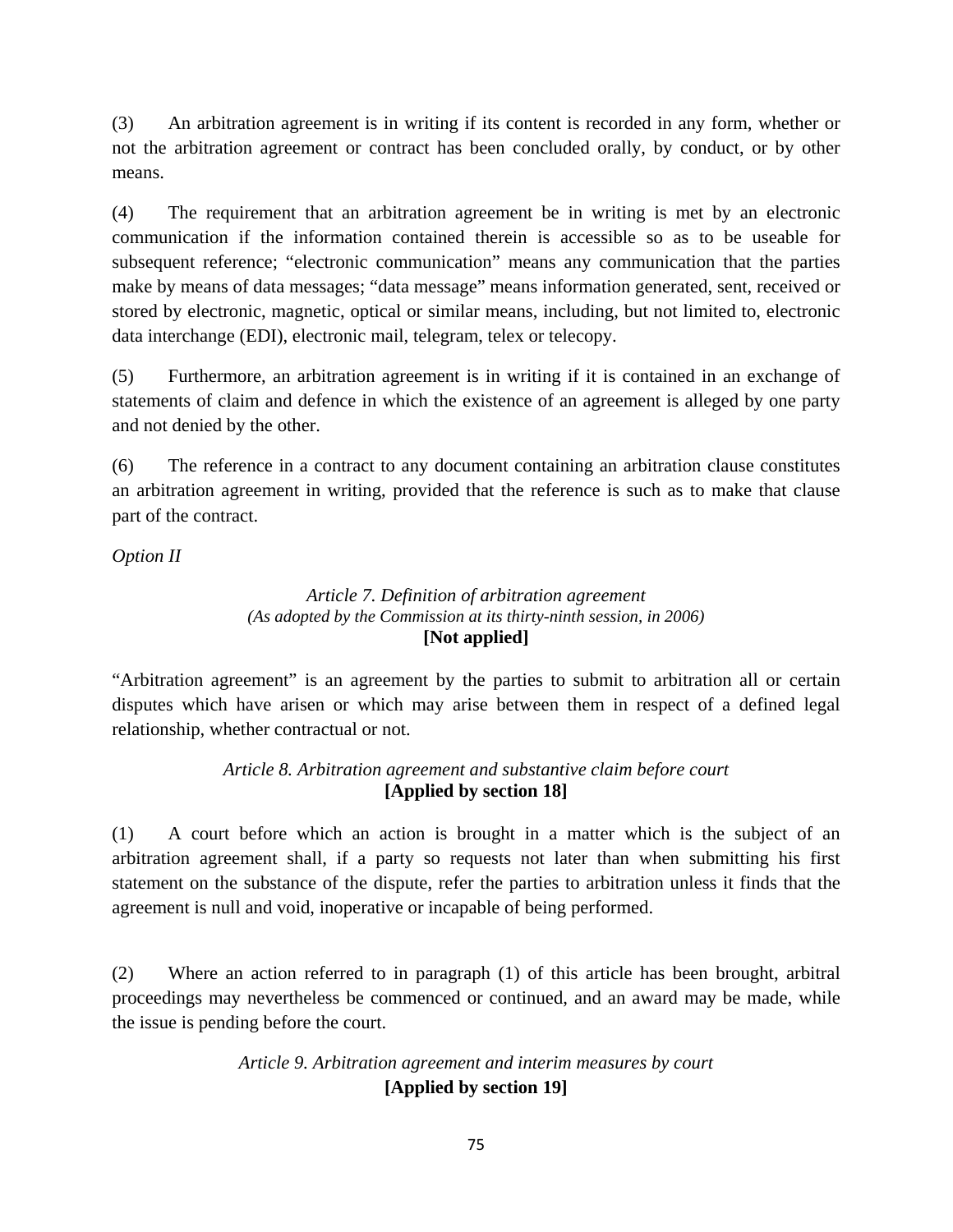It is not incompatible with an arbitration agreement for a party to request, before or during arbitral proceedings, from a court an interim measure of protection and for a court to grant such measure.

#### CHAPTER III. COMPOSITION OF ARBITRAL TRIBUNAL

## *Article 10. Number of arbitrators*  **[Applied by section 21]**

- (1) The parties are free to determine the number of arbitrators.
- (2) Failing such determination, the number of arbitrators shall be three.

### *Article 11. Appointment of arbitrators*  **[Applied by section 22]**

(1) No person shall be precluded by reason of his nationality from acting as an arbitrator, unless otherwise agreed by the parties.

(2) The parties are free to agree on a procedure of appointing the arbitrator or arbitrators, subject to the provisions of paragraphs (4) and (5) of this article.

- (3) Failing such agreement,
	- (a) in an arbitration with three arbitrators, each party shall appoint one arbitrator, and the two arbitrators thus appointed shall appoint the third arbitrator; if a party fails to appoint the arbitrator within thirty days of receipt of a request to do so from the other party, or if the two arbitrators fail to agree on the third arbitrator within thirty days of their appointment, the appointment shall be made, upon request of a party, by the court or other authority specified in article 6;
	- (b) in arbitration with a sole arbitrator, if the parties are unable to agree on the arbitrator, he shall be appointed, upon request of a party, by the court or other authority specified in article 6.
- (4) Where, under an appointment procedure agreed upon by the parties,
	- (a) a party fails to act as required under such procedure, or
	- (b) the parties, or two arbitrators, are unable to reach an agreement expected of them under such procedure, or
	- (c) a third party, including an institution, fails to perform any function entrusted to it under such procedure,

any party may request the court or other authority specified in article 6 to take the necessary measure, unless the agreement on the appointment procedure provides other means for securing the appointment.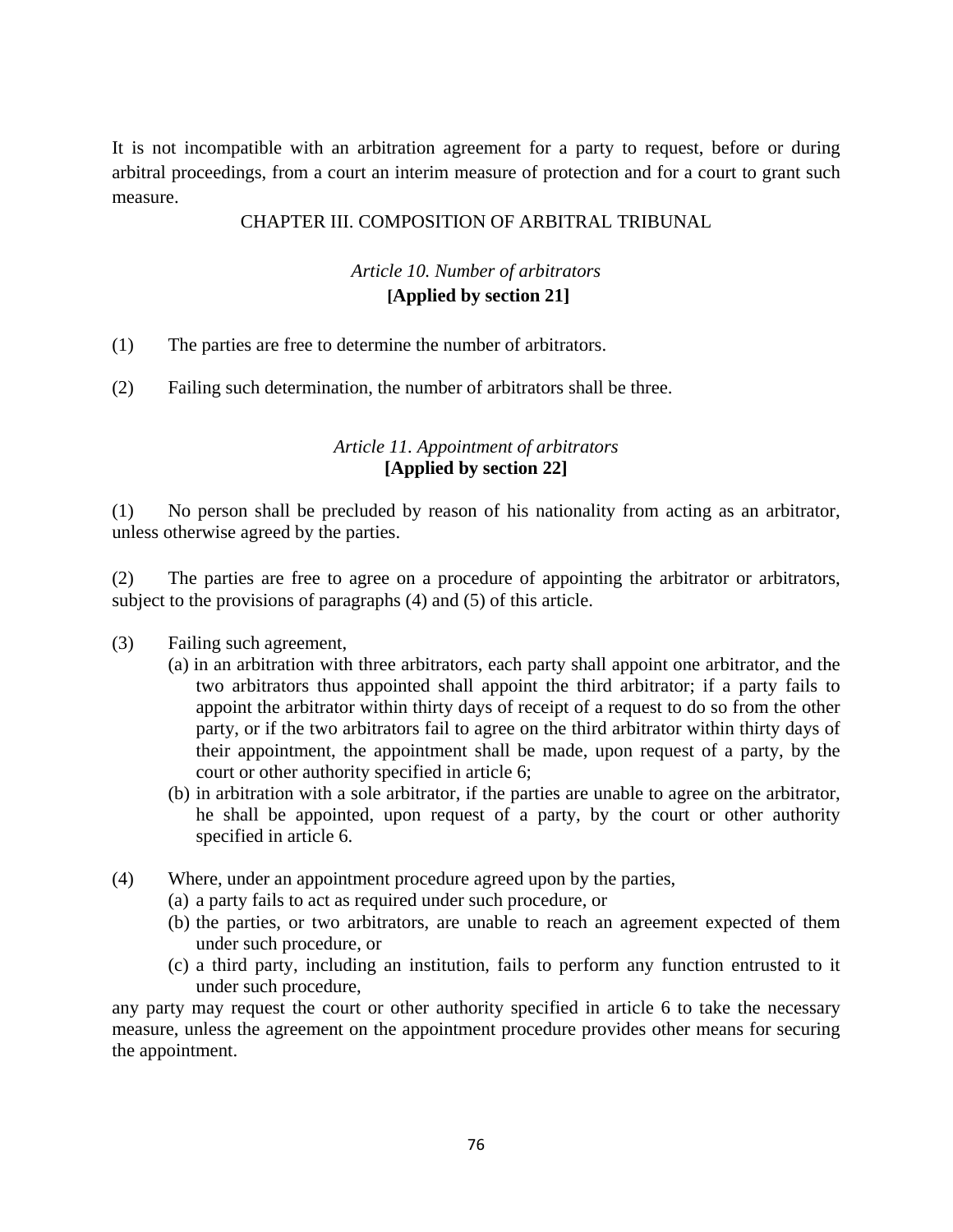(5) A decision on a matter entrusted by paragraph (3) or (4) of this article to the court or other authority specified in article 6 shall be subject to no appeal. The court or other authority, in appointing an arbitrator, shall have due regard to any qualifications required of the arbitrator by the agreement of the parties and to such considerations as are likely to secure the appointment of an independent and impartial arbitrator and, in the case of a sole or third arbitrator, shall take into account as well the advisability of appointing an arbitrator of a nationality other than those of the parties.

### *Article 12. Grounds for challenge*  **[Applied by section 23]**

(1) When a person is approached in connection with his possible appointment as an arbitrator, he shall disclose any circumstances likely to give rise to justifiable doubts as to his impartiality or independence. An arbitrator, from the time of his appointment and throughout the arbitral proceedings, shall without delay disclose any such circumstances to the parties unless they have already been informed of them by him.

(2) An arbitrator may be challenged only if circumstances exist that give rise to justifiable doubts as to his impartiality or independence, or if he does not possess qualifications agreed to by the parties. A party may challenge an arbitrator appointed by him, or in whose appointment he has participated, only for reasons of which he becomes aware after the appointment has been made.

## *Article 13. Challenge procedure*  **[Applied by section 24]**

(1) The parties are free to agree on a procedure for challenging an arbitrator, subject to the provisions of paragraph (3) of this article.

(2) Failing such agreement, a party who intends to challenge an arbitrator shall, within fifteen days after becoming aware of the constitution of the arbitral tribunal or after becoming aware of any circumstance referred to in article 12(2), send a written statement of the reasons for the challenge to the arbitral tribunal. Unless the challenged arbitrator withdraws from his office or the other party agrees to the challenge, the arbitral tribunal shall decide on the challenge.

(3) If a challenge under any procedure agreed upon by the parties or under the procedure of paragraph (2) of this article is not successful, the challenging party may request, within thirty days after having received notice of the decision rejecting the challenge, the court or other authority specified in article 6 to decide on the challenge, which decision shall be subject to no appeal; while such a request is pending, the arbitral tribunal, including the challenged arbitrator, may continue the arbitral proceedings and make an award.

#### *Article 14. Failure or impossibility to act*  [**Applied by section 25]**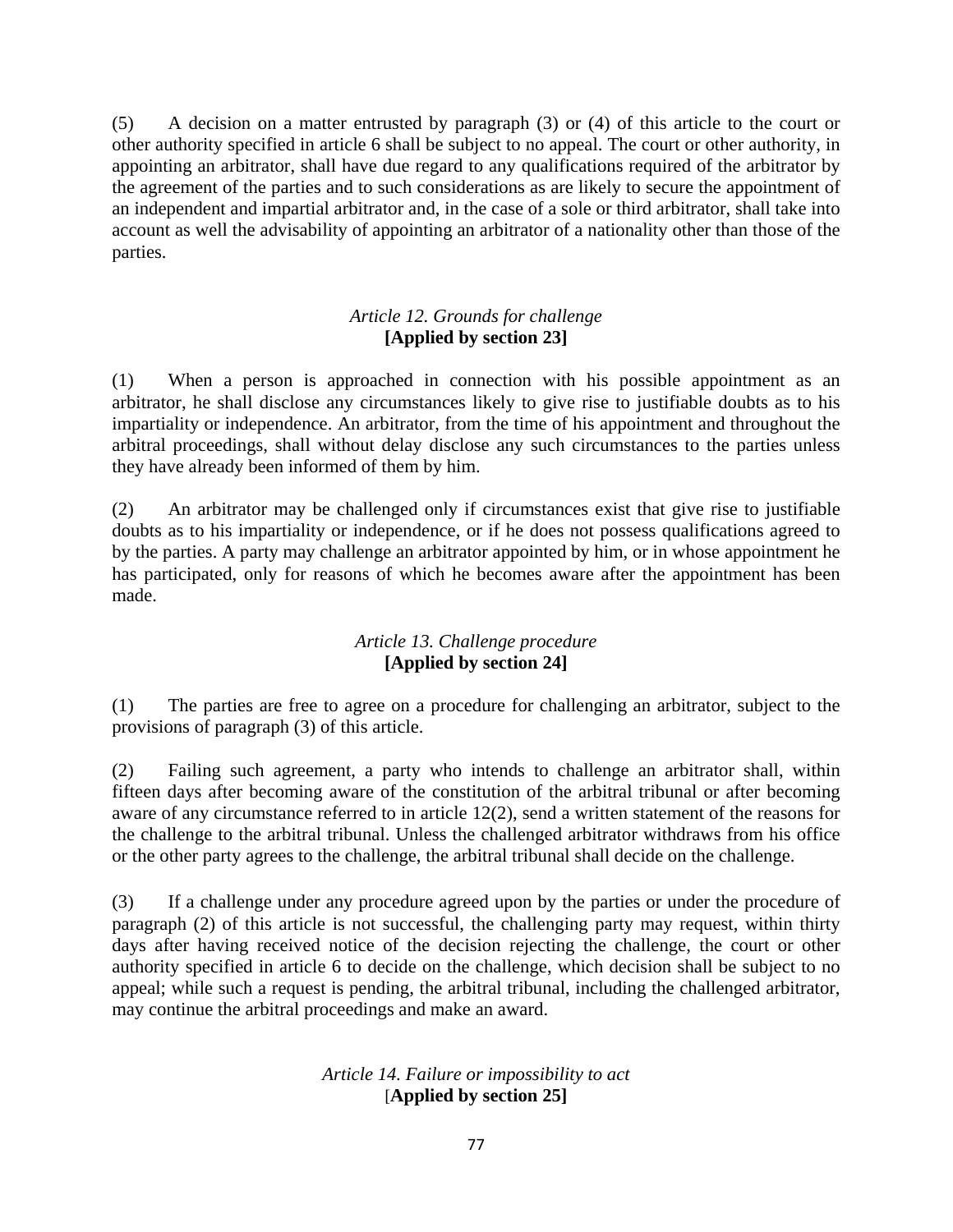(1) If an arbitrator becomes *de jure* or *de facto* unable to perform his functions or for other reasons fails to act without undue delay, his mandate terminates if he withdraws from his office or if the parties agree on the termination. Otherwise, if a controversy remains concerning any of these grounds, any party may request the court or other authority specified in article 6 to decide on the termination of the mandate, which decision shall be subject to no appeal.

(2) If, under this article or article 13(2), an arbitrator withdraws from his office or a party agrees to the termination of the mandate of an arbitrator, this does not imply acceptance of the validity of any ground referred to in this article or article 12(2).

## *Article 15. Appointment of substitute arbitrator*  **[Applied by section 26]**

When the mandate of an arbitrator terminates under article 13 or 14 or because of his withdrawal from office for any other reason or because of the revocation of his mandate by agreement of the parties or in any other case of termination of his mandate, a substitute arbitrator shall be appointed according to the rules that were applicable to the appointment of the arbitrator being replaced.

## CHAPTER IV. JURISDICTION OF ARBITRAL TRIBUNAL

## *Article 16. Competence of arbitral tribunal to rule on its jurisdiction*  **[Applied by section 32]**

(1) The arbitral tribunal may rule on its own jurisdiction, including any objections with respect to the existence or validity of the arbitration agreement. For that purpose, an arbitration clause which forms part of a contract shall be treated as an agreement independent of the other terms of the contract. A decision by the arbitral tribunal that the contract is null and void shall not entail *ipso jure* the invalidity of the arbitration clause.

(2) A plea that the arbitral tribunal does not have jurisdiction shall be raised not later than the submission of the statement of defence. A party is not precluded from raising such a plea by the fact that he has appointed, or participated in the appointment of, an arbitrator. A plea that the arbitral tribunal is exceeding the scope of its authority shall be raised as soon as the matter alleged to be beyond the scope if its authority is raised during the arbitral proceedings. The arbitral tribunal may, in either case, admit a later plea if it considers the delay justified.

(3) The arbitral tribunal may rule on a plea referred to in paragraph (2) of this article either as a preliminary question or in an award on the merits. If the arbitral tribunal rules as a preliminary question that it has jurisdiction, any party may request, within thirty days after having received notice of that ruling, the court specified in article 6 to decide the matter, which decision shall be subject to no appeal; while such a request is pending, the arbitral tribunal may continue the arbitral proceedings and make an award.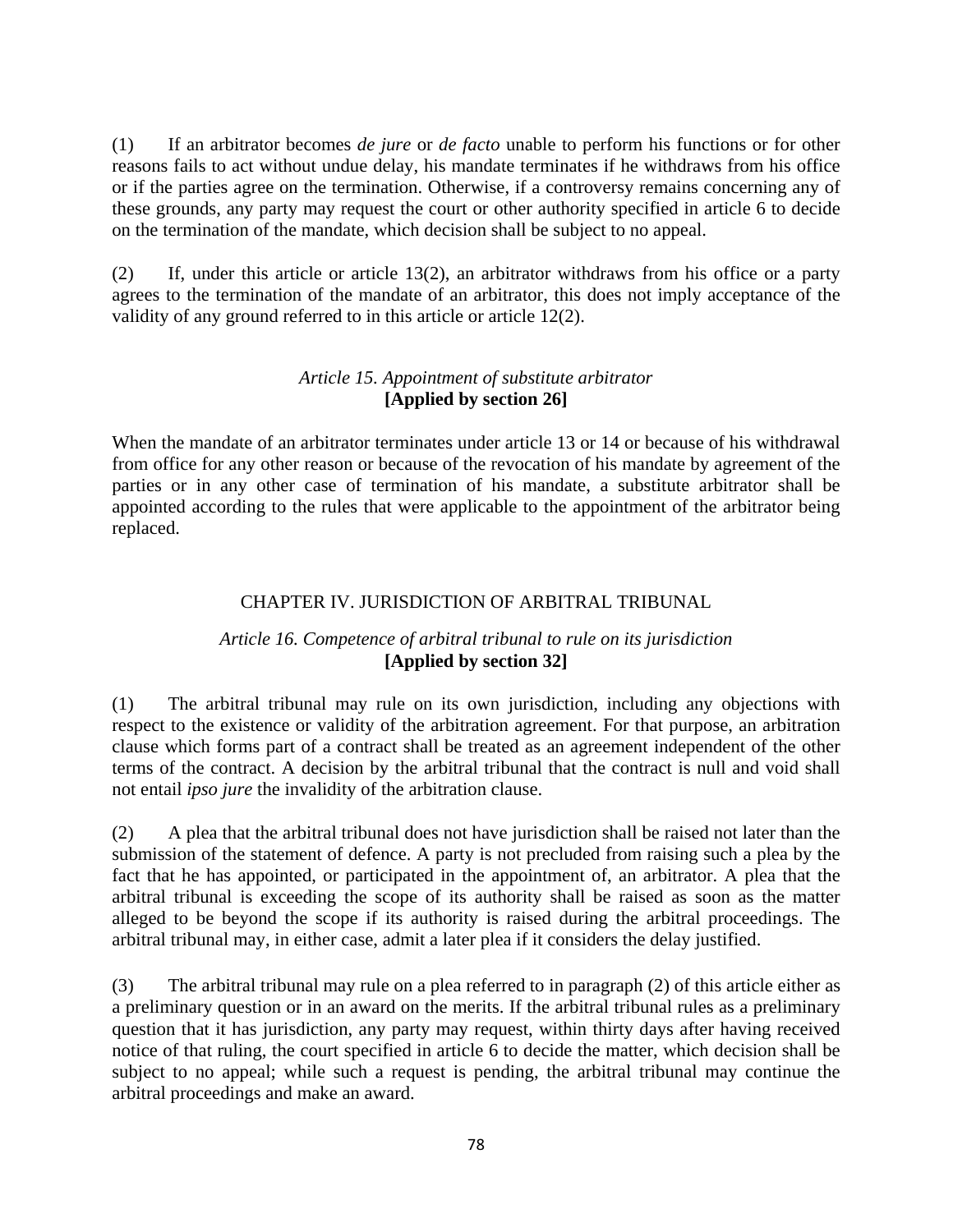#### CHAPTER IVA. INTERIM MEASURES AND PRELIMINARY ORDERS

*(As adopted by the Commission at its thirty-ninth session, in 2006)* 

#### *Section 1. Interim measures*

### *Article 17. Power of arbitral tribunal to order interim measures*  **[Applied by section 33]**

(1) Unless otherwise agreed by the parties, the arbitral tribunal may, at the request of a party, grant interim measures.

(2) An interim measure is any temporary measure, whether in the form of an award or in another form, by which, at any time prior to the issuance of the award by which the dispute is finally decided, the arbitral tribunal orders a party to:

- *(a)* Maintain or restore the status quo pending determination of the dispute;
- *(b)* Take action that would prevent, or refrain from taking action that is likely to cause, current or imminent harm or prejudice to the arbitral process itself;
- *(c)* Provide a means of preserving assets out of which a subsequent award may be satisfied; or
- *(d)* Preserve evidence that may be relevant and material to the resolution of the dispute.

### *Article 17A. Conditions for granting interim measures*  **[Applied by section 34]**

(1) The party requesting an interim measure under article 17(2)*(a), (b)* and *(c)* shall satisfy the arbitral tribunal that:

- (a) Harm not adequately reparable by an award of damages is likely to result if the measure is not ordered, and such harm substantially outweighs the harm that is likely to result to the party against whom the measure is directed if the measure is granted; and
- (b) There is a reasonable possibility that the requesting party will succeed on the merits of the claim. The determination on this possibility shall not affect the discretion of the arbitral tribunal in making any subsequent determination.

(2) With regard to a request for an interim measure under article 17(2)*(d)*, the requirements in paragraphs  $(1)(a)$  and  $(b)$  of this article shall apply only to the extent the tribunal considers appropriate.

#### *Section 2. Preliminary orders*

### *Article 17B. Applications for preliminary orders and conditions for granting preliminary orders*  **[Applied by section 35]**

(1) Unless otherwise agreed by the parties, a party may, without notice to any other party, make a request for an interim measure together with an application for a preliminary order directing a party not to frustrate the purpose of the interim measure requested.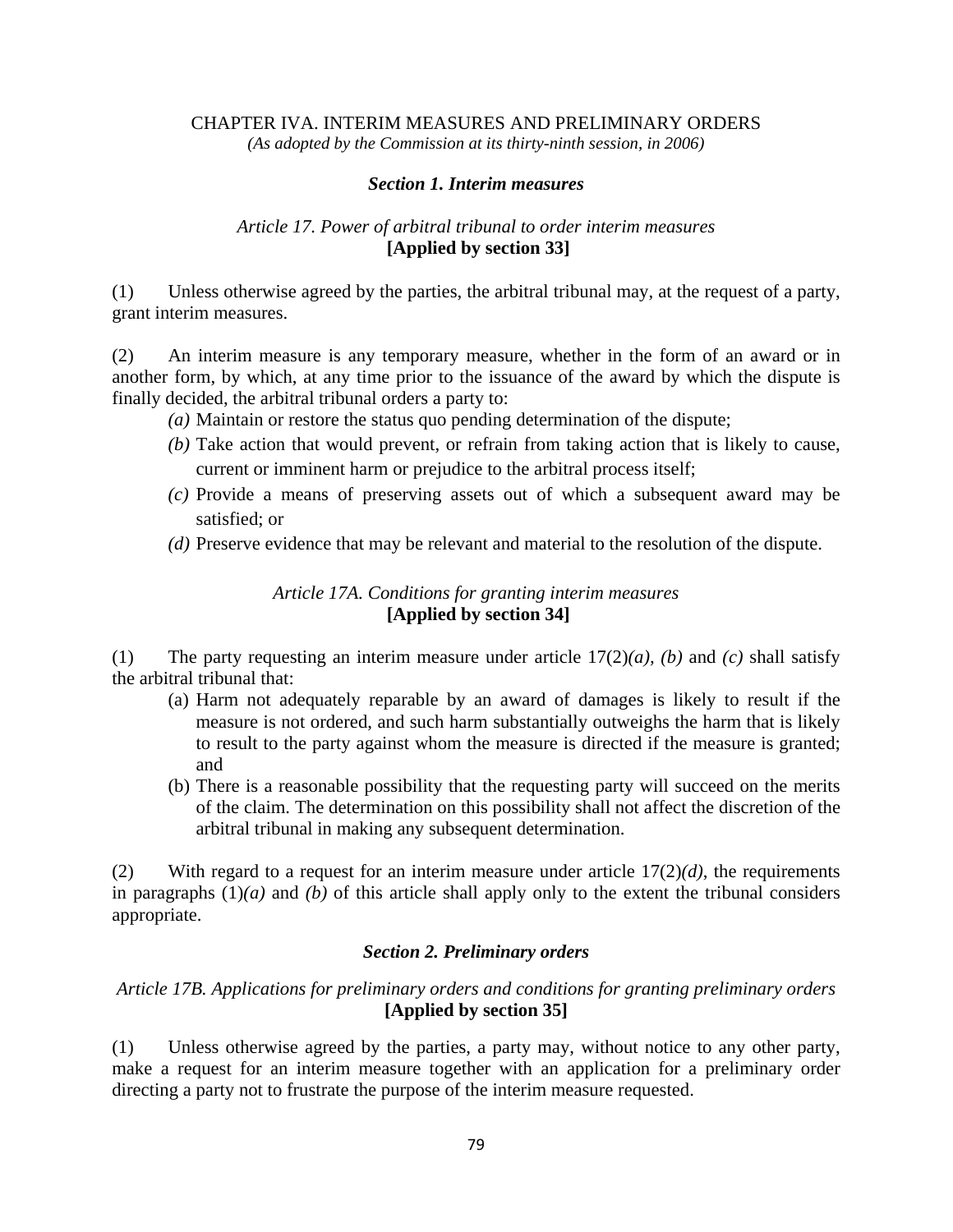(2) The arbitral tribunal may grant a preliminary order provided it considers that prior disclosure of the request for the interim measure to the party against whom it is directed risks frustrating the purpose of the measure.

(3) The conditions defined under article 17A apply to any preliminary order, provided that the harm to be assessed under article  $17A(1)(a)$ , is the harm likely to result from the order being granted or not.

### *Article 17C. Specific regime for preliminary orders*  **[Applied by section 36]**

(1) Immediately after the arbitral tribunal has made a determination in respect of an application for a preliminary order, the arbitral tribunal shall give notice to all parties of the request for the interim measure, the application for the preliminary order, the preliminary order, if any, and all other communications, including by indicating the content of any oral communication, between any party and the arbitral tribunal in relation thereto.

(2) At the same time, the arbitral tribunal shall give an opportunity to any party against whom a preliminary order is directed to present its case at the earliest practicable time.

(3) The arbitral tribunal shall decide promptly on any objection to the preliminary order.

(4) A preliminary order shall expire after twenty days from the date on which it was issued by the arbitral tribunal. However, the arbitral tribunal may issue an interim measure adopting or modifying the preliminary order, after the party against whom the preliminary order is directed has been given notice and an opportunity to present its case.

(5) A preliminary order shall be binding on the parties but shall not be subject to enforcement by a court. Such a preliminary order does not constitute an award.

### *Section3. Provisions applicable to interim measures and preliminary orders*

## *Article 17D. Modification, suspension, termination*  **[Applied by section 37]**

The arbitral tribunal may modify, suspend or terminate an interim measure or a preliminary order it has granted, upon application of any party or, in exceptional circumstances and upon prior notice to the parties, on the arbitral tribunal's own initiative.

## *Article 17E. Provision of security*  **[Applied by section 38]**

(1) The arbitral tribunal may require the party requesting an interim measure to provide appropriate security in connection with the measure.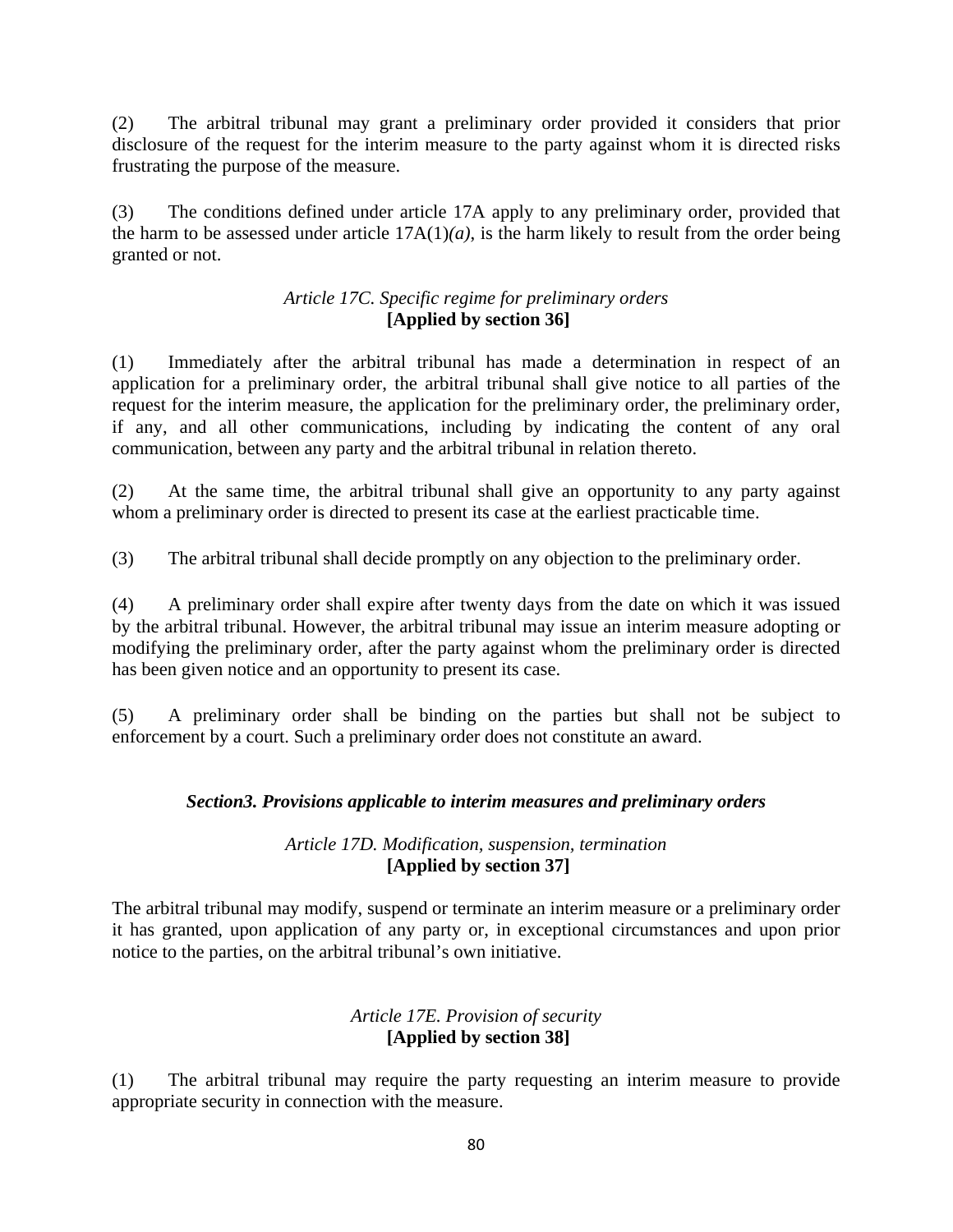(2) The arbitral tribunal shall require the party applying for a preliminary order to provide security in connection with the order unless the arbitral tribunal considers it inappropriate or unnecessary to do so.

### *Article 17F. Disclosure*  **[Applied by section 39]**

(1) The arbitral tribunal may require any party promptly to disclose any material change in the circumstances on the basis of which the measure was requested or granted.

(2) The party applying for a preliminary order shall disclose to the arbitral tribunal all circumstances that are likely to be relevant to the arbitral tribunal's determination whether to grant or maintain the order, and such obligation shall continue until the party against whom the order has been requested has had an opportunity to present its case. Thereafter, paragraph (1) of this article shall apply.

### *Article 17G. Costs and damages*  **[Applied by section 40]**

The party requesting an interim measure or applying for a preliminary order shall be liable for any costs and damages caused by the measure or the order to any party if the arbitral tribunal later determines that, in the circumstances, the measure or the order should not have been granted. The arbitral tribunal may award such costs and damages at any point during the proceedings.

### *Section 4. Recognition and enforcement of interim measures*

## *Article 17H. Recognition and enforcement*  **[Substituted by section 59]**

(1) An interim measure issued by an arbitral tribunal shall be recognized as binding and, unless otherwise provided by the arbitral tribunal, enforced upon application to the competent court, irrespective of the country in which it was issued, subject to the provisions of article 17I.

(2) The party who is seeking or has obtained recognition or enforcement of an interim measure shall promptly inform the court of any termination, suspension or modification of that interim measure.

(3) The court of the State where recognition or enforcement is sought may, if it considers it proper, order the requesting party to provide appropriate security if the arbitral tribunal has not already made a determination with respect to security or where such a decision is necessary to protect the rights of third parties.

### *Article 17I. Grounds for refusing recognition or enforcement\*\*\**  **[Not applied]**

(1) Recognition or enforcement of an interim measure may be refused only: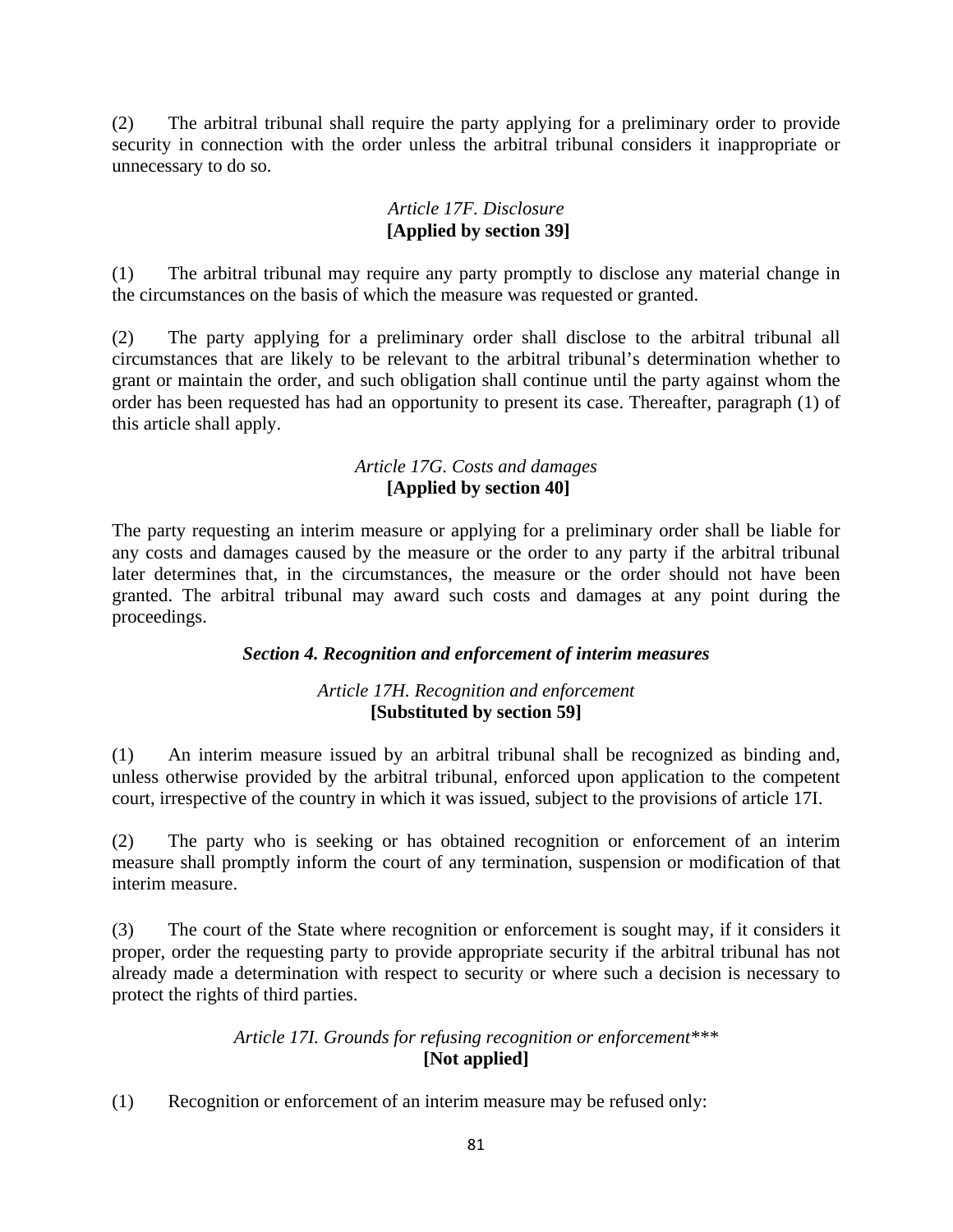- *(a)* At the request of the party against whom it is invoked if the court is satisfied that:
	- (i) Such refusal is warranted on the grounds set forth in article  $36(1)(a)(i)$ , (ii), (iii) or  $(iv)$ ; or
	- (ii) The arbitral tribunal's decision with respect to the provision of security in connection with the interim measure issued by the arbitral tribunal has not been complied with; or
	- (iii) The interim measure has been terminated or suspended by the arbitral tribunal or, where so empowered, by the court of the State in which the arbitration takes place or under the law of which that interim measure was granted; or
- *(b)* If the court finds that:
	- (i) The interim measure is incompatible with the powers conferred upon the court unless the court decides to reformulate the interim measure to the extent necessary to adapt it to its own powers and procedures for the purposes of enforcing that interim measure and without modifying its substance; or
	- (ii) Any of the grounds set forth in article  $36(1)(b)(i)$  or (ii), apply to the recognition and enforcement of the interim measure.

(2) Any determination made by the court on any ground in paragraph (1) of this article shall be effective only for the purposes of the application to recognize and enforce the interim measure. The court where recognition or enforcement is sought shall not, in making that determination, undertake a review of the substance of the interim measure.

#### *Section 5. Court-ordered interim measures*

#### *Article 17J. Court-ordered interim measures*  **[Substituted by section 43]**

A court shall have the same power of issuing an interim measure in relation to arbitration proceedings, irrespective of whether their place is in the territory of this State, as it has in relation to proceedings in courts. The court shall exercise such power in accordance with its own procedures in consideration of the specific features of international arbitration.

#### CHAPTER V. CONDUCT OF ARBITRAL PROCEEDINGS

#### *Article 18. Equal treatment of parties*  **[Substituted by section 44(2) and (3)]**

The parties shall be treated with equality and each party shall be given a full opportunity of presenting his case.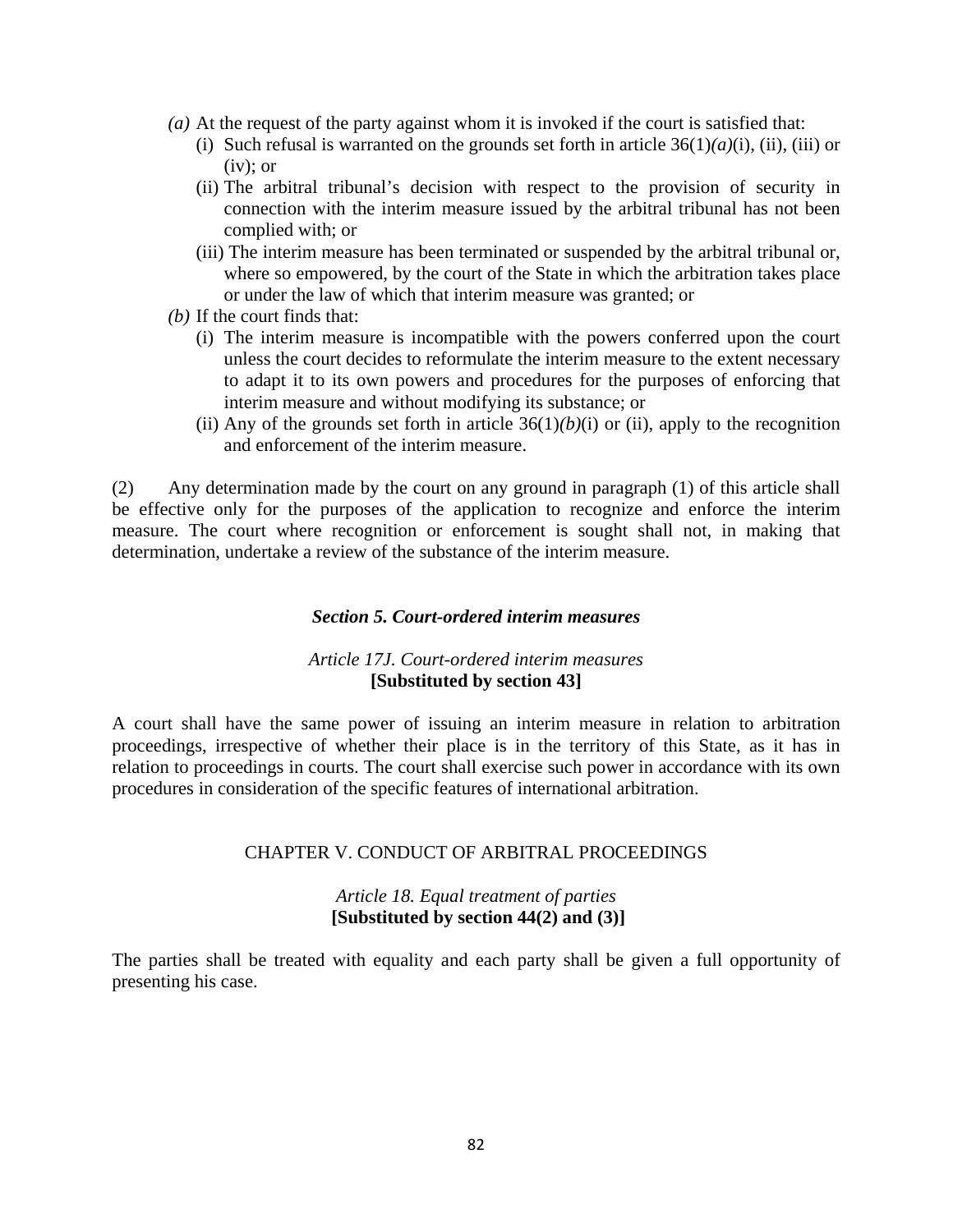#### *Article 19. Determination of rules of procedure*  **[Applied by section 45]**

(1) Subject to the provisions of this Law, the parties are free to agree on the procedure to be followed by the arbitral tribunal in conducting the proceedings.

(2) Failing such agreement, the arbitral tribunal may, subject to the provisions of this Law, conduct the arbitration in such manner as it considers appropriate. The power conferred upon the arbitral tribunal includes the power to determine the admissibility, relevance, materiality and weight of any evidence.

### *Article 20. Place of arbitration*  **[Applied by section 46]**

(1) The parties are free to agree on the place of arbitration. Failing such agreement, the place of arbitration shall be determined by the arbitral tribunal having regard to the circumstances of the case, including the convenience of the parties.

(2) Notwithstanding the provisions of paragraph (1) of this article, the arbitral tribunal may, unless otherwise agreed by the parties, meet at any place it considers appropriate for consultation among its members, for hearing witnesses, experts or the parties, or for inspection of goods, other property or documents.

### *Article 21. Commencement of arbitral proceedings*  **[Applied by section 47]**

Unless otherwise agreed by the parties, the arbitral proceedings in respect of a particular dispute commence on the date on which a request for that dispute to be referred to arbitration is received by the respondent.

#### *Article 22. Language*  **[Applied by section 48]**

(1) The parties are free to agree on the language or languages to be used in the arbitral proceedings. Failing such agreement, the arbitral tribunal shall determine the language or languages to be used in the proceedings. This agreement or determination, unless otherwise specified therein, shall apply to any written statement by a party, any hearing and any award, decision or other communication by the arbitral tribunal.

(2) The arbitral tribunal may order that any documentary evidence shall be accompanied by a translation into the language or languages agreed upon by the parties or determined by the arbitral tribunal.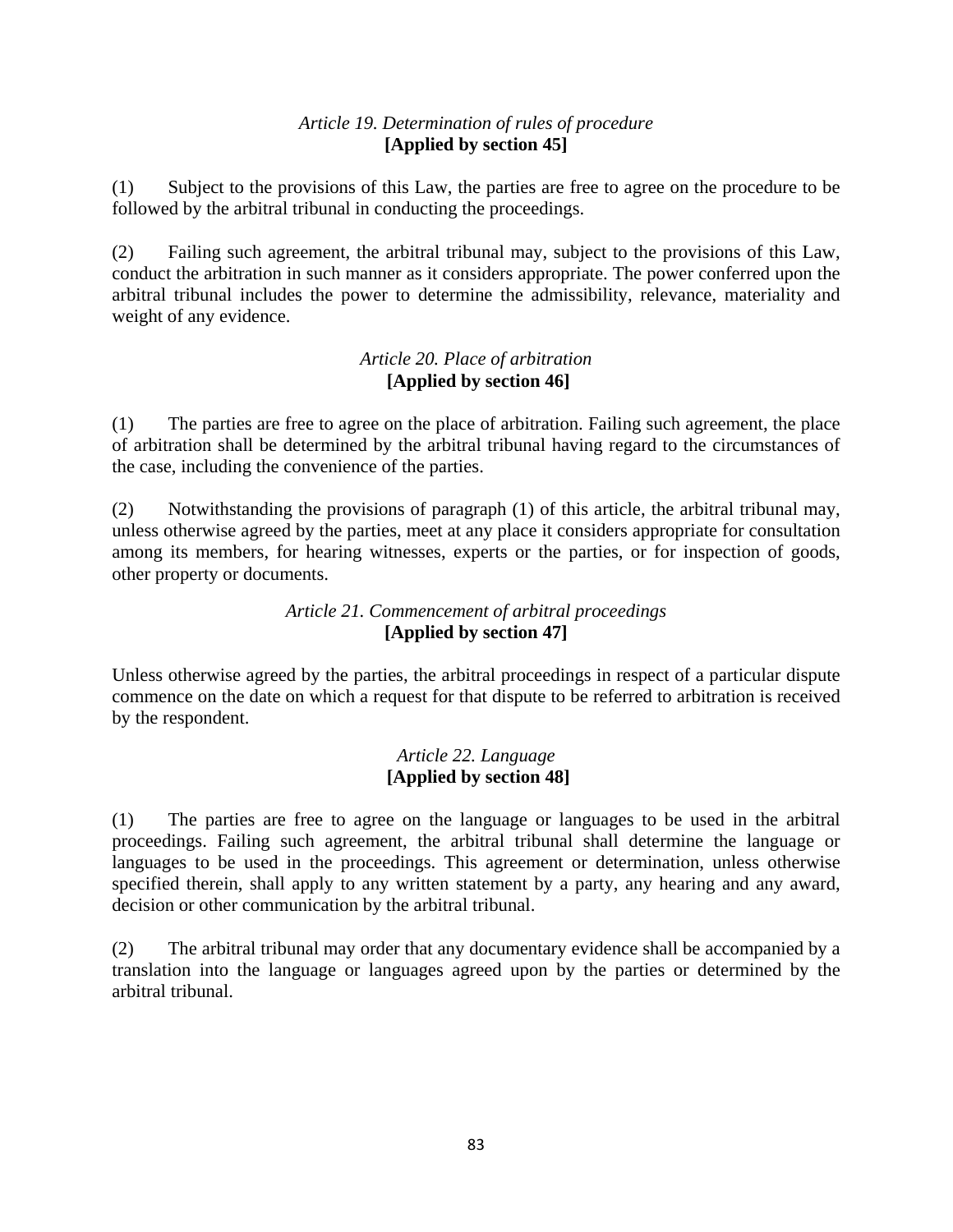#### *Article 23. Statements of claim and defence*  **[Applied by section 49]**

(1) Within the period of time agreed by the parties or determined by the arbitral tribunal, the claimant shall state the facts supporting his claim, the points at issue and the relief or remedy sought, and the respondent shall state his defence in respect of these particulars, unless the parties have otherwise agreed as to the required elements of such statements. The parties may submit with their statements all documents they consider to be relevant or may add a reference to the documents or other evidence they will submit.

(2) Unless otherwise agreed by the parties, either party may amend or supplement his claim or defence during the course of the arbitral proceedings, unless the arbitral tribunal considers it inappropriate to allow such amendment having regard to the delay in making it.

### *Article 24. Hearings and written proceedings*  **[Applied by section 50]**

(1) Subject to any contrary agreement by the parties, the arbitral tribunal shall decide whether to hold oral hearings for the presentation of evidence or for oral argument, or whether the proceedings shall be conducted on the basis of documents and other materials. However, unless the parties have agreed that no hearings shall be held, the arbitral tribunal shall hold such hearings at an appropriate stage of the proceedings, if so requested by a party.

(2) The parties shall be given sufficient advance notice of any hearing and of any meeting of the arbitral tribunal for the purposes of inspection of goods, other property or documents.

(3) All statements, documents or other information supplied to the arbitral tribunal by one party shall be communicated to the other party. Also any expert report or evidentiary document on which the arbitral tribunal may rely in making its decision shall be communicated to the parties.

#### *Article 25. Default of a party*  **[Applied by section 51]**

Unless otherwise agreed by the parties, if, without showing sufficient cause,

- (a) the claimant fails to communicate his statement of claim in accordance with article 23(1), the arbitral tribunal shall terminate the proceedings;
- (b) the respondent fails to communicate his statement of defence in accordance with article 23(1), the arbitral tribunal shall continue the proceedings without treating such failure in itself as an admission of the claimant's allegations;
- (c) any party fails to appear at a hearing or to produce documentary evidence, the arbitral tribunal may continue the proceedings and make the award on the evidence before it.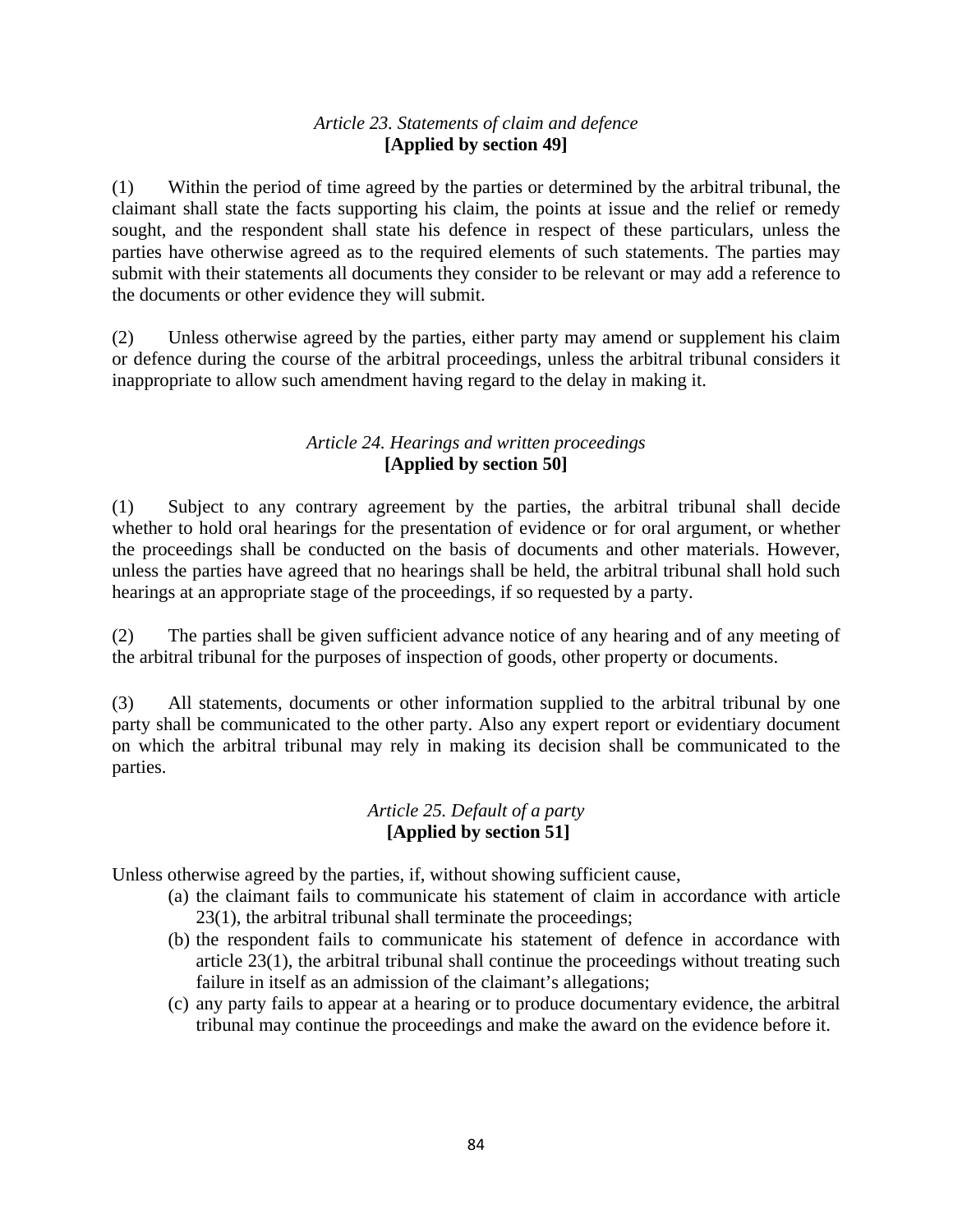### *Article 26. Expert appointed by arbitral tribunal*  **[Applied by section 52]**

- (1) Unless otherwise agreed by the parties, the arbitral tribunal
	- *(a)* may appoint one or more experts to report to it on specific issues to be determined by the arbitral tribunal;
	- *(b)* may require a party to give the expert any relevant information or to produce, or to provide access to, any relevant documents, goods or other property for his inspection.

(2) Unless otherwise agreed by the parties, if a party so requests or if the arbitral tribunal considers it necessary, the expert shall, after delivery of his written oral report, participate in a hearing where the parties have the opportunity to put questions to him and to present expert witnesses in order to testify on the points at issue.

### *Article 27. Court assistance in taking evidence*   **[Applied by section 53]**

The arbitral tribunal or a party with the approval of the arbitral tribunal may request from a competent court of this State assistance in taking evidence. The court may execute the request within its competence and according to its rules on taking evidence.

## CHAPTER VI. MAKING OF AWARD AND TERMINATION OF PROCEEDINGS

## *Article 28. Rules applicable to substance of dispute*   **[Applied by section 62]**

(1) The arbitral tribunal shall decide the dispute in accordance with such rules of law as are chosen by the parties as applicable to the substance of the dispute. Any designation of the law or legal system of a given State shall be construed, unless otherwise expressed, as directly referring to the substantive law of that State and not to its conflict of law rules.

(2) Failing any designation by the parties, the arbitral tribunal shall apply the law determined by the conflict of laws rules which it considers applicable.

(3) The arbitral tribunal shall decide *ex aequo et bono* or as *amiable compositeur* only if the parties have expressly authorized it to do so.

(4) In all cases, the arbitral tribunal shall decide in accordance with the terms of the contract and shall take into account the usages of the trade applicable to the transaction.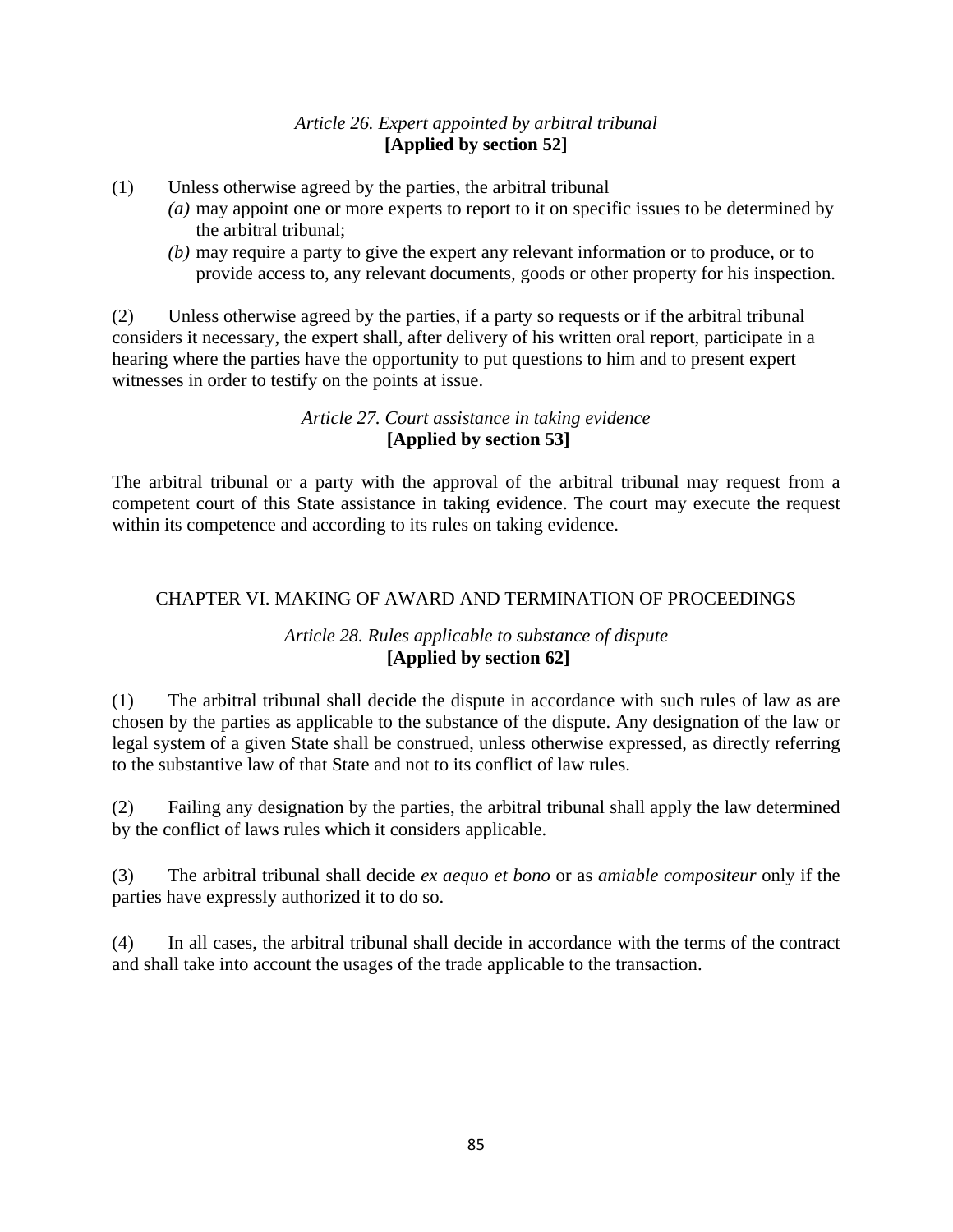#### *Article 29. Decision-making by panel of arbitrators*  **[Applied by section 63]**

In arbitral proceedings with more than one arbitrator, any decision of the arbitral tribunal shall be made, unless otherwise agreed by the parties, by a majority of all its members. However, questions of procedure may be decided by a presiding arbitrator, if so authorized by the parties or all members of the arbitral tribunal.

#### *Article 30. Settlement*  **[Applied by section 64]**

(1) If, during arbitral proceedings, the parties settle the dispute, the arbitral tribunal shall terminate the proceedings and, if requested by the parties and not objected to by the arbitral tribunal, record the settlement in the form of an arbitral award on agreed terms.

(2) An award on agreed terms shall be made in accordance with the provisions of article 31 and shall state that it is an award. Such an award has the same status and effect as any other award on the merits of the case.

# *Article 31. Form and contents of award*  **[Applied by section 65]**

(1) The award shall be made in writing and shall be signed by the arbitrator or arbitrators. In arbitral proceedings with more than one arbitrator, the signatures of the majority of all members of the arbitral tribunal shall suffice, provided that the reason for any omitted signature is stated.

(2) The award shall state the reasons upon which it is based, unless the parties have agreed that no reasons are to be given or the award is an award on agreed terms under article 30.

(3) The award shall state its date and the place of arbitration as determined in accordance with article 20(1). The award shall be deemed to have been made at that place.

(4) After the award is made, a copy signed by the arbitrators in accordance with paragraph (1) of this article shall be delivered to each party.

## *Article 32. Termination of proceedings*  **[Applied by section 66]**

(1) The arbitral proceedings are terminated by the final award or by an order of the arbitral tribunal in accordance with paragraph (2) of this article.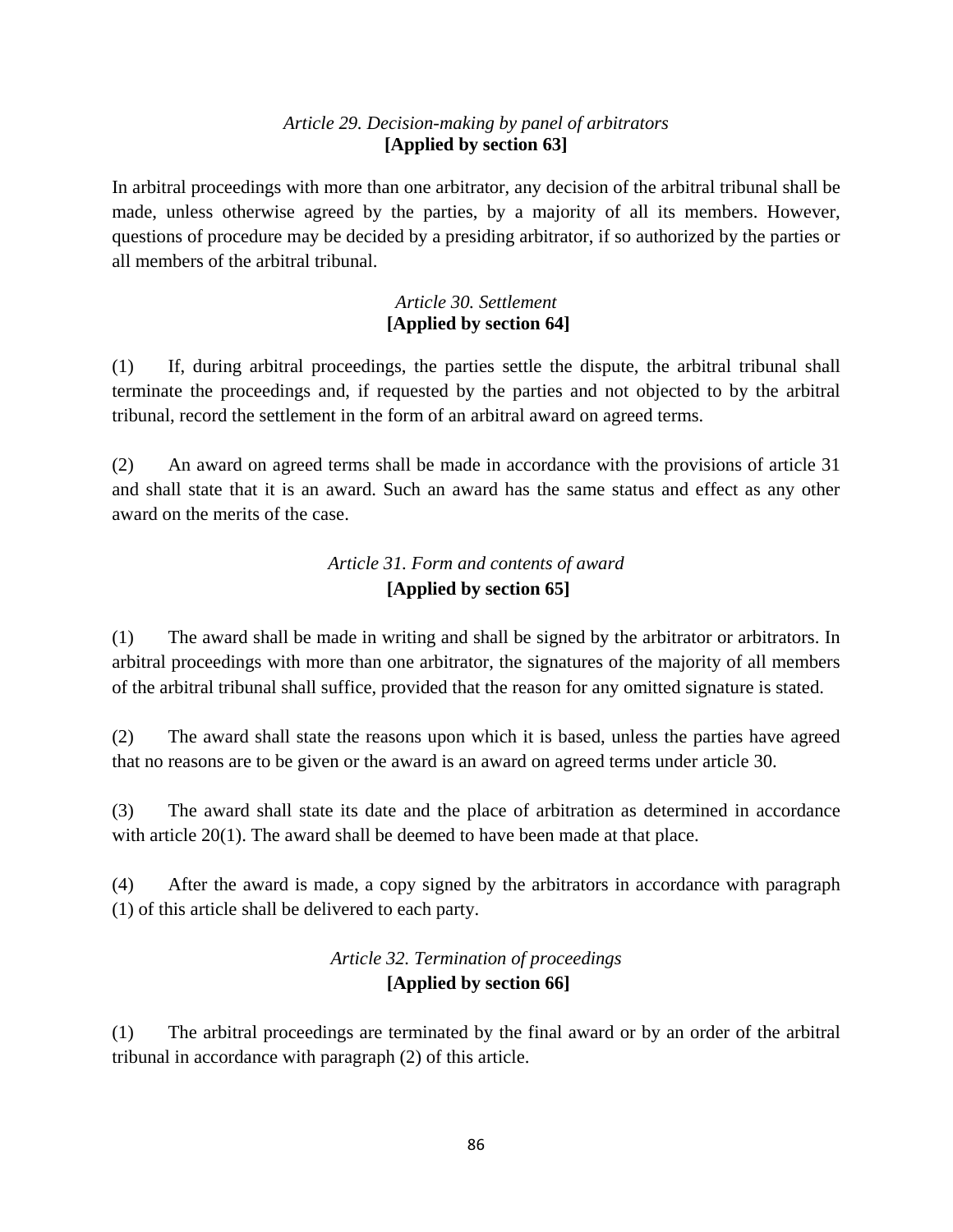(2) The arbitral tribunal shall issue an order for the termination of the arbitral proceedings when:

- (a) the claimant withdraws his claim, unless the respondent objects thereto and the arbitral tribunal recognizes a legitimate interest on his part in obtaining a final settlement of the dispute;
- (b) the parties agree on the termination of the proceedings;
- (c) the arbitral tribunal finds that the continuation of the proceedings has for any other reason become unnecessary or impossible.

(3) The mandate of the arbitral tribunal terminates with the termination of the arbitral proceedings, subject to the provisions of articles 33 and 34(4).

## *Article 33. Correction and interpretation of award; additional award*  **[Applied by section 67]**

(1) Within thirty days of receipt of the award, unless another period of time has been agreed upon by the parties:

- (a) a party, with notice to the other party, may request the arbitral tribunal to correct in the award any errors in computation, any clerical or typographical errors or any errors of similar nature;
- (b) if so agreed by the parties, a party, with notice to the other party, may request the arbitral tribunal to give an interpretation of a specific point of the award.

If the arbitral tribunal considers the request to be justified, it shall make the correction or give the interpretation within thirty days of receipt of the request. The interpretation shall form part of the award.

(2) The arbitral tribunal may correct any error of the type referred to in paragraph (1)*(a)* of this article on its own initiative within thirty days of the date of the award.

(3) Unless otherwise agreed by the parties, a party, with notice to the other party, may request, within thirty days of receipt of the award, the arbitral tribunal to make an additional award as to claims presented in the arbitral proceedings but omitted from the award. If the arbitral tribunal considers the request to be justified, it shall make the additional award within sixty days.

(4) The arbitral tribunal may extend, if necessary, the period of time within which it shall make a correction, interpretation or an additional award under paragraph (1) or (3) of this article.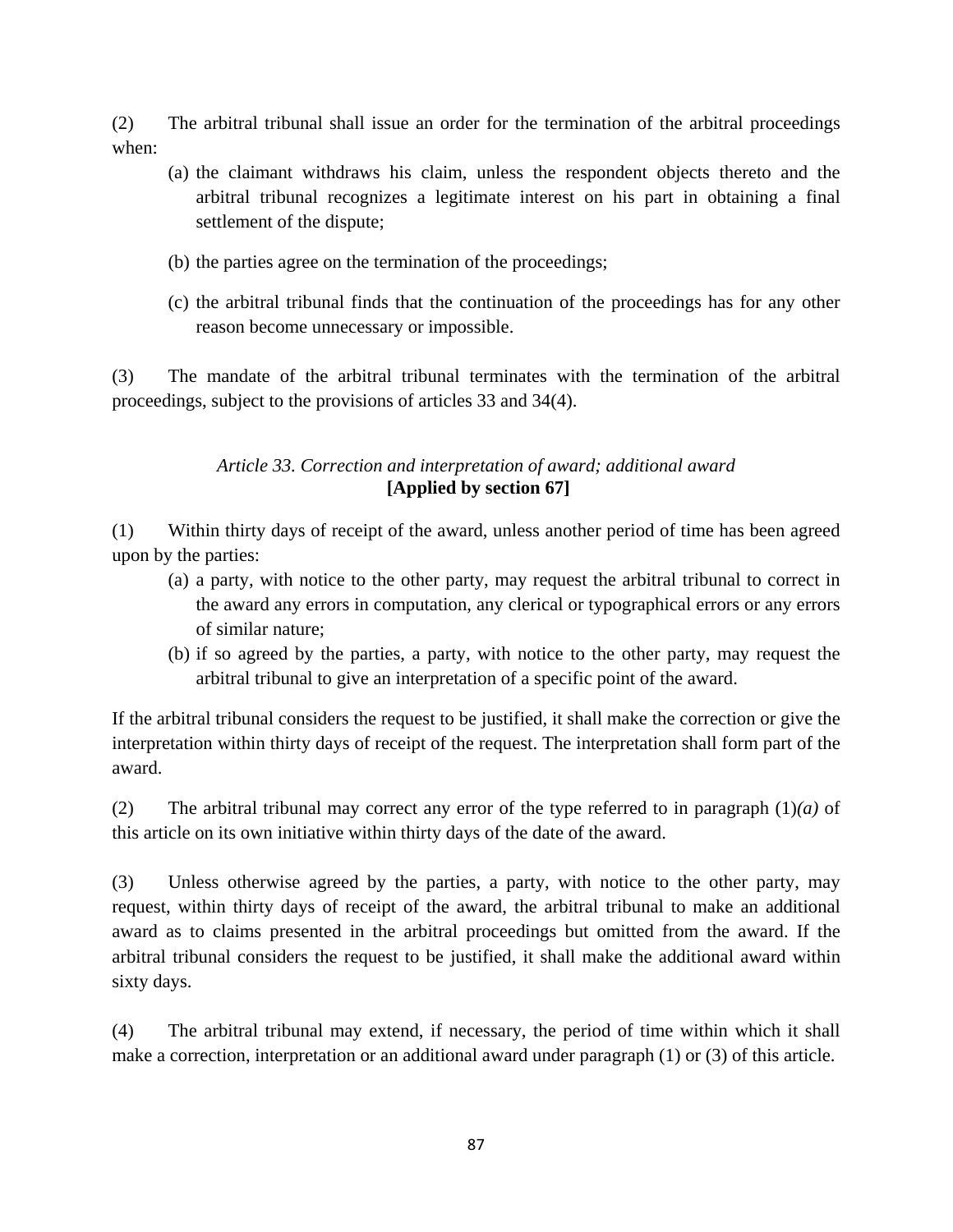(5) The provisions of article 31 shall apply to a correction or interpretation of the award or to an additional award.

### CHAPTER VII. RECOURSE AGAINST AWARD

### *Article 34. Application for setting aside as exclusive recourse against arbitral award* **[Applied by section 79]**

(1) Recourse to a court against an arbitral award may be made only by an application for setting aside in accordance with paragraphs (2) and (3) of this article.

- (2) An arbitral award may be set aside by the court specified in article 6 only if:
	- *(a)* the party making the application furnishes proof that:
		- (i) a party to the arbitration agreement referred to in article 7 was under some incapacity; or the said agreement is not valid under the law to which the parties have subjected it or, failing any indication thereon, under the law of this State; or
		- (ii) the party making the application was not given proper notice of the appointment of an arbitrator or of the arbitral proceedings or was otherwise unable to present his case; or
		- (iii) the award deals with a dispute not contemplated by or not falling within the terms of the submission to arbitration, or contains decisions on matters beyond the scope of the submission to arbitration, provided that, if the decisions on matters submitted to arbitration can be separated from those not so submitted, only that part of the award which contains decisions on matters not submitted to arbitration may be set aside; or
		- (iv) the composition of the arbitral tribunal or the arbitral procedure was not in accordance with the agreement of the parties, unless such agreement was in conflict with a provision of this Law from which the parties cannot derogate, or, failing such agreement, was not in accordance with this Law; or
	- *(b)* the court finds that:
		- (i) the subject-matter of the dispute is not capable of settlement by arbitration under the law of this State; or
		- (ii) the award is in conflict with the public policy of this State.

(3) An application for setting aside may not be made after three months have elapsed from the date on which the party making that application had received the award or, if a request had been made under article 33, from the date on which that request had been disposed of by the arbitral tribunal.

(4) The court, when asked to set aside an award, may, where appropriate and so requested by a party, suspend the setting aside proceedings for a period of time determined by it in order to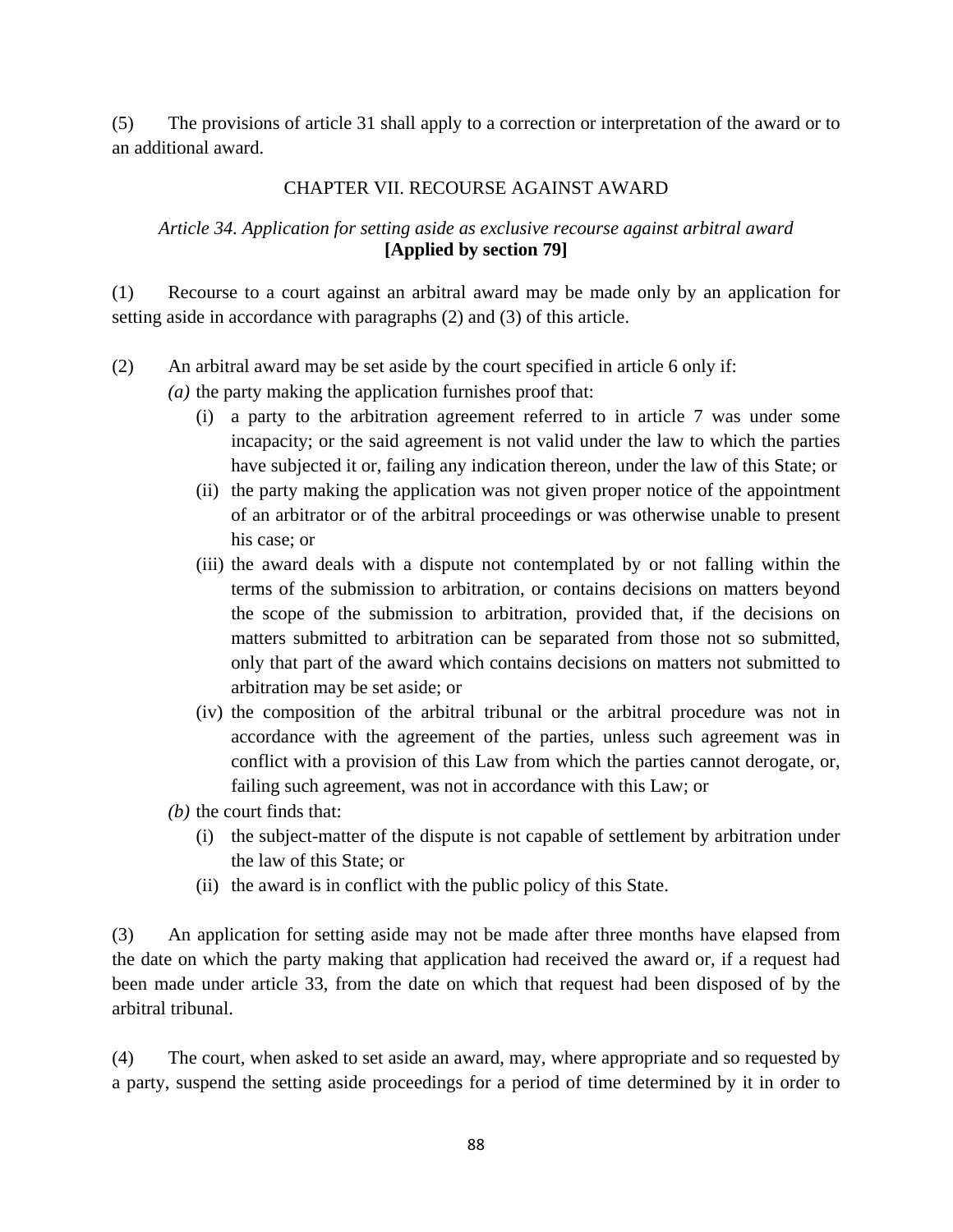give the arbitral tribunal an opportunity to resume the arbitral proceedings or to take such other action as in the arbitral tribunal's opinion will eliminate the grounds for setting aside.

## CHAPTER VIII. RECOGNITION AND ENFORCEMENT OF AWARDS

### *Article 35. Recognition and enforcement*  **[Substituted by sections 81-86]**

(1) An arbitral award, irrespective of the country in which it was made, shall be recognized as binding and, upon application in writing to the competent court, shall be enforced subject to the provisions of this article and of article 36.

(2) The party relying on an award or applying for its enforcement shall supply the original award or a copy thereof. If the award is not made in an official language of this State, the court may request the party to supply a translation thereof into such language.\*\*\*\* *(Article 35(2) has been amended by the Commission at its thirty-ninth session, 2006)* 

## *Article 36. Grounds for refusing recognition*  **[Substituted by sections 81-86]**

(1) Recognition or enforcement of an arbitral award, irrespective of the country in which it was made, may be refused only:

- *(a)* at the request of the party against whom it is invoked, if that party furnishes to the competent court where recognition or enforcement is sought proof that:
	- (i) a party to the arbitration agreement referred to in article 7 was under some incapacity; or the said agreement is not valid under the law to which the parties have subjected it or, failing any indication theron, under the law of the country where the award was made; or
	- (ii) the party against whom the award is invoked was not given proper notice of the appointment of an arbitrator or of the arbitral proceedings or was otherwise unable to present his case; or
	- (iii)the award deals with a dispute not contemplated by or not falling within the terms of the submission to arbitration, or it contains decisions on matters beyond the scope of the submission to arbitration, provided that, if the decisions on matters submitted to arbitration can be separated from those not so submitted, that part of the award which contains decisions on matters submitted to arbitration may be recognized and enforced; or
	- (iv)the composition of the arbitral tribunal or the arbitral procedure was not in accordance with the agreement of the parties or, failing such agreement, was not in accordance with the law of the country where the arbitration took place; or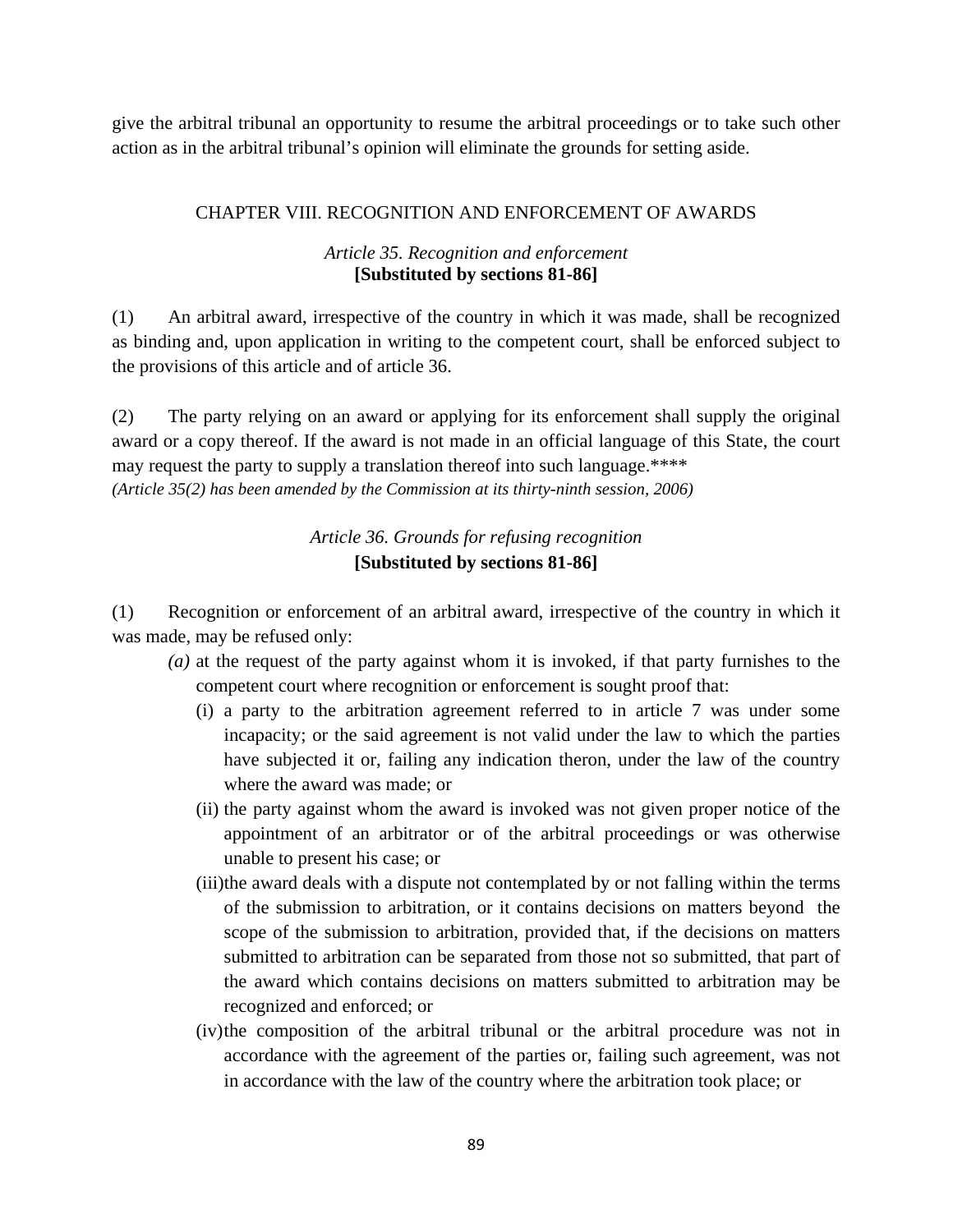- (v) the award has not yet become binding on the parties or has been set aside or suspended by a court of the country in which, or under the law of which, that award was made; or
- *(b)* if the court finds that:
	- (i) the subject-matter of the dispute is not capable of settlement by arbitration under the law of this State; or
	- (ii) the recognition or enforcement of the award would be contrary to the public policy of this State.

(2) If an application for setting aside or suspension of an award has been made to a court referred to in paragraph  $(1)(a)(v)$  of this article, the court where recognition or enforcement is sought may, if it considers it proper, adjourn its decision and may also, on the application of the party claiming recognition or enforcement of the award, order the other party to provide appropriate security.

\_\_\_\_\_\_\_\_\_\_\_\_\_\_\_\_\_\_\_\_\_\_\_\_\_\_\_\_\_\_\_\_\_\_\_\_\_\_\_\_\_\_\_\_\_\_\_\_\_\_\_\_\_\_\_\_\_\_\_\_\_\_\_\_\_\_\_\_\_\_

\* Article headings are for reference purposes only and are not to be used for purposes of interpretation.

\*\* The term "commercial" should be given a wide interpretation so as to cover matters arising from all relationships of a commercial nature, whether contractual or not. Relationships of a commercial nature include, but are not limited to, the following transactions: any trade transaction for the supply or exchange of goods or services; distribution agreement; commercial representation or agency; factoring; leasing; construction of works; consulting; engineering; licensing; investment; financing; banking; insurance; exploitation agreement or concession; joint venture and other forms of industrial or business cooperation; carriage of goods or passengers by air, sea, rail or road.

\*\*\* The conditions set forth in article 17I are intended to limit the number of circumstances in which the court may refuse to enforce an interim measure. It would not be contrary to the level of harmonization sought to be achieved by these model provisions if a State were to adopt fewer circumstances in which enforcement may be refused.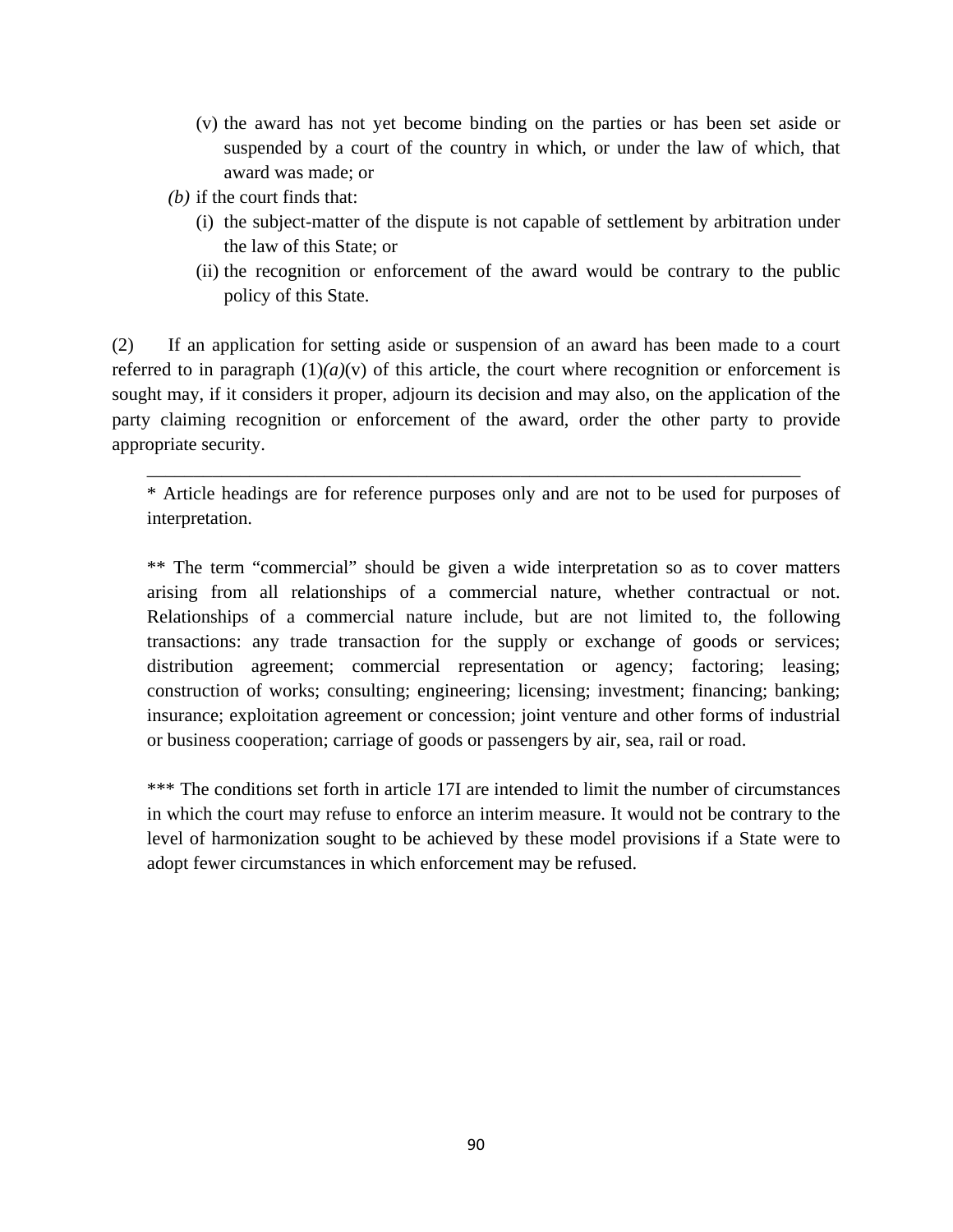#### **SCHEDULE 2**

## **PROVISIONS THAT MAY BE EXPRESSLY OPTED FOR OR AUTOMATICALLY APPLY**

**[**Sections 2 (2), 6 (4), 21 (4), 71 (2), 79 (2), 89 and 91**]** 

Sole 1. Notwithstanding section 21, any dispute that arises between the parties to an arbitrator. arbitration agreement is to be submitted to a sole arbitrator for arbitration.

Consolidation 2. (1) Where, in relation to two or more arbitral proceedings, it appears to the of arbitrations. Court that

- (a) a common question of law or fact arises in both or all of the arbitral proceedings,
- (b) the rights to relief claimed in those arbitral proceedings are in respect, or arise out, of the same transaction or series of transactions, or
- (c) for any other reason it is desirable to make an order under this section,

the Court may, on the application of any party to the arbitral proceedings, order

- (i) the arbitral proceedings to be consolidated on such terms as it thinks just, or to be heard at the same time or one immediately after another; or
- (ii) any of the arbitral proceedings to be stayed until after the determination of any of the issues relating to them.

 (2) Where, pursuant to sub-paragraph (1), the Court orders arbitral proceedings to be consolidated or to be heard at the same time or one immediately after another , the Court may

- (a) make consequential directions as to the payment of costs in the arbitral proceedings; and
- (b) if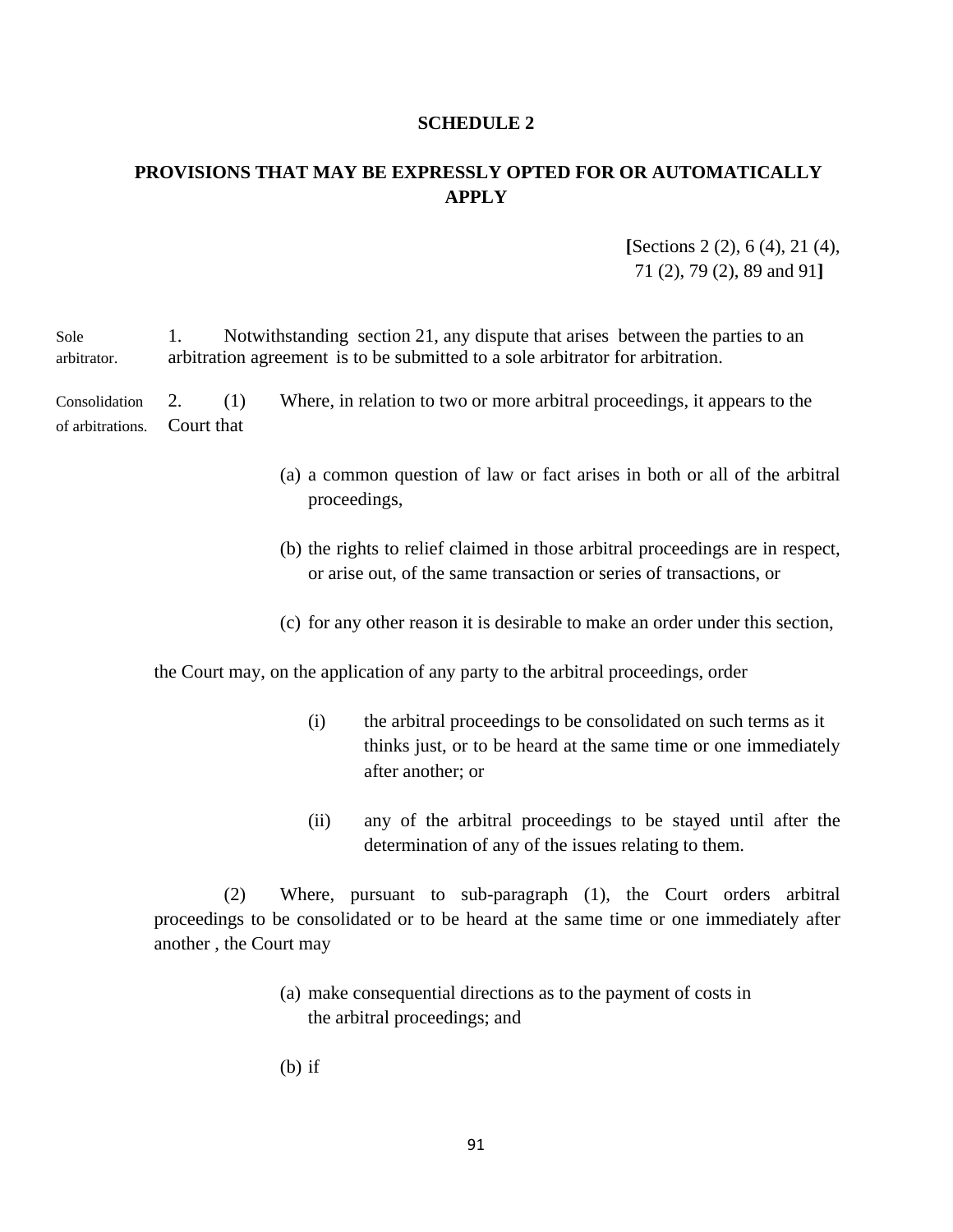- (i) all parties to the arbitral proceedings are in agreement as to the choice of arbitrator for the arbitral proceedings, appoint that arbitrator; or
- (ii) the parties cannot agree on the choice of arbitrator for the arbitral proceedings, appoint an arbitrator for arbitral proceedings (and, in the case of arbitral proceedings to be heard at the same time or one immediately after another, appoint the same arbitrator for those arbitral proceedings).

 (3) Where the Court appoints an arbitrator under sub-paragraph (2), any appointment of any other arbitrator that has been made for any of those arbitral proceedings shall cease to have effect for all purposes with effect from the date the appointment is made under sub-paragraph (2).

 (4) The arbitral tribunal that hears the arbitral proceedings that are consolidated under sub-paragraph (1) has the power provided under sections 72 and 73 in relation to the costs of those arbitral proceedings.

 (5) Where two or more arbitral proceedings are heard at the same time or one immediately after another under subsection (1), the arbitral tribunal

- (a) has the power provided under sections 72 and 73 only in relation to the costs of the arbitral proceedings that are heard by it; and
- (b) accordingly, does not have the power to order a party to any of the arbitral proceedings to pay the costs of a party to any other of those proceedings, unless the arbitral tribunal is the same tribunal hearing all of those arbitral proceedings.

(6) An order, direction or decision made by the Court under this paragraph is not subject to appeal.

Deciding 3. (1) Subject to sub-paragraphs (2) and (3), the Court may, on the application of questions of any party to arbitral proceedings, decide any question of law which arises in the course of law. the arbitral proceedings.

(2) An application under sub-paragraph (1) may be made only with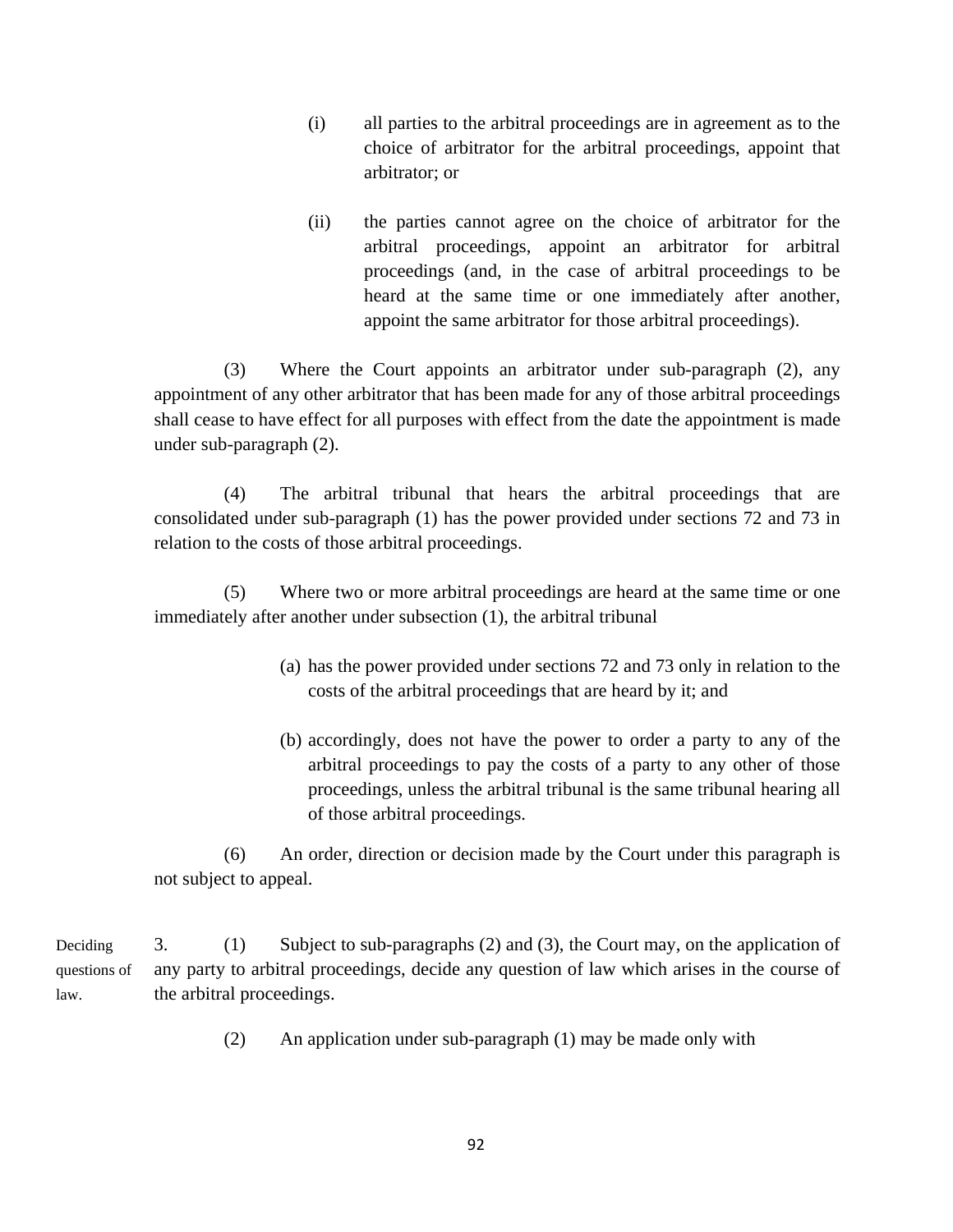- (a) the agreement in writing of all the other parties to the arbitral proceedings; or
- (b) the permission in writing of the arbitral tribunal.

(3) In making an application under sub-paragraph (1), the party making the application shall

(a) identify the question of law to be decided; and

(b) state the grounds on which the application is based.

(4) The Court shall not entertain an application under sub-paragraph (1) unless it is satisfied that the decision of the question of law might produce substantial savings in costs to the parties.

(5) The leave of the Court or the Court of Appeal is required for any appeal from a decision of the Court under sub-paragraph (1).

Challenging an 4. (1) A party to arbitral proceedings may apply to the Court challenging an arbitral award award in the arbitral proceedings on the ground of serious irregularity affecting the on grounds of tribunal, the arbitral proceedings or the award.

serious

irregularity. (2) Serious irregularity means an irregularity of one or more of the following kinds which the Court considers has caused or will cause substantial injustice to the applicant:

- (a) failure by the arbitral tribunal to comply with section 44;
- (b) the arbitral tribunal exceeding its powers (otherwise than by exceeding its jurisdiction);
- (c) failure by the arbitral tribunal to conduct the arbitral proceedings in accordance with the procedure agreed by the parties;
- (d) failure by the arbitral tribunal to deal with all the issues that were put to it;
- (e) any arbitral or other institution or person vested by the parties with powers in relation to the arbitral proceedings or the award exceeding its powers;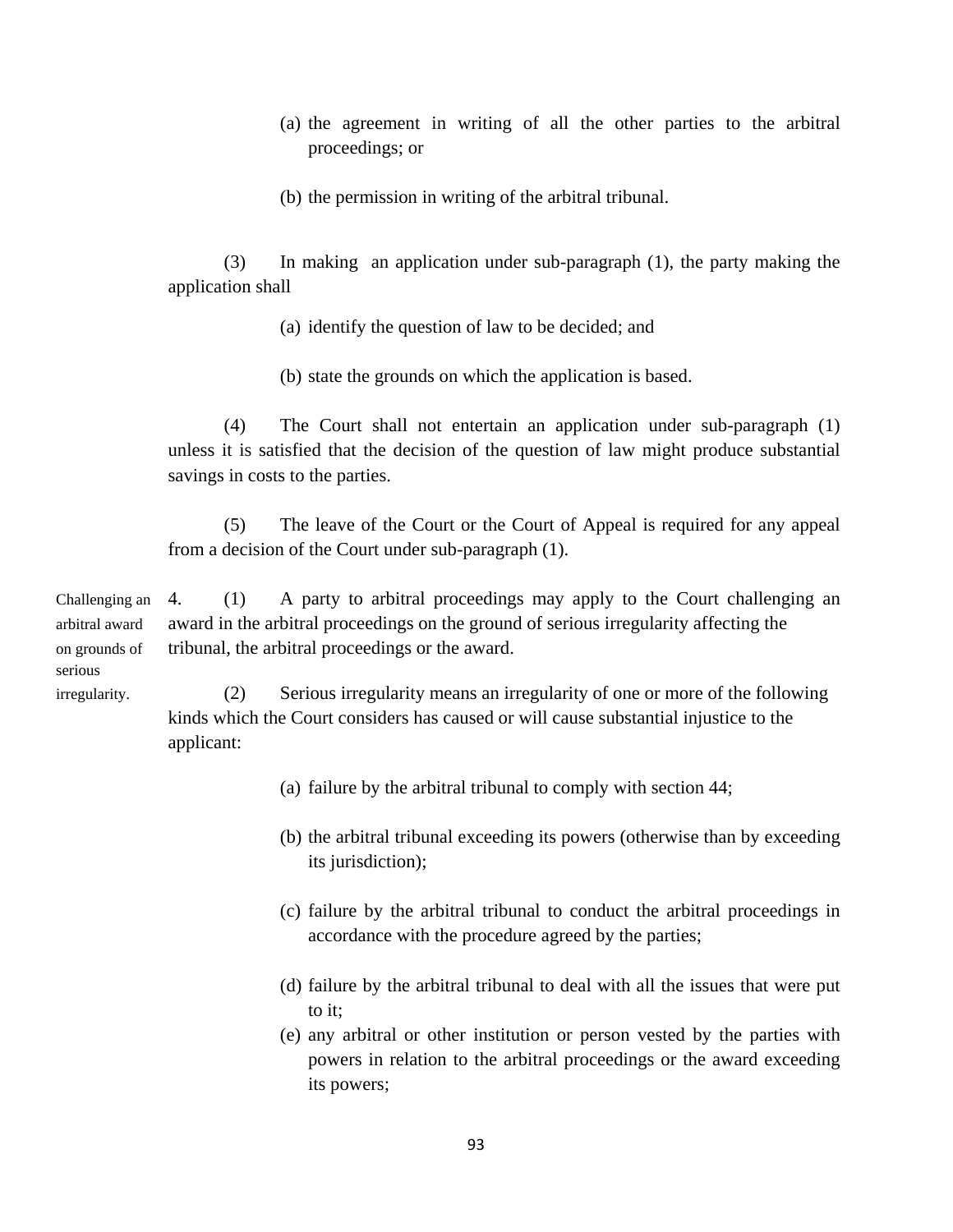- (f) failure by the arbitral tribunal to give, under section 67, an interpretation of the award the effect of which is uncertain or ambiguous;
- (g) the award being obtained by fraud, or the award or the way in which the award was procured being contrary to public policy;
- (h) failure to comply with the requirements as to the form of the award; or
- (i) any irregularity in the conduct of the arbitral proceedings, or in the award which is admitted by the arbitral tribunal or by any arbitral or other institution or person vested by the parties with powers in relation to the arbitral proceedings or the award.

(3) If there is shown to be serious irregularity affecting the arbitral tribunal, the arbitral proceedings or the award, the Court may make an order

- (a) remitting the award to the arbitral tribunal, in whole or in part, for reconsideration;
- (b) setting aside the award, in whole or in part; or
- (c) declaring the award to be of no effect, in whole or in part.

(4) Where the award is remitted to the arbitral tribunal, in whole or in part, for reconsideration, the tribunal shall make a fresh award in respect of the matters remitted within

- (a) three months of the date of the order for remission; or
- (b) such longer period as the Court considers reasonable in all the circumstances, having regard to the object outlined in section 3.

(5) The Court shall not set aside an award or to declare an award to be of no effect, in whole or in part, unless it is satisfied that it would be inappropriate to remit the matters in question to the arbitral tribunal for reconsideration.

(6) The leave of the Court or the Court of Appeal is required for any appeal from a decision, order or direction of the Court under this paragraph.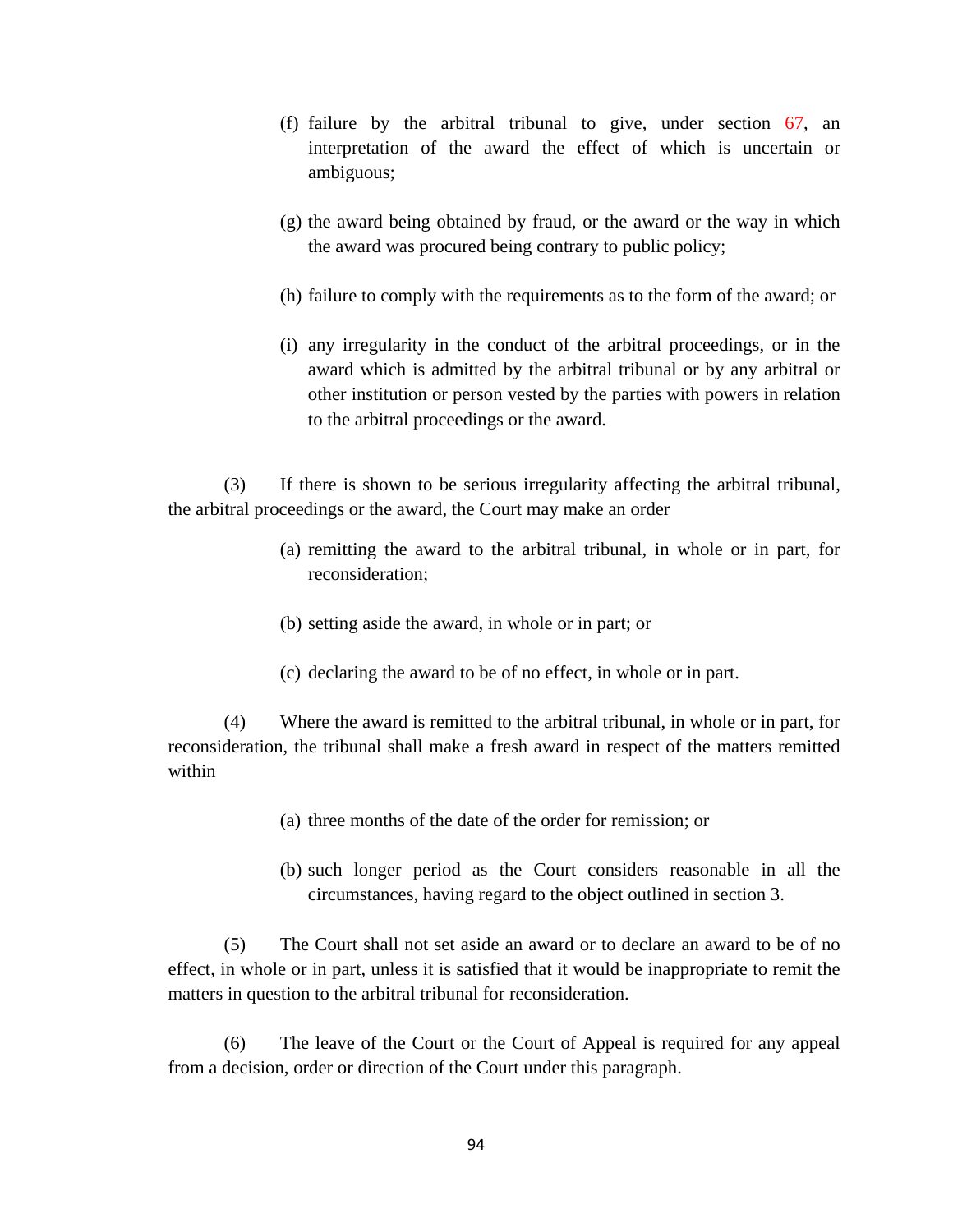(7) Paragraph 7 also applies to an application or appeal under this paragraph.

Appeal. **5.** (1) Subject to paragraph 6, a party to arbitral proceedings may appeal to the Court on a question of law arising out of an award made in the arbitral proceedings.

> (2) An agreement to dispense with the reasons for an arbitral tribunal's award shall be treated as an agreement to exclude the Court's jurisdiction under this paragraph.

> (3) The Court shall decide the question of law which is the subject of the appeal on the basis of the findings of fact in the award.

> (4) The Court shall not consider any of the criteria set out in paragraph 6 (4) (c) (i) or (ii) when it decides the question of law under sub-paragraph (3).

- (5) On hearing an appeal under this paragraph, the Court may make an order
	- (a) confirming the award;
	- (b) varying the award;
	- (c) remitting the award to the arbitral tribunal, in whole or in part, for reconsideration in the light of the Court's decision; or
	- (d) setting aside the award, in whole or in part.

(6) Where the award is remitted to the arbitral tribunal, in whole or in part, for reconsideration, the tribunal shall make a fresh award in respect of the matters remitted within

- (a) three months of the date of the order for remission; or
- (b) such longer period as the Court considers reasonable in all the circumstances, having regard to the object outlined in section 3.

(7) The Court shall not set aside an award, in whole or in part, unless it is satisfied that it would be inappropriate to remit the matters in question to the arbitral tribunal for reconsideration.

(8) The leave of the Court or the Court of Appeal is required for any further appeal from an order made by the Court under sub-paragraph (5).

(9) Leave to further appeal shall not be granted unless the question is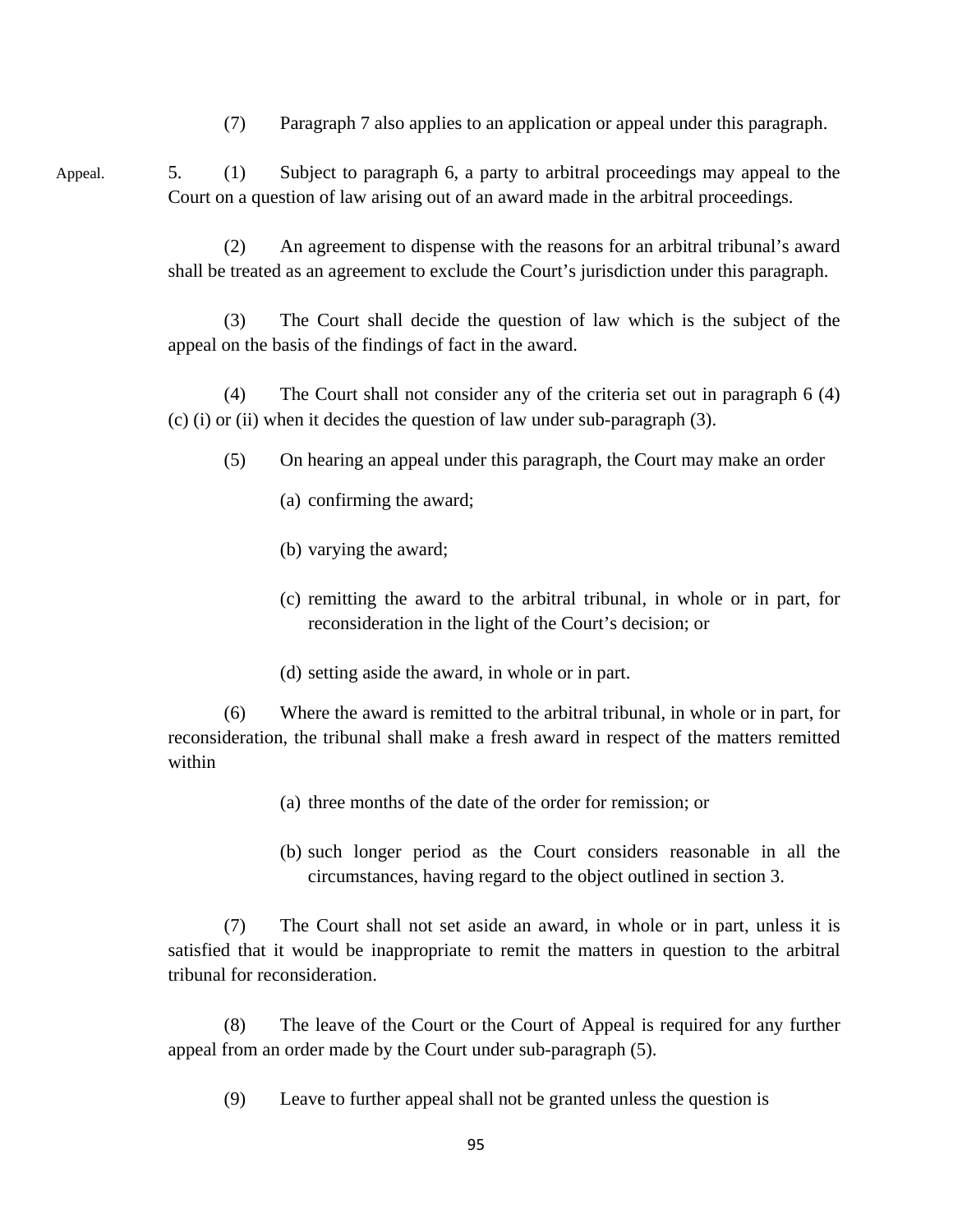- (a) one of general importance; or
- (b) one which, for some other special reason, should be considered by the Court of Appeal.

(10) Paragraphs 6 and 7 also apply to an appeal or further appeal under this paragraph.

Application for 6. (1) Subject to sub-paragraph (2), an appeal under paragraph 5 on a question of leave to appeal law may be brought by a party to arbitral proceedings only with against arbitral award on (a) the agreement of all the other parties to the arbitral proceedings; question of or law. (a) the leave of the Court.

(2) In an application for leave to appeal, the party making the application shall

(a) identify the question of law to be decided; and

(b) state the grounds on which the application is based.

 (3) The Court shall determine an application for leave to appeal without a hearing, unless it appears to the Court that a hearing is required.

- (4) Leave to appeal is to be granted only if the Court is satisfied that
	- (a) the decision of the question will substantially affect the rights of one or more of the parties;
	- (b) the question is one which the arbitral tribunal was asked to decide; and
	- (c) that, on the basis of the findings of fact in the award,
		- (i) the decision of the arbitral tribunal on the question is obviously wrong; or
		- (ii) the question is one of general importance and the decision of the arbitral tribunal is at least open to serious doubt.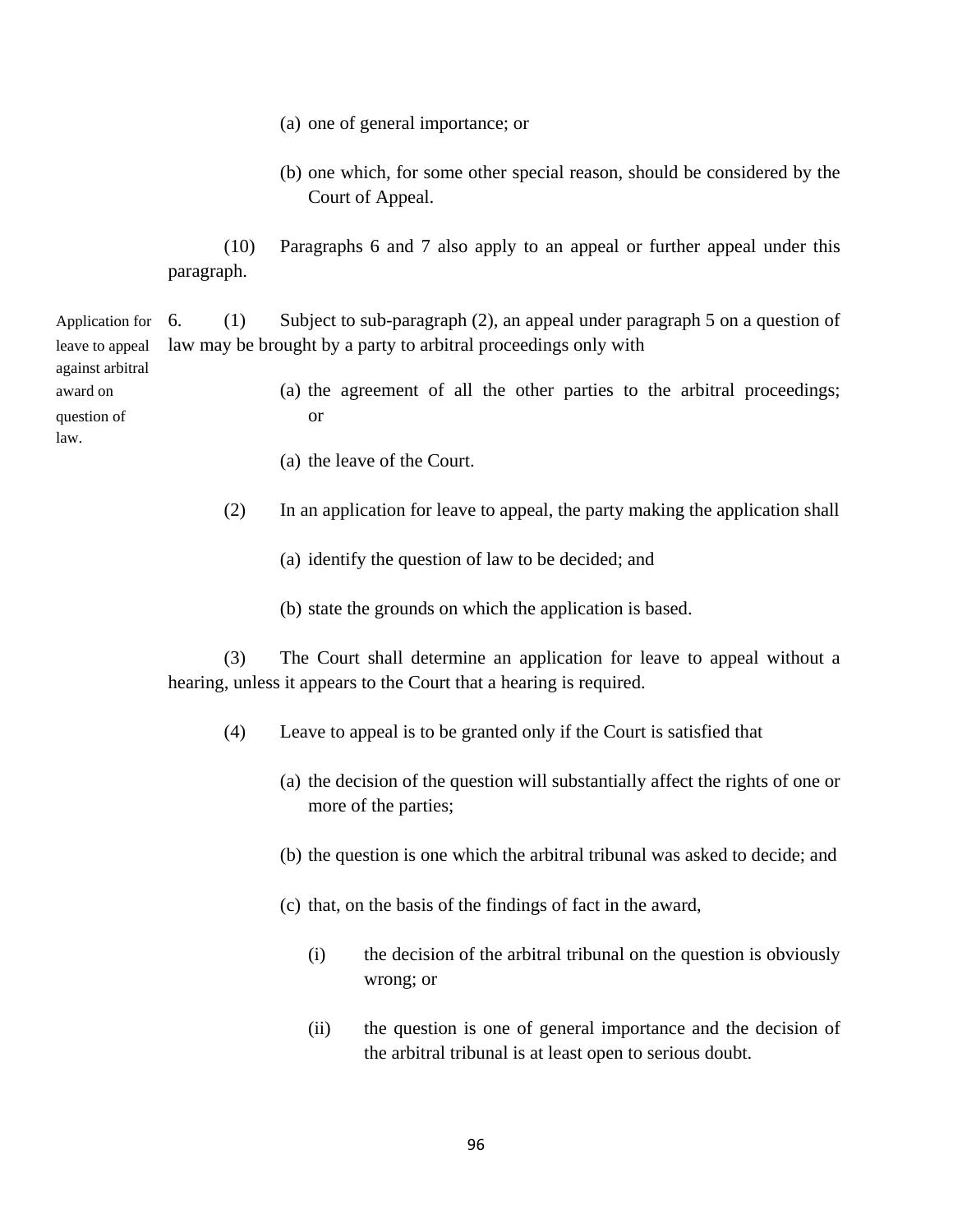(5) The leave of the Court or the Court of Appeal is required for any appeal from a decision of the Court to grant or refuse leave to appeal

(6) Leave to appeal from a decision of the Court shall not be granted unless the question is

- (a) one of general importance; or
- (b) one which, for some other special reason, should be considered by the Court of Appeal.

Supplementary 7. (1) An application or appeal under paragraph 4, 5 or 6 may not be brought, provisions. unless the applicant or appellant has first exhausted any available

- (a) recourse under section 67; and
- (b) arbitral process of appeal or review.

 (2) Where, on an application or appeal, it appears to the Court that the award does not

- (a) contain the arbitral tribunal's reasons for the award, or
- (b) set out the arbitral tribunal's reasons for the award in sufficient detail to enable the Court properly to consider the application or appeal,

the Court may order the tribunal to state the reasons for the award in sufficient detail for that purpose.

 (3) Where the Court makes an order under subsection (2), it may make a further order that it thinks fit with respect to any additional costs of the arbitration resulting from its order.

- (4) The Court may,
	- (a) order the applicant or appellant to give security for the costs of the application or appeal; and
	- (b) if the order is not complied with, direct that the application or appeal is to be dismissed.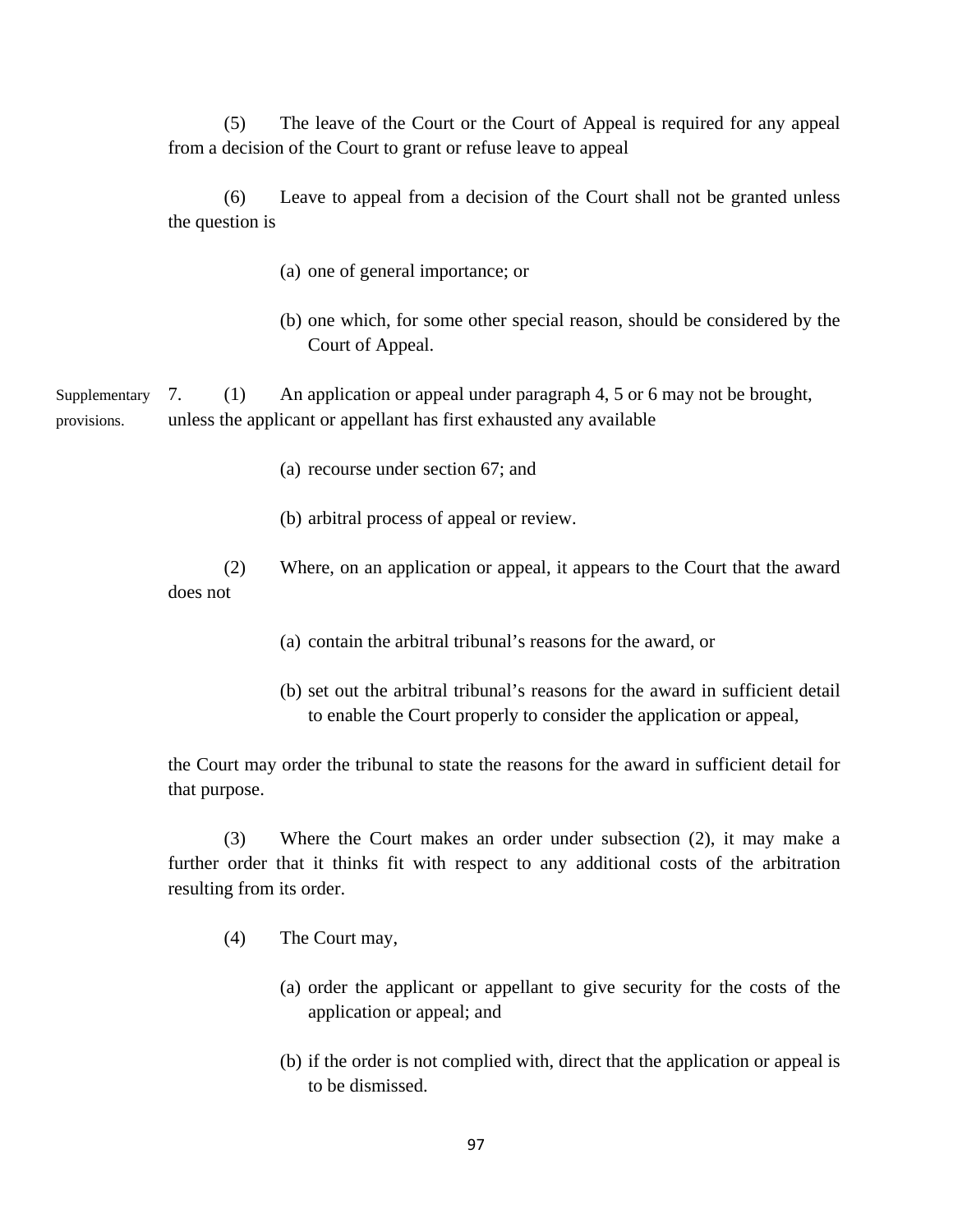(5) The power to order security for costs must not be exercised only on the ground that the applicant or appellant is

- (a) a natural person who is ordinarily resident outside the Virgin Islands;
- (b) a body corporate
	- (i) incorporated under the law of a place outside the Virgin Islands; or
	- (ii) the central management and control of which is exercised outside the Virgin Islands; or
- (c) an association
	- (i) formed under the law of a place outside the Virgin Islands; or
	- (ii) the central management and control of which is exercised outside the Virgin Islands.
- (6) The Court may,
	- (a) order that any money payable under the award is to be paid into the Court or otherwise secured pending the determination of the application or appeal; and
	- (b) if the order is not complied with, direct that the application or appeal is to be dismissed.

 (7) The Court or the Court of Appeal may impose conditions to the same or similar effect as an order under sub-paragraph (4) or (6) on granting leave to appeal under paragraph 4, 5 or 6.

 (8) Sub-paragraph (7) does not affect the general discretion of the Court or the Court of Appeal to grant leave subject to conditions.

 (9) An order, direction or decision made by the Court or the Court of Appeal under this section is not subject to appeal.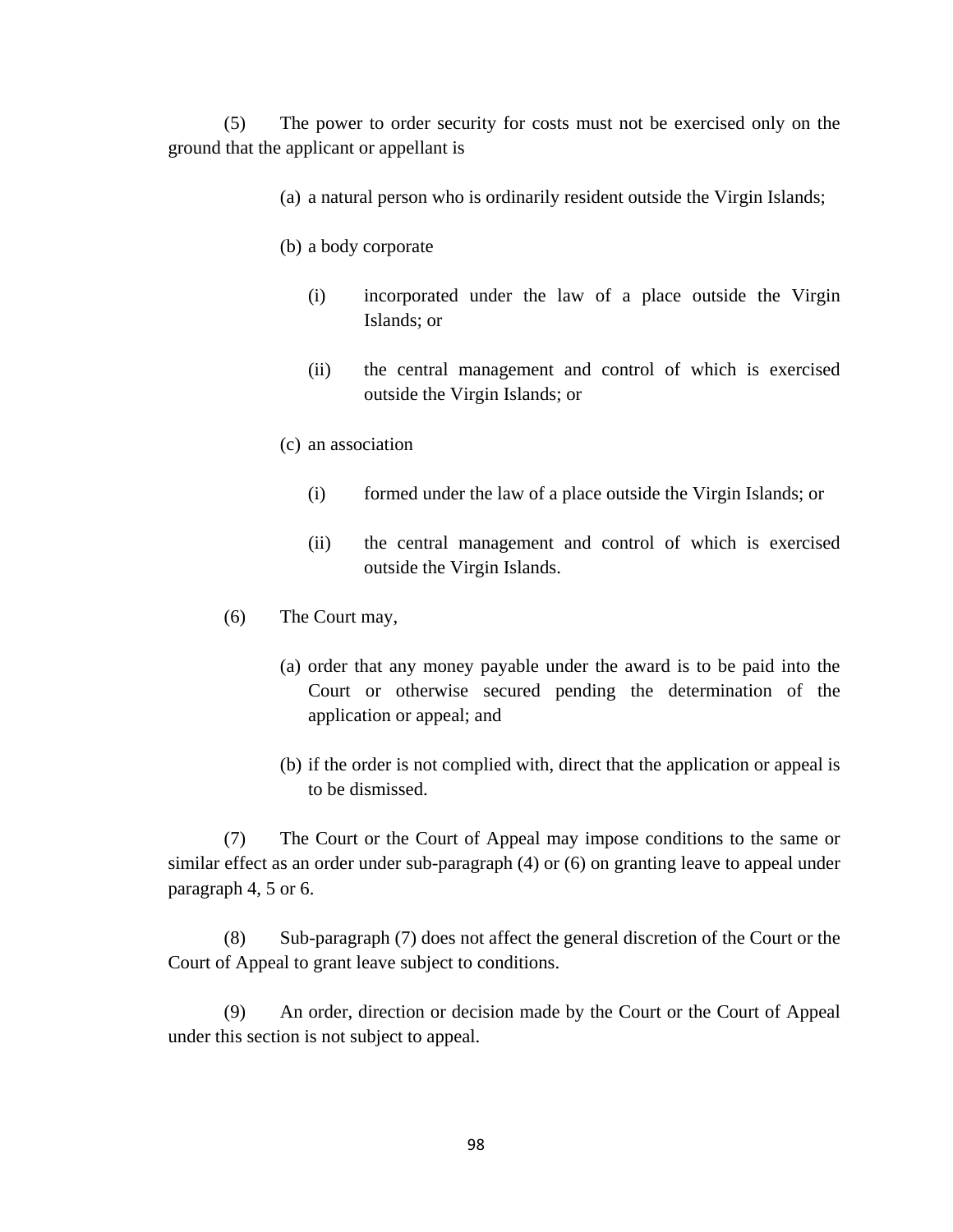## **SCHEDULE 3**

**[**Section 87 (1)**]** 

# **STATES AND TERRITORIES THAT ARE PARTIES TO THE NEW YORK CONVENTION**

| No.            | <b>Name</b>                      | Date of Entry Into Force |
|----------------|----------------------------------|--------------------------|
|                |                                  |                          |
| $\mathbf{1}$   | Afghanistan                      | 28 February 2005         |
| $\overline{2}$ | Albania                          | 25 September 2001        |
| 3              | Algeria                          | 8 May 1989               |
| 4              | Antigua and Barbuda              | 3 May 1989               |
| 5              | Argentina                        | 12 June 1989             |
| 6              | Armenia                          | 29 March 1998            |
| $\overline{7}$ | Australia                        | 24 June 1975             |
| 8              | Austria                          | 31 July 1961             |
| 9              | Azerbaijan                       | 29 May 2000              |
| 10             | <b>Bahamas</b>                   | 20 March 2007            |
| 11             | Bahrain                          | 5 July 1988              |
| 12             | Bangladesh                       | 4 August 1992            |
| 13             | <b>Barbados</b>                  | 14 June 1993             |
| 14             | <b>Belarus</b>                   | 13 February 1961         |
| 15             | Belgium                          | 16 November 1975         |
| 16             | Benin                            | 14 August 1974           |
| 17             | Bermuda                          | 14 November 1979         |
| 18             | Bolivia (Plurinational State of) | 27 July 1995             |
| 19             | Bosnia and Herzegovina           | 6 March 1992             |
| 20             | <b>Botswana</b>                  | 19 March 1972            |
| 21             | <b>Brazil</b>                    | 5 September 2002         |
| 22             | <b>Brunei Darussalam</b>         | 23 October 1996          |
| 23             | Bulgaria                         | 8 January 1962           |
| 24             | <b>Burkina Faso</b>              | 21 June 1987             |
| 25             | Cambodia                         | 4 April 1960             |
| 26             | Cameroon                         | 19 May 1988              |
| 27             | Canada                           | 10 August 1986           |
| 28             | Cayman Islands                   | 26 November 1980         |
| 29             | Central African Republic         | 13 January 1963          |
| 30             | Chile                            | 3 December 1975          |
| 31             | China                            | 22 April 1987            |
| 32             | Colombia                         | 24 December 1979         |
| 33             | Cook Islands                     | 12 April 2009            |
| 34             | Costa Rica                       | 24 January 1988          |
| 35             | Côte d'Ivoire                    | 2 May 1991               |
| 36             | Croatia                          | 8 October 1991           |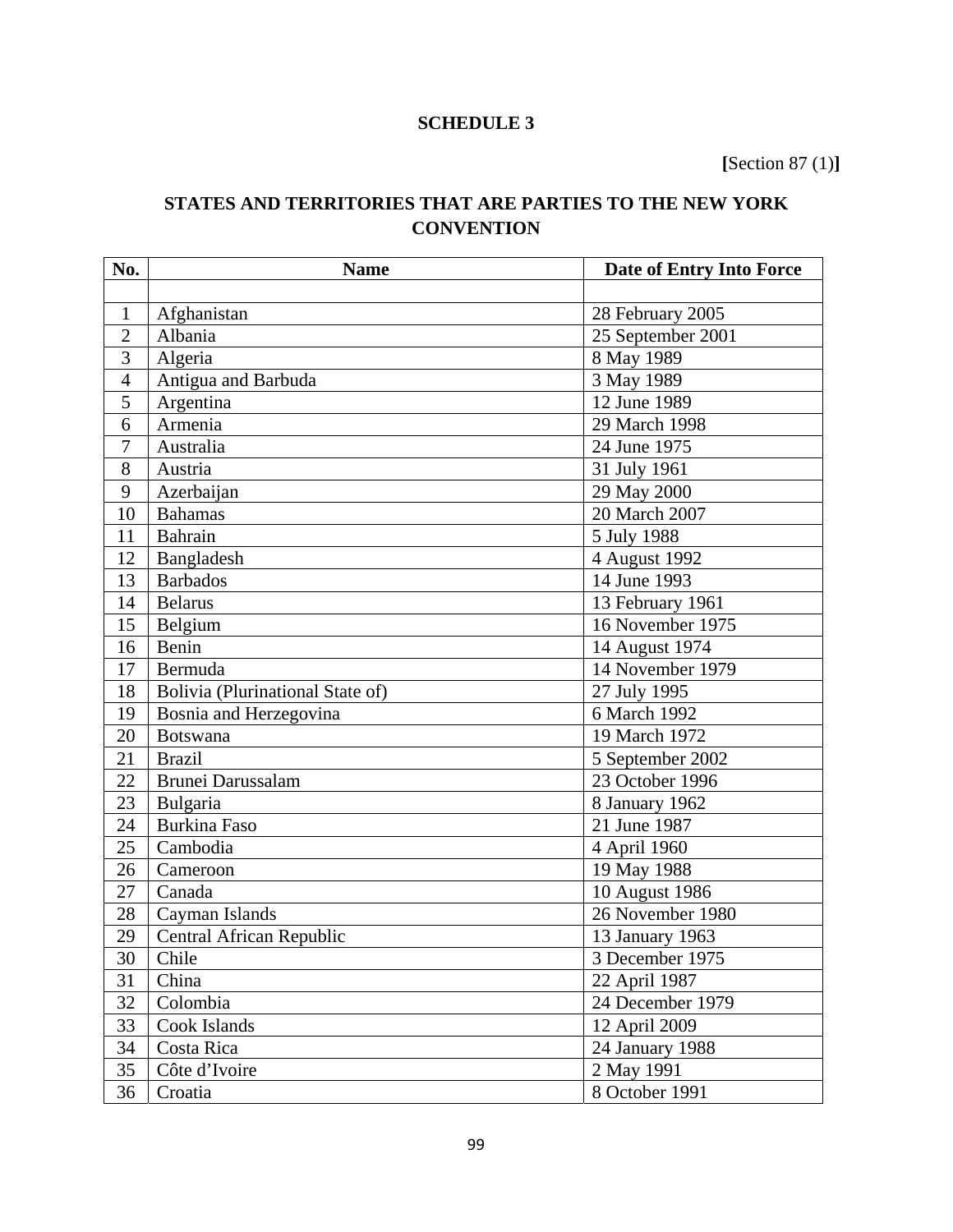| 37 | Cuba                   | 30 March 1975     |
|----|------------------------|-------------------|
| 38 | Cyprus                 | 29 March 1981     |
| 39 | Czech Republic         | 1 January 1993    |
| 40 | Denmark                | 22 March 1973     |
| 41 | Djibouti               | 27 June 1977      |
| 42 | Dominica               | 26 January 1989   |
| 43 | Dominican Republic     | 10 July 2002      |
| 44 | Ecuador                | 3 April 1962      |
| 45 | Egypt                  | 7 June 1959       |
| 46 | El Salvador            | 27 May 1998       |
| 47 | Estonia                | 28 November 1993  |
| 48 | Faeroe Islands         | 10 February 1976  |
| 49 | Fiji                   | 26 December 2010  |
| 50 | Finland                | 19 April 1962     |
| 51 | France                 | 24 September 1959 |
| 52 | Gabon                  | 15 March 2007     |
| 53 | Georgia                | 31 August 1994    |
| 54 | Germany                | 28 September 1961 |
| 55 | Ghana                  | 8 July 1968       |
| 56 | Gibraltar              | 24 September 1975 |
| 57 | Greece                 | 14 October 1962   |
| 58 | Greenland              | 10 February 1976  |
| 59 | Guatemala              | 19 June 1984      |
| 60 | Guernsey               | 19 April 1985     |
| 61 | Guinea                 | 23 April 1991     |
| 62 | Haiti                  | 4 March 1984      |
| 63 | <b>Holy See</b>        | 12 August 1975    |
| 64 | Honduras               | 1 January 2001    |
| 65 | Hong Kong              | 1 July 1997       |
| 66 | Hungary                | 3 June 1962       |
| 67 | Iceland                | 24 April 2002     |
| 68 | India                  | 11 October 1960   |
| 69 | Indonesia              | 5 January 1982    |
| 70 | Iran (Islamic Rep. of) | 13 January 2002   |
| 71 | Ireland                | 10 August 1981    |
| 72 | Isle of Man            | 22 February 1979  |
| 73 | Israel                 | 7 June 1959       |
| 74 | Italy                  | 1 May 1969        |
| 75 | Jamaica                | 8 October 2002    |
| 76 | Japan                  | 18 September 1961 |
| 77 | Jersey                 | 28 May 2002       |
| 78 | Jordan                 | 13 February 1980  |
| 79 | Kazakhstan             | 18 February 1996  |
| 80 | Kenya                  | 11 May 1989       |
| 81 | Korea (Republic of)    | 9 May 1973        |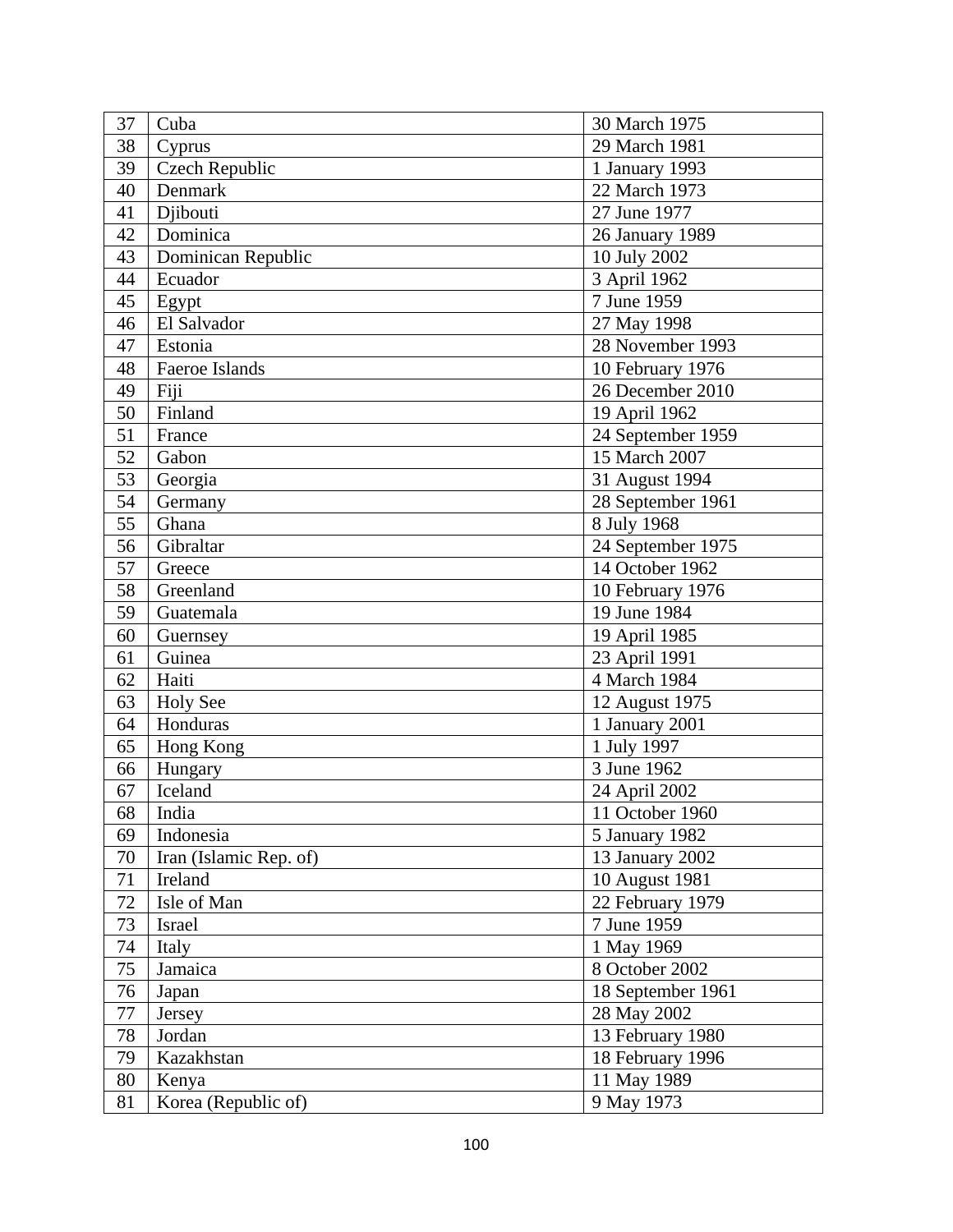| 82  | Kuwait                           | 27 July 1978      |
|-----|----------------------------------|-------------------|
| 83  | Kyrgyzstan                       | 18 March 1997     |
| 84  | Lao People's Democratic Republic | 15 September 1998 |
| 85  | Latvia                           | 13 July 1992      |
| 86  | Lebanon                          | 9 November 1998   |
| 87  | Lesotho                          | 11 September 1989 |
| 88  | Liberia                          | 15 December 2005  |
| 89  | Liechtenstein                    | 5 October 2011    |
| 90  | Lithuania                        | 12 June 1995      |
| 91  | Luxembourg                       | 8 December 1983   |
| 92  | Macao                            | 19 July 2005      |
| 93  | Madagascar                       | 14 October 1962   |
| 94  | Malaysia                         | 3 February 1986   |
| 95  | Mali                             | 7 December 1994   |
| 96  | Malta                            | 20 September 2000 |
| 97  | Marshall Islands                 | 21 March 2007     |
| 98  | Mauritania                       | 30 April 1997     |
| 99  | Mauritius                        | 17 September 1996 |
| 100 | Mexico                           | 13 July 1971      |
| 101 | Moldova                          | 17 December 1998  |
| 102 | Monaco                           | 31 August 1982    |
| 103 | Mongolia                         | 22 January 1995   |
| 104 | Montenegro                       | 3 June 2006       |
| 105 | Morocco                          | 7 June 1959       |
| 106 | Mozambique                       | 9 September 1998  |
| 107 | Nepal                            | 2 June 1998       |
| 108 | Netherlands                      | 23 July 1964      |
| 109 | Netherlands Antilles             | 24 April 1964     |
| 110 | New Zealand                      | 6 April 1983      |
| 111 | Nicaragua                        | 23 December 2003  |
| 112 | Niger                            | 12 January 1965   |
|     | 113 Nigeria                      | 15 June 1970      |
| 114 | Norway                           | 12 June 1961      |
| 115 | Oman                             | 26 May 1999       |
| 116 | Pakistan                         | 12 October 2005   |
| 117 | Panama                           | 8 January 1985    |
| 118 | Paraguay                         | 6 January 1998    |
| 119 | Peru                             | 5 October 1988    |
| 120 | Philippines                      | 4 October 1967    |
| 121 | Poland                           | 1 January 1962    |
| 122 | Portugal                         | 16 January 1995   |
| 123 | Qatar                            | 30 March 2003     |
| 124 | Romania                          | 12 December 1961  |
| 125 | <b>Russian Federation</b>        | 22 November 1960  |
| 126 | Rwanda                           | 29 January 2009   |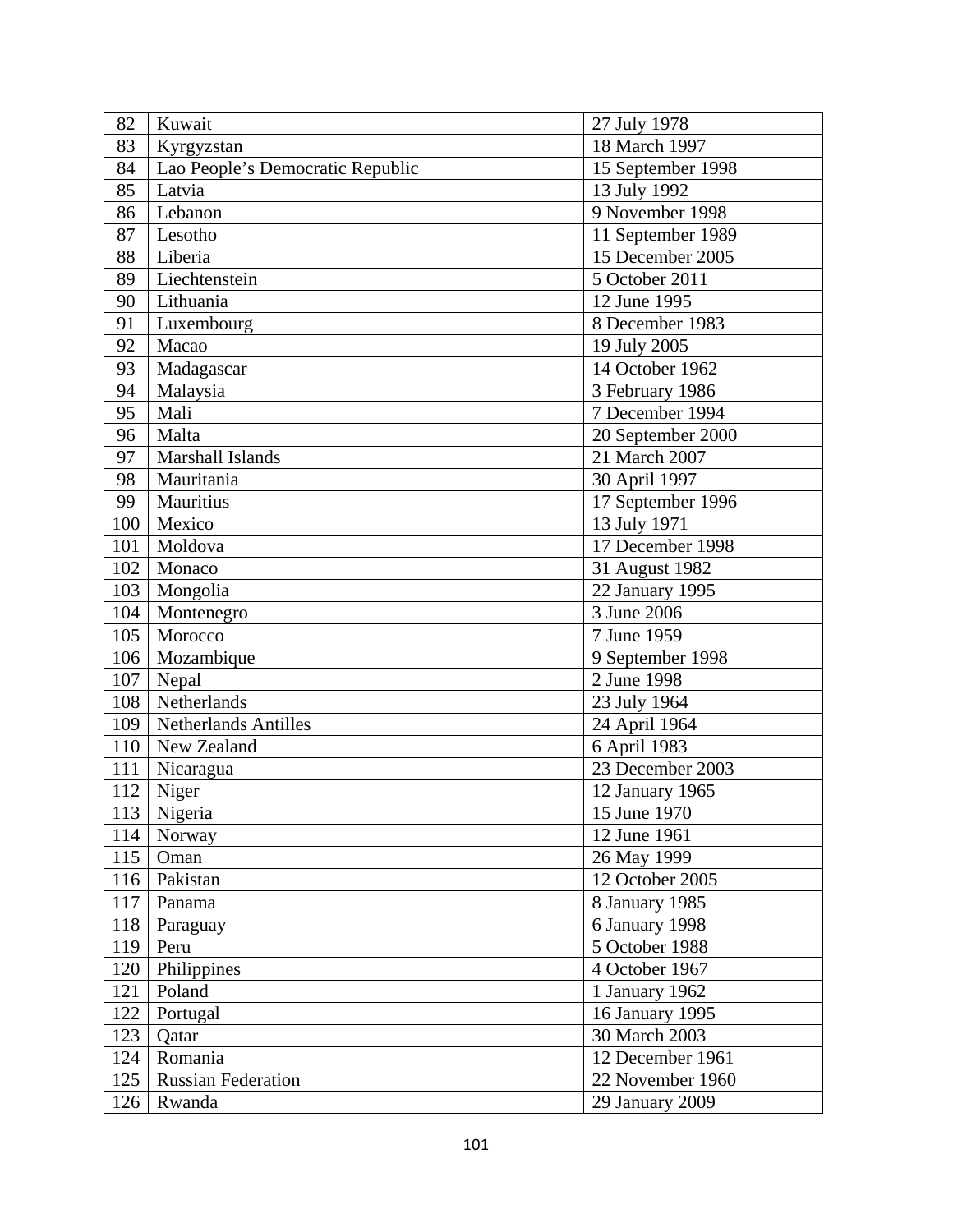| 127 | Saint Vincent and the Grenadines                     | 11 December 2000  |
|-----|------------------------------------------------------|-------------------|
| 128 | San Marino                                           | 15 August 1979    |
| 129 | Saudi Arabia                                         | 18 July 1994      |
| 130 | Senegal                                              | 15 January 1995   |
| 131 | Serbia                                               | 27 April 1992     |
| 132 | Singapore                                            | 19 November 1986  |
| 133 | Slovakia                                             | 1 January 1993    |
| 134 | Slovenia                                             | 25 June 1991      |
| 135 | South Africa                                         | 1 August 1976     |
| 136 | Spain                                                | 10 August 1977    |
| 137 | Sri Lanka                                            | 8 July 1962       |
| 138 | Surinam                                              | 24 April 1964     |
| 139 | Sweden                                               | 27 April 1972     |
| 140 | Switzerland                                          | 30 August 1965    |
| 141 | Syrian Arab Republic                                 | 7 June 1959       |
| 142 | Tanzania (United Republic of)                        | 12 January 1965   |
| 143 | Thailand                                             | 20 March 1960     |
| 144 | The former Yugoslav Republic of Macedonia            | 17 November 1991  |
| 145 | Trinidad and Tobago                                  | 15 May 1966       |
| 146 | Tunisia                                              | 15 October 1967   |
| 147 | Turkey                                               | 30 September 1992 |
| 148 | Uganda                                               | 12 May 1992       |
| 149 | Ukraine                                              | 8 January 1961    |
| 150 | <b>United Arab Emirates</b>                          | 19 November 2006  |
| 151 | United Kingdom of Great Britain and Northern Ireland | 23 December 1975  |
| 152 | <b>United States of America</b>                      | 29 December 1970  |
| 153 | Uruguay                                              | 28 June 1983      |
| 154 | Uzbekistan                                           | 7 May 1996        |
| 155 | Venezuela (Bolivarian Republic of)                   | 9 May 1995        |
| 156 | Vietnam                                              | 11 December 1995  |
| 157 | Zambia                                               | 12 June 2002      |
| 158 | Zimbabwe                                             | 28 December 1994  |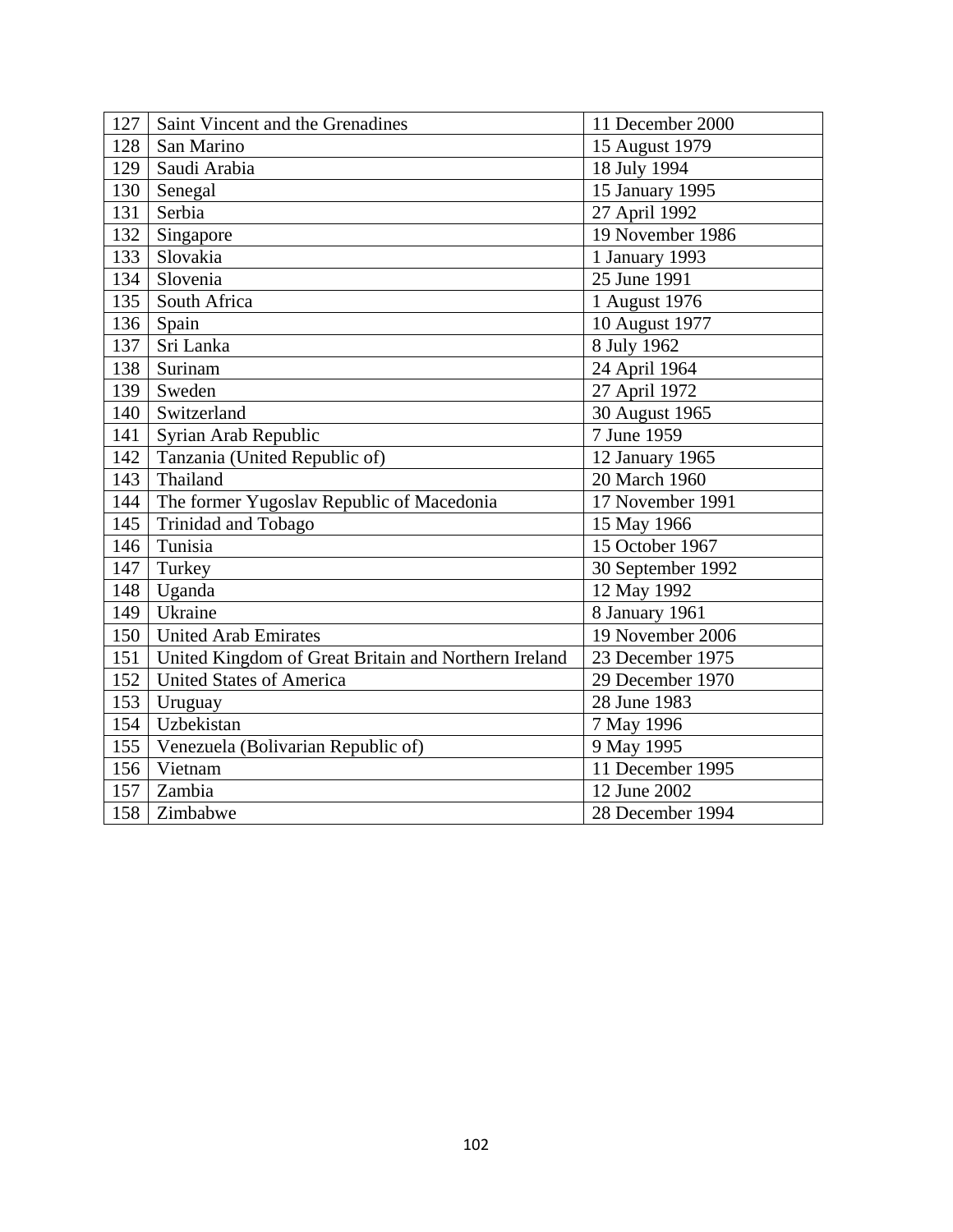#### **SCHEDULE 4**

 $[Section 93 (4)]$ 

#### **ADMINISTRATION AND PROCEEDINGS OF THE BVI IAC**

- 1. The BVI IAC shall have an official seal for the authentication of documents issued by the BVI IAC and the application of the seal of the BVI IAC shall be authenticated by the signature of its Chief Executive or other person so authorised by the BVI IAC.
- 2. Any guidelines or code of conduct issued by the BVI IAC under section 108 or 109 respectively, including any amendment to such guidelines or code of conduct, shall bear the seal of the BVI IAC and, notwithstanding paragraph 1, the application of the seal shall be authenticated by the signature of the Chairman of the Board or, where a Chairman has not been appointed, by the signature of the Chief Executive.
- 3. A document purported to be executed under the seal of the BVI IAC, or signed on its behalf, shall be received in evidence and, unless the contrary is proved, shall be taken to be so executed or signed.
- 4. Subject to any limitation or restriction provided in this Act or any rule or order made under this Act, anything permitted to be done by the BVI IAC may be done by any member of the Board, the Chief Executive or any employee of the BVI IAC who is authorised for that purpose by the BVI IAC either generally or specifically.
- 5. For the avoidance of doubt, paragraph 4 does not apply to the issue of any guidelines or code of conduct under section 108 or 109 respectively, including any amendment to such guidelines or code of conduct.
- 6. The Board or, in the absence of the establishment of the Board, the Chief Executive may establish committees to provide necessary advice to the BVI IAC in relation to any of the functions of the BVI IAC, including advising on
	- (a) review and reform of this Act and any rule or order made under the Act; and
	- (b) the development of the BVI IAC through appropriate administrative structures, communication platforms and such other mechanisms as may be considered relevant in promoting the Virgin Islands as a centre for the conduct of international arbitration.
- 7. The persons appointed to any committee established under paragraph 6 may include persons who are not members of the Board or BVI IAC and shall possess such qualifications and experiences as may be considered relevant by the Board or the Chief Executive, as the case may be.